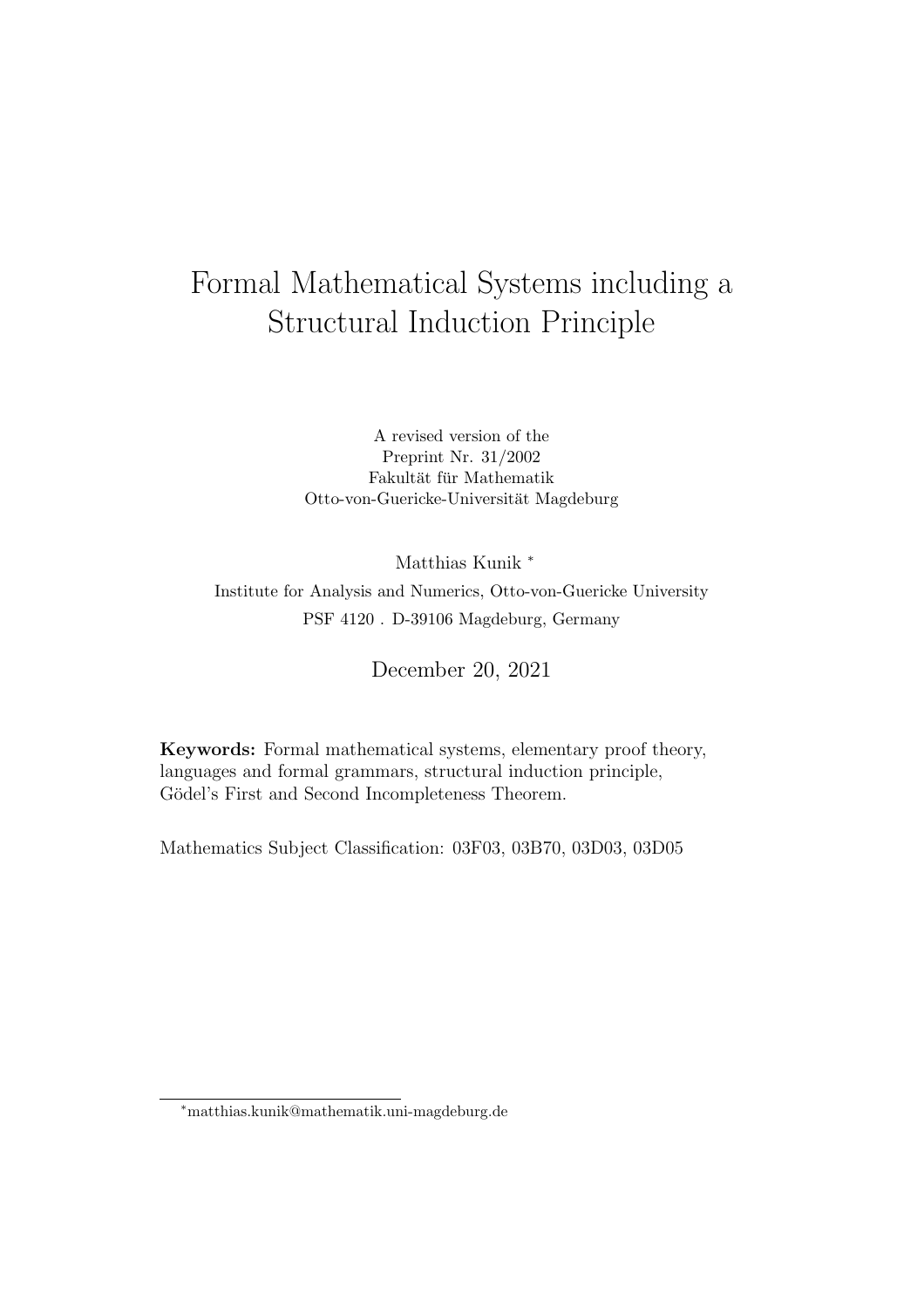#### Abstract

We present a unified theory for formal mathematical systems including recursive systems closely related to formal grammars, including the predicate calculus as well as a formal induction principle. We introduce recursive systems generating the recursively enumerable relations between lists of terms, the basic objects under consideration. A recursive system consists of axioms, which are special quantifier-free positive horn formulas, and of specific rules of inference. Its extension to formal mathematical systems leads to a formal structural induction with respect to the axioms of the underlying recursive system. This approach provides some new representation theorems without using artificial and difficult interpretation techniques. Within this frame we will also derive versions of Gödel's First and Second Incompleteness Theorems for a general class of axiomatized formal mathematical systems.

## 0 Introduction

In this work we have developed a natural general frame for the formal languages usually studied in theoretical computer science including the predicate calculus for completely formalized axiomatic theories. We present elementary proof theory for formal mathematical systems which are extensions of recursive systems generating recursively enumerable relations between lists of terms. The recursive systems are closely related to formal grammars, Post's production systems and rewriting systems, see for example the textbooks of Hopcroft & Ullman [15] and Jantzen [16] and Post's article [26]. Some advantages of our approach are:

- The recursive systems can be studied by its own, independent on questions concerning mathematical logic.
- The recursive systems are directely embedded into formal mathematical systems, i.e. the strings of the languages usually generated by formal grammars or Post's production systems are the basic objects of the first order logic. Therefore one is neither forced to use the encoding of these languages into a set of Gödel numbers nor to use interpretations in other formalized theories like PA or ZFC for formal languages dealing with strings in order to study an important part of metamathematics. This approach leads to a class of axiomatized mathematical systems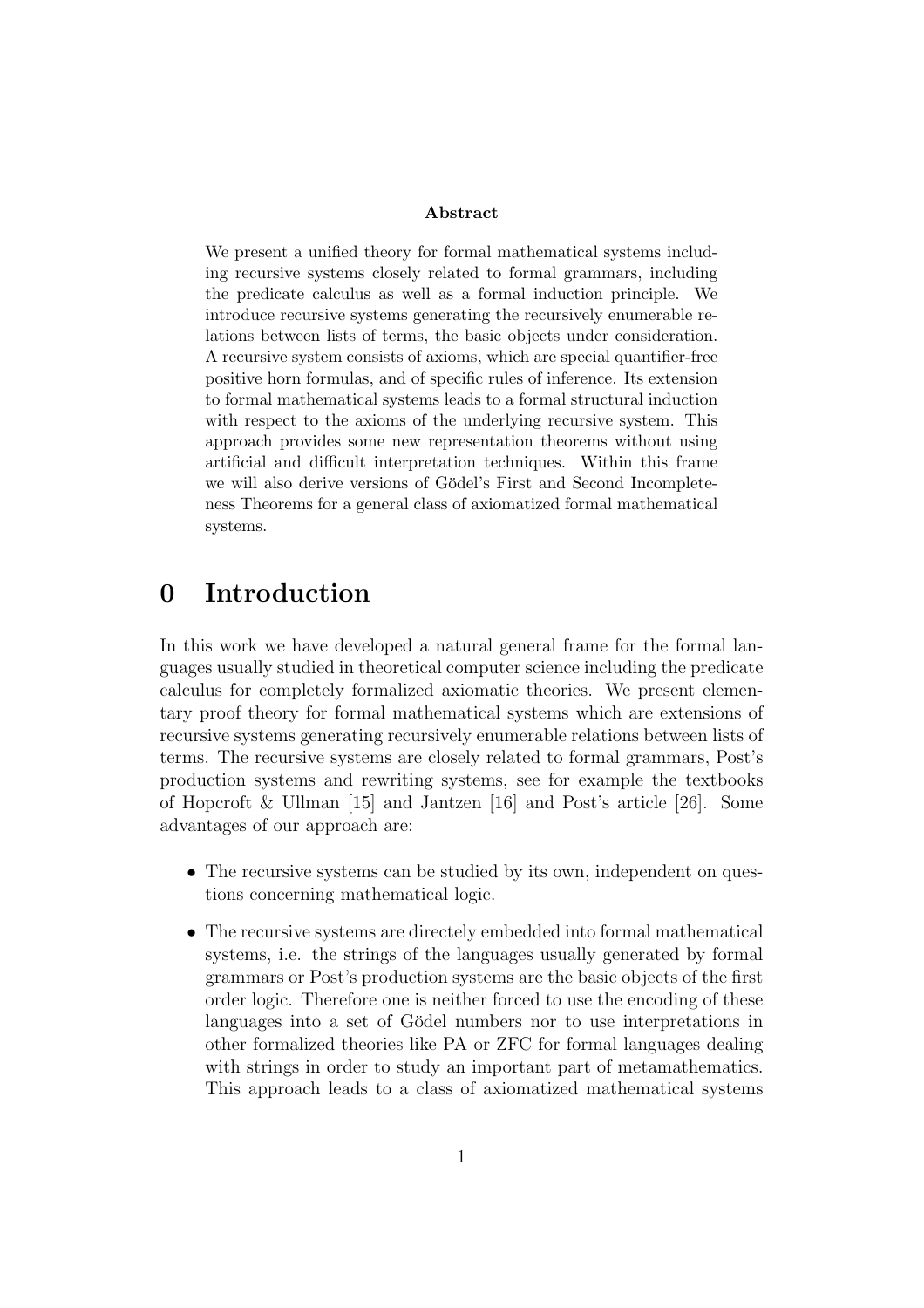with straightforward proofs of Gödel's First and Second Incompleteness Theorems.

- The most common formal systems of mathematical logic are covered by this approach, since the theory is developed for general restrictions of the arguments in the formulas.
- The formal mathematical systems enable a *formal induction principle* with respect to the axioms of the underlying recursive systems, which generalizes the usual induction principle for integer numbers.

In Section 1 we introduce the recursive systems which are generalizations of the so-called elementary formal systems studied in Smullyan [32]. The recursive systems or elementary formal systems may be regarded as variants of Post's production systems introduced in [26], but they are better adapted for use in mathematical logic and will enable us to generate in a simple way the recursively enumerable relations between lists of terms over a finite alphabet, using the R-axioms and the R-rules of inference introduced in Section 1. The R-axioms of the recursive system are special quantifier-free positive horn formulas, which play also an important role in logic programming. In addition, the recursive system contains R-axioms for the use of equations. The Rrules of inference provide the Modus Ponens Rule and a simple substitution mechanism in order to obtain conclusions from the R-axioms. Resolution strategies in order to find formal proofs for given formulas require an own study, for details see Lloyd [18]. We present several examples and applications for recursive systems, ranging from the generation of natural numbers to the simulation of formal grammars important in computer science and linguistics.

In Section 2 we construct a universal recursive system which simulates any other recursive system. Then we have not only recovered the methods which were already developed by Church, Post and Smullyan in [4], [27], [32], but will also use these results in Section 5 to obtain new representation theorems and straightforward proofs of Gödel's First and Second Incompleteness Theorems for a general class of axiomatized mathematical systems. We will also obtain a complexity result for a special type of recursive systems and apply it to the universal recursive system.

In Section 3 we embed a recursive system  $S$  into a formal mathematical system M. This embedding is consistent in the sense that the R-axioms of S will become special axioms of M and that the R-rules of inference will be special rules of inference in  $M$ . The advantage of this embedding is that we can develop considerable portions of the theory of formal mathematical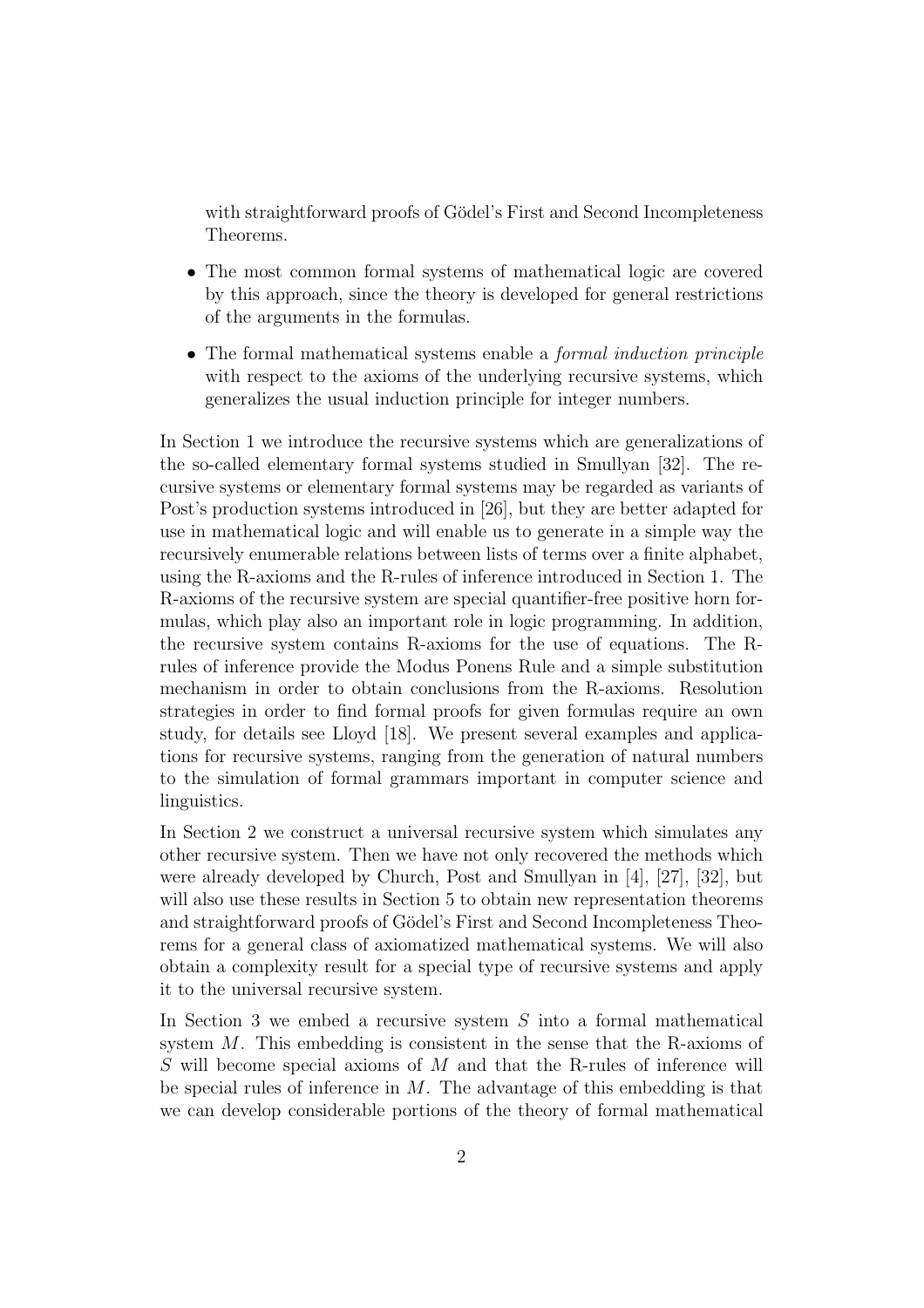systems directly in the underlying recursive systems, without using Gödel numbering and arithmetization. Due to the structure of this embedding we choose the rules of inference for  $M$  as a variant of the classical Hilbertstyle instead of Gentzen-style rules for sequences of formulas, see [7] and [8]. The formulas of the mathematical system are written down in Polish prefix notation, which simplifies the formal syntax.

The formal structural induction in the mathematical systems is performed with respect to the axioms of the underlying recursive system. The formal induction principle for the natural numbers is a special case, but it is also possible to perform the structural induction for an arbitrary complicate constructive structure, for example the induction with respect to lists, terms, formulas, and so on.

We define the formal mathematical systems with restrictions in the argument lists in the formulas. The set of restricted argument lists contains the variables and is closed with respect to substitutions. With these definitions we have covered the most common formal systems.

In Section 4 we obtain several results of elementary proof theory, for example the Deduction Theorem, the generalization of new constants in formulas and the formal proof by contradiction. Moreover, we prove the Z-Theorem as a general result for the manipulation of lists of terms in the formulas of a formal proof. As a by-product of the Z-Theorem we can characterize mathematical systems with certain reduced structure, for example formal systems which describe only relations between variables and constant symbols rather then relations between lists of terms.

In Section 5 we give a simple proof for the consistency of special mathematical systems which are built up from the axioms of their underlying recursive systems. This result is not sufficient to prove the consistency of other mathematical systems like PA, but we will state an interesting conjecture, namely Conjecture (5.4), and will prove that it implies the consistency of PA and of some other mathematical systems. Conjecture (5.4) states that, under certain restrictions of the argument lists, variable-free prime formulas provable in a mathematical system whose basis-axioms coincide with the basis R-axioms of the underlying recursive system are already provable in this recursive system.

We close in Section 6 with an outlook concerning a possible future work in logic. We hope that at some point in the future this theory may lead to a cooperation and new applications in (computer) linguistics.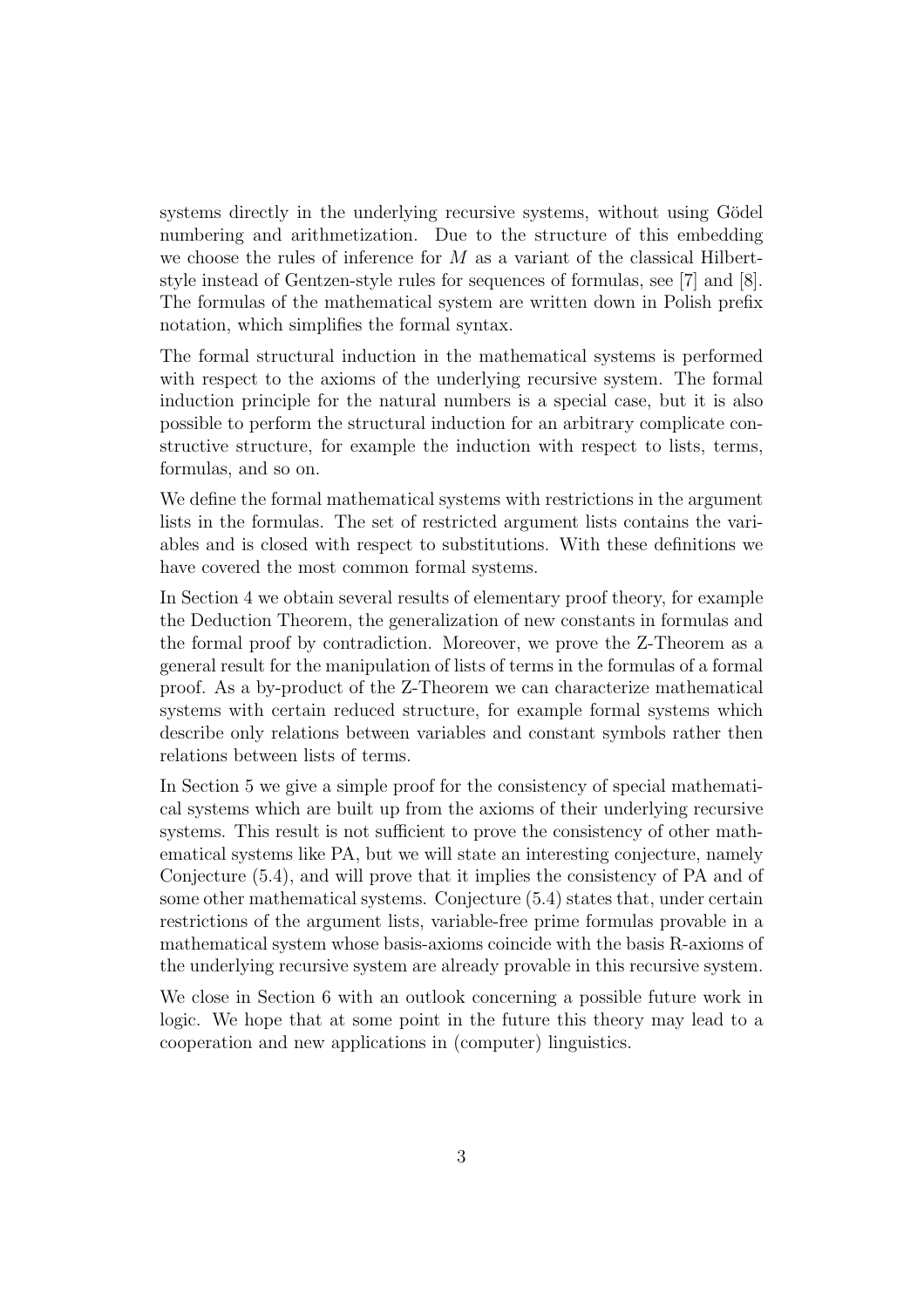## 1 Definition of a recursive system S

#### (1.1) The symbols

Given are the following pairwise disjoint sets of symbols

- (a) A finite set  $A<sub>S</sub>$  of **constant symbols** or **operation symbols**, which may be empty.
- (b) A finite set  $P<sub>S</sub>$  of **predicate symbols**, which may be empty.
- (c)  $X := [\mathbf{x_1}; \mathbf{x_2}; \mathbf{x_3}; \dots]$ , a denumerable, infinite alphabet of **variable** symbols. 1
- (d)  $E_R := [\sim; (\; ; \; ); \; ; \to],$  five symbols representing the equivalence (or equality), the brackets, the comma and the implication arrow.

We may also assume that  $A<sub>S</sub>$  and  $P<sub>S</sub>$  are finite alphabets (then their symbols are arranged in a fixed order), respectively.

- $(1.2)$   $(A<sub>S</sub>)$  lists and sublists
	- (a)  $a \in A_S$  and  $x \in X$  are lists.
	- (b) If  $\lambda$  is a list and  $f \in A_S$ , then  $f(\lambda)$  is a list.  $\lambda$  is a sublist of  $f(\lambda)$ .
	- (c) If  $\lambda$  and  $\mu$  are lists, then also  $\lambda\mu$ .  $\lambda$  and  $\mu$  are sublists of  $\lambda\mu$ .
	- (d) Any list  $\lambda$  is sublist of itself. If  $\lambda$  is sublist of  $\lambda'$  and if  $\lambda'$  is sublist of  $\lambda''$ , then  $\lambda$  is sublist of  $\lambda''$ .

 $(1.3)$  Constants and operation terms (with respect to  $A<sub>S</sub>$ )

- (a)  $a \in A_S$  is a constant.
- (b) If  $\lambda$  is a list and  $f \in A_S$ , then  $f(\lambda)$  is an operation term.

Constants and operation terms will be called terms.

#### (1.4) Elementary  $(A<sub>S</sub>)$  lists and  $(A<sub>S</sub>)$  terms

Let  $\lambda$  be a list and t be a term. If  $\lambda$ , t are free from variables, then they are called elementary list and elementary term, respectively.

Figure 1 illustrates the elementary list composed on the elementary terms  $g, r, g, r(g(r)), g(rg(rgr(r)))$ ,  $g(rr)$  and  $r(g(gg))$  for  $A_s = \{g, r\}$ . The solid lines are used for the symbol  $q$  and the dashed ones for the symbol  $r$ .

<sup>&</sup>lt;sup>1</sup>If we restrict our study to recursive systems, we may also replace  $X$  by a finite set.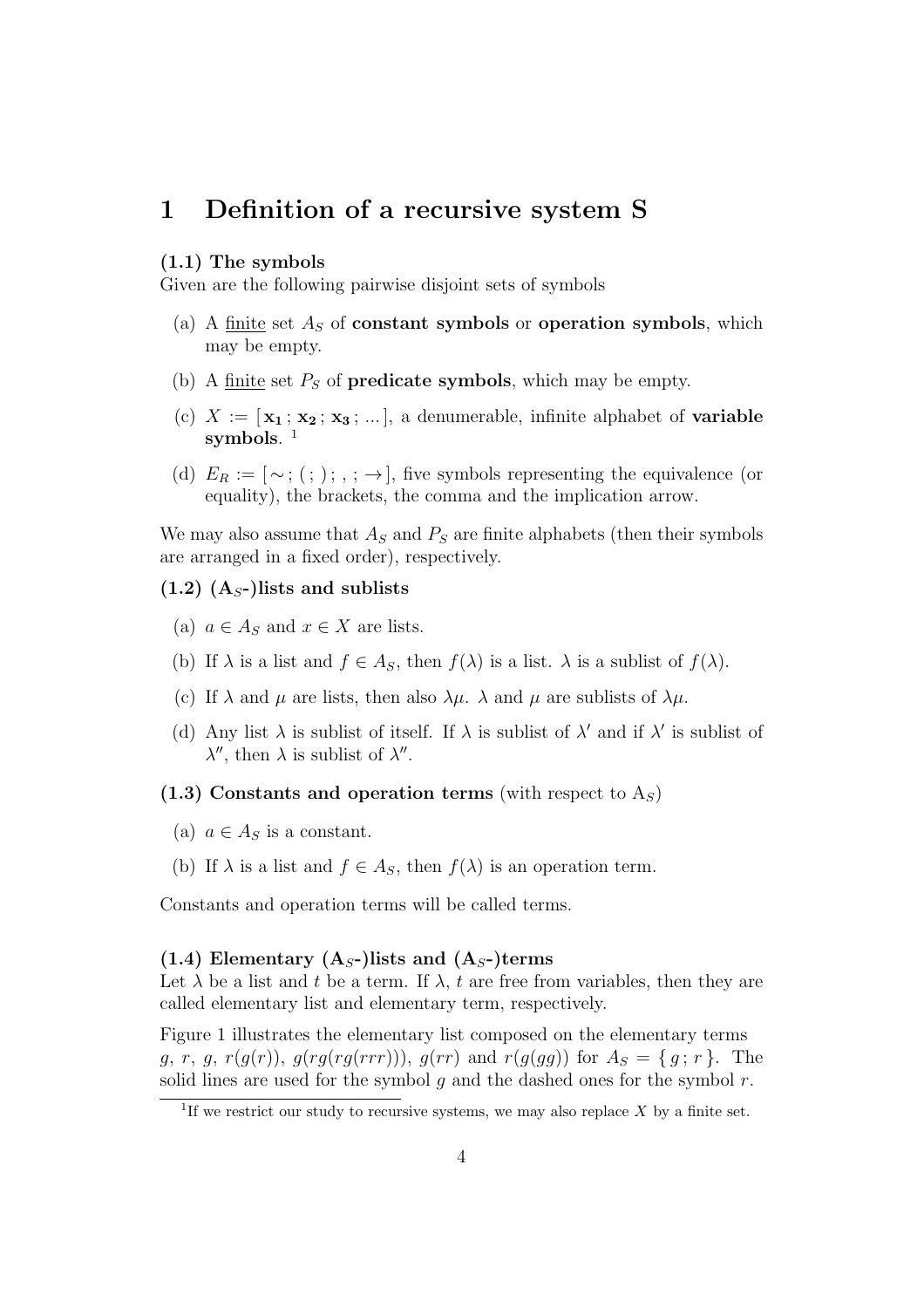

Figure 1: The elementary list  $grgr(g(r))g(rg(rgr))g(rr)r(g(gg))$ .

- (1.5) Prime R-formulas (with respect to  $A<sub>S</sub>$  and  $P<sub>S</sub>$ )
	- (a) Let  $\lambda$  and  $\mu$  be lists. Then  $\sim \lambda, \mu$  is a prime R-formula, also called equation.  $\lambda$  and  $\mu$  are called argument lists of the equation.
	- (b) For  $p \in P_S$  and lists  $\lambda_1, \lambda_2, \ldots$  and so on we define the prime R-formulas

 $p$ ;  $p \lambda_1$ ;  $p \lambda_1, \lambda_2$ ; ...

 $\lambda_1, \lambda_2, \ldots$  are called argument lists of these prime R-formulas.

(1.6) Elementary prime R-formulas (with respect to  $A_s$  and  $P_s$ ) are prime R-formulas without variables.

(1.7) R-formulas and R-subformulas (with respect to  $A<sub>S</sub>$  and  $P<sub>S</sub>$ )

- (a) Every prime R-formula is also an R-formula.
- (b) Let F be a prime R-formula and G be an R-formula. Then  $\rightarrow FG$  is also an R-formula. F and G are R-subformulas of  $\rightarrow FG$ .
- (c) Every R-formula  $F$  is R-subformula of itself. If  $F$  is R-subformula of  $F'$  and if  $F'$  is R-subformula of  $F''$ , then  $F$  is R-subformula of  $F''$ .

The last prime R-formula in an R-formula F is called the R-conclusion of F, the other prime R-formulas in F are called the R-premises of F.

(1.8) Substitutions in R-formulas (with respect to  $A_S$  and  $P_S$ ) Let F be an R-formula,  $\lambda$  a list and  $x \in X$ . Then  $F\frac{\lambda}{x}$  $\frac{\lambda}{x}$  denotes the formula which results from F by replacing everywhere in F the variable x by  $\lambda$ . We may also write  $\text{SbF}(F; \lambda; x)$  instead of  $F \frac{\lambda}{x}$  $\frac{\lambda}{x}$ . If  $x \notin \text{var}(F)$ , then  $F\frac{\lambda}{x} = F$ .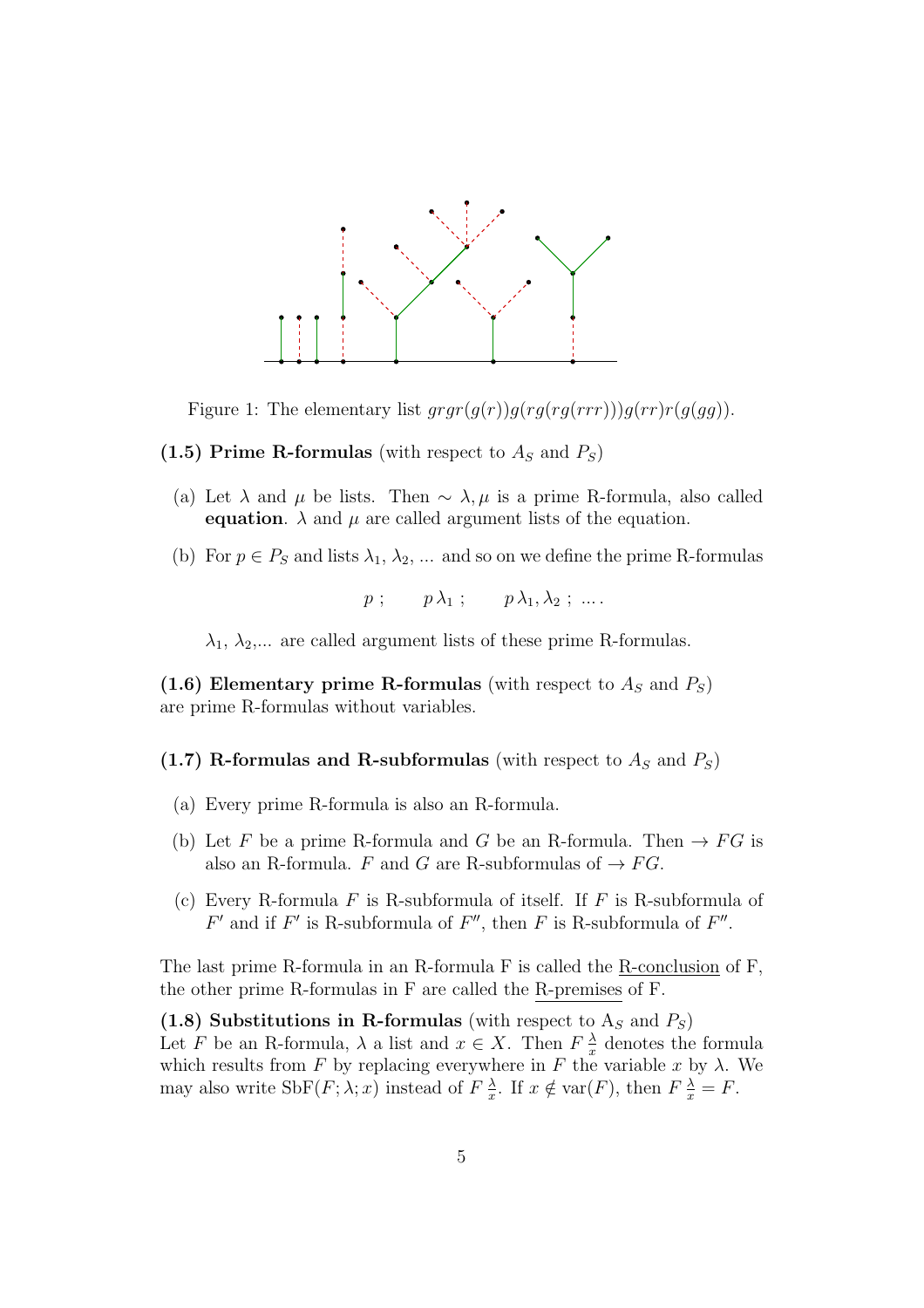(1.9) R-axioms of equality (with respect to  $A<sub>S</sub>$  and  $P<sub>S</sub>$ )

Let  $x, y \in X$  and  $\lambda, \mu$  be any A<sub>S</sub>-lists. Then the following R-formulas are R-axioms of equality

- (a)  $\sim x, x$ .
- (b)  $\rightarrow$  SbF(  $\sim \lambda, \mu; x; y$ )  $\rightarrow$   $\sim x, y \sim \lambda, \mu$ .

Let  $p \in P_S$ ,  $n \geq 1$  and  $x_1, y_1, ..., x_n, y_n \in X$ . Then the following R-formula is an R-axiom of equality

(c)  $\to \sim x_1, y_1 \dots \to \sim x_n, y_n \to p x_1, ..., x_n p y_1, ..., y_n.$ 

Remark: Note that especially the R-axioms  $\rightarrow \sim x, x \rightarrow \sim x, y \sim y, x$ and  $\rightarrow \sim x, y \rightarrow \sim y, s \sim x, s \text{ with } s \in X \setminus \{x\} \text{ result from (b).}$ 

(1.10) A recursive system S is given for fixed X by  $A<sub>S</sub>$  and P<sub>S</sub> and by a finite list

$$
B_S := [F_1; F_2; \dots; F_s]
$$

of R-formulas  $F_1, ..., F_s$  with respect to  $A_s$  and  $P_s$ ,  $s > 1$ , which are called the basis R-axioms of the recursive system S which may be written as  $S = [A<sub>S</sub>; P<sub>S</sub>; B<sub>S</sub>]$ . We will in addition permit that  $B<sub>S</sub>$  may be empty.

The R-axioms of the recursive system S are the R-axioms of equality and the basis R-axioms.

#### (1.11) R-derivations, R-derivable R-formulas, rules of inference

An R-derivation in the recursive system S is a list  $[F_1; \dots; F_l]$  of R-formulas  $F_1, ..., F_l$ , including the empty list [], where the R-formulas  $F_1, ..., F_l$  are called the steps of the R-derivation, and is generated by the rules of inference

- (a) Axiom Rule: The empty list  $\lceil \cdot \rceil$  is an R-derivation. If  $\lceil \Lambda \rceil$  is an Rderivation and F an R-axiom, then F is R-derivable and  $[\Lambda; F]$  is also an R-derivation.
- (b) Modus Ponens Rule: Let  $[\Lambda]$  be an R-derivation, F, G both R-formulas and  $F$ ,  $\rightarrow$  F G both steps of [ $\Lambda$ ]. Then G is R-derivable and [ $\Lambda$ ; G] is also an R-derivation.
- (c) Substitution Rule: Let  $[\Lambda]$  be an R-derivation, F a step of  $[\Lambda]$ , x a variable and  $\lambda$  a list. Then  $F_{\tau}^{\lambda}$  $\frac{\lambda}{x}$  is R-derivable and [Λ;  $F^{\lambda}_{\overline{x}}$  $\frac{\lambda}{x}$  is also an R-derivation.

The set of all R-formulas, which are R-derivable from S, is denoted by  $\Pi_R(S)$ . For  $[\Lambda] = [\ ]$  we put  $[\Lambda; F] = [F].$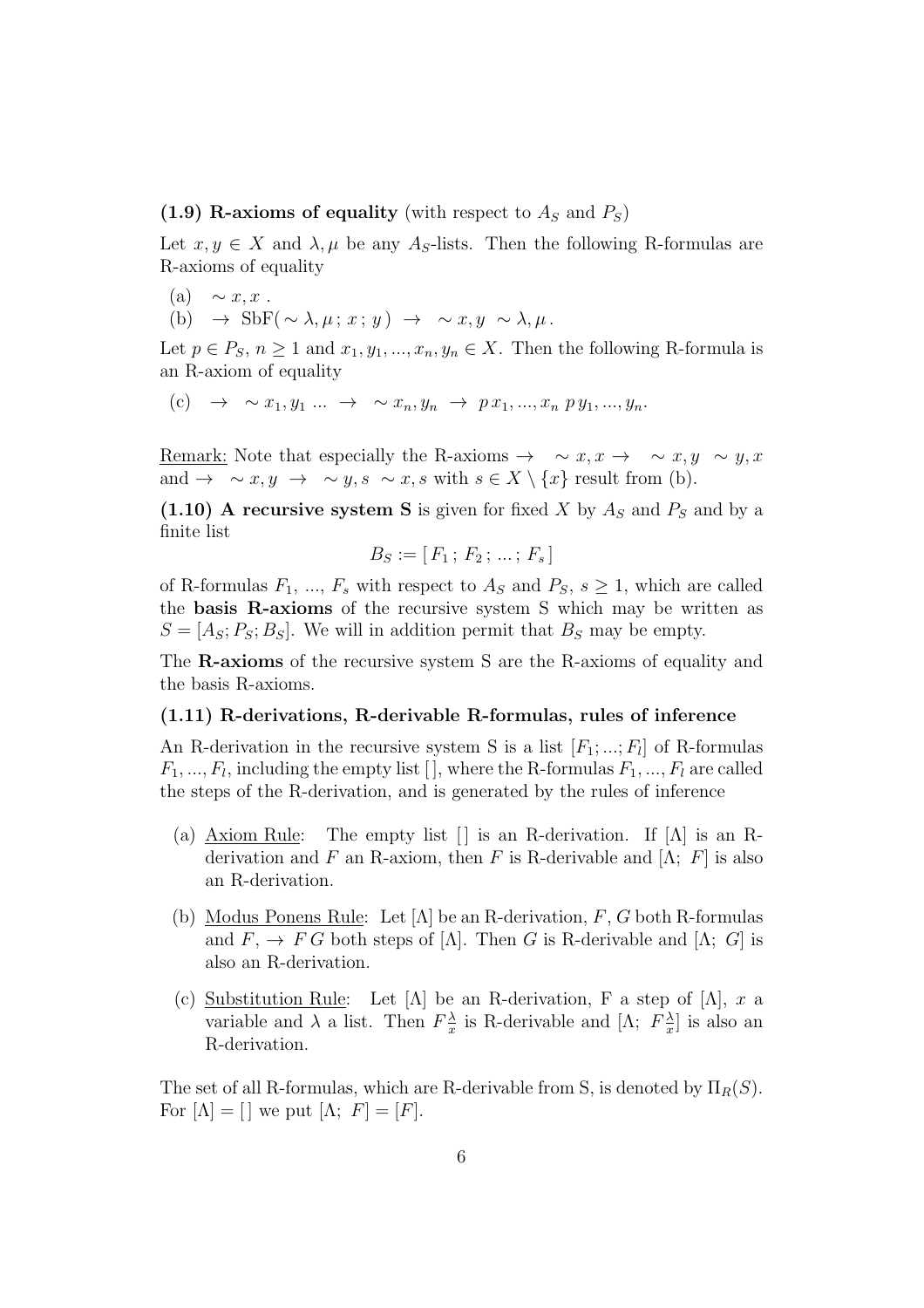#### (1.12) Recursively enumerable relations

We fix a given recursive system  $S = [A<sub>S</sub>; P<sub>S</sub>; B<sub>S</sub>]$ .

(a) Let  $p \in P_S$  and  $n \geq 0$  be an integer number. With the given recursive system S we define the n–ary recursively enumerable relation  $R^{p,n}$ between elementary  $A_S$ –lists  $\lambda_1, \lambda_2, ..., \lambda_n$  as follows:

 $(\lambda_1, \lambda_2, ..., \lambda_n) \in R^{p,n} \; : \Leftrightarrow \; p \lambda_1, \lambda_2, ..., \lambda_n$  is R-derivable in S.

The special case  $\{\}\in R^{p,0}$  for  $n=0$  means that p is R-derivable in S.

(b) The axioms of equality define an equivalence relation  $\equiv$  on the set of elementary  $A_S$ –lists  $\lambda_1, \lambda_2$  as follows:  $\lambda_1 \equiv \lambda_2$  if and only if  $\sim \lambda_1, \lambda_2$ is R-derivable in S. To the n–ary recursively enumerable relation  $R^{p,n}$ between the elementary  $A_S$ –lists  $\lambda_1, \lambda_2, ..., \lambda_n$  in (a) there corresponds a relation  $R^{p,n}_{\sim}$  between the equivalence classes  $\langle \lambda_1 \rangle, \langle \lambda_2 \rangle, ..., \langle \lambda_n \rangle$  as follows:

$$
(\langle \lambda_1 \rangle, \langle \lambda_2 \rangle, ..., \langle \lambda_n \rangle) \in R^{p,n}_{\sim} \; : \Leftrightarrow \; (\lambda_1, \lambda_2, ..., \lambda_n) \in R^{p,n} \, .
$$

The relation  $R^{p,n}_{\sim}$  is also called recursively enumerable.

Example 1: For given  $A_S$ ,  $P_S$ , X and  $\Box \in A_S$ ,  $x \in X$  we consider a recursive system S which starts with the following two basis R-axioms:

(1)  $\sim \Box x, x$  (2)  $\sim x \Box, x$  ...

Here the symbol  $\Box$  denotes the empty list in the formal system and the two axioms above ensure that  $\Box$  has no effect regarding the concatenation of lists. Therefore we can represent the empty list in any recursive system.

Example 2: With  $A_S := [a; b; f]$  and  $P_S := [W]$  we define a recursive system S by the following list of basis R-axioms, where  $x, y \in X$  are distinct variables:

(1) 
$$
Wa
$$
  
\n(2)  $Wb$   
\n(3)  $\rightarrow Wx \rightarrow Wy Wxy$   
\n(4)  $\sim f(a), a$   
\n(5)  $\sim f(b), b$   
\n(6)  $\rightarrow Wx \rightarrow Wy \sim f(xy), f(y)f(x)$ .

The strings consisting on the symbols  $a$  and  $b$  are generated by the R-axioms  $(1)-(3)$ . They are indicated by the predicate symbol W, which is used only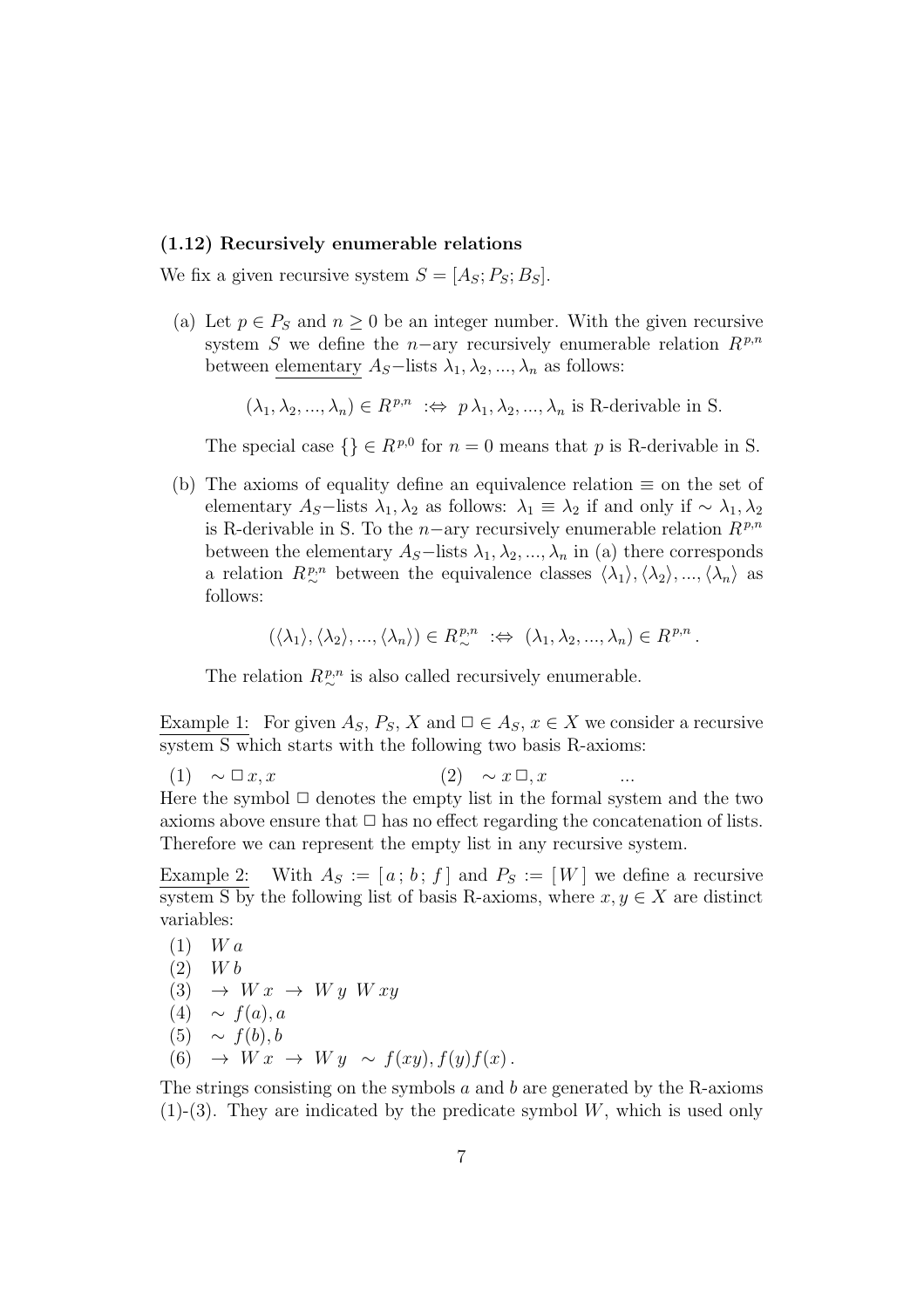1-ary here, whereas f denotes the operation which reverses the order of such a string. For example,  $\sim f(abaab)$ , baaba is R-derivable, and equations like  $\sim f(abaab)$ ,  $f(aab)ba$  and R-formulas like W  $f(aab)ba$  are also R-derivable.

But expressions like  $\rightarrow Wx \sim f(f(x)), x$  are clearly not R-derivable, whereas the latter R-formula will be provable in a mathematical system which contains S as a recursive subsystem and which enables an induction principle with respect to the recursively enumerable relations represented in S. These mathematical systems will be defined in Section 3.

Example 3: With  $A_S := [a; b]$  and  $P_S := [W; C]$  we define a recursive system S by the following list of basis R-axioms, where  $x, y, z \in X$  are distinct variables:

 $(1)$  W a  $(2)$  W b (3)  $\rightarrow$  W  $x \rightarrow$  W  $y$  W  $xy$ (4)  $\rightarrow$  W  $x \rightarrow$  W  $y \, C \, x, y, xy$  $(5) \rightarrow Wx \rightarrow Wy \rightarrow Wz \, Cx, y, z, xyz$ .

The strings consisting on the symbols a and b are generated in  $(1)-(3)$  as before, using the predicate symbol  $W$ , whereas in  $(4)$  and  $(5)$  we have used the predicate symbol  $C$  in order to represent the concatenation of two and three of these strings, respectively. This example demonstrates that it is possible to use the same predicate symbol, here C, in order to represent different relations.

Example 4: With  $A_S := [a]$  and  $P_S := [N; <; +; *]$  we define a recursive system S by the following list of basis R-axioms, where  $x, y, z \in X$  are distinct variables:

| $(1)$ Na                                                          | $(4) \rightarrow Nx \rightarrow Ny + x, y, xy$ |  |
|-------------------------------------------------------------------|------------------------------------------------|--|
| $(2) \rightarrow Nx Nxa$                                          | $(5) \rightarrow Ny * a, y, y$                 |  |
| (3) $\rightarrow$ $Nx$ $\rightarrow$ $Ny$ $\langle x, xy \rangle$ | $(6) \rightarrow *x, y, z * xa, y, zy.$        |  |

Here the positive integer numbers, indicated by the predicate symbol  $N$ , are represented by a, aa, aaa,... and so on. Let  $\lambda$ ,  $\mu$ ,  $\nu$  be  $(A<sub>S</sub>)$ -lists. Then  $< \lambda, \mu$  is R-derivable if and only if  $\lambda$  and  $\mu$  represent positive integer numbers and if the integer number represented by  $\lambda$  is smaller then the integer number represented by  $\mu$ . Moreover,  $+ \lambda$ ,  $\mu$ ,  $\nu$  and  $* \lambda$ ,  $\mu$ ,  $\nu$  are R-derivable if and only if  $\nu$  represents the positive integer number which is the sum and the product of the two positive integer numbers represented by  $\lambda$  and  $\mu$ , respectively.

Example 5: With  $A_S := [0; 1; \Box; s; +; *]$  and  $P_S := [N_0; NL_0^{\Box}]$  we define a recursive system S by the following list of basis R-axioms, where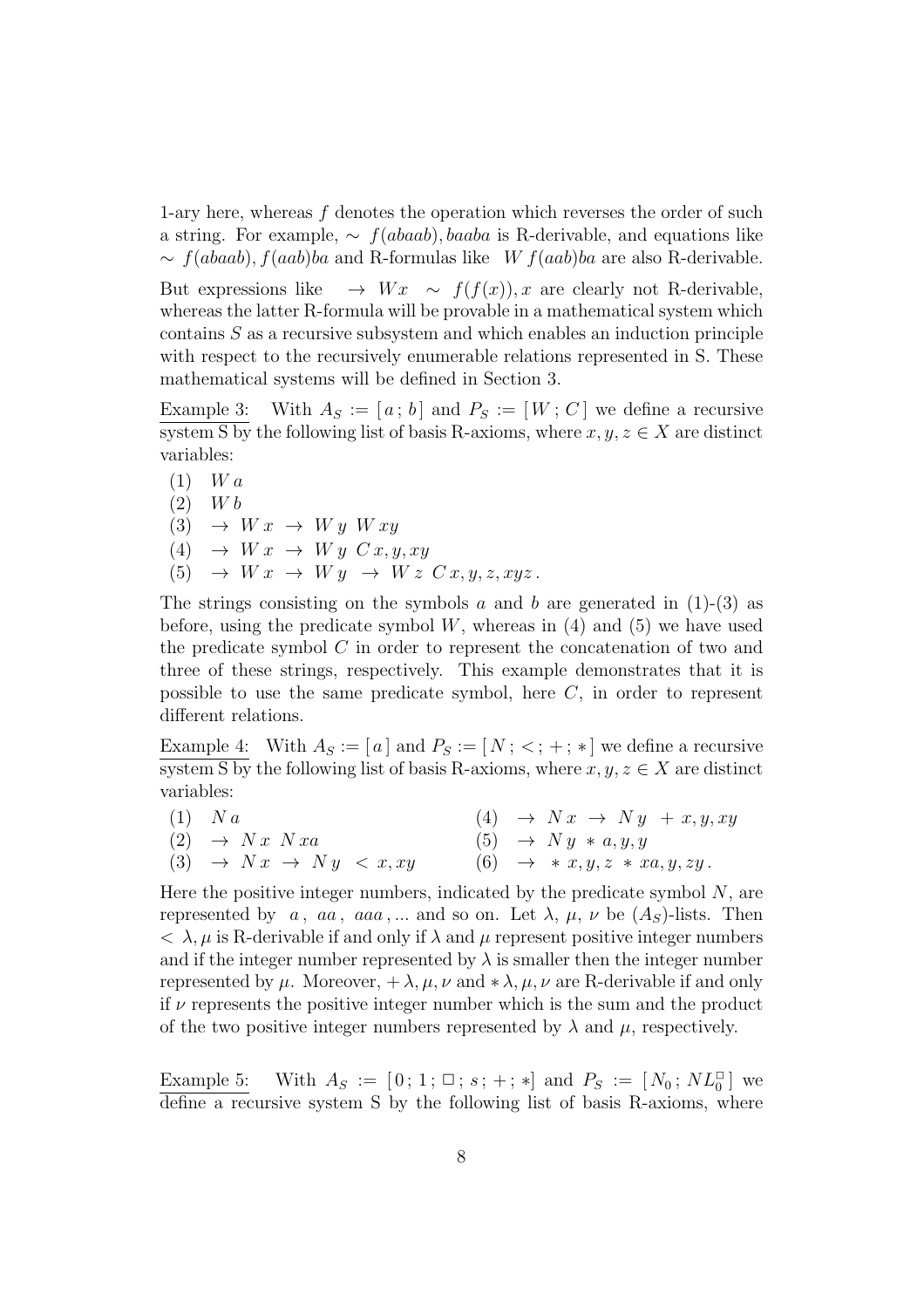$x, y \in X$  are distinct variables:

$$
(1) N_0 0
$$
  
\n
$$
(2) \rightarrow N_0 x N_0 s(x)
$$
  
\n
$$
(3) \sim 1, s(0)
$$
  
\n
$$
(4) NL_0^{\square} \square
$$
  
\n
$$
(5) \rightarrow N_0 x NL_0^{\square} x
$$
  
\n
$$
(6) \rightarrow NL_0^{\square} x \rightarrow NL_0^{\square} y NL_0^{\square} x y
$$
  
\n
$$
(7) \rightarrow NL_0^{\square} x \sim x \square, x
$$
  
\n
$$
(8) \rightarrow NL_0^{\square} x \sim \square x, x
$$
  
\n
$$
(9) \sim +(\square), 0
$$
  
\n
$$
(10) \rightarrow NL_0^{\square} x \sim + (0x), + (x)
$$
  
\n
$$
(11) \rightarrow N_0 x \rightarrow NL_0^{\square} y \sim + (s(x) y), s(+ (x y))
$$
  
\n
$$
(12) \sim *(\square), 1
$$
  
\n
$$
(13) \rightarrow NL_0^{\square} x \sim * (0x), 0
$$
  
\n
$$
(14) \rightarrow N_0 x \rightarrow NL_0^{\square} y \sim * (s(x) y), + (* (x y) * (y))
$$

In this example let us define the elementary terms  $t_i$ ,  $i = 0, 1, 2, \dots$ , by the recursion  $t_0 := 0$  and  $t_{i+1} := s(t_i)$ . Here the non-negative integer number i is represented by the set  $K_i$  of elementary terms t for which  $\sim t, t_i$  is R-derivable. For example,  $\sim \ast(+(\square)s(s(0)\square)1), 0$  is R-derivable, i.e.  $*(+(\Box)s(s(0)\Box)) \in K_0$ . A member of  $K_i$  may be an arbitrary complicate expression, but in principle a computing machine will be able to decide whether any given elementary term belongs to  $K_i$  or not.

Axioms (4)-(8) represents the lists of non-negative integer numbers including the empty list  $\Box$ , which are indicated by the predicate symbol  $NL_0^{\Box}$ , and ensure that the empty list has no effect on the concatenation of lists. If  $\lambda$ represents a list L of integers, then  $+(\lambda)$  in axioms (9)-(11) represents the sum of all integer numbers in *L*, whereas  $*(\lambda)$  in axioms (12)-(14) stands for the product of all integer numbers in *L*.

Example 6: Representation of a language accepted by a finite automaton

With  $A_S := [0; 1]$ ,  $P_S := [A; B; C; D]$  and  $x \in X$  we define a recursive system S by the following complete list of basis R-axioms

| $(1)$ $B1$                     | $(2)$ D 0                    |
|--------------------------------|------------------------------|
| $(3) \rightarrow Ax \cdot Dx0$ | $(4) \rightarrow Ax \; Bx1$  |
| $(5) \rightarrow Bx \ Cx0$     | $(6) \rightarrow Bx \; Ax1$  |
| $(7) \rightarrow Cx \; Bx0$    | $(8) \rightarrow Cx \; Dx1$  |
| $(9) \rightarrow Dx \; Ax0$    | $(10) \rightarrow Dx \; Cx1$ |

We now consider the finite automaton with the states  $A, B, C, D$  depicted in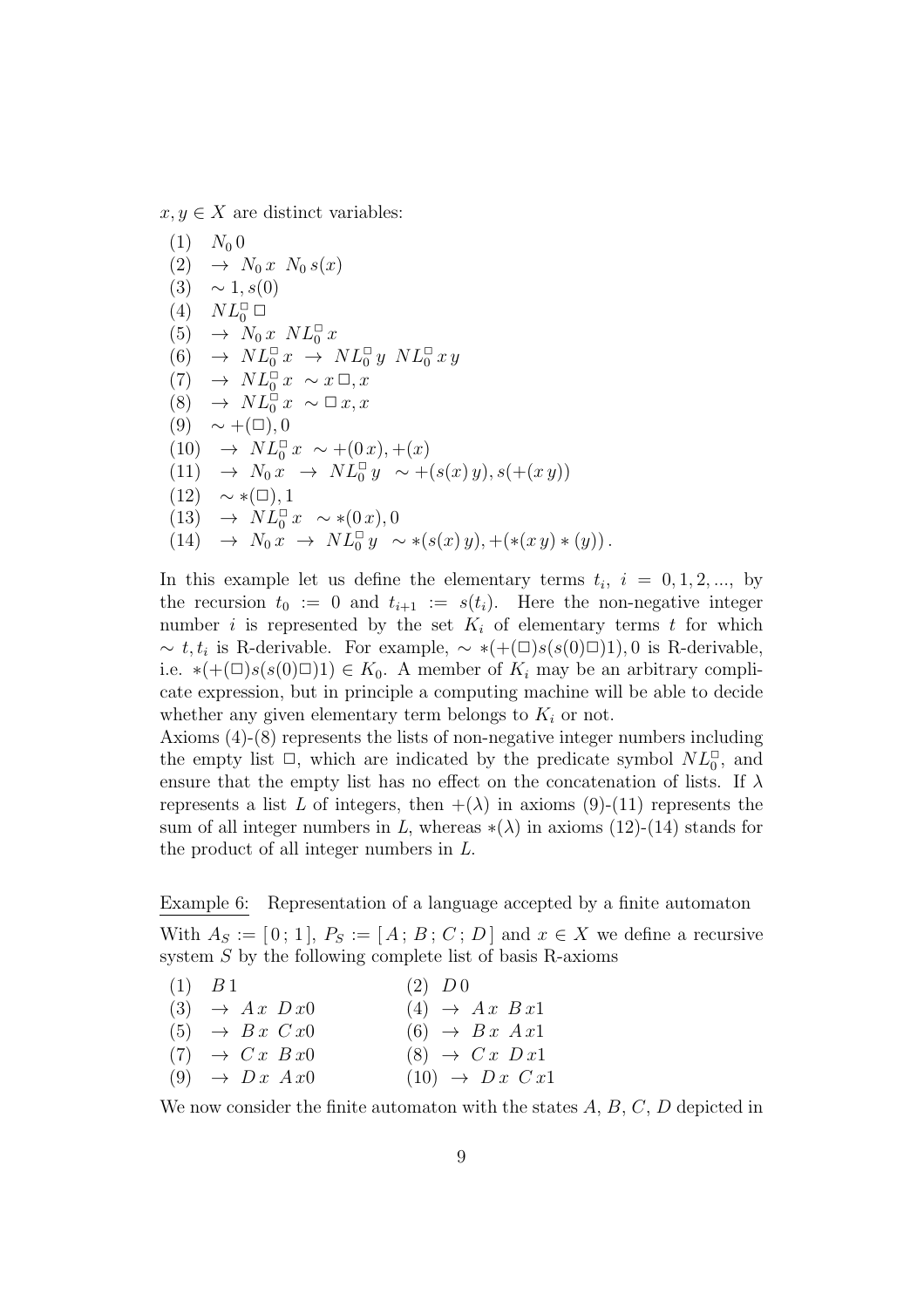Figure 2, where  $\vec{A}$  is the initial as well as the final state. A nonempty string  $s = s_1...s_n$  of symbols  $s_1,...,s_n \in \{0,1\}$  is called accepted by the finite automaton if we can follow a path of length  $n$  in the graph of the automaton which starts and ends at the point  $A$  and which follows a sequence of  $n$ edges which are labeled by the symbols  $s_1, ..., s_n$  in the prescribed order. The language accepted by the finite automaton consists on the set of all strings accepted by this automaton, where we exclude for simplicity the empty string.



Figure 2: A finite automaton.

For a general formal definition of a finite automaton and the language accepted by this automaton see the textbook of Hopcroft and Ullman [15].

The finite automaton accepts exactly the nonempty strings  $\lambda$  over the alphabet  $[0; 1]$ , for which the symbols 0 and 1 both occur an even number of times in  $\lambda$ . This set of strings is also generated in S by the 1-ary predicate A. Here the states of the finite automaton are the predicate symbols of the corresponding recursive system.

The R-axioms (1)-(10) directly reflect the structure of the finite automaton. In the same way, any other regular language without the empty string is accepted by a finite automaton, see [15], and represented by a recursive system S such that all R-axioms of  $B<sub>S</sub>$  have the special form  $A a$  or  $\rightarrow B x C x b$ with  $a, b \in A_S$ ,  $A, B, C \in P_S$  and  $x \in X$ .

#### Example 7: Representation of a context-free language

For any finite alphabet or finite set of symbols  $\Gamma$  let  $\Gamma^*$  be the set of strings over Γ including the empty string, whereas  $Γ^+$  denotes the set of strings over Γ without the empty string.

A context-free grammar is a quadruple  $G = (A, V, \Pi, v_0)$ , where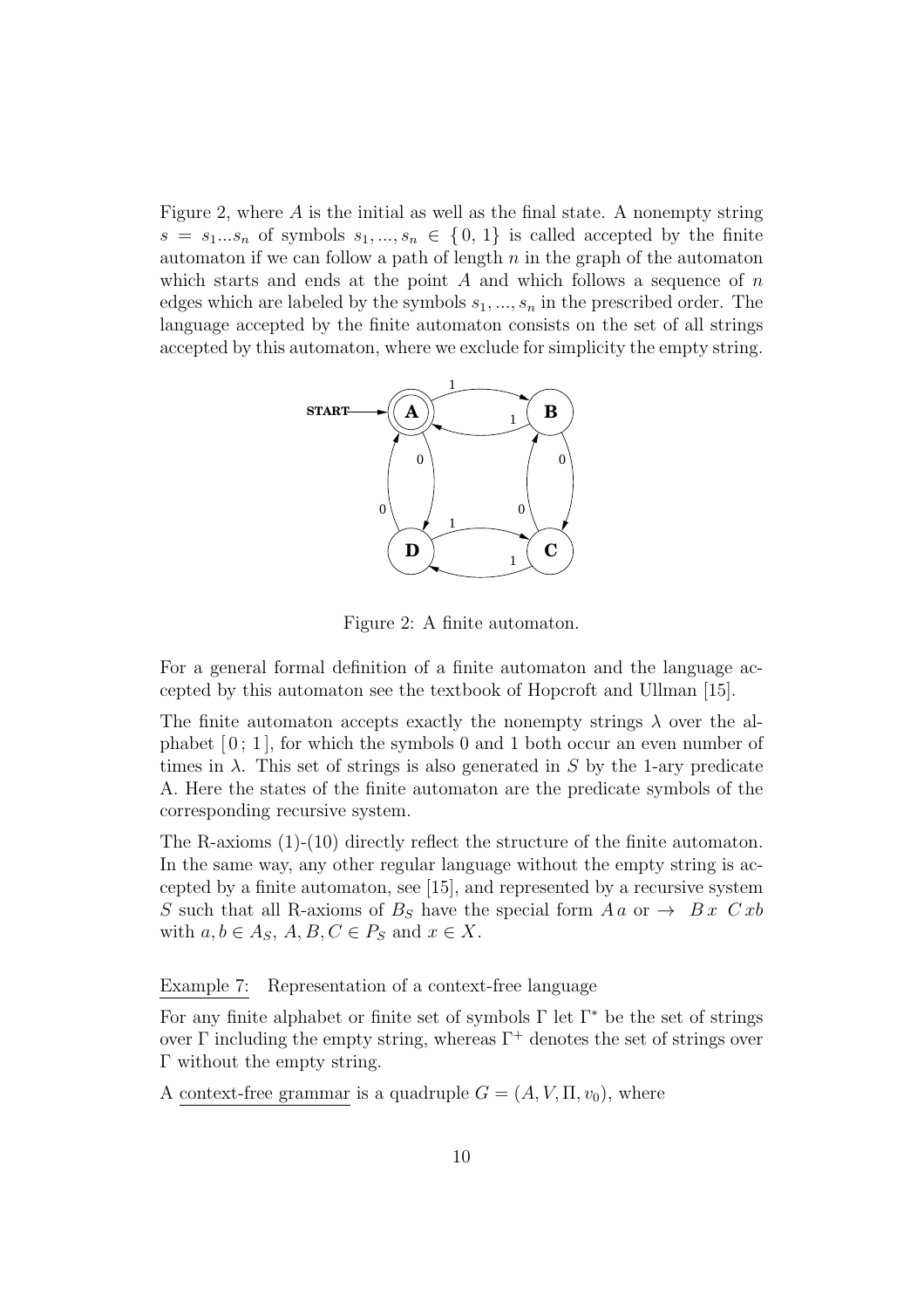- (a) A is the finite set of terminal symbols ,
- (b) V is the finite set of nonterminal symbols with  $A \cap V = \{\}\,$ ,
- (c)  $\Pi$  is a finite set of productions, which are strings of the form  $v \to w_1 ... w_n$ with  $v \in V$  and  $w_1, ..., w_n \in A \cup V$ ,  $n \ge 1$ . Here the symbol  $\rightarrow$ , which must not be confused with the implication arrow of a recursive system, neither occurs in V nor in A.
- (d)  $v_0 \in V$  is a special symbol, called the starting symbol.

The G-derivable strings  $s \in (A \cup V)^+$  are defined recursively by

- (a)  $s = s_1 ... s_n$  is G-derivable for each production  $v_0 \rightarrow s_1 ... s_n \in \Pi$ ,
- (b) if  $s = \alpha v \beta$  with  $v \in V$  and  $\alpha, \beta \in (A \cup V)^*$  is G-derivable and if  $v \to w \in \Pi$ , then  $s' = \alpha w \beta$  is also G-derivable.

The context-free language generated by G consists exactly of the G-derivable strings  $s \in A^+$  without nonterminal symbols.

The standard definition also allows the derivation of empty strings, but this would only cause technical complications in our case, whereas the main results about context-free grammars do not depend on this restriction.

Now we present an example. Define a context-free grammar G by  $V = \{L\},\$ i.e.  $v_0 = L$ , and  $A = \{a; [\,;] ; +; * \}$ , and by the productions

 $(1)$   $L \rightarrow a$  $(2) L \rightarrow [L]$ (3)  $L \rightarrow L + L$ (4)  $L \rightarrow L * L$ .

The context-free language generated by  $G$  can be represented by the following recursive system S: Choose  $A_S = A = \{a; ; ;; \dots, * \}, P_S = \{L\}$ , and let  $x, y \in X$  be distinct variables. The basis R-axioms of the recursive system S are given by

 $(1)$  L a  $(2) \rightarrow L x L [x]$ 

- (3)  $\rightarrow$  L x  $\rightarrow$  L y L x + y
- (4)  $\rightarrow$  L x  $\rightarrow$  L y L x \* y.

Here the 1-ary predicate L represents the context-free language.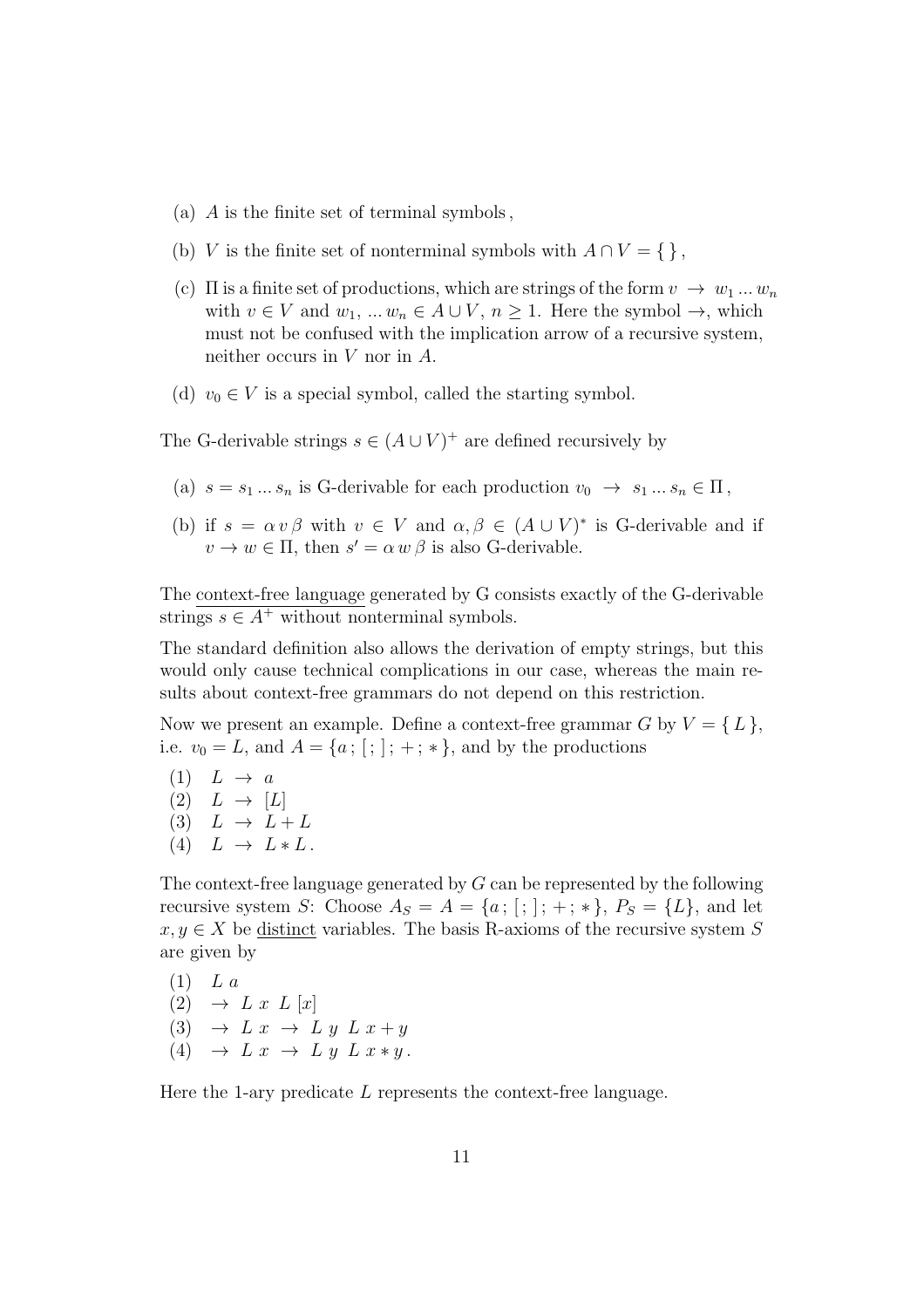It is well known that every context-free language (without the empty string) can be generated by a grammar in the normal form of Chomsky, where all the productions have of the special form  $v \to a$  and  $v_1 \to v_2 v_3$  with  $v, v_1, v_2, v_3 \in$ V and  $a \in A$ .

One possible Chomsky-form of the grammar G given before is  $G_N = (A_N, V_N, \Pi_N, L)$  with  $A_N = \{a; ; ;; +; *\},$  $V_N = \{L$ ;  $Bra$ ;  $Ket$ ;  $P$ ;  $T$ ;  $BraL$ ;  $LP$ ;  $LT$ } and the productions  $\Pi_N$ (1)  $L \rightarrow a$  (2)  $Bra \rightarrow [$  (3)  $Ket \rightarrow ]$ (4)  $P \to +$  (5)  $T \to *$ (6)  $BraL \rightarrow Bra L$  (7)  $L \rightarrow BraL$  Ket (8)  $LP \rightarrow L \quad P$  (9)  $L \rightarrow LP \quad L$ (10)  $LT \rightarrow L \ T$  (11)  $L \rightarrow LT \ L$ .

Then we can also replace the recursive system  $S$  by another recursive system  $S_N$  which is the counterpart of the grammar in Chomsky-form given before. In order to do this we choose the symbols and the basis R-axioms of  $S_N$  as follows:

$$
A_{S_N} = \{a\,;\, [\,;\,];\, +\,;\, *\,\},\, P_{S_N} = \{L\,;\, Bra\,;\, Ket\,;\, P\,;\, T\,;\,Bral\,;\, LP\,;\, LT\,\},
$$

|  | (1) $L a$ (2) $Bra$ [ (3) $Ket$ [ (4) $P +$ (5) $T*$                                                        |                                              |
|--|-------------------------------------------------------------------------------------------------------------|----------------------------------------------|
|  | (6) $\rightarrow$ Bra $x \rightarrow L y$ Bra $L xy$ (7) $\rightarrow$ Bra $L x \rightarrow$ Ket $y$ L $xy$ |                                              |
|  | (8) $\rightarrow L x \rightarrow P y L P xy$                                                                | (9) $\rightarrow LPx \rightarrow Ly Lxy$     |
|  | $(10) \rightarrow L x \rightarrow T y L T xy$                                                               | $(11) \rightarrow LT x \rightarrow Ly L xy.$ |

This example illustrates that every context-free language without the empty string is represented by a recursive system  $S$  where all the basis R-axioms have the special form  $A a$  and  $\rightarrow B x \rightarrow C y D xy$  with  $a \in A_S$  and  $A, B, C, D \in P_S$  and distinct variables x, y.

The restriction that  $x, y \in X$  must be distinct is essential, which can be seen by representing the set of strings over the alphabet [a] of length  $2^n$ ,  $n \geq 0$ , with the two basis R-axioms

 $La$  and  $\rightarrow L x \rightarrow L x L x x$ .

The language represented by the 1-ary  $L$  is not context-free, as can be seen by applying the pumping lemma for context-free languages, see Bar-Hillel, Perles and Shamir [1] (1961) and Wise [35] (1976).

Note that by using a grammar or a recursive system the languages in our examples are generated in a quite nondeterministic way.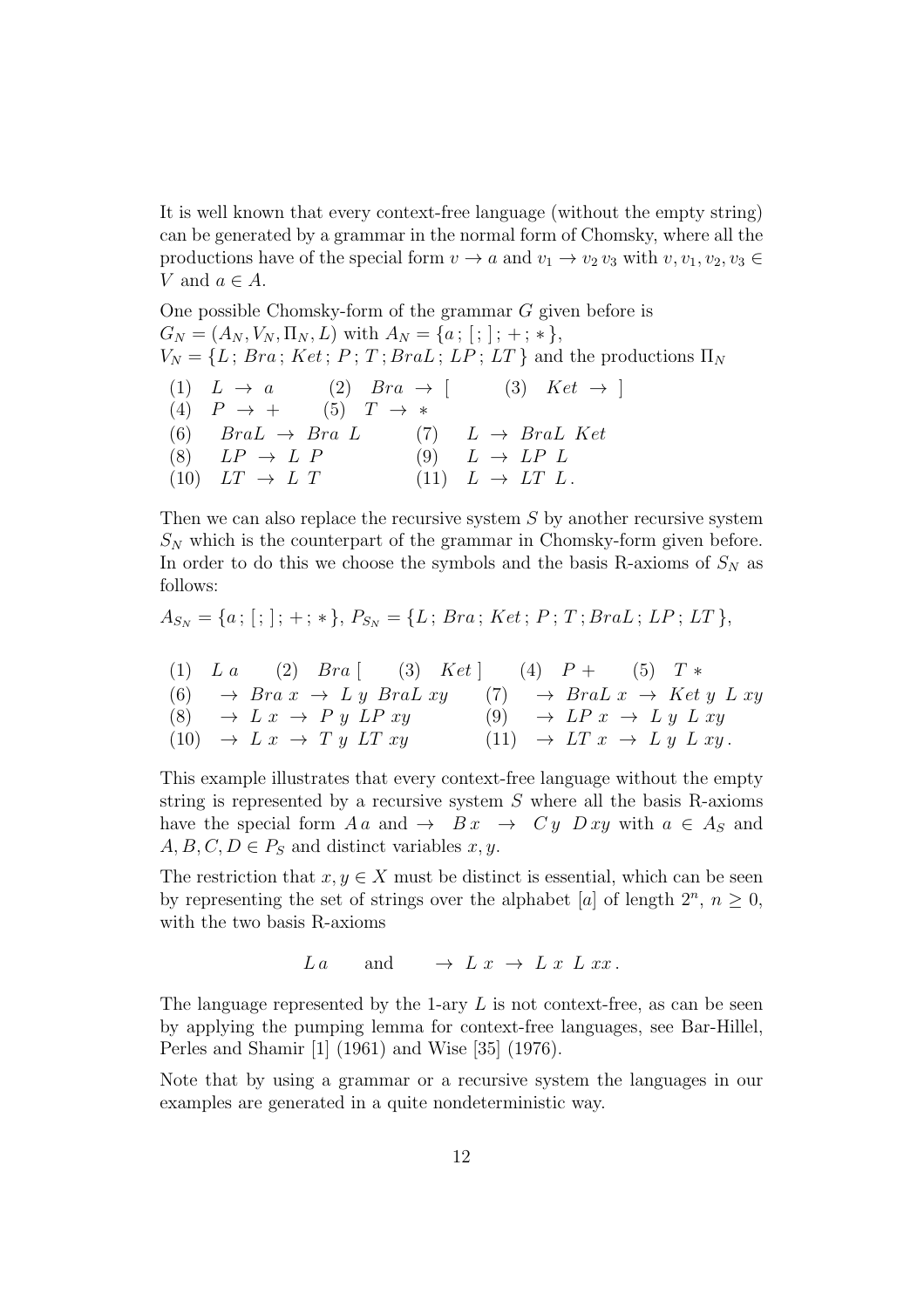Finally we mention that for the context-free languages and an important subclass, the deterministic context-free languages, one can define the so called stack automata which are accepting these languages, see Chomsky [2] (1962), Evey [6] (1963) and [15].

#### (1.13) Proposition, the avoidance of new symbols

Let  $S = [A_S; P_S; B_S]$  be a recursive system and  $A \supseteq A_S$  an extended set of symbols such that  $S_A = [A; P_S; B_S]$  is also a recursive system. We suppose that  $A_S$  is not empty and consider a mapping  $\gamma : A \to A_S$  with  $\gamma(a) = a$ for all  $a \in A_S$ . Then we can extend  $\gamma$  to a function  $\overline{\gamma}$ , which assigns to each R-list  $\lambda$  and R-formula F in  $S_A$  a new R-list  $\bar{\gamma}(\lambda)$  and a new R-formula  $\bar{\gamma}(F)$ in S by replacing simultaneously in  $\lambda$  and F all the symbols  $a \in A$  by  $\gamma(a)$ .

If  $[\Lambda] = [F_1; \ldots; F_l]$  is an R-derivation in  $S_A$ , then  $[\Lambda]_{\bar{\gamma}} = [\bar{\gamma}(F_1); \ldots; \bar{\gamma}(F_l)]$ is an R-derivation in  $S$ . Moreover, for all R-formulas  $F$  in  $S$  there holds  $F \in \Pi_R(S_A)$  if and only if  $F \in \Pi_R(S)$ .

<u>Proof:</u> We first state the following properties of  $\bar{\gamma}$ , which hold for all lists  $\lambda$ and R-formulas F, G in  $S_A$  and for all  $x \in X$ 

- (i)  $\overline{\gamma}(F) = F$ , if  $F \in B_S$ ,
- (ii)  $\bar{\gamma}(\rightarrow F G) = \rightarrow \bar{\gamma}(F) \bar{\gamma}(G)$ .
- (iii)  $\bar{\gamma}(F_x^{\lambda})$  $(\frac{\lambda}{x})=\bar{\gamma}(F)\frac{\bar{\gamma}(\lambda)}{x}$  $\frac{(\lambda)}{x}$ ,

Then we employ induction with respect to the rules of inference in  $(1.11)$ . For Rule (a) we use  $(i), (ii), (iii),$  for Rule (b) we use  $(ii)$  and for Rule (c) we use (iii).

#### (1.14) Theorem, the avoidance of equations

Let  $S = [A_S; P_S; B_S]$  be a recursive system and  $[\Lambda]$  an R-derivation in S.

- (a) Suppose that the R-formulas of  $B<sub>S</sub>$  do not contain an equation as an R-subformula. Let  $[\Lambda]$  result from  $[\Lambda]$  by removing all the steps from [Λ] which contain an equation as an R-subformula and by removing all the steps of the form  $\rightarrow$  F F from [ $\Lambda$ ], where F is a prime R-formula. Then  $[\hat{\Lambda}]$  is again an R-derivation in S.
- (b) Let  $\sim^*$  be a new predicate symbol, which replaces the symbol  $\sim$  and which is not present in the other set of symbols. Put  $P_S^* = P_S \cup {\sim^*}$ and let  $F^*$  result from any R-formula F by replacing everywhere in  $\overline{F}$ the symbol  $\sim$  by  $\sim^*$ . Now we construct from  $B_S$  another finite set  $B_S^*$ of basis R-axioms without equations as R-subformulas as follows, where  $x, y, s, t$  and  $x_1, ..., x_n, y_1, ..., y_n$  are distinct variables, respectively.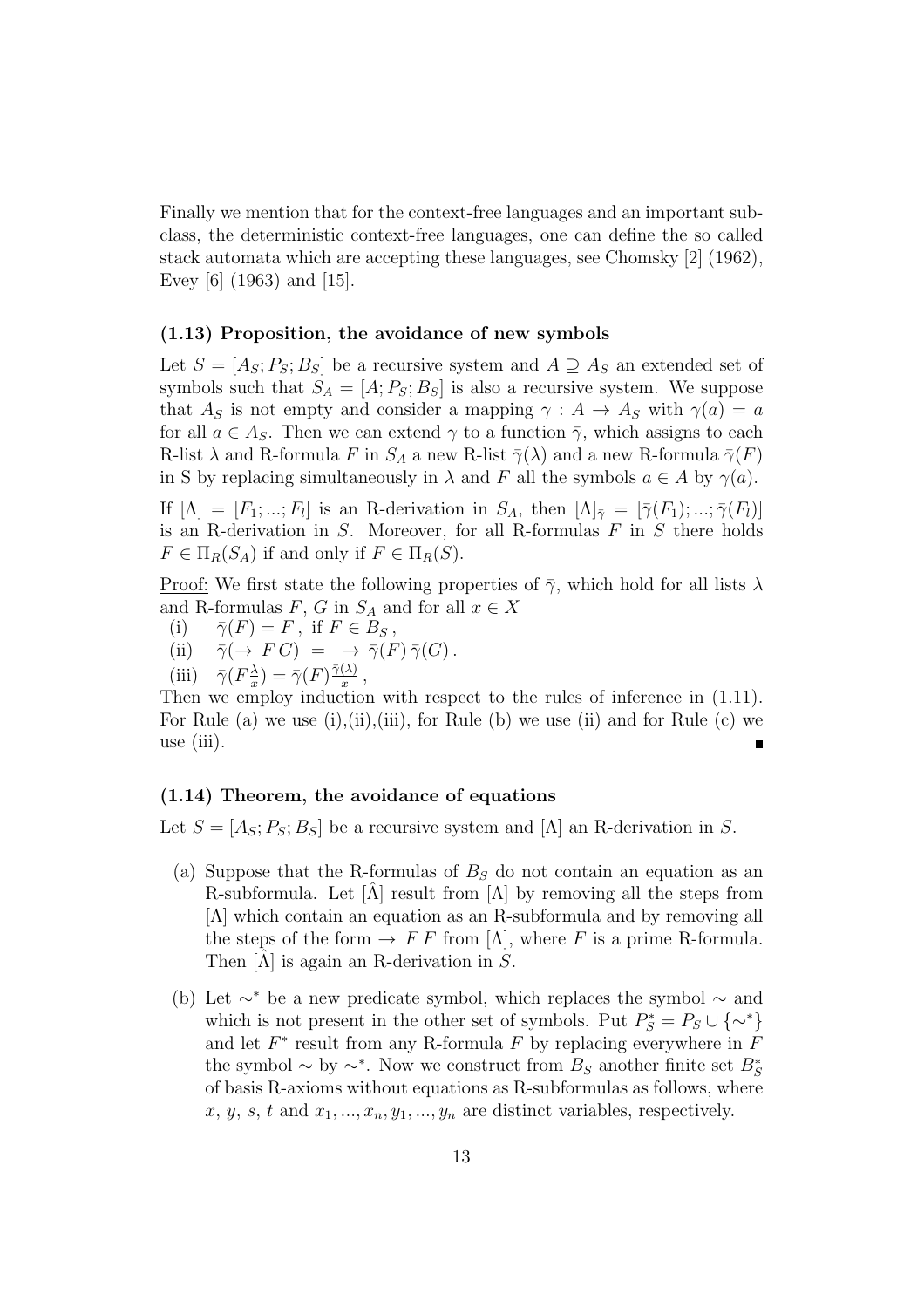(i)  $F^* \in B_S^*$  for all  $F \in B_S$ , (ii)  $\sim^* x, x \in B_S^*$ , (iii)  $\rightarrow \sim^* x, x \rightarrow \sim^* x, y \sim^* y, x \in B_S^*$ (iv)  $\rightarrow \sim^* x, y \rightarrow \sim^* y, s \sim^* x, s \in B_S^*$ , (v)  $\rightarrow \sim^* f(x), f(x) \rightarrow \sim^* x, y \sim^* f(x), f(y) \in B_S^*$ ,  $f \in A_S$  $(vi) \rightarrow \sim^* xs, xs \rightarrow \sim^* s, t \sim^* xs, xt \in B_S^*$ (vii)  $\rightarrow \sim^* xs, xt \rightarrow \sim^* x, y \sim^* xs, yt \in B_S^*$ (viii)  $\rightarrow \sim^* x_1, y_1 \dots \rightarrow \sim^* x_n, y_n \rightarrow p x_1, ..., x_n p y_1, ..., y_n \in B_S^*$ for all  $p \in P_S$  and all  $n \geq 1$  for which p occurs as a n-ary

prime R-subformula in  $B<sub>S</sub>$ .

Let  $S^* = [A_S; P^*_S]$  $S^*$ ;  $B^*$ ] be the recursive system with the basis R-axioms given in (i)-(viii), which do not contain any equation as an R-subformula. Let  $n \geq 0$ ,  $p \in P_S$  and let  $\lambda$ ,  $\mu$ ,  $\lambda_1, ..., \lambda_n$  be any  $(A_S)$ -lists.

Then  $p \lambda_1, ..., \lambda_n$  is R-derivable in S if and only if it is R-derivable in  $S^*$ , and  $\sim \lambda, \mu$  is R-derivable in S if and only if  $\sim^* \lambda, \mu$  is R-derivable in S<sup>\*</sup>.

<u>Remark:</u>  $p \lambda_1, ..., \lambda_n$  means p for  $n = 0$ .

Proof: (a) Since the only R-axioms of S which contain an equation as an R-subformula are given by  $(1.9)$ , we conclude by a closer look at these R-axioms that the only R-derivable equations must have the form  $\sim \lambda, \lambda$ . Therefore in addition to the R-formulas containing equations the R-formulas  $\rightarrow p \lambda_1, ..., \lambda_n p \lambda_1, ..., \lambda_n$  occurring from  $(1.9)(c)$  after applying several times the rules  $(1.11)(b,c)$  must be removed from an R-derivative in S. A basis R-axiom of the form  $\rightarrow$  F F, F any prime R-formula, is also superfluous and can be removed from an R-derivation in S.

(b) Let  $[\Lambda^*]$  be an R-derivation of  $p \lambda_1, ..., \lambda_n$  or  $\sim^* \lambda, \mu$  in  $S^*$ , respectively. Using (a) we can suppose without loss of generality that  $[\Lambda^*]$  does not contain the symbol  $\sim$ . Then we can replace everywhere in  $[\Lambda^*]$  the symbol  $\sim^*$  by  $\sim$  in order to obtain an R-derivation [ $\Lambda$ ] for  $p \lambda_1, ..., \lambda_n$  or  $\sim \lambda$ ,  $\mu$  in S, respectively.

Now let [ $\Lambda$ ] be any R-derivation of  $p\lambda_1, ..., \lambda_n$  or  $\sim \lambda$ ,  $\mu$  in S, respectively. First we cancel all R-formulas  $F$  in  $[\Lambda]$  which contain any R-subformula  $q \lambda_1, ..., \lambda_m$  with  $q \in P_S$  for which q does not occur m-ary as a prime Rsubformula in  $B<sub>S</sub>$ . These R-formulas originating from the axioms  $(1.9)(c)$ are clearly not prime R-formulas, so that  $p\lambda_1, ..., \lambda_n$  and  $\sim \lambda, \mu$  will not be canceled by this procedure, and we obtain a new R-derivation  $[\tilde{\Lambda}]$  in S. Apart from two R-axioms of equality corresponding to (iii), (iv) we can suppose that the R-axiom  $(1.9)(b)$  is only used in [ $\Lambda$ ] for the special cases  $\sim \lambda, \mu = \sim f(x), f(y), \sim \lambda, \mu = xs, xt$  and  $\sim \lambda, \mu = xs, yt$ , where  $f \in A_s$ and  $x, y, s, t \in X$  are distinct variables. Replacing then everywhere in  $[\Lambda]$  the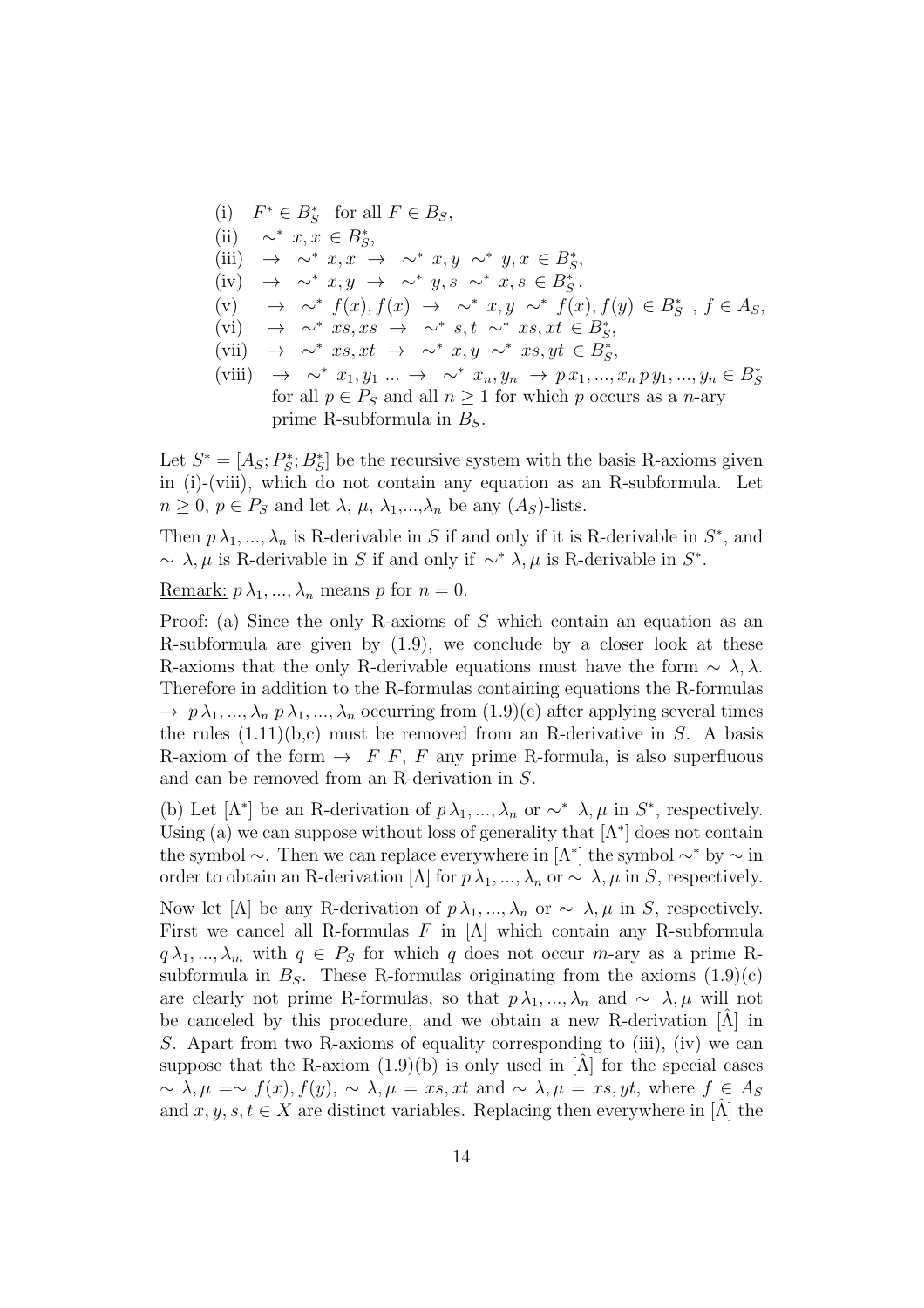symbol ∼ by ∼<sup>∗</sup> we obtain the corresponding R-derivation for  $p \lambda_1, ..., \lambda_n$  or  $\sim^* \lambda, \mu$  in  $S^*$ , respectively.

## 2 A universal recursive system

In this section we construct a universal recursive system which simulates any other recursive system. We prove a theorem which is due to Smullyan [32] and which turns out to be a version of Gödels first Incompleteness Theorem. We derive a complexity result for a special type of recursive systems and apply it to the universal recursive system.

#### (2.1) Encoding of the recursive systems

Let  $S = [A_S; P_S; B_S]$  be any recursive system. Here we suppose that  $A_S$ ,  $P_S$ and X are lists of symbols, i.e. they are ordered according to

- (a)  $A_S = [\mathbf{a_1}; \mathbf{a_2}; \dots; \mathbf{a_k}]$  for the constants and operation symbols,
- (b)  $P_S = [\mathbf{p_1} ; \mathbf{p_2} ; ... ; \mathbf{p_l}]$  for the predicate symbols,
- (c)  $X = [\mathbf{x}_1; \mathbf{x}_2; \mathbf{x}_3; \dots]$  for the variable symbols.

Next we define the alphabet  $A_{11} := [a; v; p; \square; '; *, \sim; ( ; ); , ; \rightarrow]$ in order to encode the recursive system S as follows, where  $\bar{k}, l$  are nonnegative integer numbers which may be zero:

- (d) The symbols of  $A_S$  are replaced by  $a'$ ;  $a''$ ;  $a'''$ ; ...;  $a^{(k)}$ .
- (e) The symbols of  $P_S$  are replaced by  $p'$ ;  $p''$ ;  $p'''$ ; ...;  $p^{(l)}$ .
- (f) The variables of X in F are replaced by  $v'$ ;  $v''$ ;  $v'''$ ; ..., respectively.
- (g) The symbols of  $E_R = [\sim; , ; ; ; \rightarrow]$  in F are replaced by  $\sim$ ; (; ); ,;  $\rightarrow$ , respectively.
- (h) Let  $A_{11}^+$  be the set of all finite nonempty strings with respect to the alphabet  $A_{11}$ . Then to every R-formula F of S there corresponds exactly one string  $\tilde{F} \in A_{11}^+$  which results from F if the symbols in F are replaced according to  $(d)-(g)$ . Therefore we only need the finite alphabet  $A_{11}$  of symbols in order to encode all R-formulas of any recursive system S.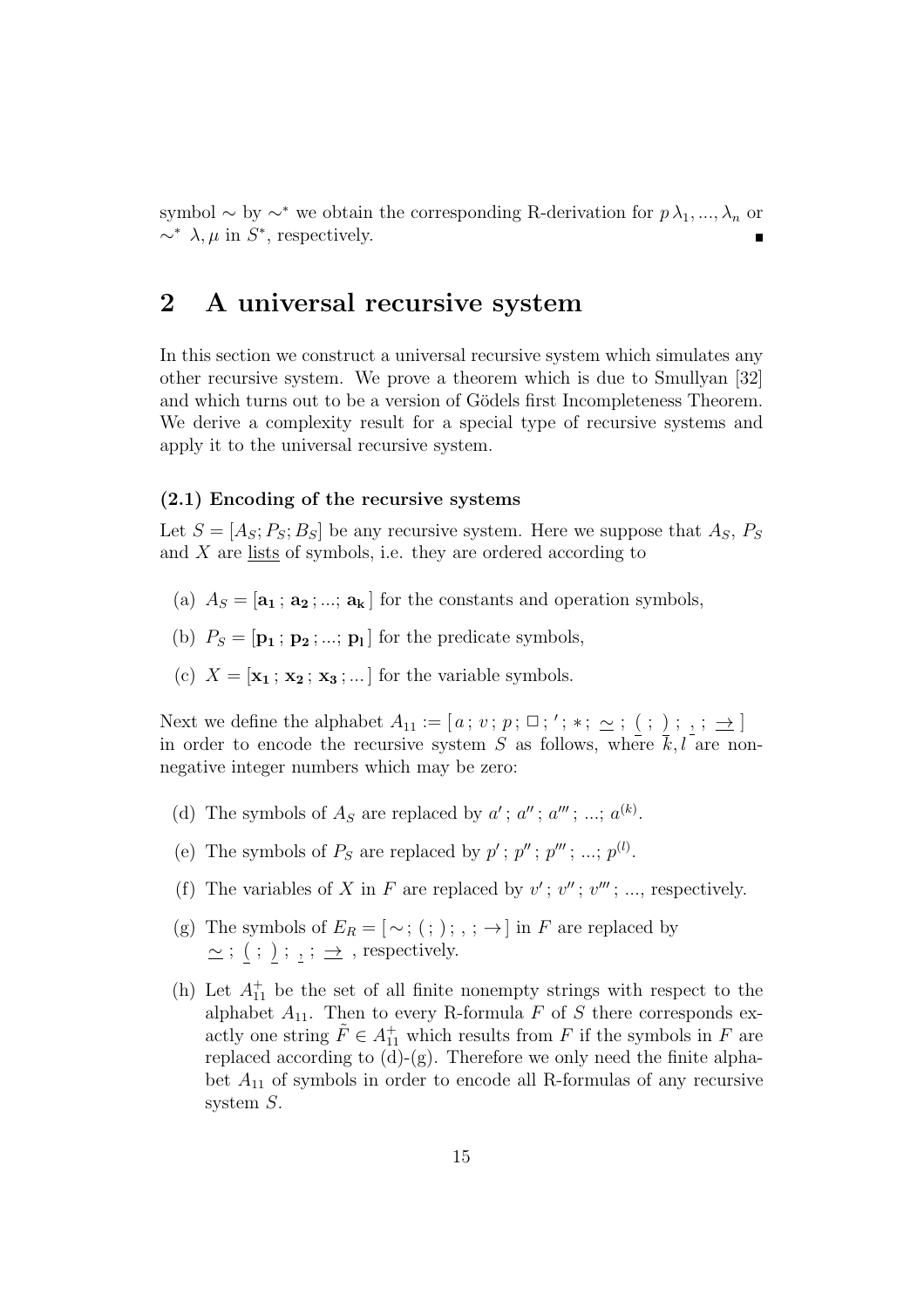(i) We suppose that the basis R-axioms in  $B<sub>S</sub>$  are ordered according to  $B_S = [F_1; F_2; ...; F_m]$ , where m may be zero. We encode the recursive system S by defining the corresponding R-basis string  $\tilde{S}$  according to

$$
\tilde{S}=u*w*\tilde{F}_1*\tilde{F}_2*...*\tilde{F}_m*
$$

If  $m = 0$ , then  $\tilde{S} = u * w * \square *$ . Here  $u, w \in \{ \square; ' ; '' ; \dots \}$  are strings which recover the finite alphabets  $A_S$  and  $P_S$ . If  $k = 0$ , i.e.  $A_S$  is empty, then  $u = \Box$ , otherwise u consists on a string of  $k = |A_{S}|$  accents. If  $l = 0$ , i.e.  $P_S$  is empty, then  $w = \square$ , otherwise w consists on a string of  $l = |P_S|$  accents. Note that the knowledge of  $\tilde{S} \in A_{11}^+$  allows a complete reconstruction of the original recursive system S.

Example 1: We define the recursive system S by  $A_S = [a, b], P_S = [p, q]$  and the three basis R-axioms for distinct variables  $x, y$ 

(1)  $p a, a b$  (2)  $\rightarrow p x, y \ p x a, y a b$  (3)  $\rightarrow p x, y \ q y$ .

If we put  $x = x_1$  and  $y = x_2$ , then the encoding of S gives the R-basis string  $\tilde{S} ='' *'' * p'a', a'a'' * \longrightarrow p'v', v''p'v'a', v''a'a'' * \longrightarrow p'v', v''p''v''*.$ 

#### $(2.2)$  The universal recursive system  $S_{11}$

The constants and operation symbols of  $S_{11}$  are given by the alphabet  $A_{11}$ . The symbols  $x, y, u, w, z, r, t, s$  denote distinct variables and the predicate symbols of  $S_{11}$  are included in the list of basis R-axioms of  $S_{11}$  given by

$$
\begin{array}{cc}\n\text{(1a)} & Acc' \\
\text{(11)} & \text{(12)}\n\end{array}
$$

- (1b)  $\rightarrow Acc \, x \, Acc \, x'$
- $(2a)$   $N_0 \square$
- $(2b) \rightarrow Acc \, x \, N_0 \, x$

 $Acc x$  means that  $x$  is a nonempty string consisting only of accents, whereas  $N_0 x$  means that  $x \in {\{\square;}',", \ldots\}$  represents a non-negative integer number.

$$
(3) \rightarrow Acc \rightarrow Acc \rightarrow Acc \rightarrow Acc \rightarrow x, xy
$$
  
\n
$$
(4a) \rightarrow Acc \times z, x
$$
  
\n
$$
(4b) \rightarrow \langle x, y \leq x, y
$$
  
\n
$$
(5) \rightarrow \langle x, u \land_s ax, u
$$
  
\n
$$
(6) \rightarrow \langle x, w \land_s px, w \rangle
$$
  
\n
$$
(7) \rightarrow Acc \times V \cup x
$$

From now on u and w represent the non-negative integer numbers  $|A_S| \geq 0$ and  $|P_S| \geq 0$ , respectively.  $A_s a x, u$  means that ax represents a constant symbol in  $A_S$  and  $P_s px, w$  that px represents a predicate symbol in  $P_S$ .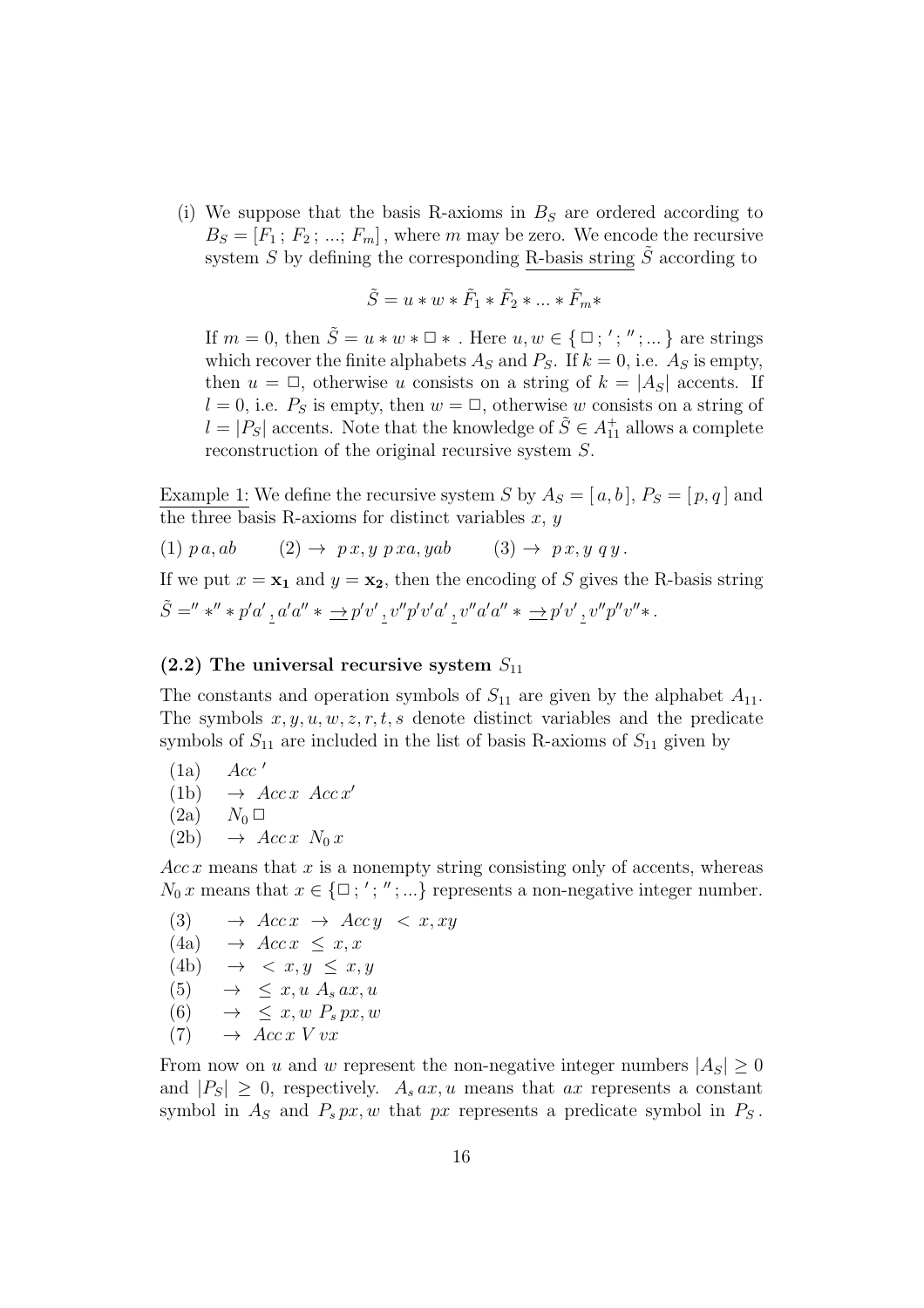$Vvx$  means that vx represents the variable symbol  $\mathbf{x}_i$ , where x consists on  $i \geq 1$  accents.

- $(8a) \rightarrow A_s x, u \, L x, u$
- (8b)  $\rightarrow V x \rightarrow N_0 u L x, u$
- (8c)  $\rightarrow A_s x, u \rightarrow L y, u L x (y), u$
- (8d)  $\rightarrow L x, u \rightarrow L y, u L x y, u$

 $L x, u$  means that x represents a list (with respect to  $A<sub>S</sub>$ ).

- $(9a) \rightarrow A_s x, u \, ELx, u$ (9b)  $\rightarrow A_s x, u \rightarrow EL y, u EL x (y), u$
- $(9c) \rightarrow ELx, u \rightarrow ELy, u ELxy, u$

 $EL x, u$  means that x represents an elementary list (with respect to  $A<sub>S</sub>$ ).

- $(10a) \rightarrow Lx, u LLx, u$
- $(10b) \rightarrow LLx, u \rightarrow Ly, u LLx, y, u$

 $LL x, u$  means that x represents a finite sequence of lists which are separated by the underlined comma.

(11)  $\rightarrow N_0 w \rightarrow L x, u \rightarrow L y, u E q \sim x, y, u, w$  $(12a) \rightarrow Eqx, u, w \, PRFx, u, w$  $(12b) \rightarrow P_s x, w \rightarrow N_0 u \text{ } PRF x, u, w$  $(12c) \rightarrow P_s x, w \rightarrow LL y, u \, PRF xy, u, w$ 

 $Eq x, u, w$  and  $PRF x, u, w$  means that x represents an equation and a prime R-formula, respectively.

 $(13a) \rightarrow ELx, u ELLx, u$ (13b)  $\rightarrow$   $ELL x, u \rightarrow EL y, u \, ELL x, y, u$ 

 $ELL x, u$  means that x represents a finite sequence of elementary lists which are separated by the underlined comma.

- (14a) →  $N_0 w \rightarrow EL x, u \rightarrow EL y, u EPRF \sim x, y, u, w$
- (14b)  $\rightarrow P_s x, w \rightarrow N_0 u EPRF x, u, w$
- $(14c) \rightarrow P_s x, w \rightarrow ELL y, u EPRF xy, u, w$

 $EPRF x, u, w$  means that x represents an elementary prime R-formula.

 $(15a) \rightarrow PRF x, u, w \, RF x, u, w$ (15b)  $\rightarrow PRF x, u, w \rightarrow RF y, u, w RF \rightarrow xy, u, w$ 

 $RF x, u, w$  means that x represents an R-formula.

 $(16a) \rightarrow \langle x, y \rangle V V v x, v y$  $(16b) \rightarrow \langle x, y \ VV \ vu, vx \rangle$ 

 $VV x, y$  means that x and y represent two different variables.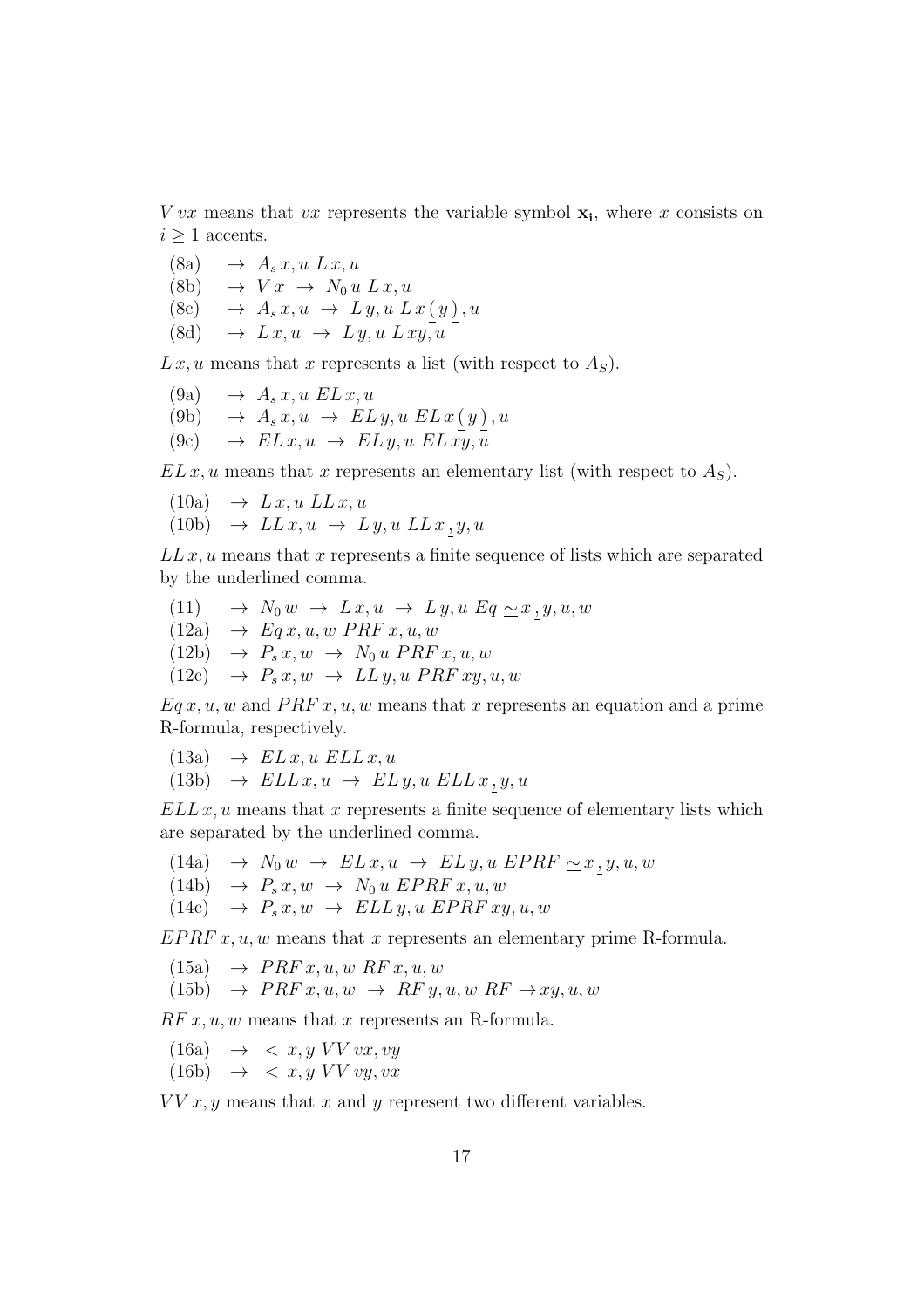$(17a) \rightarrow A_s x, u \rightarrow V z \rightarrow L r, u S b L x, r, z, x, u$  $(17b) \rightarrow Vx \rightarrow Lr, u SbLx, r, x, r, u$  $(17c) \rightarrow VV x, z \rightarrow L r, u SbL x, r, z, x, u$  $(17d) \rightarrow A_s x, u \rightarrow SbL y, r, z, t, u SbL x (y), r, z, x (t), u$  $(17e) \rightarrow SubL x, r, z, s, u \rightarrow SubL y, r, z, t, u \overline{SbL xy, r, z, st, u}$ 

 $SbL x, r, z, s, u$  means that s represents the list which results from the list represented by x after the substitution of the variable represented by z by the list represented by r.

(18a) 
$$
\rightarrow
$$
 *SbLx, r, z, s, u SbLLx, r, z, s, u*  
(18b)  $\rightarrow$  *SbLLx, r, z, s, u*  $\rightarrow$  *SbLy, r, z, t, u SbLLx, y, r, z, s, t, u*

 $SbLL x, r, z, s, u$  is the generalization of  $SbL x, r, z, s, u$  for finite sequences of lists separated by the underlined comma, which are represented here by  $x$ and s, whereas r represents a list as before.

(19a) 
$$
\rightarrow N_0 w \rightarrow SbL x, r, z, s, u \rightarrow SbL y, r, z, t, u
$$
  
\n $SbPRF \sim x, y, r, z, \sim s, t, u, w$   
\n(19b)  $\rightarrow P_s x, w \rightarrow V z \rightarrow L r, u SbPRF x, r, z, x, u, w$ 

(19c) 
$$
\rightarrow
$$
 P<sub>s</sub> x, w  $\rightarrow$  SbLL y, r, z, t, u SbPRF xy, r, z, xt, u, w

 $SbPRF x, r, z, s, u, w$  means that s represents the prime R-formula which results from the prime R-formula represented by  $x$  after the substitution of the variable represented by  $z$  by the list represented by  $r$ .

- $(20a) \rightarrow SbPRF x, r, z, s, u, w SbRF x, r, z, s, u, w$
- (20b)  $\rightarrow$  SbPRF x, r, z, s, u, w  $\rightarrow$  SbRF y, r, z, t, u, w  $SbRF \rightarrow xy, r, z, \rightarrow st, u, w$

 $SbRF x, r, z, s, u, w$  means that s represents the R-formula which results from the R-formula represented by  $x$  after the substitution of the variable represented by z by the list represented by  $r$ .

- $(21a) \rightarrow RF x, u, w \, SbRF x, x, u, w$
- $(21b) \rightarrow SbRF xz, s, z, rs, u, w SbRF xz, rs, u, w$
- $(21c) \rightarrow SbRFxzy, s, z, rst, u, w SbRFxzy, rst, u, w$

 $SbRF x, s, u, w$  means that there is a variable represented by z and a list represented by r such that  $SbRF x, r, z, s, u, w$  is R-derivable.

(22a)  $\rightarrow V x \rightarrow V y AP \rightarrow \simeq x, y, x, y$ (22b) →  $V x \rightarrow V y \rightarrow AP r, s, t \; AP \rightarrow \simeq x_2 y r, x_2 s, y_2 t$ 

 $AP$  is an auxiliary predicate needed for the representation of the equality axioms of the form  $(1.9)(c)$ .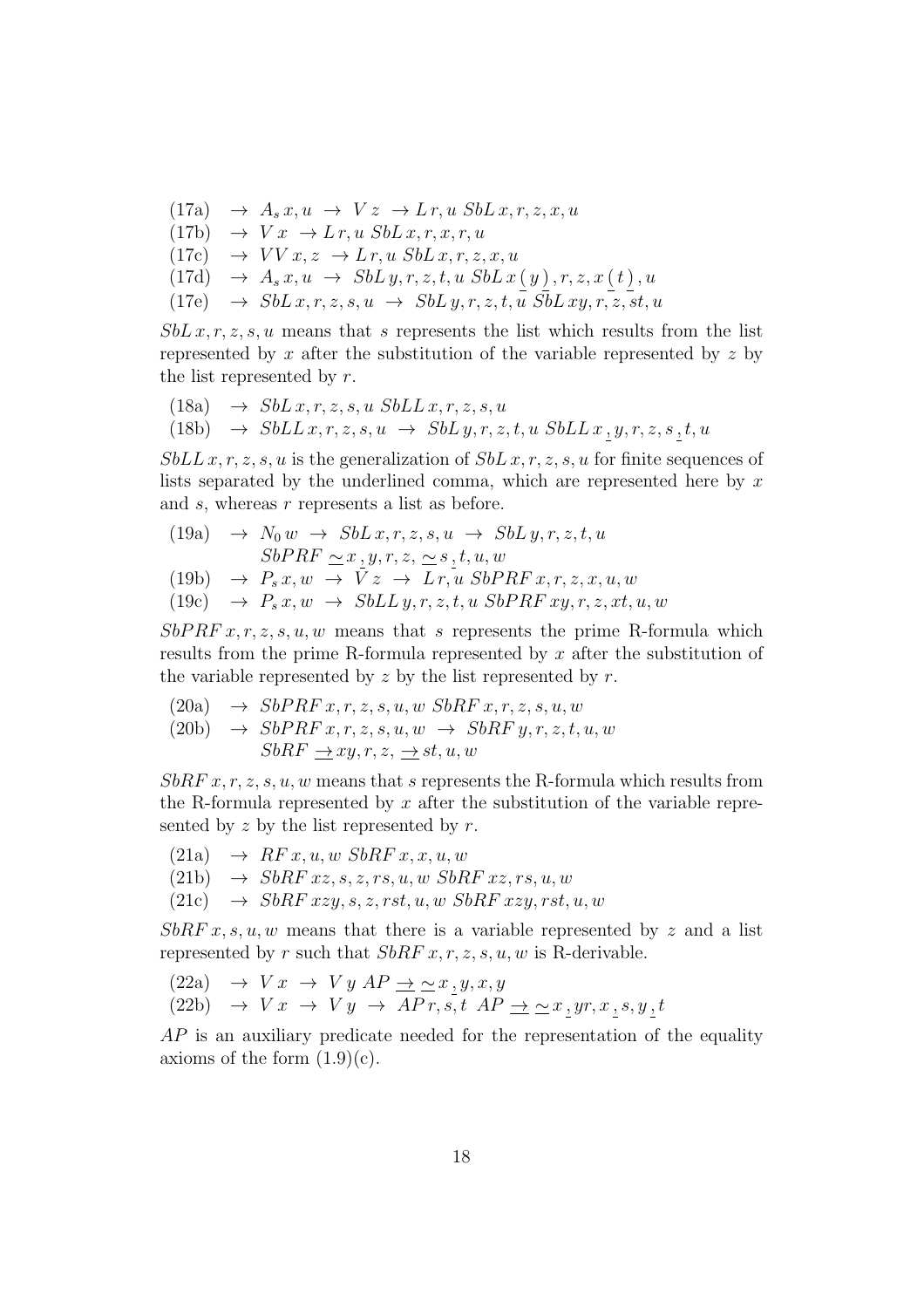(23a) →  $N_0 u \rightarrow N_0 w \rightarrow V x E q A \simeq x, x, u, w$ 

(23b) 
$$
\rightarrow
$$
 V x  $\rightarrow$  V y  $\rightarrow$  Eq z, u, w  $\rightarrow$  SbPRF z, x, y, s, u, w  
\nEqA  $\rightarrow$  s  $\rightarrow \sim$  x, y z, u, w

$$
(23c) \quad \rightarrow \text{ } AP\,r, s, t \ \rightarrow \ P_s\,z, w \ \rightarrow \ N_0\,u \ \textit{EqA}\,r \,\underline{\rightarrow}\,z s z t, u, w
$$

 $EqA x, u, w$  means that x represents an axiom of equality.

 $(24a) \rightarrow RF x, u, w RBasis^+ u * w * x*$ 

(24b) 
$$
\rightarrow RF x, u, w \rightarrow RBasis^+ u * w * s * RBasis^+ u * w * s * x*
$$

 $RBasis^+ x$  means that x is an R-basis string with  $|B_S| \geq 1$ .

 $(25a) \rightarrow N_0 u \rightarrow N_0 w RBasis u * w * \square *$  $(25b) \rightarrow RBasis^{+} x RBasis x$ 

RBasis x means that x is an R-basis string including  $|B_S| = 0$ .

(26a) 
$$
\rightarrow
$$
 RF x, u, w *BRAu* \* w \* x\*, x  
(26b)  $\rightarrow$  RF x, u, w  $\rightarrow$  RBasis<sup>+</sup> u \* w \* s \* *BRAu* \* w \* s \* x\*, x  
(26c)  $\rightarrow$  RF x, u, w  $\rightarrow$  BRAu \* w \* s\*, y *BRAu* \* w \* s \* x\*, y

 $BRA x, y$  means that x is an R-basis string and that y represents a basis R-axiom of the recursive system determined by x. Then  $|B_S| \geq 1$ .

$$
(27a) \rightarrow EqAx, u, w \rightarrow RBasis u * w * s * RA u * w * s*, x
$$

 $(27b) \rightarrow BRAx, y, RAx, y$ 

 $RA x, y$  means that x is an R-basis string and that y represents an R-axiom of the recursive system determined by  $x$ .

(28) 
$$
\rightarrow PRFx, u, w \rightarrow BRAu * w * s*, x \ PBRAu * w * s*, x
$$

 $P B R A x, y$  means that x is an R-basis string and that y represents a prime basis R-axiom of the recursive system determined by  $x$ .

(29a) 
$$
\rightarrow N_0 u \rightarrow N_0 w \rightarrow R A u * w * s *, x D_s^+ u * w * x *, u * w * s *
$$

$$
(29b) \rightarrow D_s^+ x, y \rightarrow RA y, z D_s^+ x z *, y
$$

(29c) 
$$
\rightarrow D_s^+ x \rightarrow rsz, t \rightarrow BRAx \rightarrow rsz, \rightarrow PBRAx \rightarrow rsz, r
$$
  
 $\rightarrow RBasis^+ x \rightarrow rszs * D_s^+ x \rightarrow rszs*, t$ 

(29d) 
$$
\rightarrow
$$
  $D_s^+ u * wxyz, t \rightarrow BRA u * wxyz, y \rightarrow SbRF y, s, u, w$   
 $D_s^+ u * wxyzs*, t$ 

 $D_s^+ x, y$  means that x represents a nonempty R-derivation in the recursive system given by the R-basis string y. The premise  $RBasis^+ x \rightarrow rszs^*$  in (29c) guarantees that s represents an R-formula.

(30a)  $\rightarrow N_0 u \rightarrow N_0 w \rightarrow RBasis u * w * s * D_s u * w * \mathbb{R} * w * s *$ (30b)  $\rightarrow D_s^+ x, y, D_s x, y$ 

 $D_s x, y$  means that x represents an R-derivation (which may be empty) in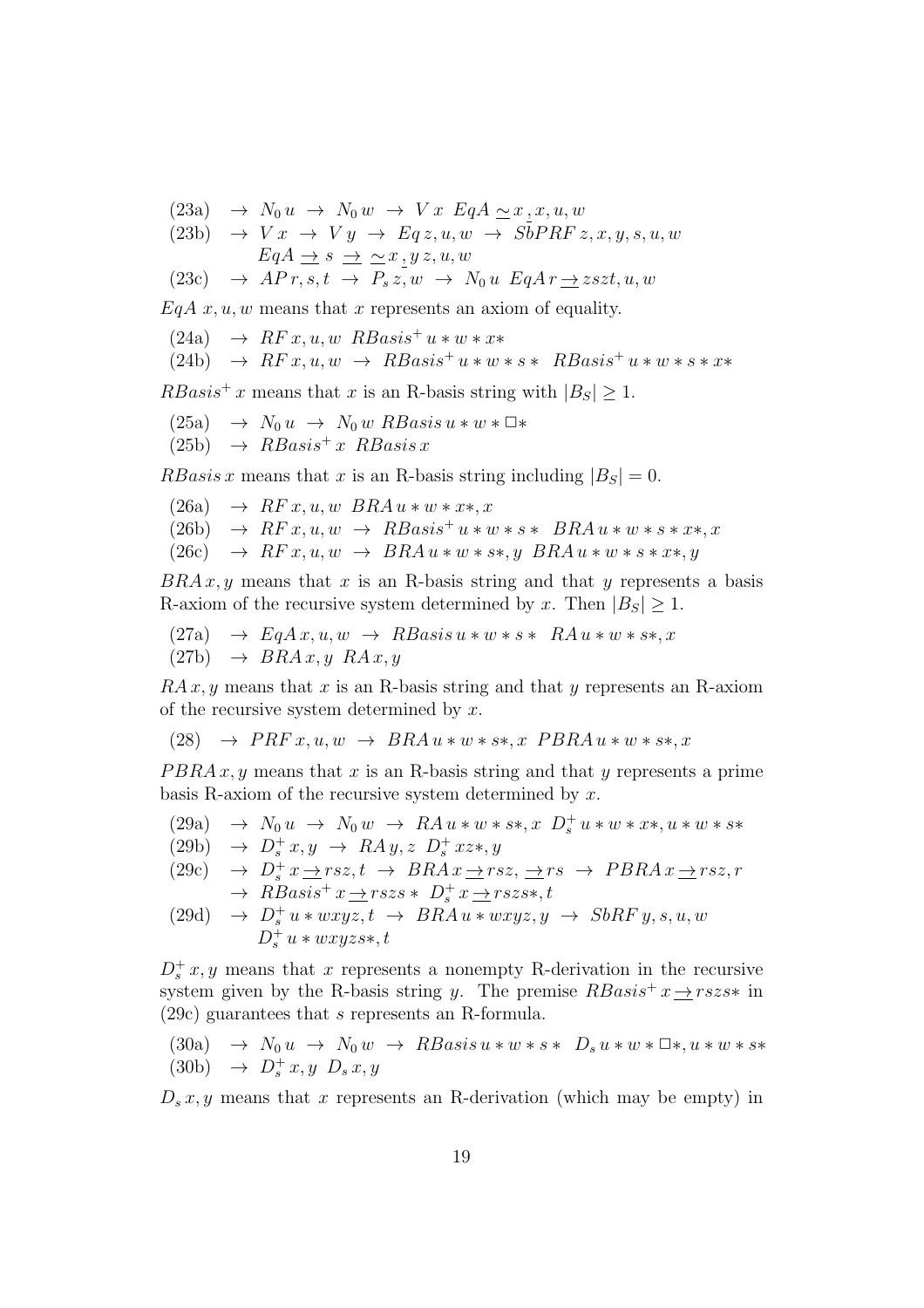the recursive system given by the R-basis string  $y$ .

 $(31) \rightarrow EPRF x, u, w \rightarrow BRA t, x \rightarrow D_s t, y \Omega_s yx$ 

In this context  $\Omega_s yx$  means that x represents an elementary prime R-formula which is R-derivable in the recursive system given by the R-basis string  $y$ .

#### (2.3) Definition of  $S_{11}$ -statements and  $S_{11}$ -theorems

 $z = yx$  with  $x, y \in A_{11}^+$  is called  $S_{11}$ -statement if and only if y is an R-basis string which represents a recursive system  $S$  and  $x$  represents an elementary prime R-formula, not necessary in S. If in addition  $\Omega_s yx$  is R-derivable in  $S_{11}$ , then z is called  $S_{11}$ -theorem.

Note that z is not an R-basis string since the last symbol in z is not the "\*". The  $S_{11}$ -statement  $z = yx$  is called *n*-ary,  $n \geq 0$ , if the elementary prime R-formula represented by  $x$  is *n*-ary.

#### $(2.4)$  Definition of  $S_{11}$ -predicates

If y is an R-basis string which represents a recursive system  $S$  and if q represents a predicate symbol, not necessary in S, then  $P = yq$  is called  $S_{11}$ -predicate. If  $ELL s, u$  is R-derivable in  $S_{11}$  for some  $s, u \in A_{11}^+$ , then it is easy to check that  $Ps = yqs$  is an  $S_{11}$ -statement. We say that s satisfies the  $S_{11}$ -predicate P if in addition  $\Omega_s$  Ps is R-derivable in  $S_{11}$ . In this case  $Ps = yqs$  is an  $S_{11}$ -theorem.

Example 2: The  $A_{11}$ -string

 $P = " *' * p'a', a' (a'') * p'a'a'' * \underline{\rightarrow} p'v'p'v'a'a'' * p'$ 

is an  $S_{11}$ -predicate which is satisfied by the elementary lists

 $a'a'', a'a''a'a'', a'a''a'a''a'', \dots$  and so on,

and therefore we obtain the following 1-ary  $S_{11}$ -theorems:

 $P a' a'', P a' a'' a' a'', P a' a'' a' a'' a' a'', \dots$ 

Moreover the string  $s = a', a' (a'')$  satisfies the  $S_{11}$ -predicate P and gives the 2-ary  $S_{11}$ -theorem

$$
''*' * p'a' \, _2 a' \, _2(a'') * p'a'a'' * \underline{\rightarrow} p'v'p'v'a'a'' * p'a' \, _2 a' \, _2 a'') .
$$

On the other hand, for  $s = a'''$  the  $A_{11}$ -string  $Ps$  is an  $S_{11}$ -statement, but not an  $S_{11}$ -theorem.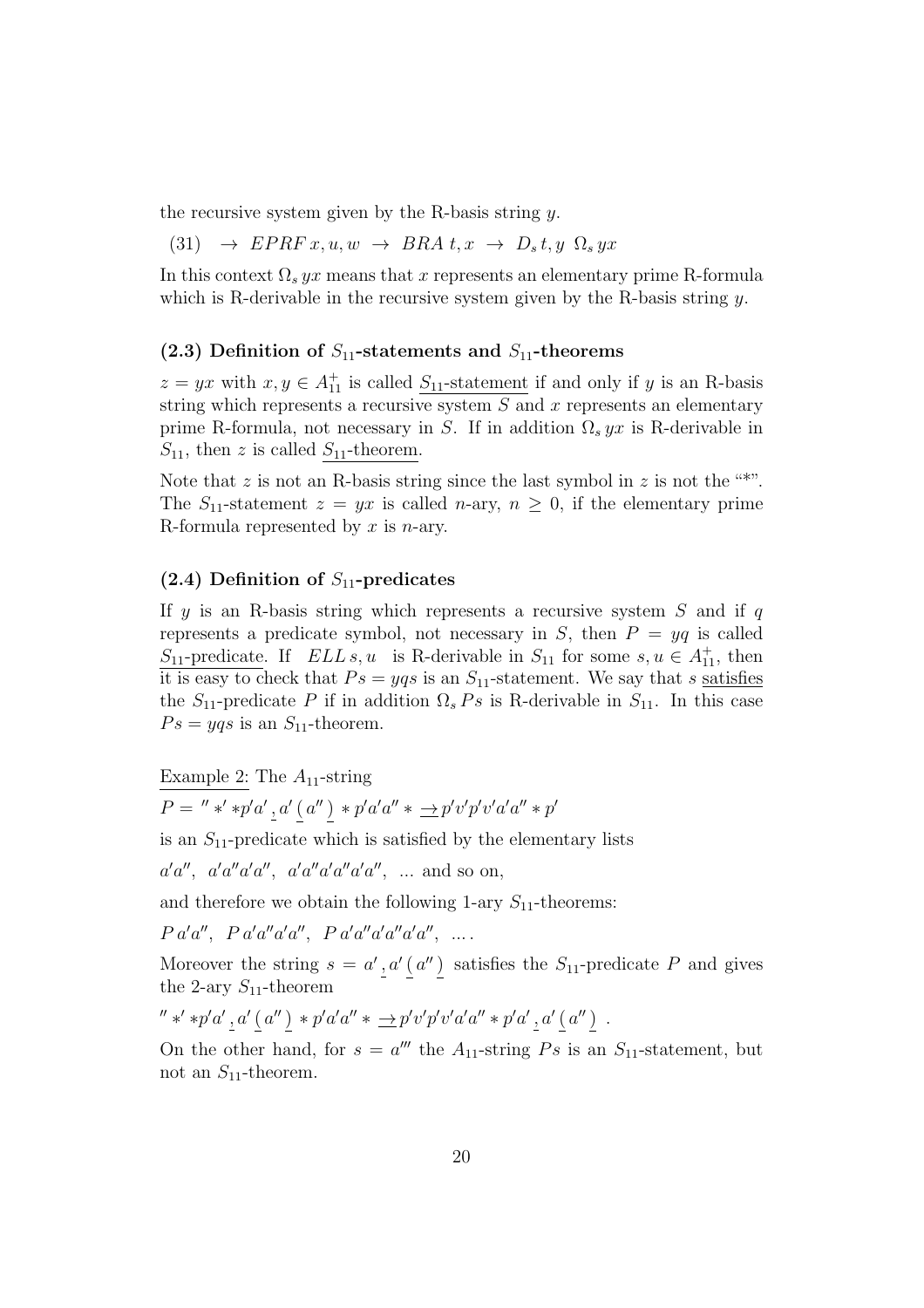#### (2.5) The diagonalization of  $S_{11}$ -predicates

There is a very simple method in order to generate a so called self-referential  $S_{11}$ -statement. We first define the mapping  $g_{11}: A_{11}^+ \rightarrow A_{11}^+$  by

| $g_{11}(a) = a'$                                                          | $g_{11}(v) = a''$                             | $g_{11}(p) = a'''$                  |
|---------------------------------------------------------------------------|-----------------------------------------------|-------------------------------------|
| $g_{11}(\square) = a''''$                                                 | $g_{11}(')=a'''''$                            | $g_{11}(*) = a''''''$               |
| $g_{11}(\simeq) = a^{\prime\prime\prime\prime\prime\prime\prime}$         | $g_{11}(\ )=a''''''''$                        | $g_{11}(\ )$ ) = $a''''''''$        |
| $g_{11}(\, ,)=a^{\prime\prime\prime\prime\prime\prime\prime\prime\prime}$ | $g_{11}(\underline{\rightarrow}) = a^{nummn}$ | $g_{11}(xy) = g_{11}(x)g_{11}(y)$ . |

Then the diagonalization of any  $S_{11}$ -predicate P is given by  $Diag(P) = P g_{11}(P)$ . Note that  $Diag(P)$  is an  $S_{11}$ -statement.

Example 3: The  $A_{11}$ -string  $P = \frac{numum}{r} * p'v' * p'$  is an  $S_{11}$ -predicate which represents any list over an alphabet consisting on 11 symbols, and therefore we conclude that its diagonalization is an  $S_{11}$ -theorem:

$$
\text{Diag}(P) = \lim_{a''''''''} \frac{1}{a''''''} \frac{1}{a''''''} \frac{1}{a''''''} \frac{1}{a''''''} \frac{1}{a''''''} \frac{1}{a''''''} \frac{1}{a''''''} \frac{1}{a''''''} \frac{1}{a''''''} \frac{1}{a''''''} \frac{1}{a''''''} \frac{1}{a''''''} \frac{1}{a''''''} \frac{1}{a''''''} \frac{1}{a''''} \frac{1}{a''''} \frac{1}{a''''} \frac{1}{a''''} \frac{1}{a''''} \frac{1}{a''''} \frac{1}{a''''} \frac{1}{a''''} \frac{1}{a''''} \frac{1}{a''''} \frac{1}{a''''} \frac{1}{a''''} \frac{1}{a''''} \frac{1}{a''''} \frac{1}{a''''} \frac{1}{a''''} \frac{1}{a''''} \frac{1}{a''''} \frac{1}{a''''} \frac{1}{a''''} \frac{1}{a''''} \frac{1}{a''''} \frac{1}{a''''} \frac{1}{a''''} \frac{1}{a''''} \frac{1}{a''''} \frac{1}{a''''} \frac{1}{a''''} \frac{1}{a''''} \frac{1}{a''''} \frac{1}{a''} \frac{1}{a''} \frac{1}{a''} \frac{1}{a''} \frac{1}{a''} \frac{1}{a''} \frac{1}{a''} \frac{1}{a''} \frac{1}{a''} \frac{1}{a''} \frac{1}{a''} \frac{1}{a''} \frac{1}{a''} \frac{1}{a''} \frac{1}{a''} \frac{1}{a''} \frac{1}{a''} \frac{1}{a''} \frac{1}{a''} \frac{1}{a''} \frac{1}{a''} \frac{1}{a''} \frac{1}{a''} \frac{1}{a''} \frac{1}{a''} \frac{1}{a''} \frac{1}{a''} \frac{1}{a''} \frac{1}{a''} \frac{1}{a''} \frac{1}{a''} \frac{1}{a''} \frac{1}{a''} \frac{1}{a''} \frac{1}{a''} \frac{1}{a''} \frac{1}{a''} \frac{1}{a''} \frac{1}{a''} \frac{1}{a''} \frac{1}{a''} \frac{1
$$

#### $(2.6)$  A version of Gödel's First Incompleteness Theorem

Let  $B_s^{(1)}$  be the set of all 1-ary  $S_{11}$ -statements and  $\Omega_s^{(1)}$  the set of all 1-ary  $S_{11}$ -theorems. Then  $B_s^{(1)}$  and  $\Omega_s^{(1)}$  are recursively enumerable, but not the complement  $\overline{\Omega}_s^{(1)} = B_s^{(1)} \setminus \Omega_s^{(1)}$ .

Proof:

In order to see that  $B_s^{(1)}$  and  $\Omega_s^{(1)}$  are recursively enumerable, we extend  $S_{11}$ by the predicate symbols " $B_s^{(1)}$ " and " $\Omega_s^{(1)}$ " and add the two basis R-axioms

$$
\rightarrow RBasis x \rightarrow P_s y, w \rightarrow EL z, u B_s^{(1)} xyz
$$
  

$$
\rightarrow B_s^{(1)} x \rightarrow \Omega_s x \Omega_s^{(1)} x
$$

with distinct variables  $x, y, z, u, w \in X$ . To use the same notation for the sets and the corresponding predicate symbols will not lead to confusions.

We assume that the set  $\overline{\Omega}_s^{(1)}$  $s<sup>(1)</sup>$  is recursively enumerable. Then due to Theorem (1.14) there is a recursive system  $S = [A_S; P_S; B_S]$  which represents  $\overline{\Omega}_s^{(1)}$  $s^{\left(1\right)}$  such that no equation is involved in  $B<sub>S</sub>$ . Let the members of  $A<sub>S</sub>$ ,  $P<sub>S</sub>$  and  $B<sub>S</sub>$  be given in a fixed order. Since  $A<sub>S</sub>$  must contain the symbols of  $A<sub>11</sub>$  due to our assumption that  $\overline{\Omega}_s^{(1)}$  $s<sup>(1)</sup>$  is represented in S, we can suppose without loss of generality that  $A_S$  starts with the alphabet  $A_{11}$  in the prescribed order given for  $A_{11}$ . We can suppose that the predicates RBasis and  $P_s$  from  $S_{11}$ are also represented in S, using the predicate symbols " $RBasis$ " and " $P_s$ ".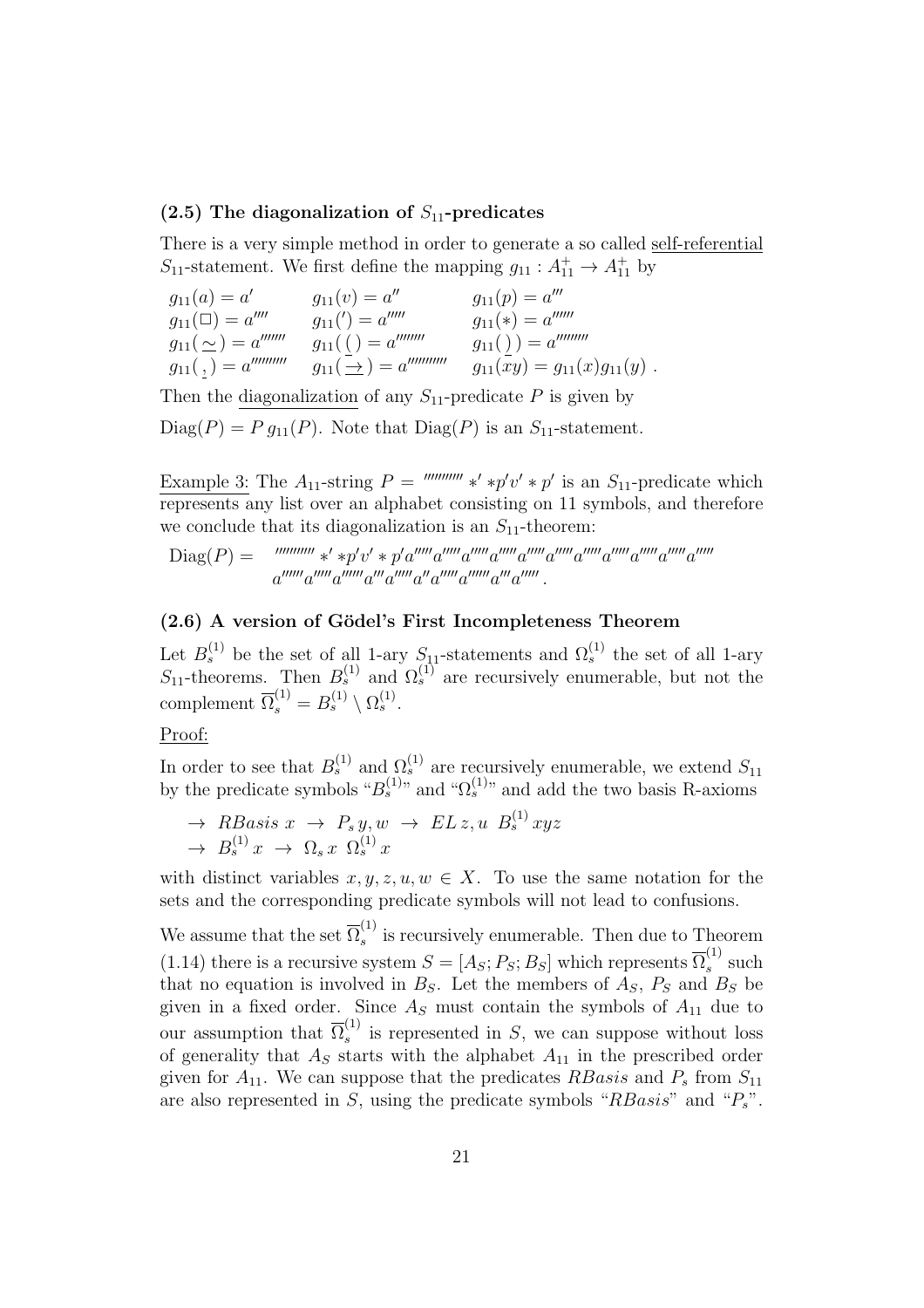The predicate symbol representing  $\overline{\Omega}_s^{(1)}$  $s^{(1)}$  in S may also be denoted by " $\overline{\Omega}_s^{(1)}$  $\frac{(1)}{s}$ . Moreover we extend  $P_S$  by the two <u>new</u> symbols " $G_{11}$ " and " $\overline{\Omega}_s^{(1)\#}$  $s^{(1)\#}$ ; to a new alphabet  $P_S^{\#}$  $B_S^{\#}$  and we extend  $B_S$  to a new list  $B_S^{\#}$  $\frac{\pi}{S}$  of basis R-axioms by adding the following R-axioms to  $B_S$  for distinct  $x, y, r, s, w \in X$ 

(1) 
$$
G_{11} a, a'
$$
 (2)  $G_{11} v, a''$  (3)  $G_{11} p, a'''$   
\n(4)  $G_{11} \square, a''''$  (5)  $G_{11}', a''''$  (6)  $G_{11} * , a''''''$   
\n(7)  $G_{11} \sim a''''''$  (8)  $G_{11} (a''''''''$  (9)  $G_{11} ) , a''''''''$   
\n(10)  $G_{11} , a''''''''$  (11)  $G_{11} \rightarrow a''''''''''$   
\n(12)  $\rightarrow G_{11} x, r \rightarrow G_{11} y, s G_{11} xy, rs$   
\n(13)  $\rightarrow RBasis x \rightarrow P_s y, w \rightarrow G_{11} x, r \rightarrow G_{11} y, s \rightarrow \overline{\Omega}_s^{(1)} xyz \overline{\Omega}_s^{(1)\#} xy$ 

There results an extended recursive system  $S^{\#} = [A_S; P^{\#}_S]$  $B_S^{\#};B_S^{\#}$  $_{S}^{\#}].$ 

The relation  $G_{11} \lambda$ ,  $\mu$  generated by the R-axioms (1)-(12) is satisfied if and only if there hold  $\lambda, \mu \in A_{11}^+$  and  $\mu = g_{11}(\lambda)$ . Moreover,  $\overline{\Omega}_s^{(1)\#} \lambda$  is R-derivable in  $S^{\#}$  if and only if  $\lambda$  is an  $S_{11}$ -predicate and  $Diag(\lambda) = \lambda g_{11}(\lambda) \in \overline{\Omega}_s^{(1)}$  $s^{\prime\prime}$ . We write  $\lambda \in \overline{\Omega}_s^{(1)\#}$ <sup>(1)#</sup> in order to express that  $\overline{\Omega}_s^{(1)\#} \lambda$  is R-derivable in  $S^{\#}$ .

These representation properties are guaranteed since the equations are excluded from  $B_S^{\#}$  $S<sup>\#</sup>$  and since the symbols  $G_{11}, \overline{\Omega}_{s}^{(1)\#} \in P_{S}^{\#}$  $S^{\#}$  are not in  $P_S$ .

By forming the R-basis string for the recursive system  $S^{\#}$  we can construct the  $S_{11}$ -predicate P corresponding to the set  $\overline{\Omega}_s^{(1)\#}$  $s^{(1)\#}$  represented in  $S^{\#}$ . Since the alphabet  $A_S$  of  $S^{\#}$  starts with the alphabet  $A_{11}$ , we obtain for all  $\lambda \in A_{11}^+$ 

$$
\lambda \in \overline{\Omega}_s^{(1)\#} \quad \Leftrightarrow \quad P \, g_{11}(\lambda) \in \Omega_s^{(1)} \, .
$$

If we put  $\lambda = P$ , then

$$
P \in \overline{\Omega}_s^{(1)\#} \iff P g_{11}(P) \in \Omega_s^{(1)}.
$$

This equivalence contradicts the construction of the set  $\overline{\Omega}_s^{(1)\#}$  $s^{(1)\#}$ , which requires that the  $S_{11}$ -predicate P should satisfy the equivalence

$$
P \in \overline{\Omega}_s^{(1)\#} \quad \Leftrightarrow \quad P g_{11}(P) \in \overline{\Omega}_s^{(1)}.
$$

Thus we have proven Theorem (2.6).

In Section 5, Theorem (5.6) we will explain in what sense this result may be regarded as a version of Gödels First Incompleteness Theorem.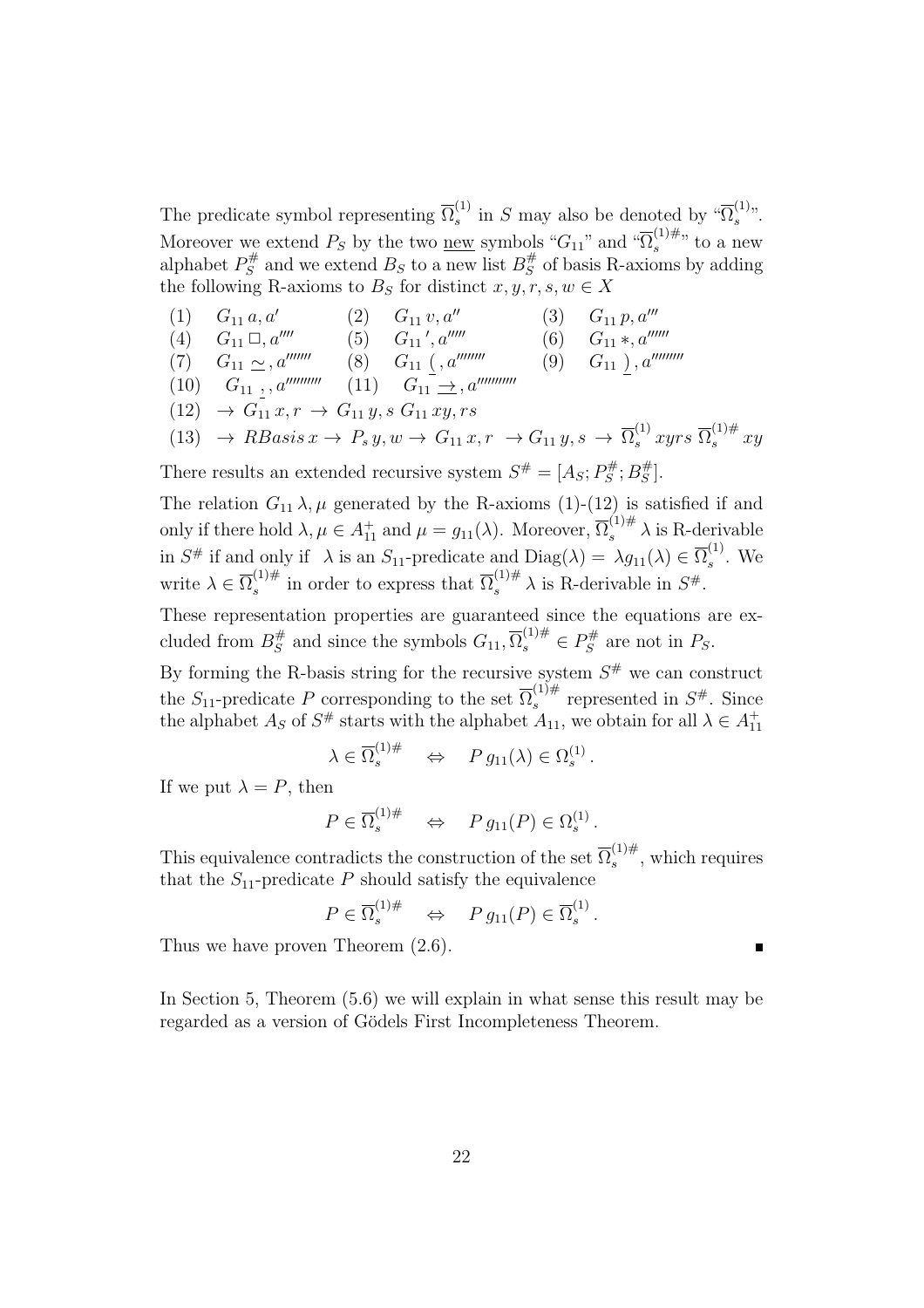#### Remarks:

- (i) The recursive systems considered in Smullyan [32] are called elementary formal systems there. Like the recursive system  $S_{11}$ , they do not contain the equations and the operation terms, but this is of course not a principle restriction for the construction of recursively enumerable relations.
- (ii) The construction of  $S_{11}$  was only needed in order to prove that  $\Omega_s^{(1)}$ and  $B_s^{(1)}$  are recursively enumerable. In order to prove that  $\overline{\Omega}_s^{(1)}$  $s^{(1)}$  is not recursively enumerable we can directely define all the necessary ingredients like  $S_{11}$ -statements,  $S_{11}$ -theorems and  $S_{11}$ -predicates by using the encoding (2.1) for the recursive systems.
- (iii) Due to Church's thesis and Theorem (2.6) we conclude that there is no algorithm which enables us to decide whether a given R-formula of the recursive system  $S_{11}$  is R-derivable or not. The reason for this is the fact that the 1-ary predicate  $\Omega_s^{(1)}$  is not decidable. But the other predicates of  $S_{11}$  generated by  $(2.2)$  (1a)-(30b) are decidable, since they form a recursive subsystem which satisfies the following

#### (2.7) Definition of special recursive systems and predicates

We consider a recursive system  $S = [A_S; P_S; B_S]$ . Then S and the predicates represented in S are called special recursive if

- there is no equation involved in  $B<sub>S</sub>$ ,
- every argument list occurring in the R-premises of any R-axiom  $F$  also occurs as a sublist in an argument list of the R-conclusion of F.

In order to estimate the complexity of an algorithm looking for an R-derivation of an elementary prime R-formula  $p \lambda_1, ..., \lambda_i$  in a given special recursive system S we need two Lemmata. We shall prove that resolution strategies for special recursive predicates will only require polynomial effort with respect to the length of the "input formula"  $p\lambda_1, ..., \lambda_i$ . As a consequence, special recursive predicates are decidable.

#### (2.8) Lemma

Let  $\lambda$  be any  $A_S$ -list consisting on  $|\lambda| = n$  symbols. Then the number of sublists in  $\lambda$  is less or equal to  $\frac{n(n+1)}{2}$ .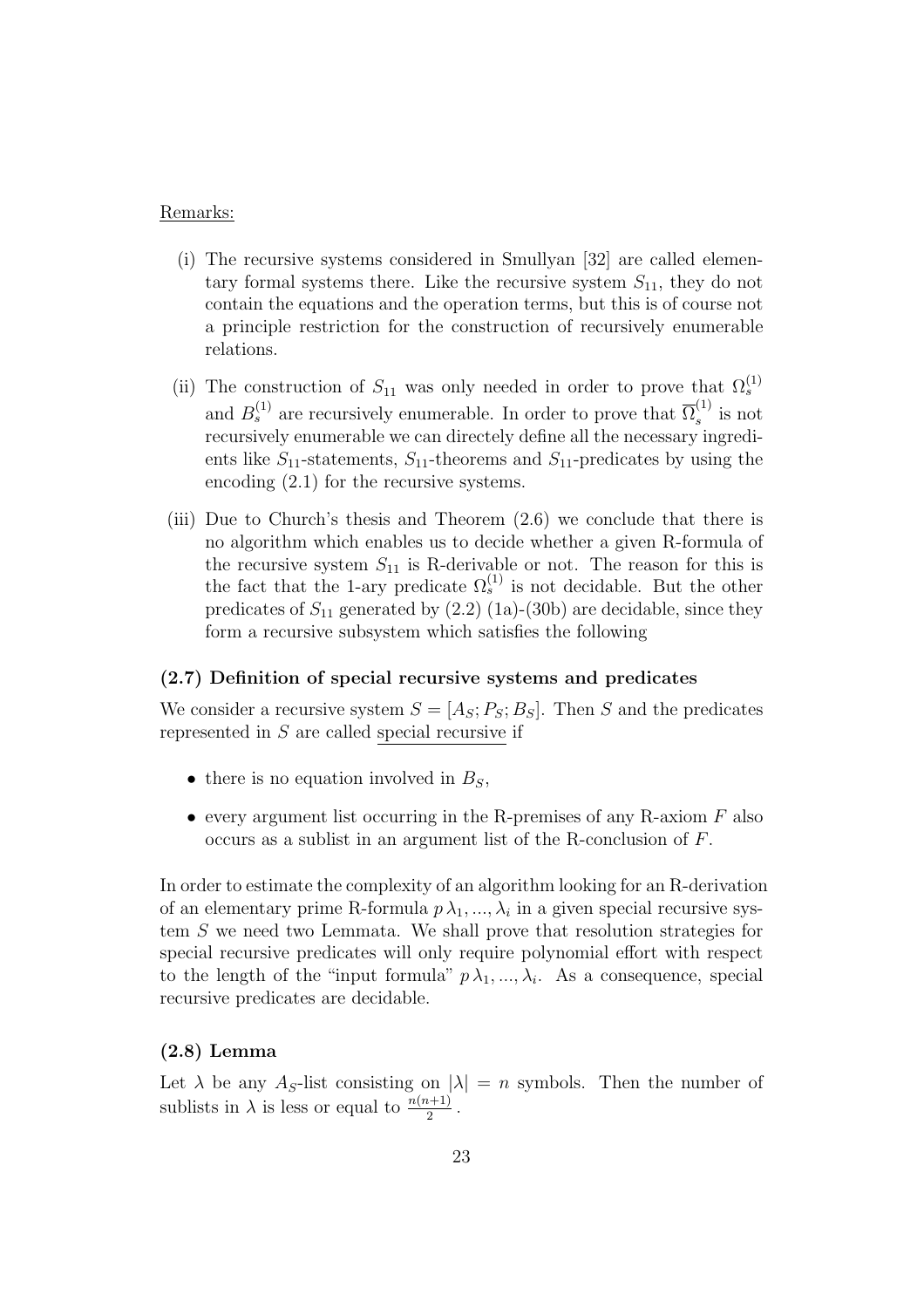Proof: Induction with respect to n.

#### (2.9) Lemma

Let  $\mu$  be any  $A_S$ -list and let  $\lambda$  be any elementary  $A_S$ -list consisting on  $|\lambda| = n$ not necessary distinct symbols. Let  $x_1, ..., x_k$  with  $1 \leq k \leq n$  be the list of distinct variables occurring in  $\mu$ , ordered according to their first appearance. By Inst( $\mu$ ,  $\lambda$ ) we denote the set of all mappings which assign to each variable  $x_j$  in  $\mu$  an elementary  $A_S$ -list  $\kappa_j$  such that  $\lambda = \mu \frac{\kappa_1}{x_1}$  $\frac{\kappa_1}{x_1} \cdots \frac{\kappa_k}{x_k}$  $\frac{\kappa_k}{x_k}$ . Then

$$
|\text{Inst}(\mu,\lambda)| \le \binom{n-1}{k-1} .
$$

Proof: Induction with respect to k.

For  $1 \leq k \leq n$  we put  $\Gamma(n,k) = \max_{j=1}^k {n-1 \choose j-1}$  $j-1$  $\setminus$ . We define  $\Gamma(n,0) = 0$  and  $\Gamma(n, k) = \Gamma(n, n)$  for  $k > n$ .

#### (2.10) Theorem

Let  $S = [A_S; P_S; B_S]$  be a special recursive system and let  $p \lambda_1, ..., \lambda_i$  be an elementary prime R-formula which is R-derivable in  $S$ . Let  $n$  be the maximal number of not necessary distinct symbols occurring in one of the lists  $\lambda_1, ..., \lambda_i$ , i.e.  $n = \max_{j=1}^i |\lambda_j|$ . We introduce the following numbers which describe certain complexity properties of the special recursive system  $S$ :

- $k$  is the maximal number of distinct variables occurring in an argument list of any  $F \in B_S$ ,
- $\alpha$  is the maximal number of argument lists occurring in a prime Rformula which is subformula of any  $F \in B_S$ ,
- $\rho$  is the maximal number of prime R-formulas occurring in any  $F \in B_S$ .

Then there is an R-derivation  $[\Lambda]$  of  $p \lambda_1, ..., \lambda_i$  with a number of steps  $|[\Lambda]|$ such that

$$
|[{\Lambda}]| \leq |B_S| \rho \left(1 + \alpha k \left(\alpha \frac{n(n+1)}{2} \Gamma(n,k)\right)^{\alpha}\right).
$$

<u>Remark:</u> This Theorem implies that for each  $p \lambda_1, ..., \lambda_i \in \Pi_R(S)$  there is an R-derivation [Λ] of polynomial length with respect to  $n = \max_{j=1}^{i} |\lambda_j|$ . We conclude that special recursive predicates are decidable.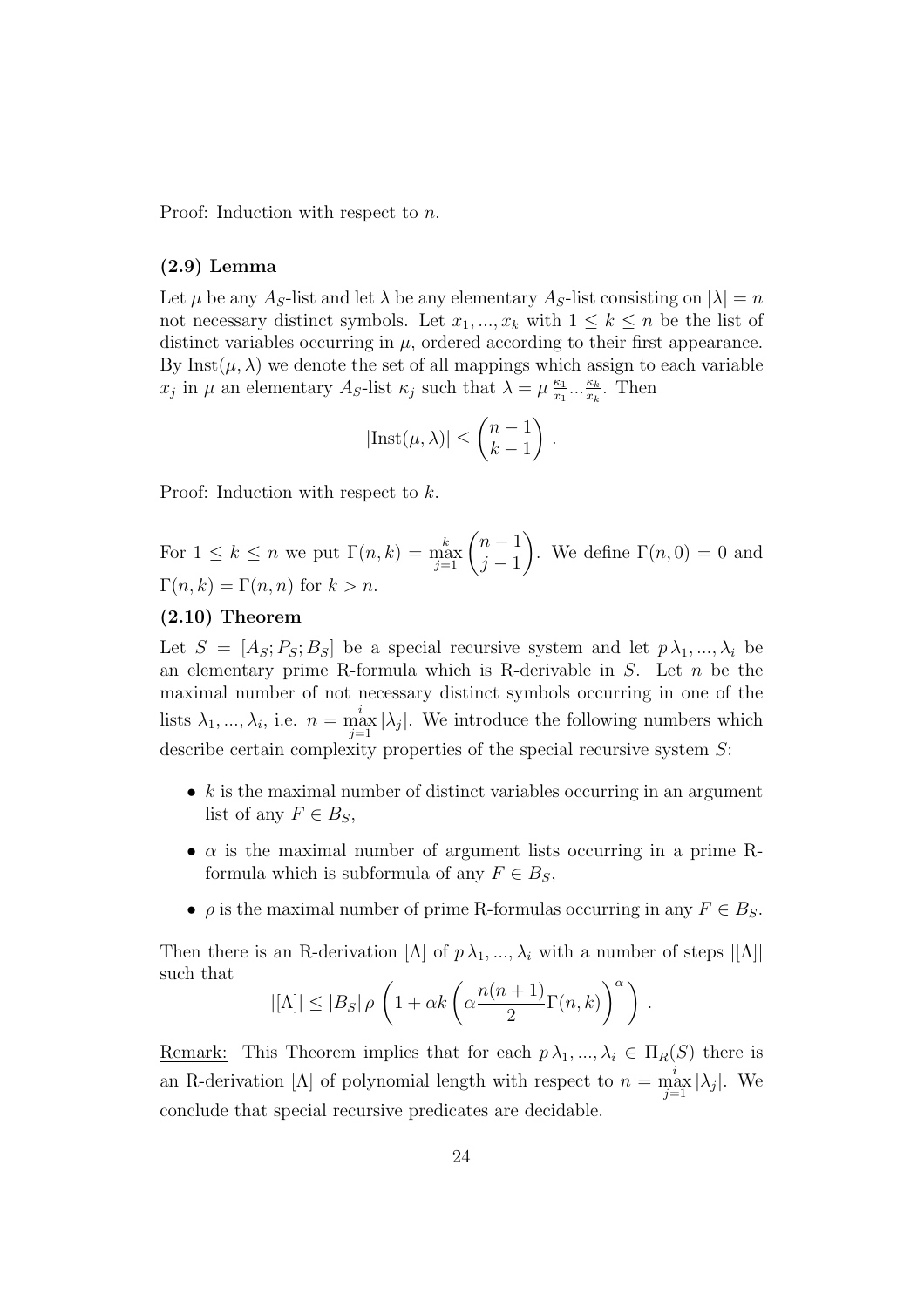<u>Proof:</u> An R-derivation  $[\Lambda]$  of  $p\lambda_1, ..., \lambda_i$  can be chosen with the following properties:

1) All the R-formulas in [Λ] are distinct.

2) [ $\Lambda$ ] starts with  $\Lambda_1$ ] =  $B_S$ , where the R-axioms in  $B_S$  are given in a fixed order (we may suppose that the formulas in  $B<sub>S</sub>$  are distinct).

3) Any application of the Substitution Rule is restricted to the basis Raxioms, where each variable is only replaced by elementary  $A<sub>S</sub>$ -lists.

4) For all argument lists  $\mu$  in  $[\Lambda]$  with at least one variable occurring beyond [ $\Lambda_1$ ] there is an elementary list  $\lambda$  which occurs as a sublist in  $p \lambda_1, ..., \lambda_i$  such that Inst( $\mu$ ,  $\lambda$ ) is not empty. If  $\mu$  is an elementary argument list in  $[\Lambda] \setminus [\Lambda_1]$ , then it must occur as a sublist in  $p \lambda_1, ..., \lambda_i$ .

5) The Modus Ponens Rule is only applied if all possible substitutions are done.

We extend  $[\Lambda_1] = B_S$  given in 2) to a new R-derivation  $[\Lambda_2]$  by applying the Substitution Rule on  $[\Lambda_1]$  due to 3). In order to do this, we fix a given Raxiom  $F \in B_S$  with R-conclusion  $F_c = q \mu_1, ..., \mu_l$ , where F may or may not have R-premises. We suppose that all argument lists  $\mu$  in  $F$  satisfy condition 4). Due to  $\text{var}(F) = \text{var}(F_c)$  it is sufficient to assign elementary  $A_S$ -lists to all variables in  $F_c$  in order to get all possible substitutions which reduce F to an elementary R-formula F'. Let  $F'_c = q \mu'_1, ..., \mu'_l$  result from  $F_c$  by replacing all the variables in  $F_c$  by elementary  $A<sub>S</sub>$ -lists. Due to 4) we will only permit substitutions leading to elementary  $A_S$ -lists  $\mu'_1$  $\mu'_1, \ldots, \mu'_l$  which are sublists of the elementary  $A_S$ -lists  $\lambda_1, ..., \lambda_i$ . Due to Lemma (2.8) we have at most  $\alpha \frac{n(n+1)}{2}$  $\frac{\mu+1}{2}$  possibilities to choose  $\mu'$  $\kappa$  for any fixed  $\kappa$ . Due to Lemma (2.9) we have at most  $\Gamma(|\mu|)$  $K_{\kappa}|,k) \leq \Gamma(n,k)$  possibilities to assign elementary  $A<sub>S</sub>$ -lists to all variables in  $\mu_{\kappa}$  to obtain  $\mu'_{\kappa}$  $\kappa$ . If we do these substitutions for all  $A_S$ -lists  $\mu_1, ..., \mu_l$ , we obtain at most

$$
\left(\alpha \frac{n(n+1)}{2}\Gamma(n,k)\right)^l \le \left(\alpha \frac{n(n+1)}{2}\Gamma(n,k)\right)^{\alpha}
$$

elementary R-formulas  $F'$  resulting from the substitutions of all variables in F. Since the total number of distinct variables in F or  $F_c$  is bounded by  $\alpha k$ , we obtain the upper bound

$$
\alpha k \, \left(\alpha \frac{n(n+1)}{2} \Gamma(n,k)\right)^{\alpha}
$$

of possible substitution steps, applied on the fixed R-axiom  $F \in B_S$ . But F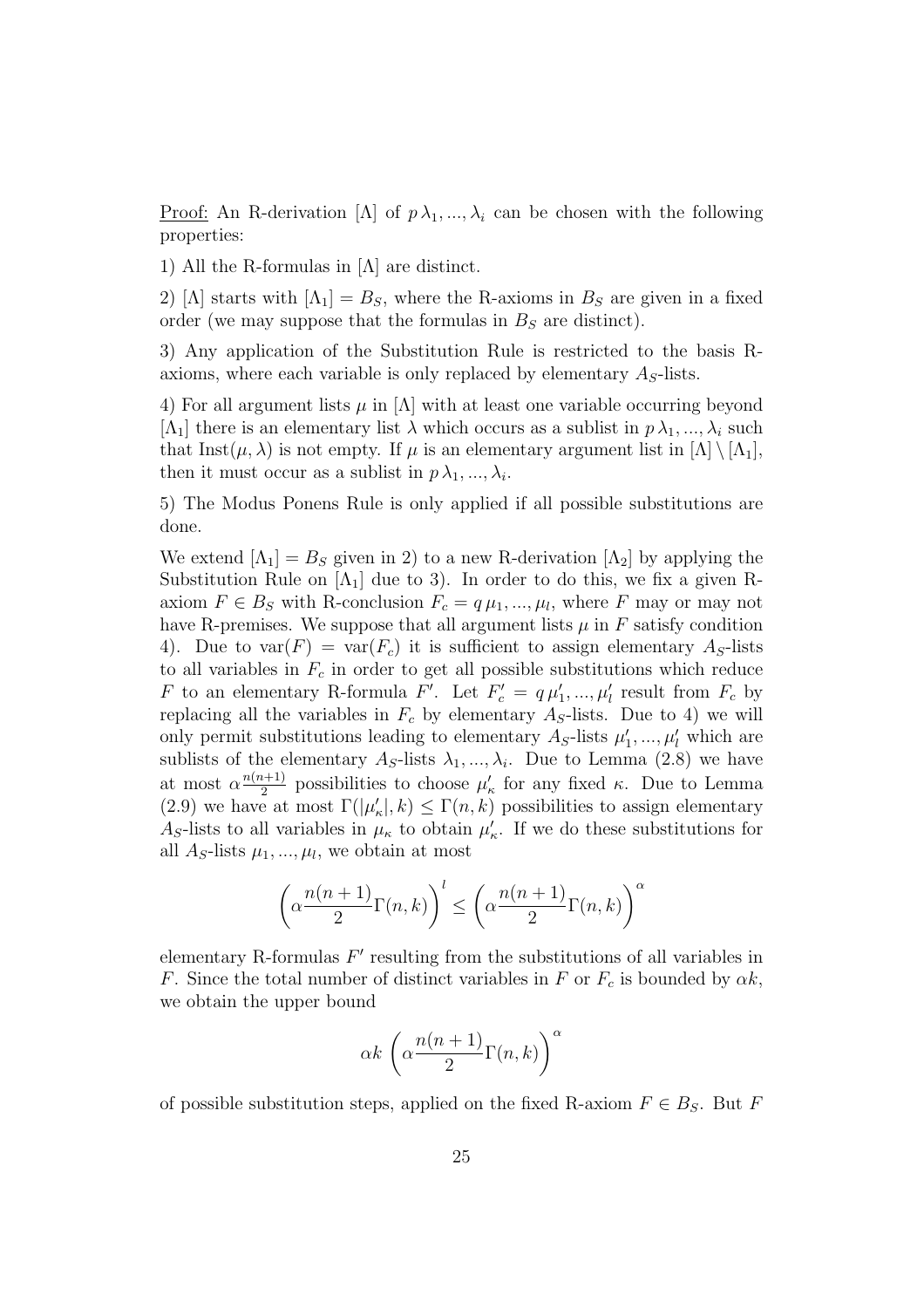is also part of  $[\Lambda]$ , and therefore we obtain the upper bound

$$
|[\Lambda_2]| \le |B_S| \left(1 + \alpha k \left(\alpha \frac{n(n+1)}{2} \Gamma(n,k)\right)^{\alpha}\right)
$$

for the number of steps of an R-derivation  $[\Lambda_2]$ , where  $[\Lambda_2]$  is the part of  $[\Lambda]$ which extends  $[\Lambda_1] = B_S$  by applying the Substitution Rule. This is possible due to the fifth property imposed on  $[\Lambda]$ . The possible applications of the Modus Ponens Rule on  $[\Lambda_2]$  yields  $[\Lambda]$  with

$$
|[\Lambda]| \leq \rho |[\Lambda_2]|.
$$

From the last two inequalities we obtain Theorem (2.10).

 $\blacksquare$ 

Remark: The proof of Theorem (2.10) enables the construction of a deterministic resolution strategy which decides with polynomial effort whether or not an elementary prime R-formula  $p\lambda_1, ..., \lambda_i$  is R-derivable in a special recursive system S. If  $p \lambda_1, ..., \lambda_i$  is R-derivable, then the algorithm constructs an R-derivation  $[\Lambda]$  obeying the restrictions 1)-5) in the proof of the Theorem.

Finally we mention that there are many other formalisms in order to generate recursively enumerable relations. One possible way is the definition of recursive (or computable) functions for the non-negative integer numbers, which can be formalized immediately in appropriate recursive systems, or the use of Turing machines. Other approaches are given by Semi-Thue systems, see Thue [33], [34] and Jantzen [16], which are the foundation for the use of grammars, see Hopcroft-Ullman [15], and by logic programming, see Lloyd [18]. One very impressive result for the characterization of recursively enumerable sets of positive integer numbers was finally solved by Matijasevič [20], [21], see also the extensive study of Davis [5]:

#### (2.11) Theorem (Matijasevi˘c, Robinson, Davis, Putnam)

One can construct a polynomial  $M(y_1, ..., y_n, z)$  with integer coefficients such that for every recursively enumerable relation  $R = R(x)$  of positive integer numbers x there is a positive integer number  $g_R$  with

$$
R(x) \Leftrightarrow
$$
 there are positive integer numbers  $k_1, ..., k_n$  such that  
 $x = M(k_1, ..., k_n, g_R) > 0$ .

This Theorem implies that the recursively enumerable sets of positive integer numbers are exactly the Diophantine sets. As a consequence, Hilbert's tenth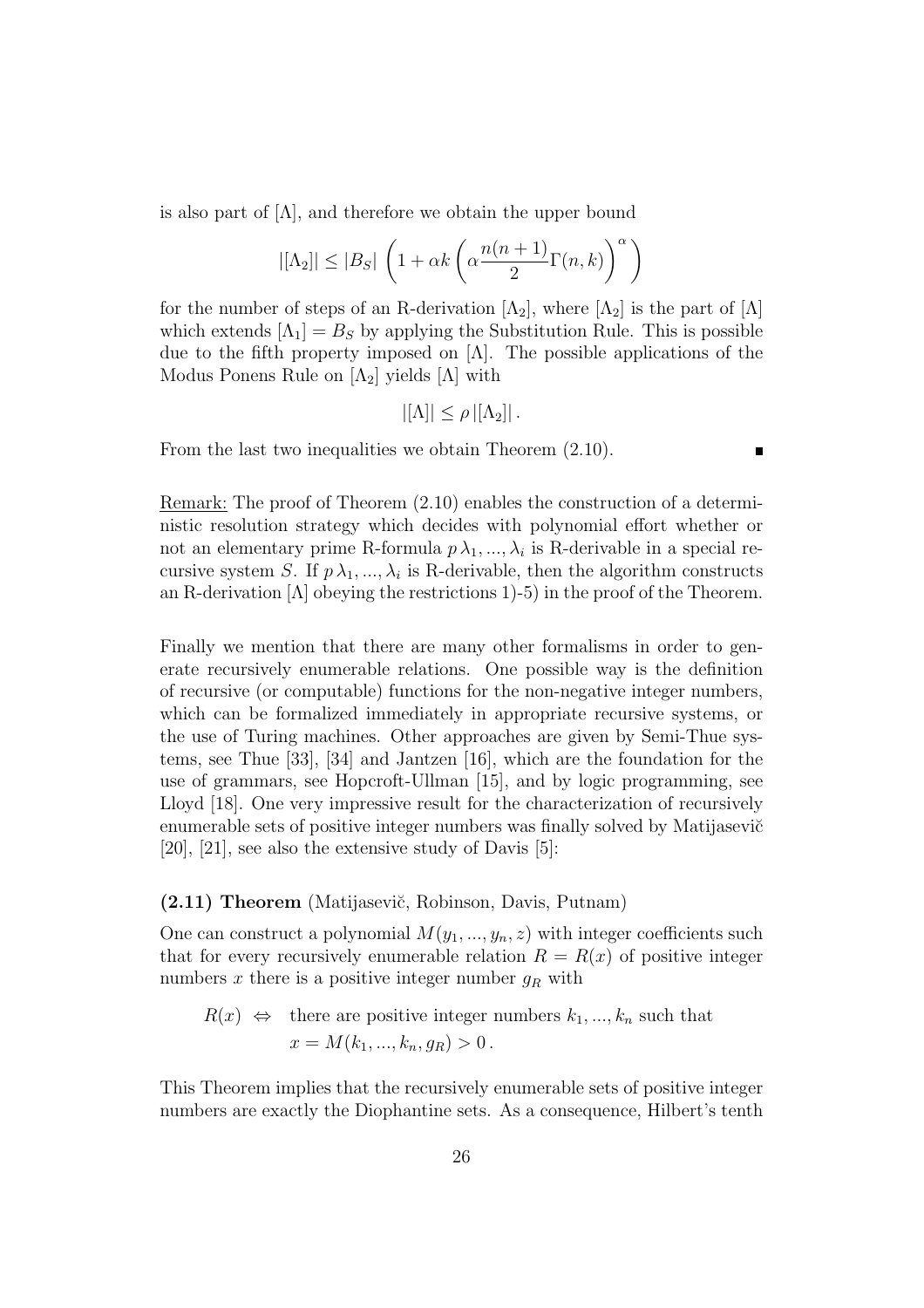problem is unsolvable, i.e. there is no computing algorithm which will tell of a given polynomial Diophantine equation with integer coefficients whether or not it has a solution in integers.

## 3 Embedding of a recursive system in a mathematical system

In this section we define a formal mathematical system which includes the predicate calculus and the structural induction with respect to the recursively enumerable relations generated by an underlying recursive system denoted by  $S = [A<sub>S</sub>; P<sub>S</sub>; B<sub>S</sub>]$ . We will also define mathematical systems with restricted argument lists.

#### (3.1) The symbols of the mathematical system

Given are the following pairwise disjoint sets of symbols

- (a) A set  $A_M \supseteq A_S$  of **constant symbols** or **operation symbols**, which must not be finite.
- (b) A set  $P_M \supseteq P_S$  of **predicate symbols**, which must not be finite.
- (c) The infinite alphabet X of **variable symbols** is the same as in  $(1.1)(c)$ .
- (d) We define the following extension of the alphabet  $E_R$  in  $(1.1)(d)$ :

 $E := [\sim; (\cdot; \cdot); \ldots; \rightarrow; \neg; \leftrightarrow; \&; \vee; \forall; \exists].$ 

If  $A_M$  and  $P_M$  are finite or denumerable then we may also assume that their symbols are arranged in a fixed order and that  $A_M$  and  $P_M$  are extensions of finite alphabets  $A<sub>S</sub>$  and  $P<sub>S</sub>$ , respectively.

#### (3.2) The basic structures of the mathematical system

are the  $(A_M)$ lists,  $(A_M)$ sublists,  $(A_M)$ terms and the elementary  $(A_M)$ lists and  $(A_M)$ terms, which are defined as in  $(1.1)-(1.4)$ , but for the extended set  $A_M$  instead of  $A_S$ . The prime formulas and the elementary prime formulas are defined in the same way as in  $(1.5)$  and  $(1.6)$ , but with respect to the set  $P_M$  of extended predicate symbols. Note that every prime R-formula is also a prime formula.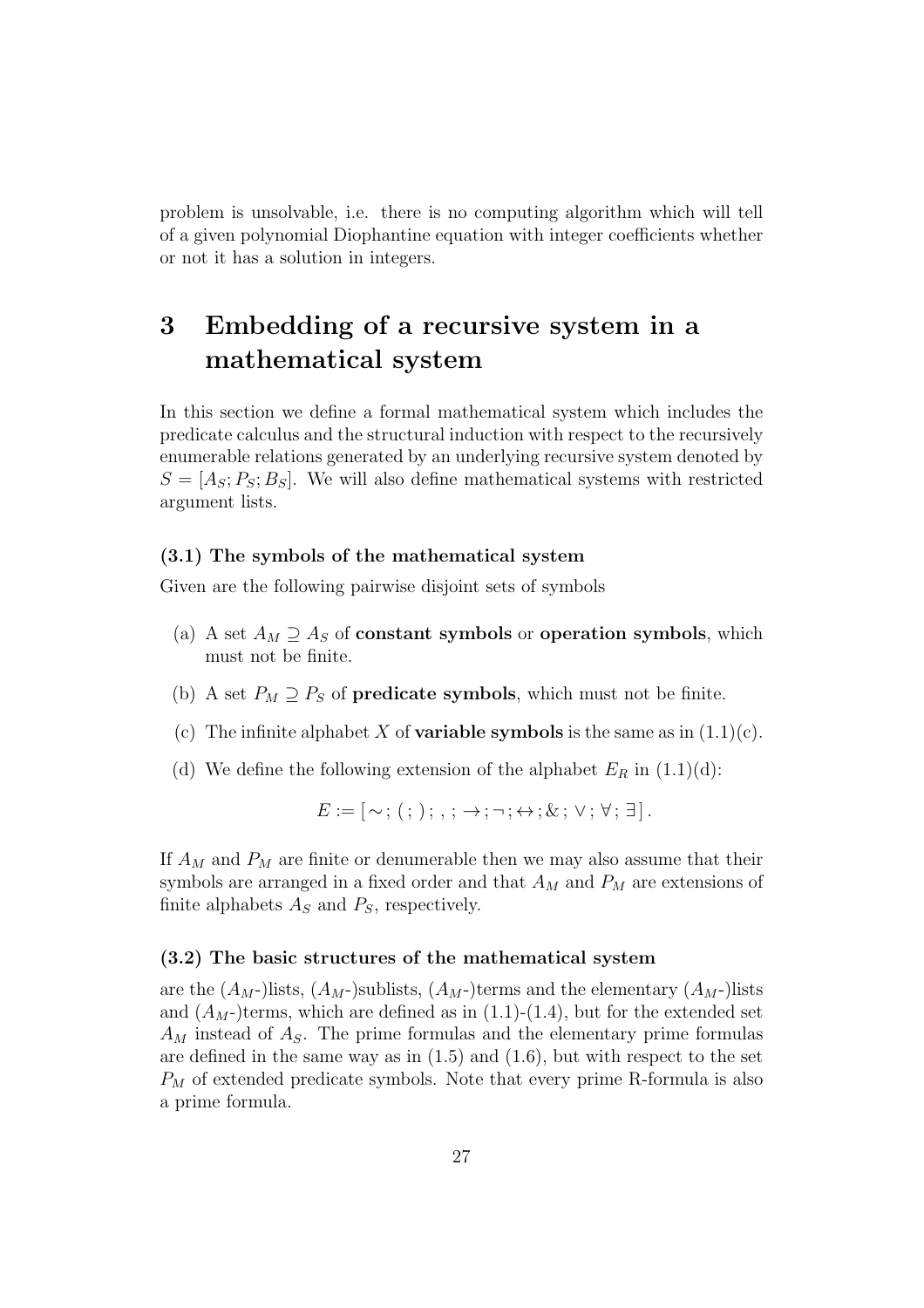#### (3.3) The formulas of the mathematical system

- (a) Every prime formula is a formula.
- (b) Let F, G be formulas and  $x \in X$  be any variable. Then the following expressions are formulas with the subformulas  $F, G$ , respectively.

$$
\neg F \colon \to FG \colon \leftrightarrow FG \colon \& FG \colon \lor FG \colon \forall xF \colon \exists xF
$$

For example, if  $f \in A_M$ ,  $B \in P_M$  and  $x, y \in X$ , then the following expression is a formula of the mathematical system:

$$
\exists x \& \forall x B x, y, f(xy) \neg \sim x, y.
$$

The generalization of  $(1.7)(c)$  to subformulas is obvious. A maximal sublist which occurs in a formula F and which is not immediately following  $\forall$  or  $\exists$ is also called an argument list of F. Finally we note that every R-formula is also a formula of the mathematical system.

#### (3.4) Variables in lists and formulas, free variables

- (a) var( $\lambda$ ) denotes the set of all variables which occur in the list  $\lambda$ .
- (b) var $(F)$  denotes the set of all variables occurring in a formula F.
- (c) Recursive definition of free(F), where F, G are formulas and  $x \in X$ : (i) free( $F$ ) = var( $F$ ) for any prime formula  $F$ ,
	- (ii) free( $\neg F$ ) = free(F),
	- (iii) free( $JFG$ ) = free(F) ∪ free(G) for  $J \in \{\rightarrow; \leftrightarrow; \&; \vee\}.$
	- (iv)  $\text{free}(\forall x F) = \text{free}(\exists x F) = \text{free}(F) \setminus \{x\}.$

#### (3.5) The substitution of variables in lists (SbL)

The expression  $\text{SbL}(\lambda; \mu; x) = \lambda \frac{\mu}{x}$  $\frac{\mu}{x}$  describes the substitution of the variable x in a list  $\lambda$  by the list  $\mu$ . The following recursive definition of SbL holds for all lists  $\lambda$ ,  $\mu$ ,  $\nu$ , for all  $x, y \in X$  and  $a, f \in A_M$ 

(a) 
$$
SbL(a; \mu; x) = a, \qquad SbL(y; \mu; x) = \begin{cases} y, & x \neq y \\ \mu, & x = y. \end{cases}
$$

(b) 
$$
SbL(f(\lambda);\mu;x) = f(SbL(\lambda;\mu;x)).
$$

(c)  $SbL(\lambda \mu; \nu; x) = SbL(\lambda; \nu; x) SbL(\mu; \nu; x)$ .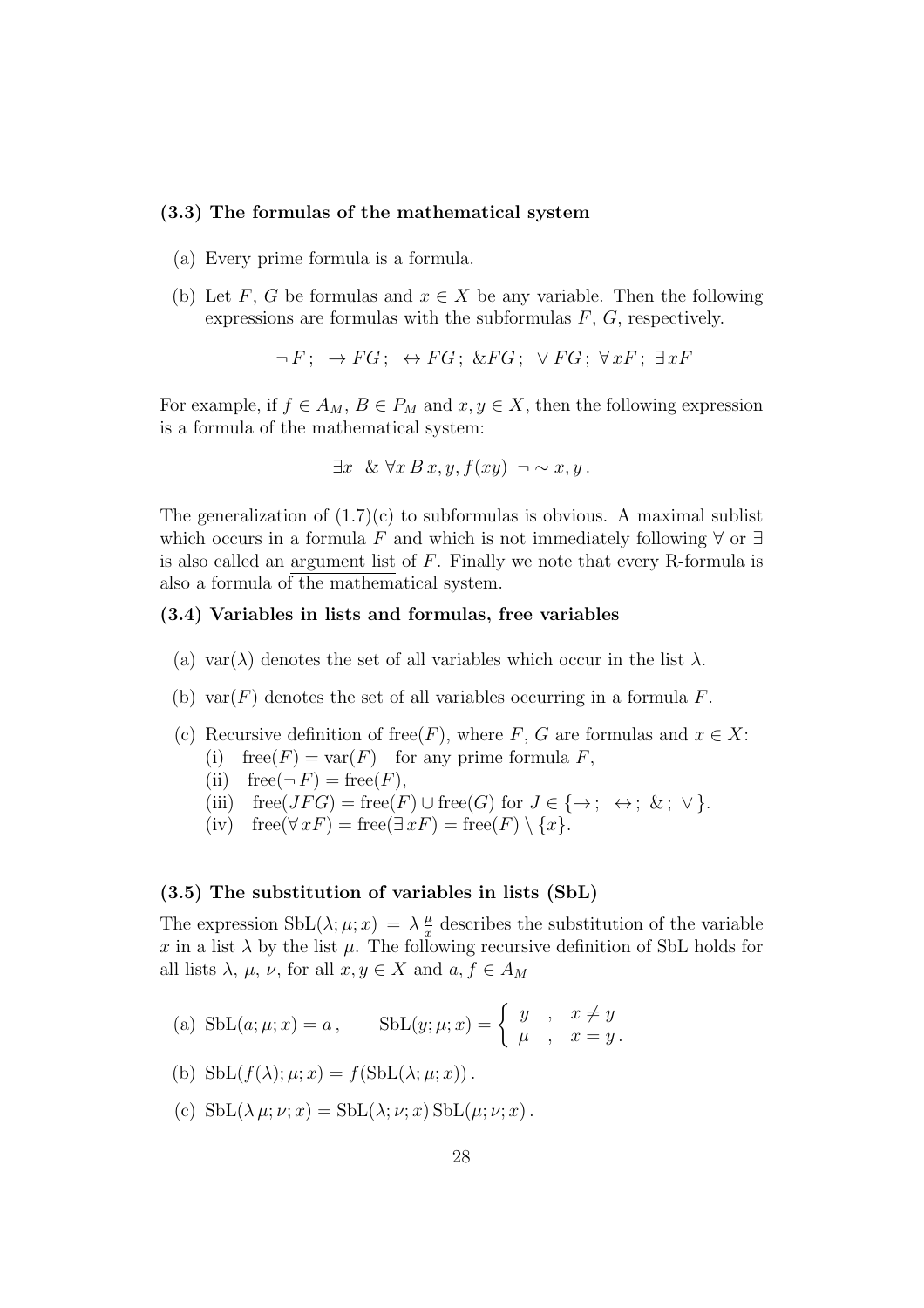#### (3.6) The substitution of variables in formulas (SbF)

The expression  $\text{SbF}(F;\mu;x) = F\frac{\mu}{x}$  $\frac{\mu}{x}$  describes the substitution for each free occurrence of the variable x in a formula F by the list  $\mu$ . The recursive definition of SbF holds for all lists  $\mu$ ,  $\lambda_1$ ,  $\lambda_2$ , ...,  $\lambda_m$  ( $m \geq 2$ ), any  $p \in P_M$ ,  $x, y \in X$ , for all formulas F, G and for  $J \in \{\rightarrow; \leftrightarrow; \&; \vee\}, Q \in \{\forall; \exists\}.$ 

(a) let  $\lambda'$  $j'_{j} := Sub(\lambda_{j}; \mu; x) \text{ for } j = 1, ..., m:$ 

$$
\begin{array}{ll}\text{SbF}(p \, ; \, \mu \, ; \, x) = p & , \quad \text{SbF}(\sim \lambda_1, \lambda_2 \, ; \, \mu \, ; \, x) = \sim \lambda_1', \lambda_2' \, , \\ \text{SbF}(p \, \lambda_1 \, ; \, \mu \, ; \, x) = p \, \lambda_1' & , \quad \text{SbF}(p \, \lambda_1, \, \ldots, \lambda_m \, ; \, \mu \, ; \, x) = p \, \lambda_1' \, , \, \ldots, \lambda_m' \, . \end{array}
$$

(b) 
$$
\text{SbF}(\neg F; \mu; x) = \neg \text{SbF}(F; \mu; x)
$$
.

- (c)  $SbF(JFG; \mu; x) = J$   $SbF(F; \mu; x)$   $SbF(G; \mu; x)$ .
- (d)  $\operatorname{SbF}(Q \, y \, F; \mu; x) = \begin{cases} Q \, y \, F, & x = y \\ Q \, x \, \operatorname{SbF}(F; \mu; x) & x \neq y \end{cases}$  $Q y Sbf(F; \mu; x)$ ,  $x \neq y$ .

#### (3.7) Avoiding collisions for the substitution SbF

In order to ensure that the SbF-substitution of the variable x by the list  $\mu$  in the formula  $F$  is well defined we introduce the metamathematical predicate  $CF(F; \mu; x)$ , which means that F and  $\mu$  are collision-free with respect to x. The recursive definition of CF holds for all lists  $\mu$ , for all  $x, y \in X$ , for all formulas F, G and for any  $J \in \{\rightarrow; \leftrightarrow; \&; \vee\}$ ,  $Q \in \{\forall; \exists\}$ :

- (a)  $CF(F; \mu; x)$  holds for any prime formula F.
- (b)  $CF(\neg F; \mu; x)$  holds if and only if  $CF(F; \mu; x)$  holds.
- (c) CF(*J FG*;  $\mu$ ; x) holds if and only if CF(*F*;  $\mu$ ; x) and CF(*G*;  $\mu$ ; x) are both satisfied.
- (d)  $CF(Qy F; \mu; x)$  is satisfied if and only if: i)  $x \notin \text{free}(F) \setminus \{y\}$  or ii)  $y \notin \text{var}(\mu)$  and  $CF(F; \mu; x)$ .

Remarks: The CF-condition is necessary in order to exclude undesired substitutions like SbF( $\exists y \neg \sim x, y; y; x$ ) =  $\exists y \neg \sim y, y$  with  $x \neq y$ .

It is also important to note that  $x \notin free(F)$  implies  $CF(F; \mu; x)$  as well as  $Sbf(F; \mu; x) = F.$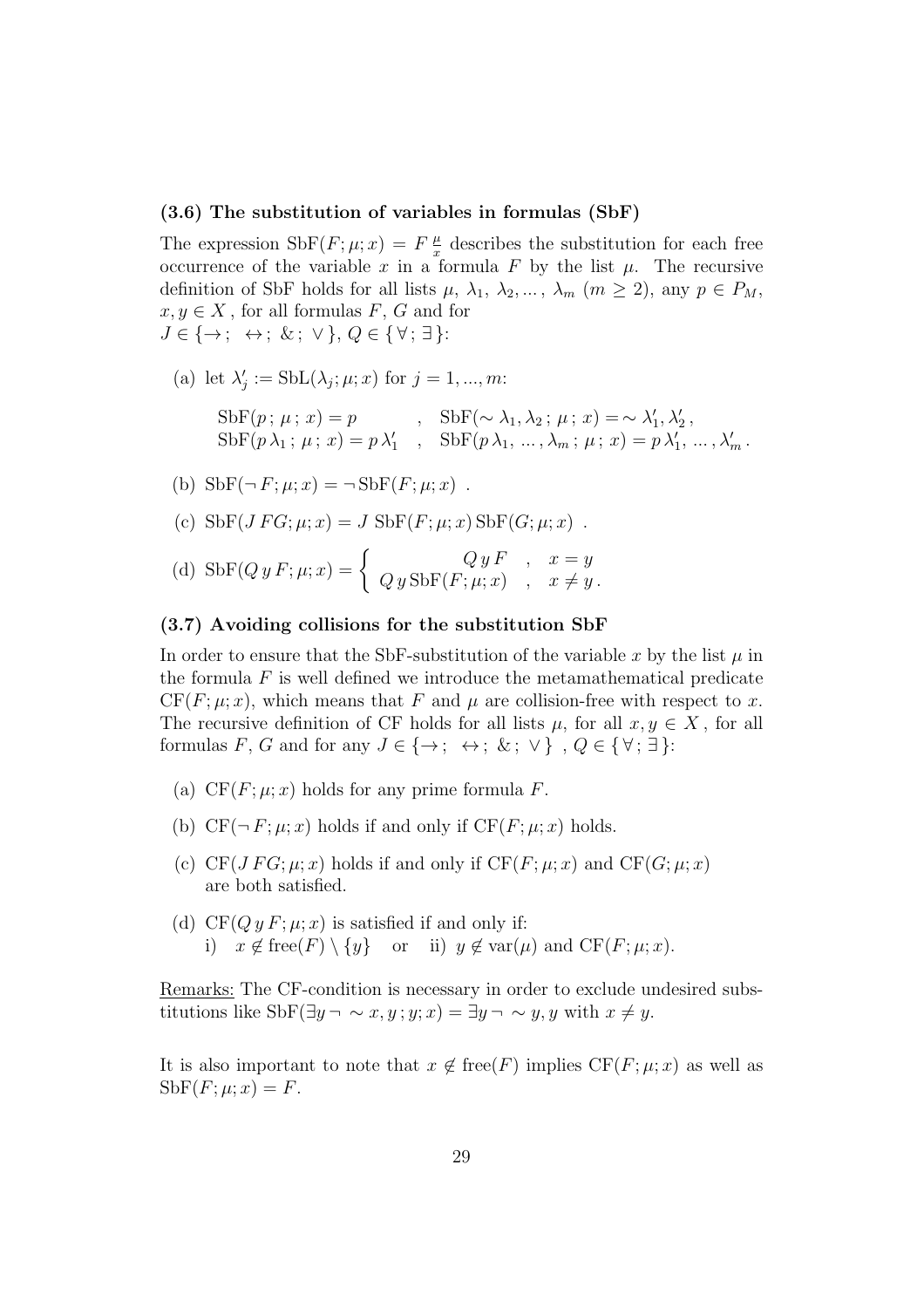#### (3.8) Propositional functions and truth values

Let  $\xi_1, ..., \xi_j$   $(j \geq 1)$  be new distinct symbols, which are not occurring in the given sets  $A_M$ ,  $P_M$ , X, E and not part of the formal system. We call them propositional variables. The propositional functions (of  $\xi_1, ..., \xi_i$ ) are defined as follows, where  $J \in \{\rightarrow; \leftrightarrow; \&; \vee\}$ :

- $(a) \xi_i$ is a propositional function for  $1 \leq i \leq j$ .
- (b)  $\neg \alpha$  is a propositional function if  $\alpha$  is a propositional function.
- (c)  $J\alpha\beta$  is a propositional function if  $\alpha$  and  $\beta$  are propositional functions.

Let  $\Psi : \{\xi_1, ..., \xi_j\} \to \{\top, \bot\}$  be any mapping which assigns to each propositional variable a truth value ⊤ for true or ⊥ for false. Then we can canonically extend  $\Psi$  to a function  $\bar{\Psi}$ , which assigns to each propositional function of  $\xi_1, ..., \xi_j$  either the value  $\top$  or  $\bot$  according to

(d)  $\bar{\Psi}(\neg \alpha) = \top$   $\Leftrightarrow$   $\bar{\Psi}(\alpha) = \bot$ ,  $(e) \quad \bar{\Psi}(\rightarrow \alpha \beta) = \top \quad \Leftrightarrow \quad \bar{\Psi}(\alpha) = \bot \text{ or } \bar{\Psi}(\beta) = \top,$ (f)  $\bar{\Psi}(\leftrightarrow \alpha \beta) = \top \Leftrightarrow \bar{\Psi}(\alpha) = \top$  if and only if  $\bar{\Psi}(\beta) = \top$ ,  $(g) \quad \bar{\Psi}(\& \alpha \beta) = \top \quad \Leftrightarrow \quad \bar{\Psi}(\alpha) = \top \text{ and } \bar{\Psi}(\beta) = \top,$ (h)  $\bar{\Psi}(\vee \alpha \beta) = \top \Leftrightarrow \bar{\Psi}(\alpha) = \top$  or  $\bar{\Psi}(\beta) = \top$ .

Here  $\bar{\Psi}(\alpha) = \bot \Leftrightarrow$  not  $\bar{\Psi}(\alpha) = \top$  holds for all propositional functions  $\alpha$ .

A propositional function  $\alpha = \alpha(\xi_1, ..., \xi_j)$  is called identically true, if there holds  $\bar{\Psi}(\alpha) = \top$  for every mapping  $\Psi : \{\xi_1, ..., \xi_j\} \to \{\top, \bot\}.$ 

#### (3.9) The axioms of the propositional calculus

Let  $\alpha = \alpha(\xi_1, ..., \xi_i)$  be a propositional function of the distinct propositional variables  $\xi_1, ..., \xi_j, j \ge 1$ . Let  $F_1, ..., F_j$  be formulas and suppose that  $\alpha$  is identically true. Then the formula  $F := \alpha(F_1, ..., F_i)$  is an axiom of the propositional calculus.

#### (3.10) The axioms of equality

Let  $x, y \in X$  and let  $\lambda, \mu$  be  $A_M$ -lists. Then the following formulas are axioms of equality

(a)  $\sim x, x$ . (b)  $\rightarrow$  SbF(  $\sim \lambda, \mu; x; y$ )  $\rightarrow$  ~ x, y ~  $\lambda, \mu$ .

Let  $p \in P_M$ ,  $n \geq 1$  and  $x_1, y_1, ..., x_n, y_n \in X$ . Then the following formula is an axiom of equality

(c) 
$$
\rightarrow \sim x_1, y_1 \dots \rightarrow \sim x_n, y_n \rightarrow px_1, ..., x_n \, py_1, ..., y_n.
$$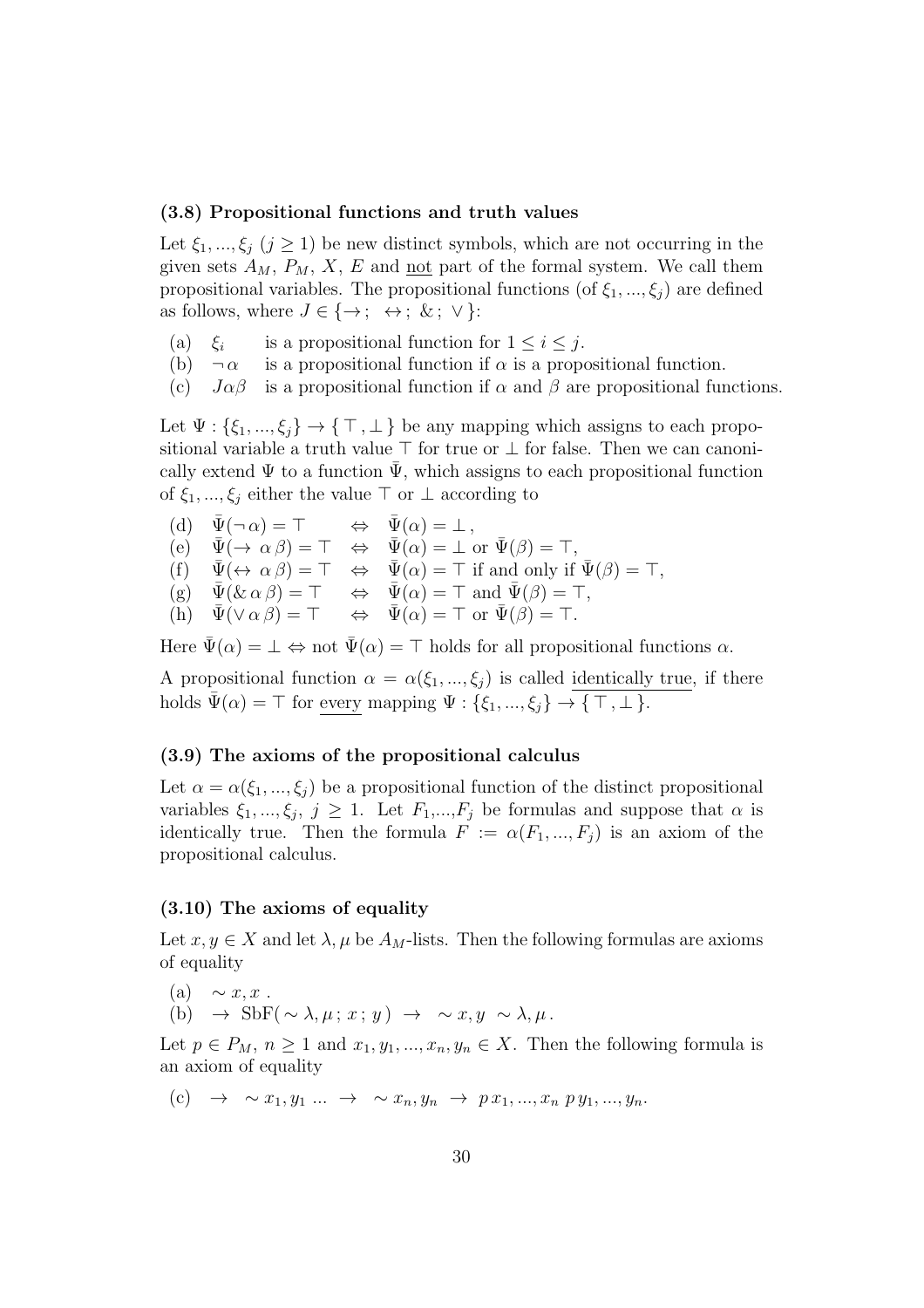#### (3.11) The quantifier axioms

Let F, G be formulas and  $x \in X$ . Then we define the quantifier axioms

- (a)  $\rightarrow \forall x F \ F$
- (b)  $\rightarrow \forall x \rightarrow FG \rightarrow F \forall x G, \text{ if } x \notin \text{free}(F)$
- (c)  $\leftrightarrow \neg \forall x \neg F \exists x F$ .

#### (3.12) The mathematical system M is given for fixed X and  $E$

- (i) by the recursive system  $S = [A_S; P_S; B_S]$  defined in (1.10),
- (ii) by the sets  $A_M \supseteq A_S$  and  $P_M \supseteq P_S$  and by a set  $B_M \supseteq B_S$  of formulas in M. The formulas of  $B_M$  are called the basis axioms of the mathematical system M. Recall that  $A_M$ ,  $P_M$ , X and E are pairwise disjoint. Often we have that  $A_M$  and  $P_M$  are countable or even finite sets, or that  $B_M$  is recursively solvable, i.e. decidable, but this must not be required in the general case.

The mathematical system may be denoted by  $M = [S; A_M; P_M; B_M]$ . The  $\frac{\text{axioms of } M}{\text{area}}$  are the axioms of the propositional calculus, the axioms of equality, the quantifier axioms and the formulas in  $B_M$ .

#### (3.13) Rules of inference and (formal) proofs in M

A (formal) proof in M is a list  $[\Lambda]:=[F_1;...;F_l]$  of formulas  $F_1,...,F_l$  including the empty list []. The formulas  $F_1, ..., F_l$  are the steps of the proof, which is generated by the rules of inference

- (a) Axiom Rule: The empty list  $\lfloor \cdot \rfloor$  is a proof in the mathematical system M. If  $[\Lambda]$  is a proof and F an axiom, then  $[\Lambda; F]$  is also a proof.
- (b) Modus Ponens Rule: Let F, G be two formulas and  $F$ ,  $\rightarrow$  F G both steps of the proof  $[\Lambda]$ . The  $[\Lambda; G]$  is also a proof.
- (c) Substitution Rule: Let F be a step of the proof  $[\Lambda]$ ,  $x \in X$  and  $\lambda$  a list. If  $CF(F; \lambda; x)$  holds, then  $[\Lambda; SbF(F; \lambda; x)]$  is also a proof.
- (d) Generalization Rule: Let F be a step of the proof  $[\Lambda]$ ,  $x \in X$ . Then [ $\Lambda$ ;  $\forall x F$ ] is also a proof. Here it is not required that x occurs in F.
- (e) Induction Rule: In the following we fix a predicate symbol  $p \in P_S$ , a list  $x_1, ..., x_i$  of  $i \geq 0$  distinct variables and a formula G in M. We suppose that  $x_1, ..., x_i$  and the variables of G are not involved in  $B_s$ .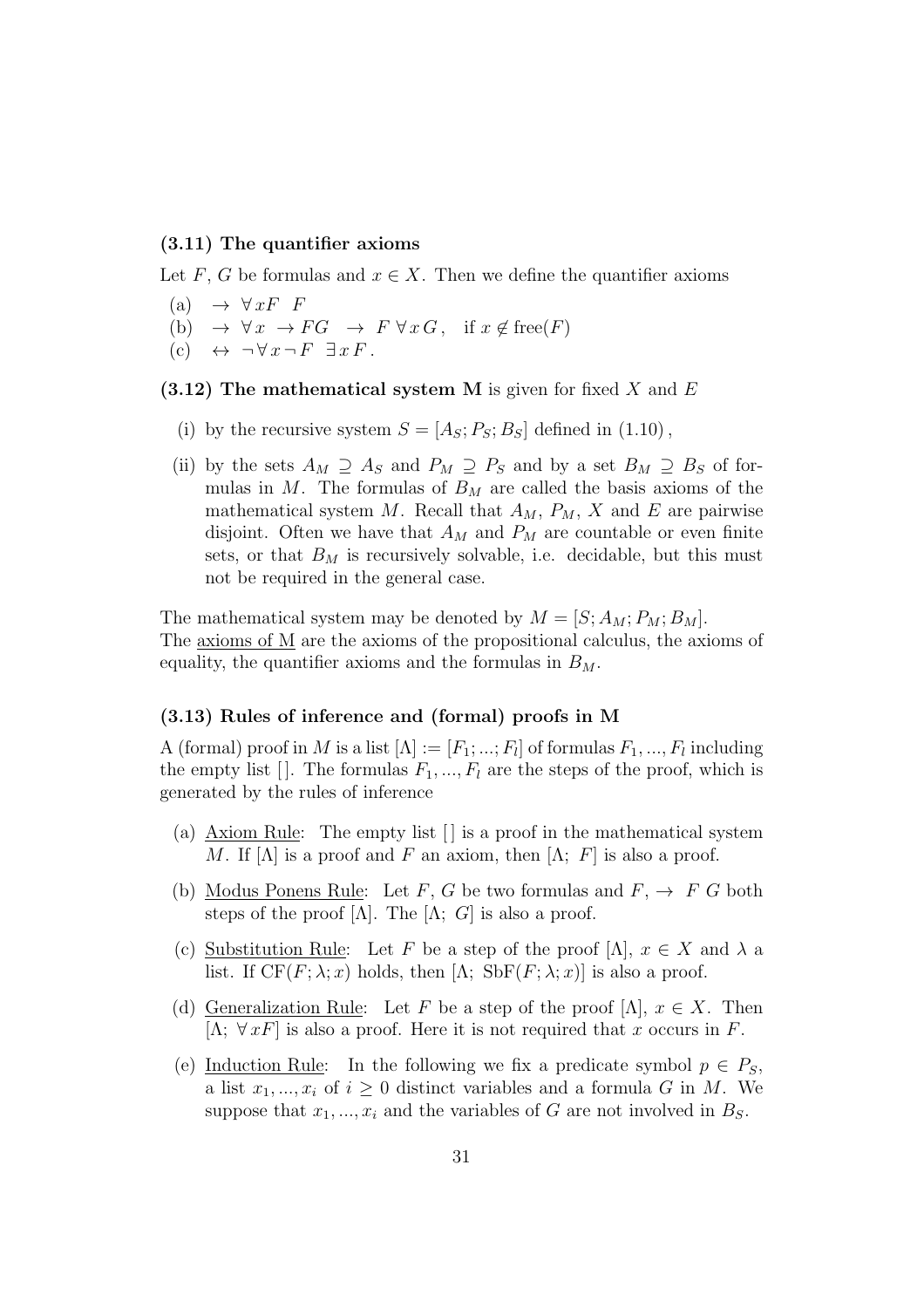Then to every R-formula  $F$  of  $B<sub>S</sub>$  there corresponds exactly one formula  $F'$  of the mathematical system, which is obtained if we replace in  $F$  each *i*−ary subformula  $p\lambda_1, ..., \lambda_i$ , where  $\lambda_1, ..., \lambda_i$  are lists, by the formula  $G \frac{\lambda_1}{r_1}$  $\frac{\lambda_1}{x_1}...\frac{\lambda_i}{x_i}$  $\frac{\lambda_i}{x_i}.$ 

If  $F'$  is a step of a proof [ $\Lambda$ ] for all R-formulas  $F \in B_S$  for which p occurs *i*−ary in the R-conclusion of F, then  $[\Lambda; \rightarrow px_1, ..., x_i]$  is also a proof.

Remarks on the rules of inference:

Any R-derivation in the recursive system  $S = [A<sub>S</sub>; P<sub>S</sub>; B<sub>S</sub>]$  is also a proof in the mathematical system  $M = [S; A_M; P_M; B_M]$  due to the first three Rules (a)-(c), due to  $A_M \supseteq A_S$ ,  $P_M \supseteq P_S$ ,  $B_M \supseteq B_S$  and due to the fact that every R-axiom of equality is also an axiom of equality in the mathematical system M. Rule (e) enables the structural induction with respect to the recursively enumerable relations represented in S. If we put  $P_S = []$ , then the use of the Induction Rule (e) is suppressed.

The axioms of the propositional calculus can also be reduced to axiom schemes resulting from a small list of identically true propositional functions, which requires an own study of the propositional calculus.

#### (3.14) Provable formulas

The steps of a proof  $[\Lambda]$  are called provable formulas. By  $\Pi(M)$  we denote the set of all provable formulas  $F$  in  $M$ .

Example 1: Let  $A_S := [0; '], B, C, D \in P_S$  and  $x, y, z \in X$  be distinct symbols. We consider the recursive system  $S = [A_S; P_S; B_S]$  with the complete list of basis R-axioms given by

(1)  $B \, 0$  (2)  $\rightarrow B \, x \, B \, x'$ (3)  $\rightarrow B x C x$  (4)  $\rightarrow B x \rightarrow C y C x y$ (5)  $\rightarrow B x D x$  (6)  $\rightarrow B x \rightarrow C y D x y$ .

The basis R-axioms (1)-(6) of  $B<sub>S</sub>$  form a proof in any mathematical system  $M = [S; A_M; P_M; B_M]$  which can be extended as follows

- (7)  $\rightarrow$  D z C z with Rule (e) and (3)-(6) for  $pz = Dz$ ,  $G = Cz$
- (8)  $\rightarrow D y C y$  with Rule (c) and (7)
- (9)  $\rightarrow \rightarrow D y C y \rightarrow \rightarrow B x \rightarrow C y D x y \rightarrow B x \rightarrow D y D x y$ with (3.9) and the identically true propositional function  $\alpha(\xi_1, \xi_2, \xi_3, \xi_4) := \rightarrow \rightarrow \xi_1 \xi_2 \rightarrow \rightarrow \xi_3 \rightarrow \xi_2 \xi_4 \rightarrow \xi_3 \rightarrow \xi_1 \xi_4$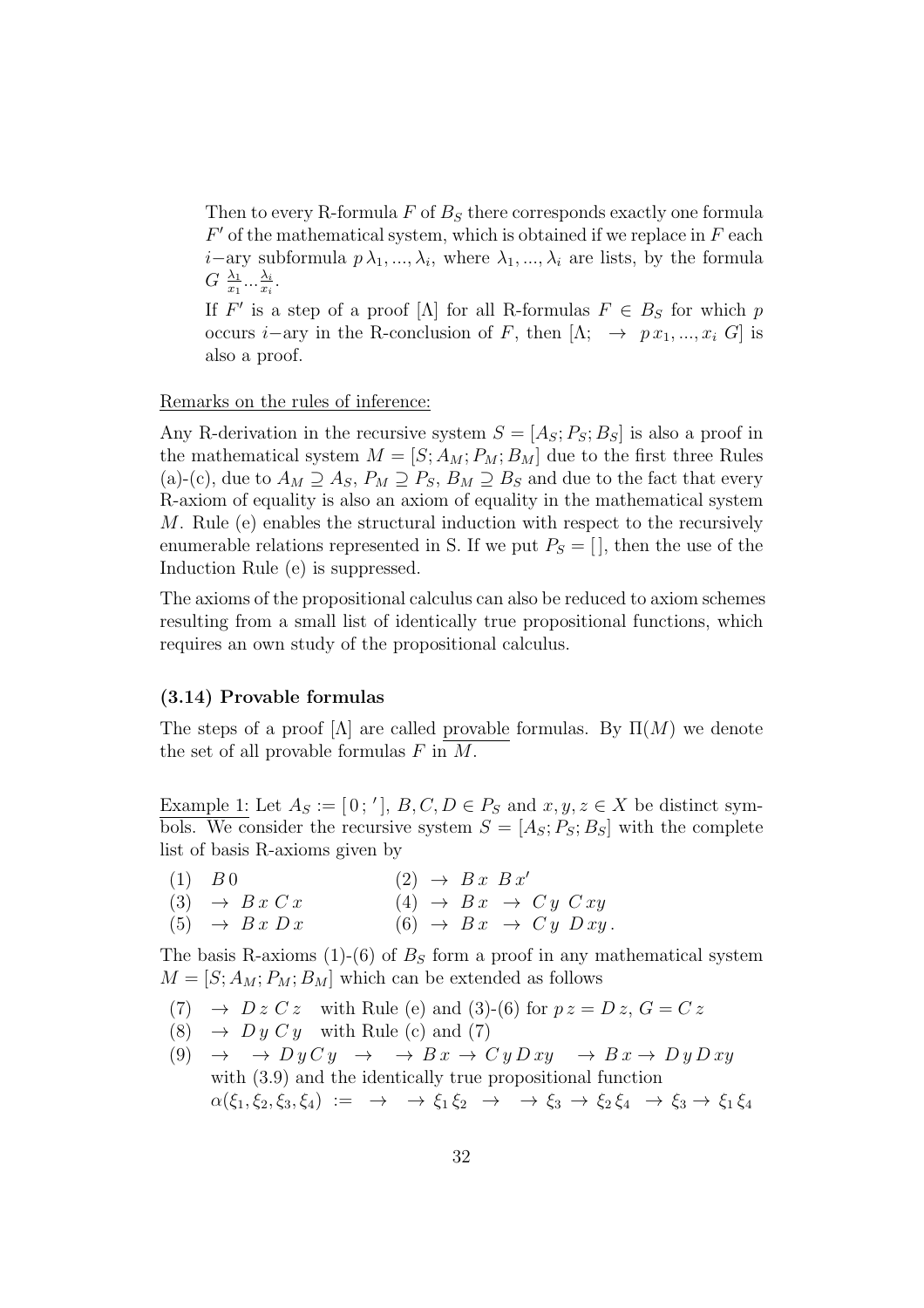(10) 
$$
\rightarrow
$$
  $\rightarrow$  *Bx*  $\rightarrow$  *Cy Dxy*  $\rightarrow$  *Bx*  $\rightarrow$  *Dy Dxy*  
with Rule (b) and (8), (9)  
(11)  $\rightarrow$  *Bx*  $\rightarrow$  *Dy Dxy* with Rule (b) and (6), (10)  
(12)  $\rightarrow$  *Cz Dz* with Rule (e) and (3), (4), (5), (11) for  $pz = Cz$ ,  $G = Dz$   
(13)  $\rightarrow$   $\rightarrow$  *Cz Dz*  $\rightarrow$  *Dz Cz*  $\leftrightarrow$  *Cz Dz* with (3.9)  
(14)  $\rightarrow$   $\rightarrow$  *Dz Cz*  $\leftrightarrow$  *Cz Dz* with Rule (b) and (12), (13)  
(15)  $\leftrightarrow$  *Cz Dz* with Rule (b) and (7), (14)  
(16)  $\forall z \leftrightarrow$  *Cz Dz* with Rule (d) and (15).

Example 2: We consider a mathematical system  $M = [S; A_M; P_M; B_M]$ , fix a predicate symbol  $p \in P_S$  of the recursive system and a non-negative integer number  $i \geq 0$ . We suppose that there is no *i*-ary R-conclusion of the form  $p\,\lambda_1,...,\lambda_i$  in the R-formulas of  $B_S$ . We consider a list of distinct new variables  $x_1, \ldots, x_i$  and obtain the following proof [ $\Lambda$ ] of  $\neg p x_1, \ldots, x_i$  in M due to the Induction Rule (e):

$$
[\Lambda] = [\rightarrow px_1, ..., x_i \neg px_1, ..., x_i; \rightarrow px_1, ..., x_i \neg px_1, ..., x_i \neg px_1, ..., x_i; \neg px_1, ..., x_i].
$$

Example 3: Let  $A_S := [a], N, \leq \in P_S$  and  $x, y, u, v \in X$  be distinct symbols. We consider the complete list of basis R-axioms given by

$$
(1) \quad N a
$$
  

$$
(2) \quad \rightarrow \quad N x \quad N x a
$$
  

$$
(3) \quad \rightarrow \quad N x \quad \rightarrow \quad N y \quad \ll x, xy
$$

As in the first example they form a proof which will be extended by

 $(4) \rightarrow Nu N u a$  $(5) \rightarrow Nv Nva$  $(6) \rightarrow N uv N uva$  $(7) \rightarrow \rightarrow Nv N v a \rightarrow \rightarrow N u v N u v a$  $\rightarrow \rightarrow N u \& N v N u v \rightarrow N u \& N v a N u v a$ (8)  $\rightarrow \rightarrow N uv N uva \rightarrow \rightarrow N u \& N v N u v \rightarrow N u \& N v a N uva$ (9)  $\rightarrow \rightarrow N u \& N v N u v \rightarrow N u \& N v a N u v a$ 

In (7) we have used the identically true propositional function

$$
\rightarrow \rightarrow \xi_1 \xi_2 \rightarrow \rightarrow \xi_3 \xi_4 \rightarrow \rightarrow \xi_5 \& \xi_1 \xi_3 \rightarrow \xi_5 \& \xi_2 \xi_4.
$$
  
(10) 
$$
\rightarrow Na
$$
  

$$
\rightarrow \rightarrow Nu N u a
$$
  

$$
\rightarrow Nu \& Na N u a
$$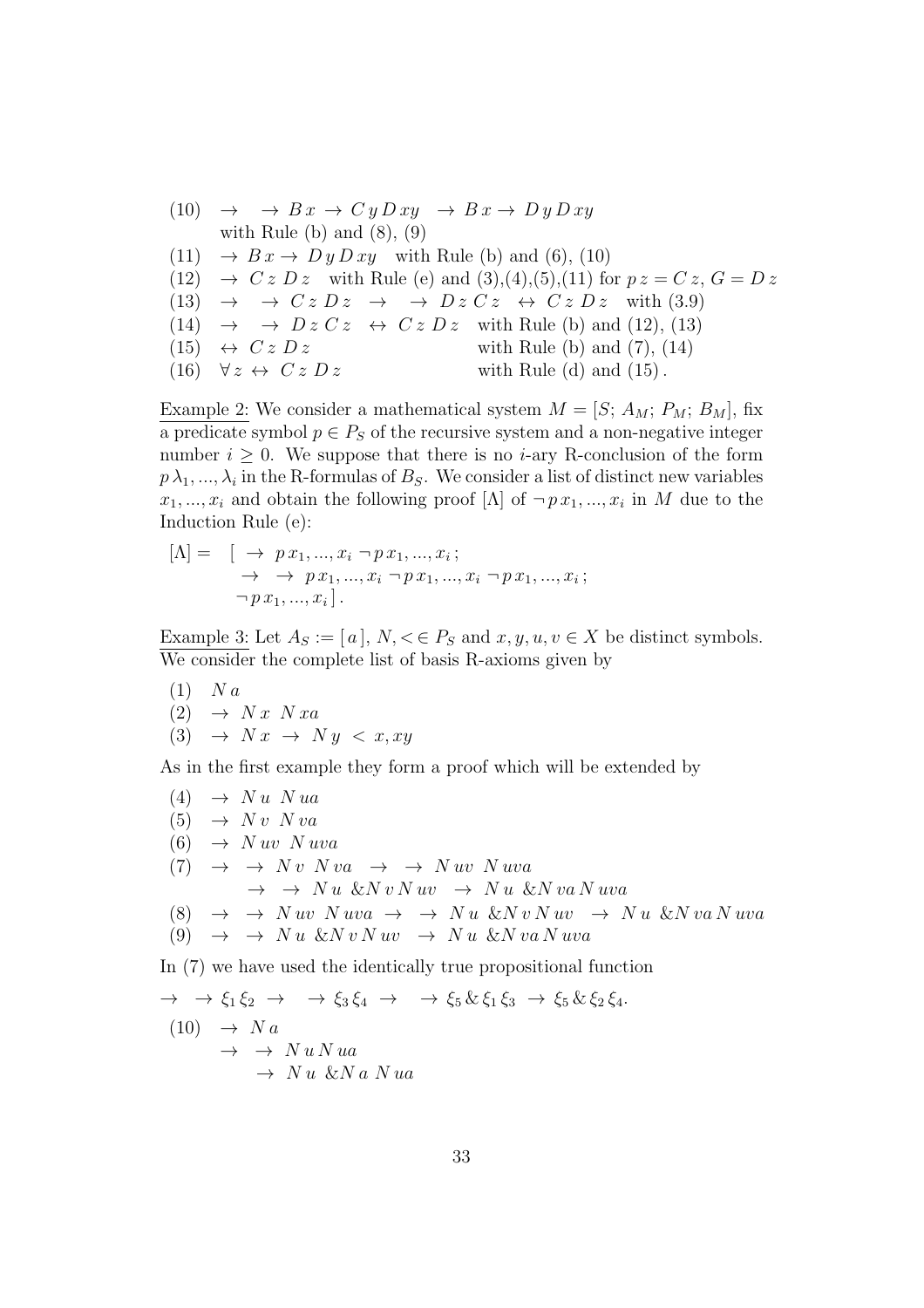$$
(11) \rightarrow \rightarrow Nu N u a
$$
  
\n
$$
\rightarrow Nu \& Na N u a
$$
  
\n
$$
(12) \rightarrow Nu \& Na u a
$$
  
\n
$$
(13) \rightarrow \rightarrow Nu \& N x N u x \rightarrow Nu \& N x a N u x a
$$
  
\n
$$
(14) \rightarrow N v \rightarrow Nu \& N v N u v
$$

In (10)-(13) we have prepared the first application of the Induction Rule. For (10) we use  $\rightarrow \xi_1 \rightarrow \xi_2 \xi_3 \rightarrow \xi_2 \& \xi_1 \xi_3$  as an identically true propositional function. Formula (13) results from (9) and Rule (c) and formula (14) from  $(12)$ ,  $(13)$ ,  $(1)$ ,  $(2)$  and Rule  $(e)$ .

Finally we listen the remaining steps of the proof

(15) 
$$
\rightarrow \rightarrow Nv \rightarrow Nu \& Nv Nuv
$$
  
\t $\rightarrow Nu \rightarrow Nv \rightarrow Nu \& Nv Nuv$  Rule (a)  
\t(16)  $\rightarrow Nu \rightarrow Nv Nuv$  Rule (b)  
\t(17)  $\rightarrow Nx \rightarrow Nv Nxv$  Rule (c)  
\t(18)  $\rightarrow Nx \rightarrow Ny Nxy$  Rule (c)  
\t(19)  $\rightarrow Nx \rightarrow Ny Nxy$  Rule (a)  
\t(20)  $\rightarrow \langle u, v Nv \rangle$  Rule (e)  
\t(21)  $\rightarrow \langle u, v Nv \rangle$  Rule (e)  
\t(22)  $\rightarrow \langle u, v Nv \rangle$  Rule (e)  
\t(23)  $\rightarrow \langle u, v Nv \rangle$  Rule (a)  
\t(24)  $\rightarrow \langle u, v \& Nu Nv \rangle$  Rule (a)  
\t(25)  $\rightarrow \langle u, v \& Nu Nv \rangle$  Rule (b)  
\t(26)  $\forall v \rightarrow Nu \rightarrow Nv Nuv$  Rule (d)  
\t(26)  $\forall v \rightarrow \langle u, v \& Nu Nv \rangle$  Rule (d)

We finally end up with the two formulas, using again Rule (d)

(27)  $\forall u \forall v \rightarrow Nu \rightarrow Nv Nuv$ (28)  $\forall u \forall v \rightarrow \langle u, v \& N u N v \rangle$ 

Now we consider mathematical systems with given restrictions for the argument lists in their formulas. This is important since we are often concerned with the representation of functions with a given number of arguments or with special lists of terms.

The restriction of the argument lists is described by a subset of lists which contains the variables and which is invariant with respect to substitutions. This is described in the next definition.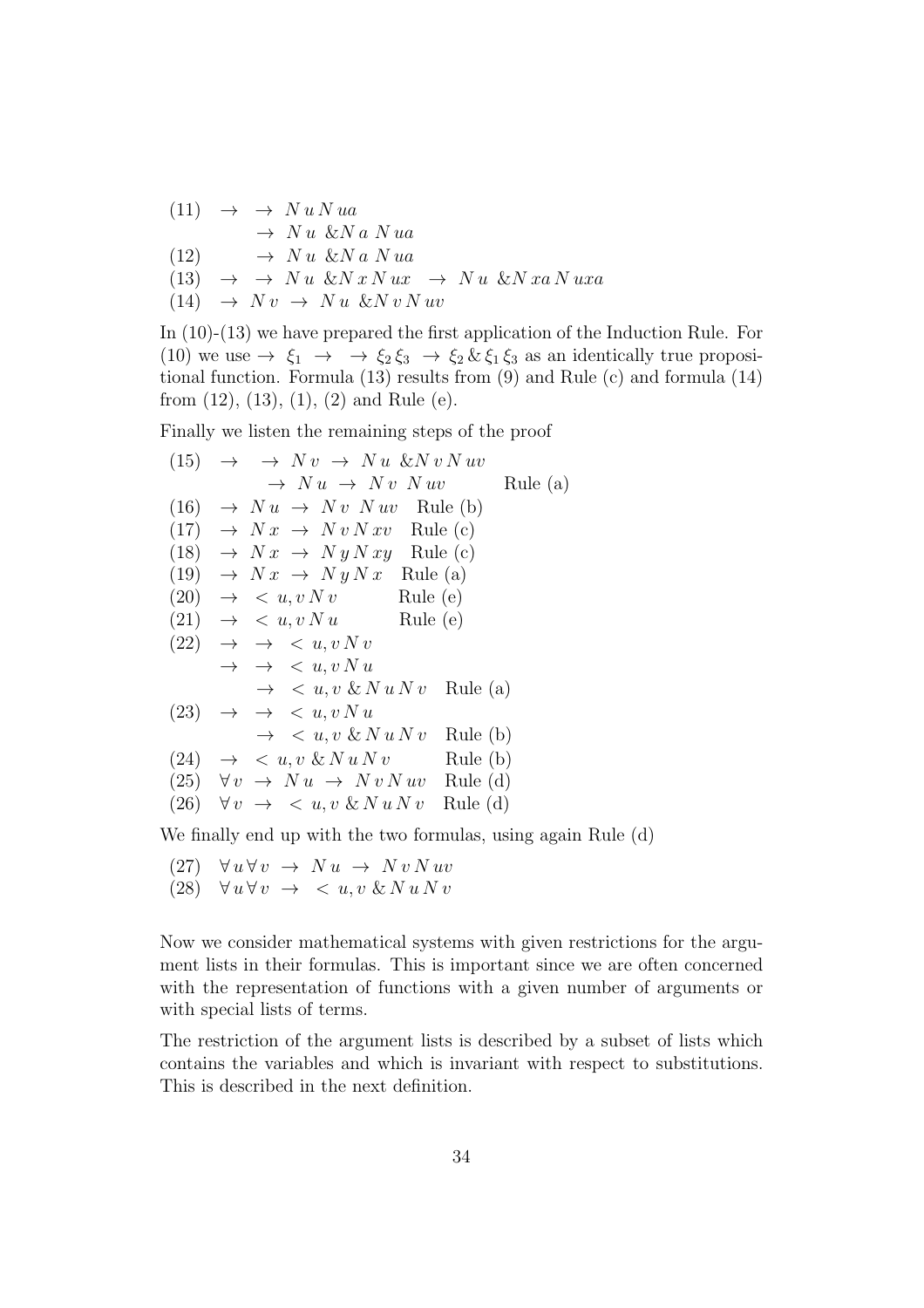#### (3.15) Mathematical systems with restricted argument lists

Let  $M = [S; A_M; P_M; B_M]$  be a mathematical system and  $\mathcal L$  a given subset of  $A_M$ -lists with the properties

- (i)  $X \subseteq \mathcal{L}$ ,
- (ii)  $\lambda \frac{\mu}{x}$  $\frac{\mu}{x} \in \mathcal{L}$  for all  $\lambda, \mu \in \mathcal{L}, x \in X$ ,
- (iii) all formulas in  $B_M$  contain only argument lists in  $\mathcal L$ .

Then  $[M; \mathcal{L}]$  is called a mathematical system with restricted argument lists. A formula in  $[M; \mathcal{L}]$  is a formula in M which has only argument lists in  $\mathcal{L}$ . A proof  $[\Lambda]$  in  $[M; \mathcal{L}]$  is a proof in M with the restrictions

- (iv) the formulas in  $[\Lambda]$  and the formulas F and G in  $(3.13)(a)$ -(e) contain only argument lists in  $\mathcal{L}$ ,
- (v) there holds  $\lambda \in \mathcal{L}$  for the list  $\lambda$  in  $(3.13)(c)$ .

By Π $(M; \mathcal{L})$  we denote the set of provable formulas in  $[M; \mathcal{L}]$ .

Example 4: The Peano arithmetic PA

Let  $\tilde{S}$  be the recursive system  $\tilde{S} = [\tilde{A}; \tilde{P}; \tilde{B}]$  where  $\tilde{A}, \tilde{P}$  and  $\tilde{B}$  are empty, and put  $A_{PA} = [0; s; +; *], P_{PA} = []$ . Next we define the set  $\mathcal L$  of numeral terms by the recursive definition

- (i) 0 and x are numeral terms for any  $x \in X$ .
- (ii) If  $\vartheta$  is a numeral term, then also  $s(\vartheta)$ .
- (iii) If  $\vartheta_1$ ,  $\vartheta_2$  are numeral terms, then also  $+(\vartheta_1\vartheta_2)$  and  $*(\vartheta_1\vartheta_2)$ .

We define the mathematical system  $M' = [\hat{S}; A_{PA}; P_{PA}; B_{PA}]$  by giving the following basis axioms for  $B_{PA}$  with distinct variables  $x, y$ 

(1)  $\forall x \sim +(0x), x$ (2)  $\forall x \forall y \sim +(s(x)y), s(+(xy))$ (3)  $∀ x ∼ *(0x),0$ (4)  $\forall x \forall y \sim *(s(x)y), +(*(xy)y)$ (5)  $\forall x \forall y \rightarrow \sim s(x), s(y) \sim x, y$ (6)  $\forall x \neg \sim s(x), 0$ .

Moreover, for all formulas F (with respect to  $A_{PA}$  and  $P_{PA}$ ) which have only numeral argument lists, the following formulas belong to  $B_{PA}$  according to the Induction Scheme

$$
(IS) \rightarrow \forall x \& Sbf(F;0;x) \rightarrow FSbf(F;s(x);x) \forall x F.
$$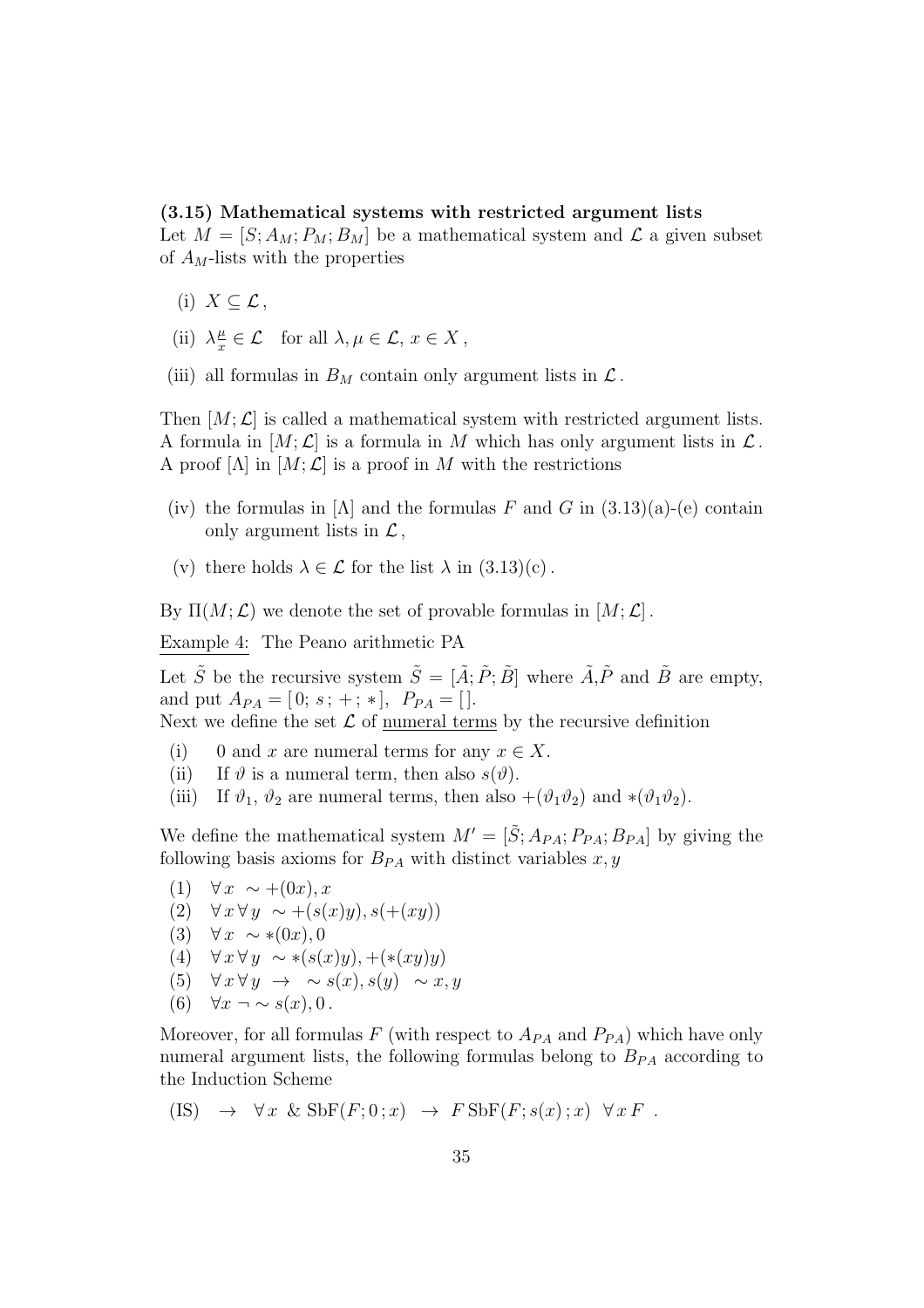The system PA of <u>Peano arithmetic</u> is given by  $PA = [M'; \mathcal{L}]$ , i.e. the argument lists of PA are restricted to the set  $\mathcal L$  of numerals. The Induction Rule  $(3.13)(e)$  is not used in PA since  $\tilde{A}, \tilde{P}$  and  $\tilde{B}$  are empty here and since we are using the Induction Scheme (IS).

The following formulas are provable in PA for all  $x, y, z \in X$ :

 $\forall x \forall y \forall z \sim +(+(xy)z),+(x+(yz))$  and  $\forall x \forall y \sim +(xy),+(yx)$ ,  $\forall x \forall y \forall z \sim *(*(xy)z), *(x * (yz))$  and  $\forall x \forall y \sim *(xy), *(yx)$ ,

and also the most part of usual number theory.

#### (3.16) Lemma

Let  $[M; \mathcal{L}]$  be a mathematical system with the set  $\mathcal L$  of restricted argument lists, F, G formulas in  $[M; \mathcal{L}]$  and  $x, y \in X$ .

(a) If  $y \notin \text{var}(F)$ , then

(i) CF(F;  $y$ ; x) and  $\overline{y}$  $\frac{y}{x}$ ; x; y) and (iii)  $F\frac{y}{x}$ x  $\frac{x}{y} = F$ .

Moreover, the following formulas are provable in  $[M; \mathcal{L}]$ :

(b)  $\rightarrow \forall x \rightarrow FG \rightarrow \forall x F \forall x G$ (c)  $\leftrightarrow \forall x \rightarrow FG \rightarrow F \forall x G, \text{ if } x \notin \text{free}(F)$ (d)  $\leftrightarrow \forall x F \forall y F \frac{y}{x}$ if  $y \notin \text{var}(F)$ .

Proof: (a) is shown by induction with respect to the formula  $F$  and is needed for part (d) of the Lemma.

(b) From the quantifier axiom  $(3.11)(a)$  we know that the formulas

 $\rightarrow \forall x \rightarrow FG \rightarrow FG$  and  $\rightarrow \forall x F F$  are both provable in  $[M; \mathcal{L}]$ .

From these formulas and the propositional calculus we can conclude that  $\rightarrow \forall x \rightarrow FG \rightarrow \forall x F G$  is also provable in  $[M; \mathcal{L}]$ . We conclude that  $\forall x \rightarrow \forall x \rightarrow FG \rightarrow \forall x F G$  is provable in  $[M; \mathcal{L}]$  due to Rule (3.13)(d), and on the last formula we can apply two times the quantifier axiom (3.11)(b) and the propositional calculus in order to infer the desired formula.

(c) We must only show the backward implication " $\leftarrow$ " and suppose that  $x \notin \text{free}(F)$ . From the quantifier axiom  $(3.11)(a)$  and the propositional calculus we can infer the formulas  $\rightarrow \forall x G \ G$  and  $\rightarrow \rightarrow F \ \forall x G \rightarrow FG$ , and hence  $\forall x \rightarrow F \forall x G \rightarrow FG$  due to Rule (3.13)(d). From the quantifier axiom  $(3.11)(b)$  and the propositional calculus we can infer the desired formula  $\rightarrow$   $\rightarrow$   $F \forall x G \forall x \rightarrow FG$ .

(d) Suppose that  $y \notin \text{var}(F)$ . For the forward implication " $\rightarrow$ " we use  $CF(F; y; x)$  from part (a) of the Lemma and conclude that from  $\rightarrow \forall x F F$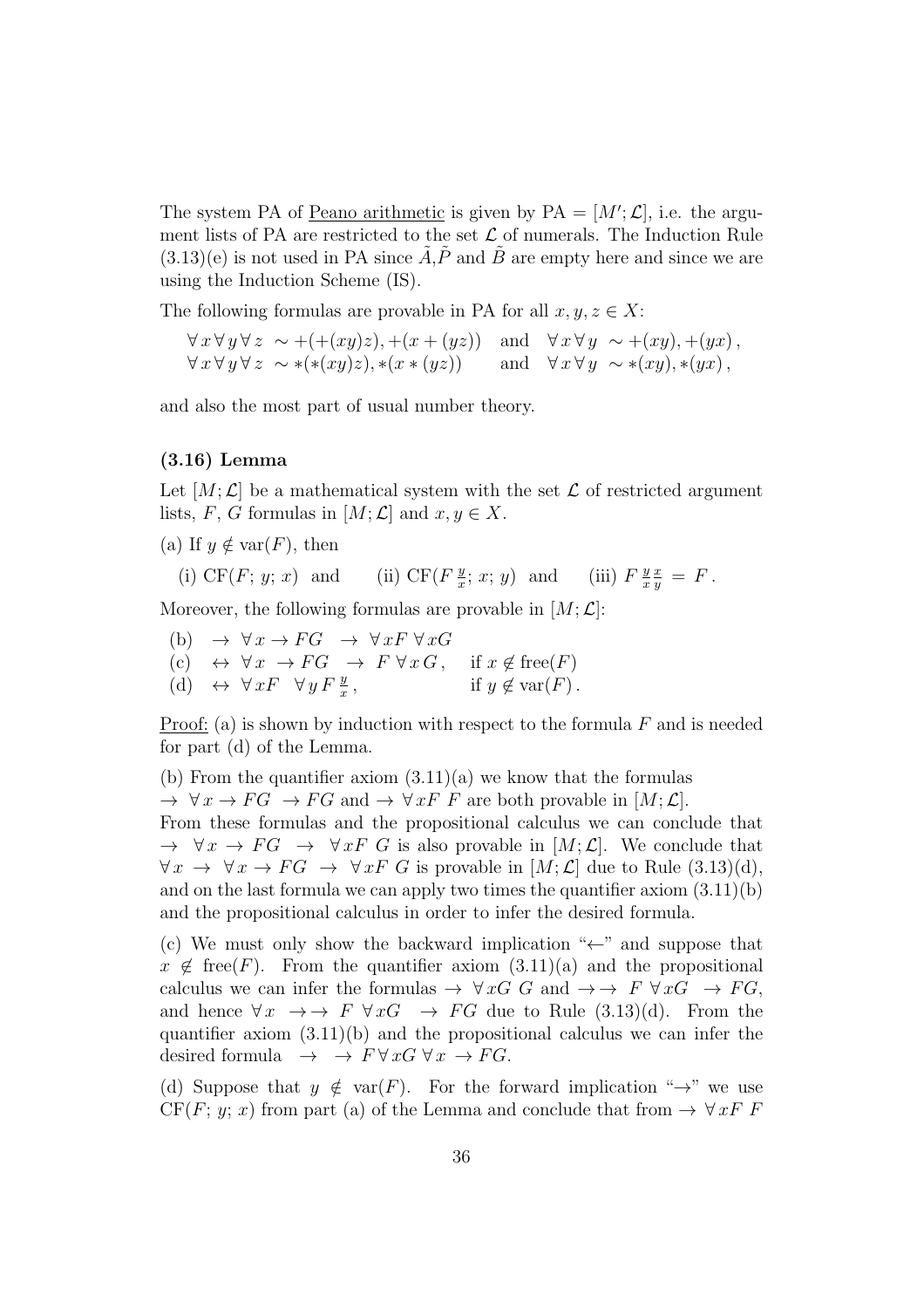and Rules  $(3.13)(c)$ , (d) we can infer  $\rightarrow \forall x F \ F_x^y$  and  $\forall y \rightarrow \forall x F \ F_x^y$ . The quantifier axiom  $(3.11)(b)$  and the propositional calculus admit to infer the formula  $\rightarrow \forall x F \quad \forall y F_x^y$ . The opposite direction "←" can be shown in the same way, using the remaining part  $(a)(ii)$  and  $(iii)$  of the Lemma.

#### (3.17) Theorem

Let  $[M; \mathcal{L}]$  be a mathematical system with the set  $\mathcal L$  of argument lists.

- (a) Equivalence Theorem Let H, H' be formulas in  $[M; \mathcal{L}]$  such that  $\leftrightarrow$  HH'  $\in \Pi(M; \mathcal{L})$ . Let  $F, F'$  be any two formulas in  $[M; \mathcal{L}]$  such that  $F'$  results from F if H is replaced by  $H'$  at certain places in  $F$  where  $H$  occurs as a subformula. Then  $\leftrightarrow$   $F F' \in \Pi(M; \mathcal{L})$ .
- (b) Replacement of bound variables Let G be a formula in  $[M; \mathcal{L}]$ . Suppose that G contains a subformula of the form  $Q x F$  with  $Q \in \{ \forall , \exists \}, x \in X$ . Let y be a second variable, which does not occur in the formula  $F$ . Let  $G'$  result from  $G$  by replacing the subformula  $Q x F$  everywhere or only at certain places in G by the formula  $Q y Sbf(F; y; x)$ . Then  $\leftrightarrow G G' \in \Pi(M; \mathcal{L}).$

Proof: We employ induction with respect to the rules of forming formulas.

(a) Suppose that  $\leftrightarrow$   $FF' \in \Pi(M; \mathcal{L})$  and that  $\leftrightarrow$   $GG' \in \Pi(M; \mathcal{L})$  for formulas  $F, F', G, G'$  in  $[M; \mathcal{L}]$ . This is automatically satisfied for  $F = F'$ ,  $G = G'$ . Let be  $J \in [\rightarrow; \leftrightarrow; \&; \vee]$ . Then we can first state due to the propositional calculus that the formulas

 $\rightarrow$   $\leftrightarrow$   $FF'$   $\leftrightarrow$   $\neg$   $F \neg F'$  and  $\leftrightarrow$   $\neg$   $F \neg F'$ ,  $\rightarrow \leftrightarrow FF' \rightarrow \leftrightarrow GG' \leftrightarrow JFG \; JF'G'$  and  $\leftrightarrow JFG \; JF'G'$ 

also belong to  $\Pi(M; \mathcal{L})$ . There remains the more interesting induction step for the quantifiers.

We obtain  $\rightarrow FF' \in \Pi(M; \mathcal{L})$  as well as  $\forall x \rightarrow FF' \in \Pi(M; \mathcal{L})$  due to the assumption  $\leftrightarrow FF' \in \Pi(M; \mathcal{L})$ , the axioms of the propositional calculus and due to the Rules  $(3.13)(a),(b),(d)$ . Therefore we can infer from Lemma (3.16)(b) and Rule (3.13)(b) that  $\rightarrow \forall x F \forall x F' \in \Pi(M; \mathcal{L})$ . The propositional calculus implies that not only  $\rightarrow FF' \in \Pi(M; \mathcal{L})$  but also  $\rightarrow$   $F'F \in \Pi(M; \mathcal{L})$ , and therefore we can repeat the arguments above with interchanged roles of F and F' to obtain  $\rightarrow \forall x F' \forall x F \in \Pi(M; \mathcal{L})$ . Applying again the propositional calculus on  $\rightarrow \forall x F \forall x F'$  and  $\rightarrow \forall x F' \forall x F$  we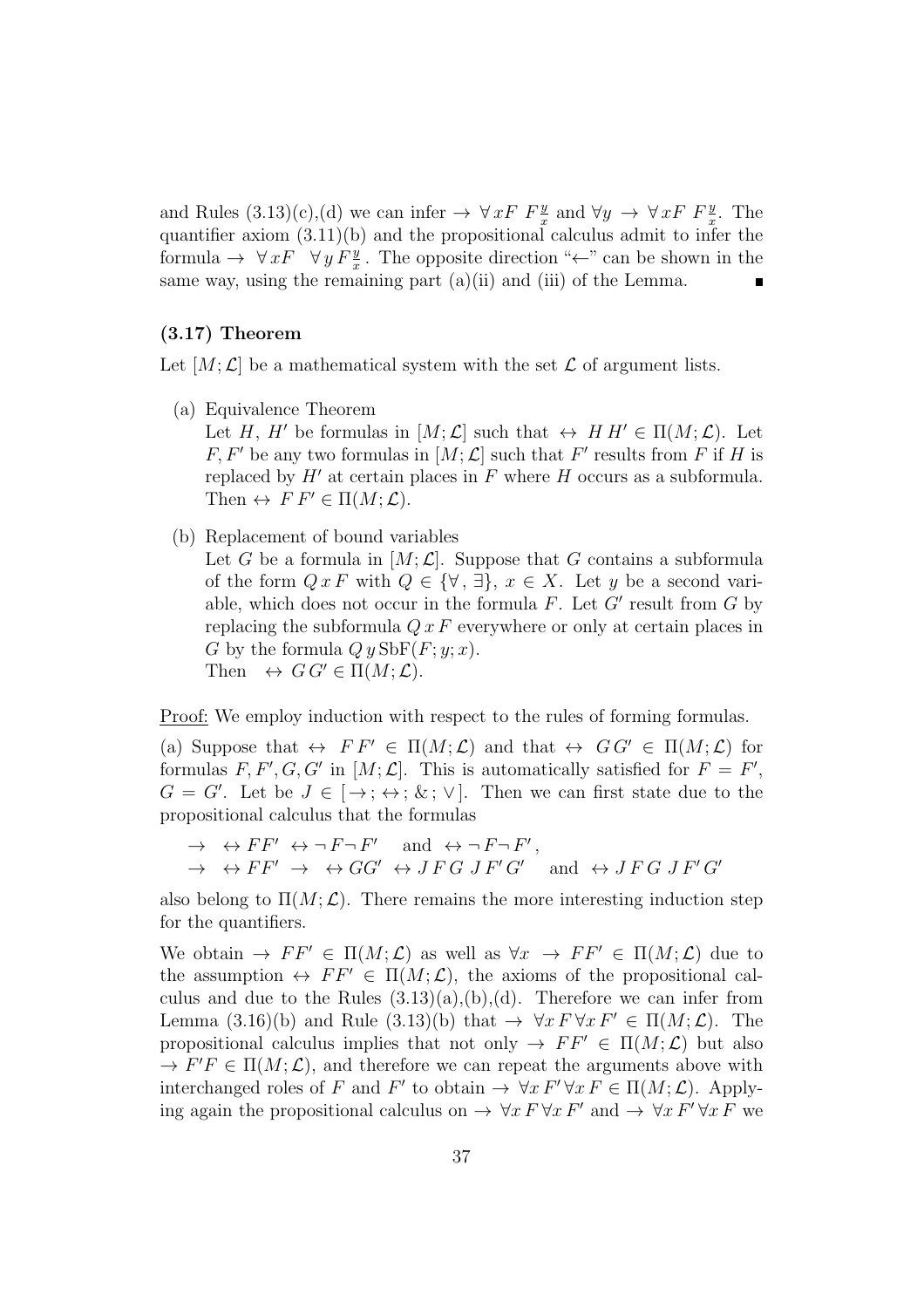conclude that  $\leftrightarrow \forall x F \forall x F' \in \Pi(M; \mathcal{L}).$ 

Finally we have to show that  $\leftrightarrow \exists x F \exists x F' \in \Pi(M; \mathcal{L})$ .

From  $\leftrightarrow \neg F \neg F' \in \Pi(M; \mathcal{L})$  we obtain that  $\leftrightarrow \forall x \neg F \forall x \neg F' \in \Pi(M; \mathcal{L})$  by the induction step for the ∀-quantifier proven above. The propositional calculus and the quantifier axiom  $(3.11)(c)$  imply that  $\leftrightarrow \neg \forall x \neg F \neg \forall x \neg F' \in$  $\Pi(M; \mathcal{L})$  and  $\leftrightarrow \exists x F \exists x F' \in \Pi(M; \mathcal{L})$ . Thus we have shown the first part.

(b) The proof is clear for  $Q = \forall$  due to Lemma  $(3.16)(d)$  and part (a). For  $Q = \exists$  we replace in Lemma  $(3.16)(d)$  the formula F by  $\neg F$  and conclude that  $\leftrightarrow \forall x \neg F \forall y \neg \text{SbF}(F; y; x)$  and  $\leftrightarrow \neg \forall x \neg F \neg \forall y \neg \text{SbF}(F; y; x)$  are both members of  $\Pi(M; \mathcal{L})$ . On the last formula we can apply the quantifieraxiom  $(3.11)(c)$  and the propositional calculus in order to obtain that  $\leftrightarrow \exists x F \exists y SbF(F; y; x)$  is a member of  $\Pi(M; \mathcal{L})$ . In this case we can also apply part (a).

#### (3.18) Proposition

Let  $[M; \mathcal{L}]$  be a mathematical system with restricted argument lists. The following formulas are provable in  $[M; \mathcal{L}]$  for any formulas F and G in  $[M; \mathcal{L}]$ and  $x, y \in X$ 

| (1)  | $\rightarrow \forall x F \ F$                                                                                                             |
|------|-------------------------------------------------------------------------------------------------------------------------------------------|
|      | $(2) \rightarrow F \exists x F$                                                                                                           |
|      | (3) $\leftrightarrow \neg \forall x \neg F \exists x F$                                                                                   |
|      | (4) $\leftrightarrow \neg \exists x \neg F \forall x F$                                                                                   |
|      | (5) $\leftrightarrow \forall x F \ F, \text{ if } x \notin \text{free}(F)$                                                                |
|      | (6) $\leftrightarrow$ G $\exists xG$ , if $x \notin \text{free}(G)$                                                                       |
|      | (7) $\leftrightarrow \forall x F \quad \forall y Sbf(F; y; x)$ , if $y \notin \text{var}(F)$                                              |
|      | (8) $\leftrightarrow \exists x F \exists y Sbf(F; y; x)$ , if $y \notin \text{var}(F)$                                                    |
|      | (9) $\leftrightarrow \forall x \forall y F \forall y \forall x F$                                                                         |
|      | $(10) \leftrightarrow \exists x \exists y F \exists y \exists x F$                                                                        |
|      | $(11) \rightarrow \forall x \rightarrow FG \rightarrow \forall x F \forall x G$                                                           |
|      | $(12) \rightarrow \forall x \rightarrow FG \rightarrow \exists x F \exists x G$                                                           |
|      | $(13) \rightarrow \& \exists x F \forall x G \exists x \& FG$                                                                             |
|      | $(14) \rightarrow \forall x \vee FG \vee \forall x F \exists x G$                                                                         |
|      | $(15) \leftrightarrow \forall x \& FG \& \forall x F \forall x G$                                                                         |
|      | $(16) \leftrightarrow \exists x \vee FG \vee \exists x F \exists x G$                                                                     |
| (17) | $\leftrightarrow \exists x \rightarrow FG \rightarrow \forall x F \exists x G$                                                            |
|      | (18) $\leftrightarrow \forall x \rightarrow FG \rightarrow \exists x F G$ , if $x \notin free(G)$                                         |
|      | (19) $\leftrightarrow \exists x \rightarrow FG \rightarrow \forall x F G$ , if $x \notin free(G)$                                         |
|      | (20) $\leftrightarrow \forall x \ JFG \ J \ F \ \forall x \ G$ , if $x \notin \text{free}(F)$ and $J \in \{ \rightarrow ; \lor ; \ \& \}$ |
|      | (21) $\leftrightarrow \exists x \ JFG \ J \ F \ \exists x \ G$ , if $x \notin \text{free}(F)$ and $J \in \{ \rightarrow ; \vee ; \& \}$ . |
|      |                                                                                                                                           |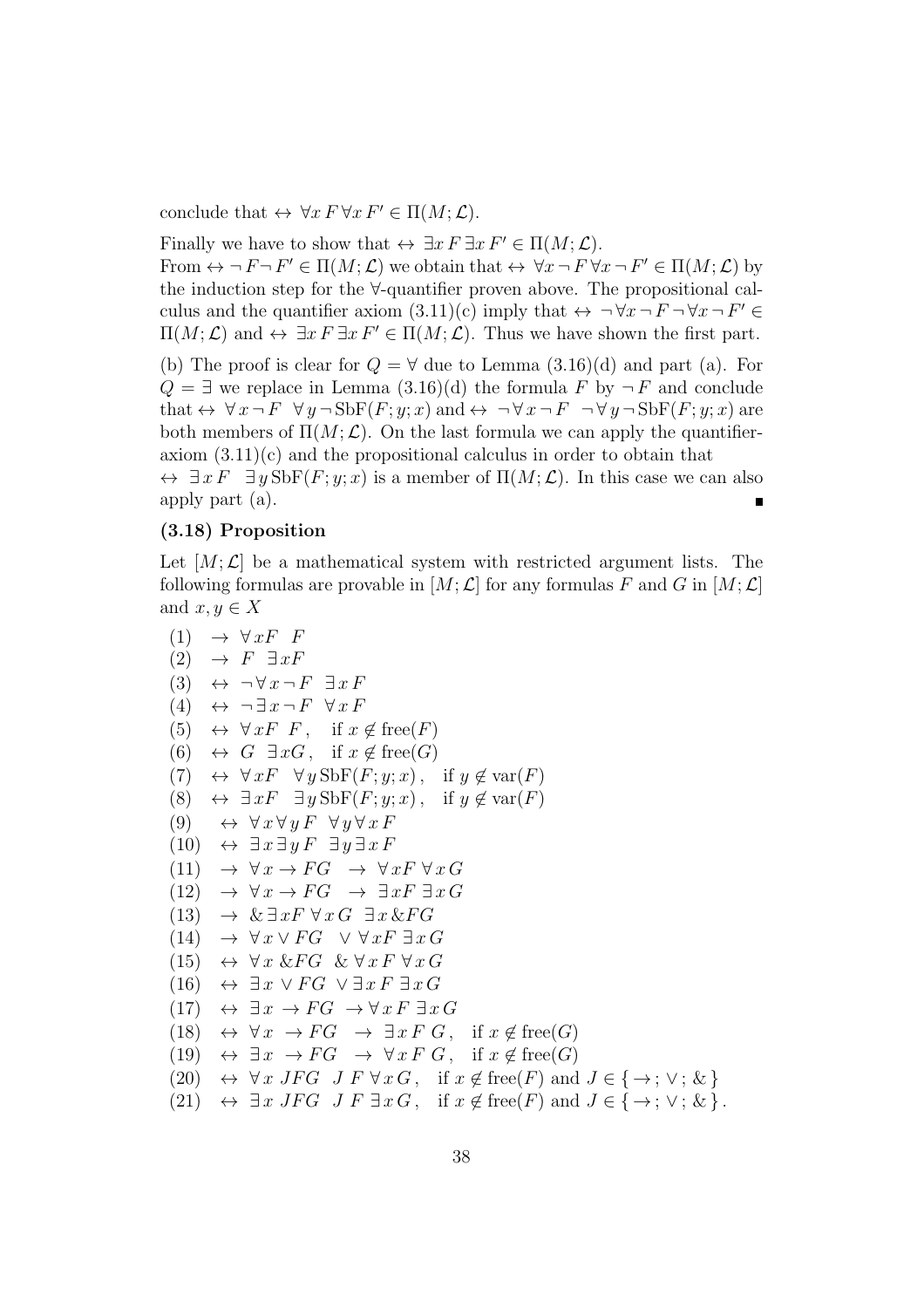<u>Proof:</u> In order to check that these formulas are provable in  $[M; \mathcal{L}]$  we use former results like Lemma (3.16) and Theorem (3.17).

#### (3.19) Proposition

Let  $[M; \mathcal{L}]$  be a mathematical system with restricted argument lists and let F be a formula in  $[M; \mathcal{L}]$ . Then for  $CF(F; \lambda; x)$  the formulas

$$
\rightarrow \forall x F \text{ Sbf}(F; \lambda; x) \qquad \text{and} \qquad \rightarrow \text{ Sbf}(F; \lambda; x) \exists x F
$$

are provable in  $[M; \mathcal{L}]$ , provided that  $\lambda \in \mathcal{L}$ .

Proof: The formulas  $\rightarrow \forall x F \ F$  and  $\rightarrow F \ \exists x F$  are provable in M due to Proposition (3.18). Due to Definition (3.7) there hold the conditions  $CF(\forall x F; \lambda; x)$ ,  $CF(\exists x F; \lambda; x)$ ,  $CF(\rightarrow \forall x F F; \lambda; x)$  and  $CF(\rightarrow F \exists x F; \lambda; x)$ . The application of the Substitution Rule (c) on  $\rightarrow \forall x F F$  and  $\rightarrow F \exists x F$ thus gives the proof of Proposition (3.19).

#### (3.20) Proposition (Skolem's normal form)

Let  $[M; \mathcal{L}]$  be a mathematical system with restricted argument lists and let F be a formula in  $[M; \mathcal{L}]$ . Then there are quantifiers  $Q_1,...,Q_n$  and variables  $x_1,...,x_n$   $(n > 0)$  as well a formula G in  $[M; \mathcal{L}]$  without quantifiers and without the symbols  $\leftrightarrow$ ,  $\&$ ,  $\lor$  such that

$$
\leftrightarrow\ F\ Q_1x_1...Q_nx_nG\ \in\Pi(M;\mathcal{L})\,.
$$

Remark: The formula  $Q_1x_1...Q_nx_nG$  has Skolem's normal form.

Proof: In the first step we replace F by an equivalent formula  $F'$  such that  $F'$ does not contain the symbols  $\leftrightarrow$ ,  $\&$ ,  $\vee$  and such that  $\leftrightarrow$   $FF' \in \Pi(M; \mathcal{L})$ . This can be done by using the propositional calculus and Theorem  $(3.17)(a)$ in order to remove subsequently the symbols  $\leftrightarrow$ , &,  $\vee$ .

Next we use Theorem  $(3.17)(b)$  in order to construct from  $F'$  another formula  $F''$  by replacing all bound variables in  $F'$  by new ones which are not present in free(F') such that  $\Leftrightarrow$   $FF'' \in \Pi(M; \mathcal{L})$ .

In the third and last step we use the Proposition (3.18), namely the parts (20), (21) for  $J = \rightarrow$  and (18),(19),(3),(4), and Theorem (3.17)(a) in order to pull all quantifiers of  $F''$  in front of the formula. There finally results the desired formula  $Q_1x_1...Q_nx_nG$  which has Skolem's normal form.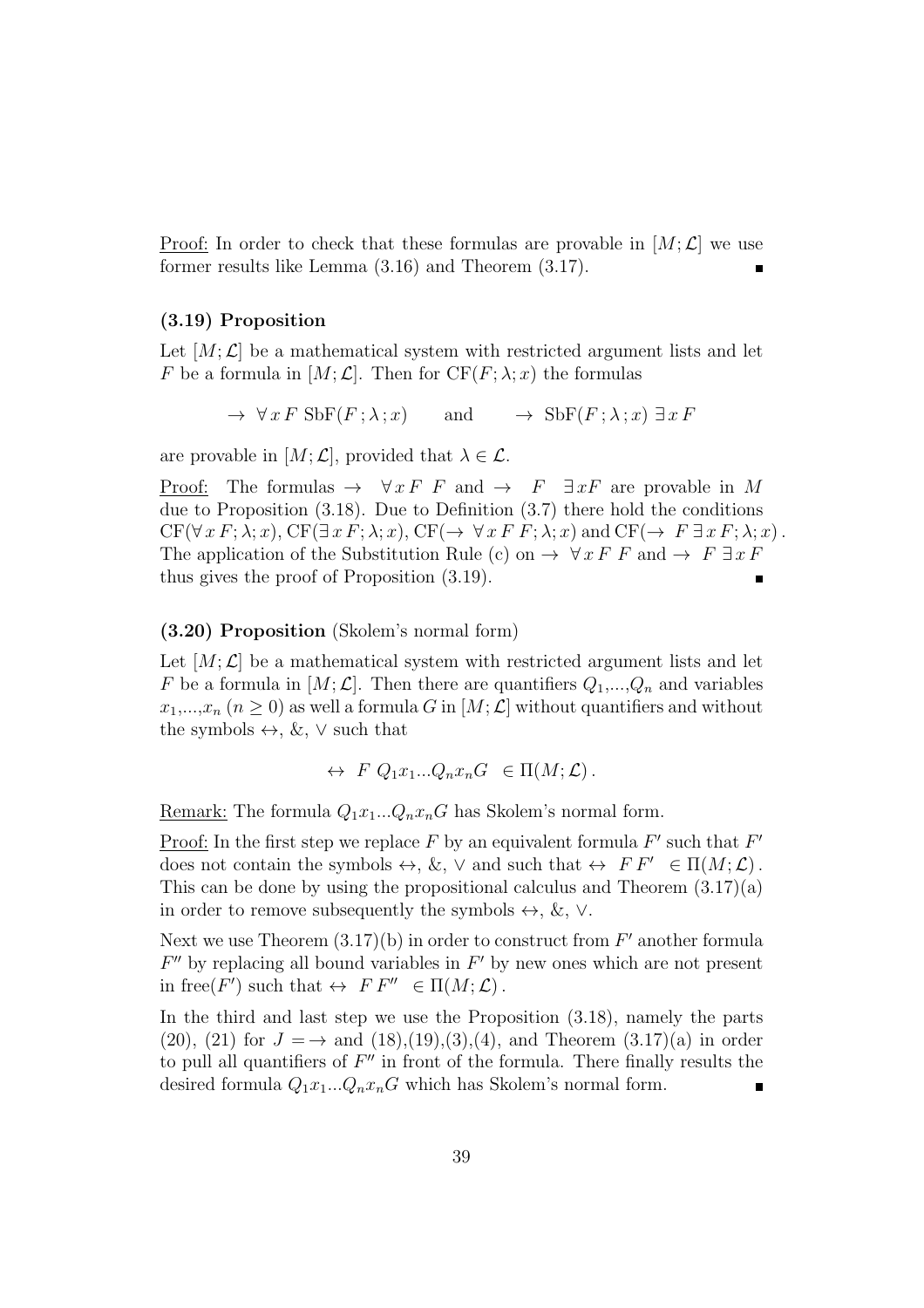## 4 The Deduction Theorem and Z-homomorphisms

In this section we first prove the Deduction Theorem, define the Z-homomorphisms in a mathematical system and develop the Theorem for Z-homomorphisms. These theorems will be used in order to derive several other results like the formal proofs by contradiction, the generalization of new constants and the proofs in mathematical systems with reduced structure. In the following we fix a formal mathematical system  $M = [S; A_M; P_M; B_M]$ .

#### (4.1) Definition of statements in M

A statement in  $M$  is a formula in  $M$  without free variables.

#### (4.2) Extensions of the mathematical system M

- (a) Let  $\varphi$  be a statement in M and  $B_M(\varphi) := B_M \cup {\varphi}.$  Then the mathematical system  $M(\varphi)$  defined by  $M(\varphi) := [S; A_M; P_M; B_M(\varphi)]$  is called a simple extension of M.
- (b) Let  $\Phi$  be a set of statements in M and  $B_M(\Phi) := B_M \cup \Phi$ . Then the mathematical system  $M(\Phi)$  defined by  $M(\Phi) := [S; A_M; P_M; B_M(\Phi)]$ is called an extension of M.
- (c) Let c be a new symbol, which does not occur in  $A_M \cup P_M \cup X \cup E$ . Then the simple symbol-extension  $M_c := [S; A_M \cup \{c\}; P_M; B_M]$  of M is also a mathematical system.
- (d) Let  $A \supseteq A_M$  be a set of symbols with  $z \notin P_M \cup X \cup E$  for all symbols  $z \in A$ . Then the symbol-extension  $M_A := [S; A; P_M; B_M]$  of M is also a mathematical system.

#### Remarks:

- (i) Note that the extensions of axioms and symbols defined in (4.2) leave the recursive system  $S$  untouched.
- (ii)  $[M(\Phi); \mathcal{L}]$  is a mathematical system with restricted argument lists if and only if this is the case for  $[M; \mathcal{L}]$  and if in addition the argument lists of all formulas in  $\Phi$  are members of  $\mathcal{L}$ .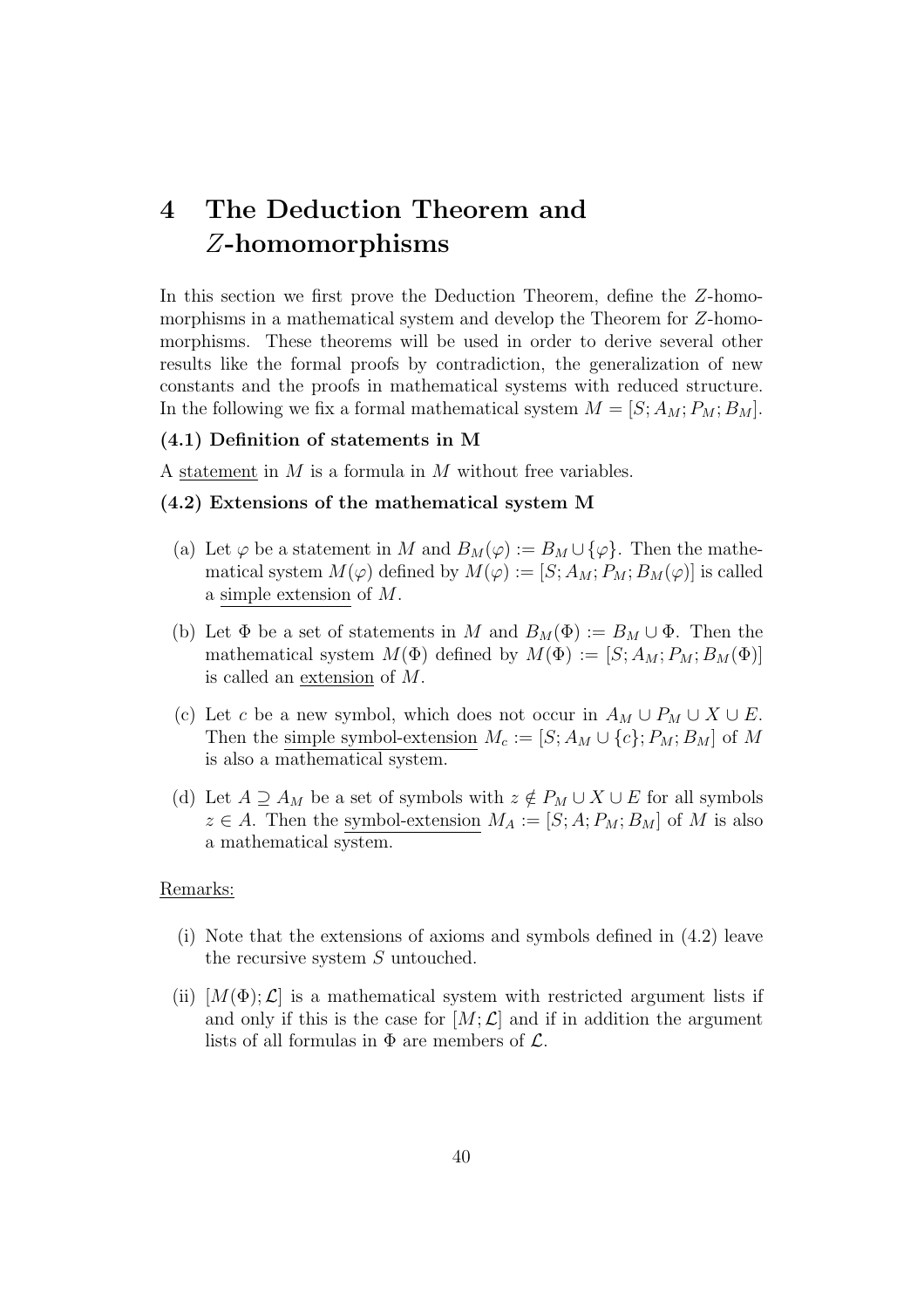#### (4.3) The Deduction Theorem, first version

Let  $[M(\varphi);\mathcal{L}]$  be a mathematical system with restricted argument lists and with a statement  $\varphi$ . Then for every proof  $[\Lambda]$  in  $[M(\varphi); \mathcal{L}]$  one can construct a proof  $[\Lambda']$  in  $[M; \mathcal{L}]$  such that  $\rightarrow \varphi F \in [\Lambda']$  for every  $F \in [\Lambda]$ .

Proof: We employ induction with respect to the rules of inference. First we note that for the "initial proof"  $[\Lambda] = [\ ]$  we can also choose  $[\Lambda'] = [\ ]$ .

In the following [ $\Lambda$ ] denotes a proof in  $[M(\varphi);\mathcal{L}]$  and  $[\Lambda']$  a proof in  $[M;\mathcal{L}]$ such that  $\rightarrow \varphi F \in [\Lambda']$  for every  $F \in [\Lambda]$ , i.e. we assume that the required proof  $[\Lambda']$  has already been constructed from the proof  $[\Lambda]$ .

- (a) Let F be an axiom in  $[M(\varphi);\mathcal{L}]$ . Then the extension  $[\Lambda_*] = [\Lambda; F]$  is also a proof in  $[M(\varphi); \mathcal{L}]$  due to Rule (a). If  $F = \varphi$ , then we put  $[\Lambda_*'] = [\Lambda'; \to \varphi \varphi]$  for the proof in  $[M; \mathcal{L}]$ , otherwise F is also an axiom in  $[M; \mathcal{L}]$ , and we put  $[\Lambda'_{*}] = [\Lambda' ; F; \rightarrow F \rightarrow \varphi F; \rightarrow \varphi F]$  for the proof in  $[M; \mathcal{L}]$ .
- (b) Let F, G be formulas and  $F$ ,  $\rightarrow$  F G both steps of the proof  $[\Lambda]$ . Then  $[\Lambda_*] = [\Lambda; G]$  is also a proof in  $[M(\varphi); \mathcal{L}]$  due to Rule (b). Since  $\rightarrow \varphi F \in [\Lambda']$  and  $\rightarrow \varphi \rightarrow FG \in [\Lambda']$ , we put due to (3.9) and Rule  $(a), (b)$  $[\Lambda'_*] = [\Lambda'; \rightarrow \rightarrow \varphi F \rightarrow \rightarrow \varphi \rightarrow FG \rightarrow \varphi G;$  $\rightarrow \rightarrow \varphi \rightarrow F G \rightarrow \varphi G;$  $\rightarrow \varphi G$ .
- (c) Let  $F \in [\Lambda], x \in X$  and  $\lambda \in \mathcal{L}$ . Suppose that there holds the condition  $CF(F; \lambda; x)$ . Then  $[\Lambda_*] = [\Lambda; SbF(F; \lambda; x)]$  is also a proof in  $[M(\varphi); \mathcal{L}]$ due to Rule (c). Due to  $x \notin \text{free}(\varphi)$  there hold the conditions  $CF(\rightarrow$  $\varphi F; \lambda; x$  and  $SbF(\rightarrow \varphi F; \lambda; x) = \rightarrow \varphi SbF(F; \lambda; x)$ . Since there holds  $\rightarrow \varphi F \in [\Lambda'],$  we put  $[\Lambda'_*] = [\Lambda'; \rightarrow \varphi \operatorname{SbF}(F; \lambda; x)].$
- (d) Let  $F \in [\Lambda]$  and  $x \in X$ . Then  $[\Lambda_*] = [\Lambda; \forall x F]$  is also a proof in  $[M(\varphi); \mathcal{L}]$  due to Rule (d), and we put  $[\Lambda_*'] = [\Lambda'; \quad \forall x \; \rightarrow \varphi \, F;$  $\rightarrow \forall x \rightarrow \varphi F \rightarrow \varphi \forall x F;$  $\rightarrow \varphi \vee x \overrightarrow{F}$ .

The first new step of the extended proof  $[\Lambda'_*]$  results from the assumption  $\rightarrow \varphi F \in [\Lambda']$  and Rule (d), the second step is due to  $(3.11)(b)$ and Rule (a) since  $\varphi$  has no free variables, and the third step due to Rule (b).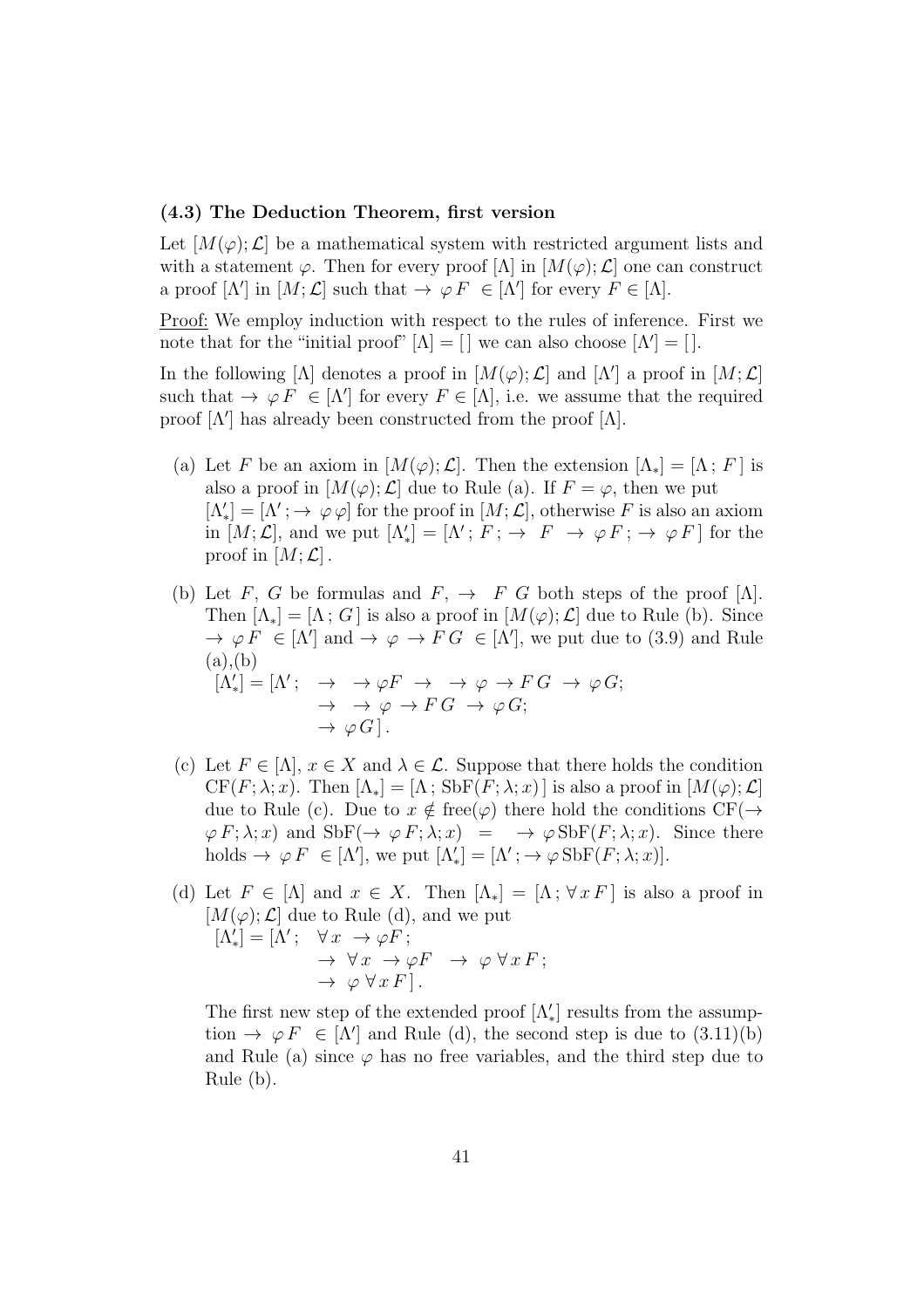(e) In the following we fix a predicate symbol  $p \in P_S$ , a list  $x_1, ..., x_i$  of  $i \geq 0$  distinct variables and a formula G in  $[M(\varphi); \mathcal{L}]$ . Here  $x_1, ..., x_i$ and the variables of G are not involved in  $B<sub>S</sub>$ .

Then to every R-formula  $F$  of  $B<sub>S</sub>$  there corresponds exactly one formula  $F'$  of the mathematical system, which is obtained if we replace in  $F$  each *i*−ary subformula  $p\lambda_1, ..., \lambda_i$ , where  $\lambda_1, ..., \lambda_i$  are lists, by the formula  $G \frac{\lambda_1}{r_1}$  $\frac{\lambda_1}{x_1}...\frac{\lambda_i}{x_i}$  $\frac{\lambda_i}{x_i}$ . Note that in this case  $\lambda_1, ..., \lambda_i \in \mathcal{L}$  is guaranteed.

If  $F'$  is a step of [ $\Lambda$ ] for all R-formulas  $F \in B_S$  for which p occurs *i* $-$ ary in the R-conclusion of F, then  $[\Lambda_*] = [\Lambda; \rightarrow px_1, ..., x_i]$  is also a proof in  $[M(\varphi);\mathcal{L}]$  due to Rule (e).

(i) First we replace due to Theorem (3.17)(b) the bound variables of the statement  $\varphi$  subsequently by new ones which are not involved in B<sub>S</sub>. There results a proof  $[\Lambda'_1]$  in  $[M; \mathcal{L}]$ , which is an extension of  $[\Lambda']$ and ends with an equivalence  $\leftrightarrow \varphi \psi$ , where  $\psi$  is a statement in  $[M; \mathcal{L}]$ such that  $var(\psi)$  and  $var(B<sub>S</sub>)$  are disjoint.

(ii) In the next step we consider all R-formulas  $F^{(1)}, ..., F^{(d)} \in B_S$ ,  $d \geq 0$ , for which p occurs i–ary in the R-conclusion and note that in this case  $F^{(1)'}$ , ...,  $F^{(d)'}$  are steps of [ $\Lambda$ ]. Let for  $1 \leq k \leq d$  the formula  $F^{(k)}_{\psi}$ ψ ′ result from  $F^{(k)}$  by replacing in  $F^{(k)}$  each *i*-ary subformula  $p \lambda_1, ..., \lambda_i$ , where  $\lambda_1, ..., \lambda_i$  are lists, by the formula  $\rightarrow \psi G \frac{\lambda_1}{x_1} ... \frac{\lambda_i}{x_i}$  $\frac{\lambda_i}{x_i}$ . Recall that  $\psi$ has no free variables which are available for substitutions.

Then due to the axioms of the propositional calculus the following formulas are generally valid

$$
\to \to \psi F^{(1)'} F_{\psi}^{(1)'}, \ \ldots \ , \to \ \to \ \psi F^{(d)'} F_{\psi}^{(d)'}.
$$

The formulas  $\rightarrow \varphi F^{(1)'}$ , ...,  $\rightarrow \varphi F^{(k)'}$  and the equivalence  $\leftrightarrow \varphi \psi$  are steps of the proof  $[\Lambda_1'] \supseteq [\Lambda']$ , and therefore we can use the propositional calculus in order to derive the formulas  $F_{\psi}^{(1)}$ ψ  $',...,F_{\psi}^{(d)}$ ψ  $\int$  in a proof  $[\Lambda'_2]$  in  $[M; \mathcal{L}]$  which is an extension of  $[\Lambda'_1]$ .

(iii) Since the variables of the formula  $\rightarrow \psi G$  are not involved in  $B<sub>S</sub>$ , we can apply Rule (e) and replace afterwards  $\psi$  by  $\varphi$  in order to obtain that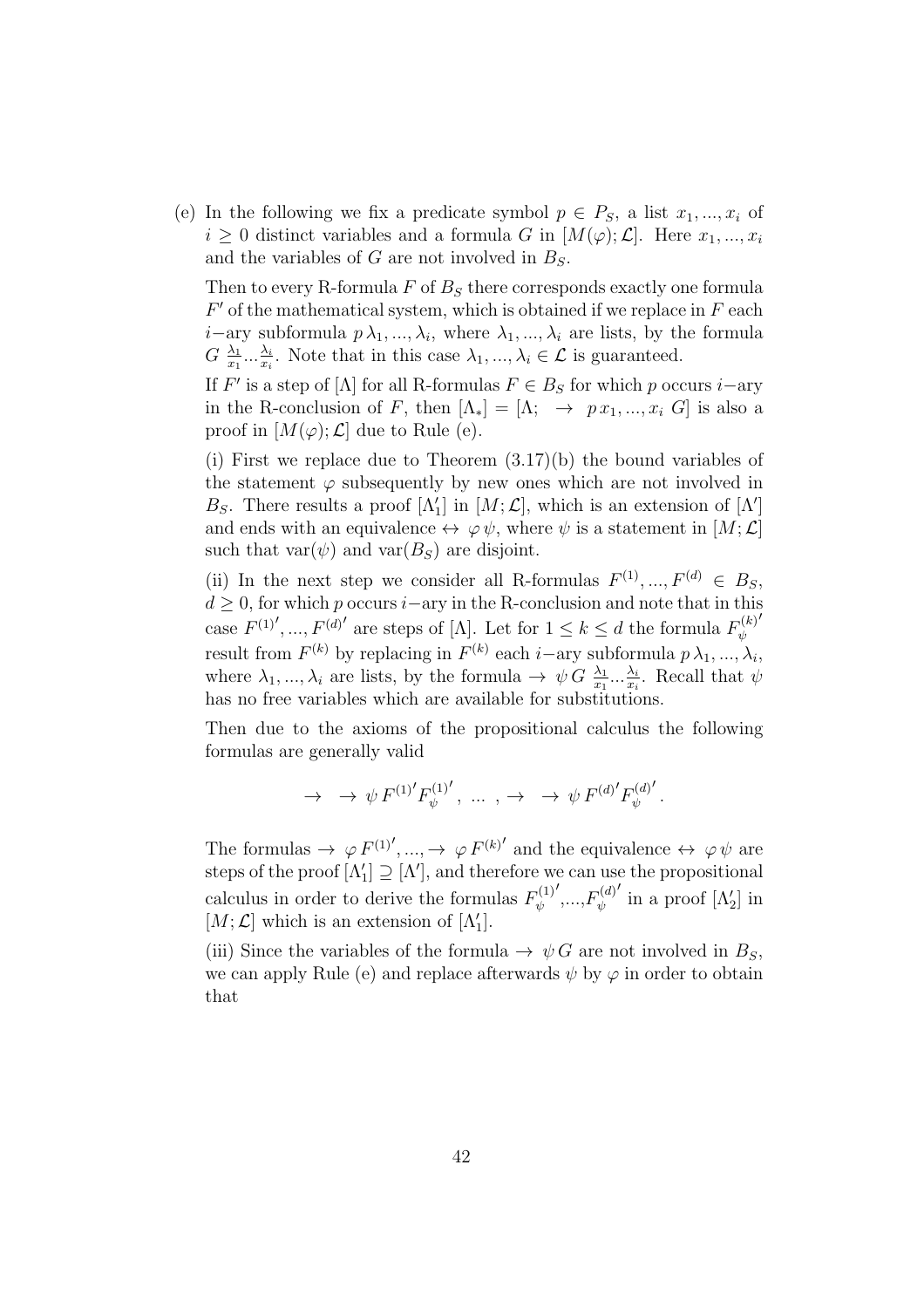$$
[\Lambda_*'] = [\Lambda_2'; \rightarrow px_1, ..., x_i \rightarrow \psi \ G; \rightarrow \rightarrow px_1, ..., x_i \rightarrow \psi \ G\rightarrow \leftrightarrow \varphi \psi\rightarrow \varphi \rightarrow px_1, ..., x_i \ G; \rightarrow \leftrightarrow \varphi \psi\rightarrow \varphi \rightarrow px_1, ..., x_i \ G; \rightarrow \varphi \rightarrow px_1, ..., x_i \ G; \rightarrow \varphi \rightarrow px_1, ..., x_i \ G],
$$

is the desired proof in  $[M; \mathcal{L}]$  which satisfies all the required properties.

Thus we have proved the first version of the Deduction Theorem.

#### (4.4) Corollary, proof by contradiction, first version

Let  $[M(\neg \varphi); \mathcal{L}]$  be a mathematical system with restricted argument lists and with a statement  $\varphi$ . If  $[M(\neg \varphi); \mathcal{L}]$  is contradictory, i.e. if there is a proof  $[\Lambda]$ in  $[M(\neg \varphi); \mathcal{L}]$  which contains a formula F as well as its negation  $\neg F$ , then  $\varphi \in \Pi(M; \mathcal{L}).$ 

Proof: Let  $[\Lambda]$  be a proof in  $[M(\neg \varphi); \mathcal{L}]$  which contains a formula F as well as its negation  $\neg F$ . Then

$$
[\Lambda_*] = [\Lambda; \rightarrow F \rightarrow \neg F \varphi; \rightarrow \neg F \varphi; \varphi]
$$

is a proof of  $\varphi$  in the contradictory system  $[M(\neg \varphi); \mathcal{L}]$ . From this proof we construct a proof  $[\Lambda_*']$  in  $[M; \mathcal{L}]$  according to the first version of the Deduction Theorem. Then  $\rightarrow \neg \varphi \varphi \in [\Lambda_*'],$  and we obtain from  $[\Lambda_*']$  the extended proof  $[\Lambda'_{*}; \rightarrow \rightarrow \neg \varphi \varphi \varphi; \varphi]$  of  $\varphi$  in  $[M; \mathcal{L}]$ .

#### (4.5) The Deduction Theorem, second version

Let  $\Phi$  be a set of statements in the mathematical system  $[M; \mathcal{L}]$  with restricted argument lists. For any formula F in  $[M; \mathcal{L}]$  there holds  $\to \varphi_1 ... \to \varphi_m F \in \Pi(M; \mathcal{L})$  for finitely many statements  $\varphi_1,..., \varphi_m \in \Phi$ if and only if  $F \in \Pi(M(\Phi); \mathcal{L})$ .

Proof: The  $\leq$  direction of the proof is clear, since we can subsequently apply the Modus Ponens Rule (b) on  $\rightarrow \varphi_1 ... \rightarrow \varphi_m F \in \Pi(M; \mathcal{L}) \subseteq$  $\Pi(M(\Phi); \mathcal{L})$  for finitely many statements  $\varphi_1, \dots, \varphi_m \in \Phi$  in order to infer F in  $\Pi(M(\Phi); \mathcal{L})$ .

For a formula F there holds  $F \in \Pi(M(\Phi); \mathcal{L})$  if and only if it is a step of a proof  $[\Lambda]$  in  $[M(\Phi); \mathcal{L}]$ . We define the set  $\Gamma = {\varphi_1, ..., \varphi_m}$  of all steps in  $[\Lambda]$  which are statements in  $\Phi$ . We consider the mathematical systems  $M_0 := M$  and  $M_i := M(\{\varphi_1, ..., \varphi_i\})$  for  $1 \leq i \leq m$ . Since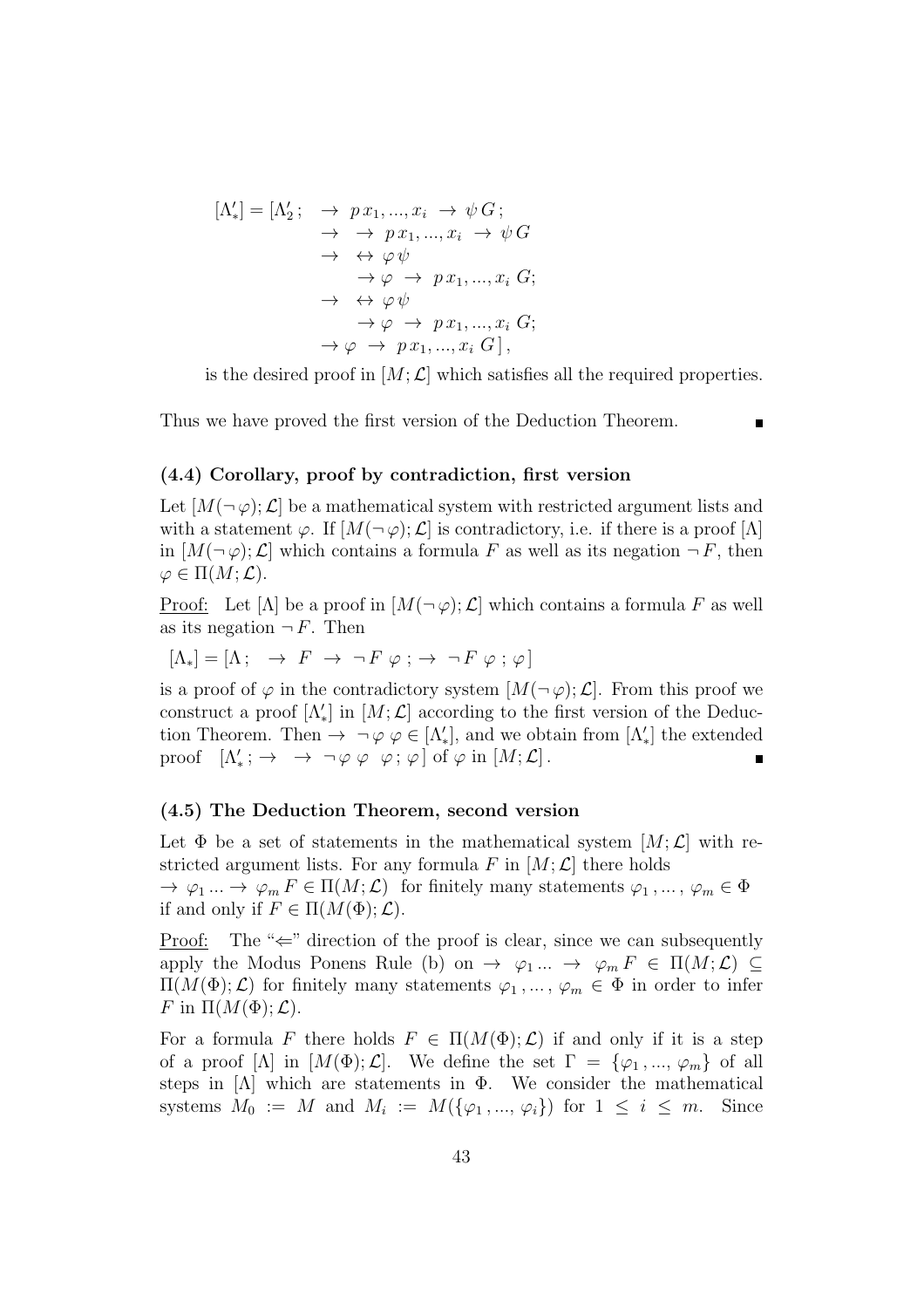$F \in \Pi(M_m; \mathcal{L})$ , we conclude from the first version of the Deduction Theorem that  $\to \varphi_m F \in \Pi(M_{m-1}; \mathcal{L})$ . If there is still  $m-1 > 0$ , then we infer from  $\rightarrow \varphi_m F \in \Pi(M_{m-1}; \mathcal{L})$  that  $\rightarrow \varphi_{m-1} \rightarrow \varphi_m F \in \Pi(M_{m-2}; \mathcal{L})$ , using again  $(4.3)$ , and so on. After we have applied this procedure m-times we conclude that  $\rightarrow \varphi_1 ... \rightarrow \varphi_m F \in \Pi(M; \mathcal{L}).$ 

The theorem for Z-homomorphisms which will be proved in the sequel is very important in order to obtain proofs in mathematical systems with certain restricted structure.

#### (4.6) Definition of a Z-homomorphism

Let  $M = [S; A_M; P_M; B_M]$  be a mathematical system such that  $[M; \mathcal{L}]$  and [ $M; \mathcal{L}'$ ] are mathematical systems with restricted argument lists, and let  $Z \subseteq$ X be a (usually finite) subset of variables, which may be empty. We consider a mapping  $\overline{\cdot}$  which assigns to each  $A_M$ -list  $\lambda \in \mathcal{L}$  an  $A_M$ -list  $\overline{\lambda} \in \mathcal{L}'$  such that for all  $A_M$ -lists  $\lambda, \mu \in \mathcal{L}$  the following conditions are satisfied

- (ZH1)  $\overline{y} = y$  if  $y \in X$ ,
- $(ZH2)$   $\overline{\lambda}\frac{\overline{\mu}}{x} = \overline{\lambda}\frac{\overline{\mu}}{x}$ x if  $x \in X \setminus Z$ ,
- (ZH3)  $var(\overline{\mu}) \subset var(\mu) \cup Z$ .

Next we define a natural extension of the mapping  $\overline{\cdot}$  to the formulas of [M;  $\mathcal{L}$ ]. Let F be any formula in [M;  $\mathcal{L}$ ] such that the variables of Z are not occurring bound in  $F$ , i.e.  $F$  does not contain a subformula of the form  $Q z F'$ , where  $Q \in {\forall, \exists}$  and  $z \in Z$ . For abbreviation we denote the set of all these formulas F by  $\Phi_{M;\mathcal{L}}^Z$ . We replace in  $F \in \Phi_{M;\mathcal{L}}^Z$  all the argument lists  $\lambda$  by  $\overline{\lambda}$ . There results a formula  $\overline{F}$  of  $[M; \mathcal{L}']$ .

In the following we suppose in addition that there hold the two conditions

- (ZH4)  $\overline{F} = F$  for all  $F \in B_M \cap \Phi_{M; \mathcal{L}}^Z$ .
- (ZH5)  $Z \cap \text{var}(B_S) = \{\}\$ , i.e. the variables of Z are not involved in  $B_S$ .

Then the extended mapping  $\overline{\cdot}$  is called a Z-homomorphism from  $[M; \mathcal{L}]$  in [M;  $\mathcal{L}'$ ]. If  $\mathcal{L} = \mathcal{L}'$ , then  $\overline{\cdot}$  is just called a Z-homomorphism in [M;  $\mathcal{L}$ ]. Note that especially  $F \in \Phi_{M;\mathcal{L}}^Z$  for all  $F \in B_S$ .

#### (4.7) Lemma

We consider the mapping  $\overline{\cdot}$  from Definition (4.6), which satisfies the conditions (ZH1)-(ZH3), and its extension to the formulas  $F \in \Phi_{M;L}^Z$ . Let  $F \in \Phi_{M; \mathcal{L}}^Z$ . Then for every list  $\mu \in \mathcal{L}$  and for all variables  $x \in X \setminus Z$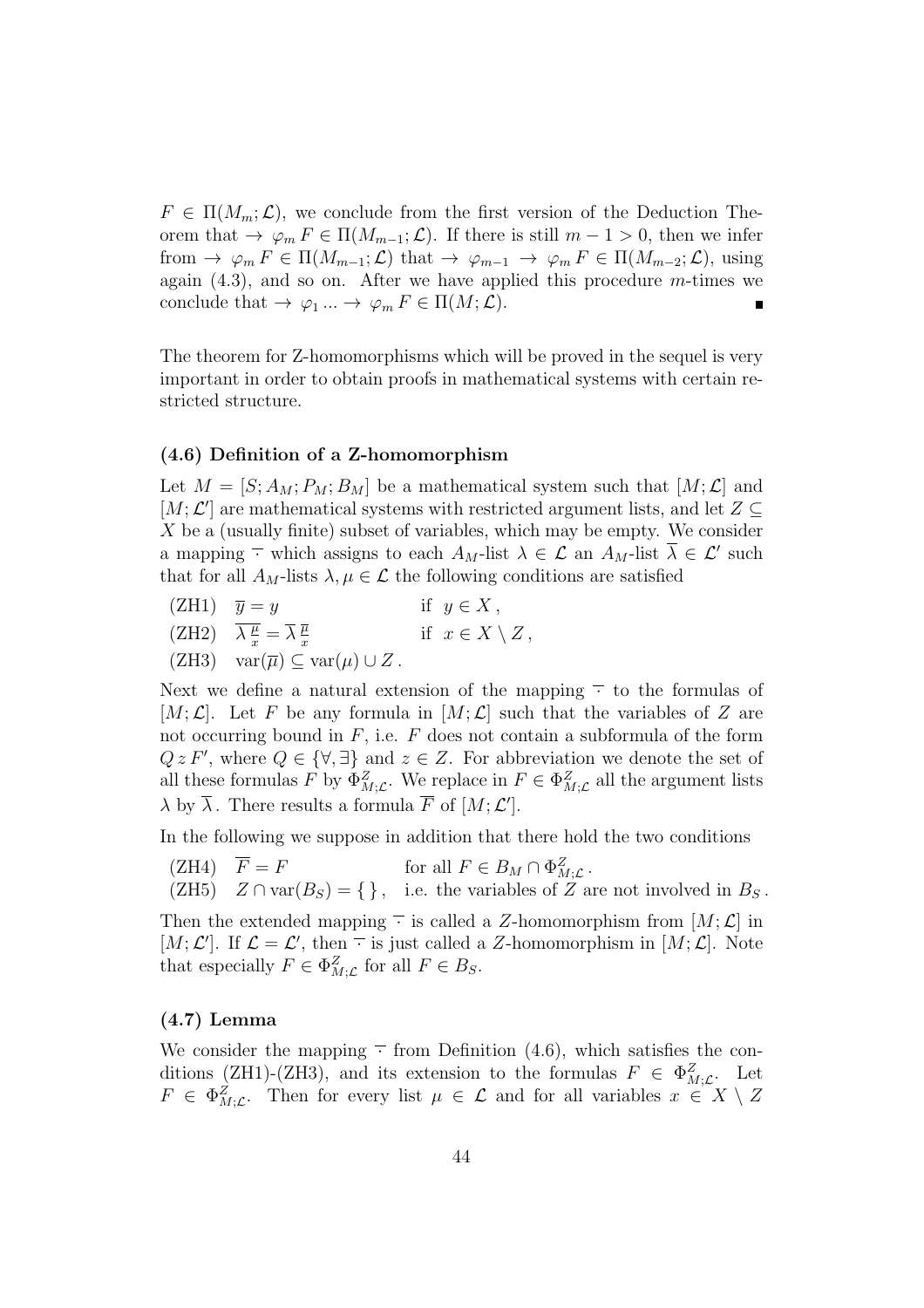with  $CF(F; \mu; x)$  there holds the condition  $CF(\overline{F}; \overline{\mu}; x)$  and the equation

$$
\overline{F\frac{\mu}{x}} = \overline{F}\frac{\overline{\mu}}{x}.
$$

Proof:

We use induction with respect to the rules for generating formulas in  $[M; \mathcal{L}]$ . The variable  $x \in X \setminus Z$  and the list  $\mu \in \mathcal{L}$  are arbitrary, but will be fixed in the following. For any formula F in  $[M; \mathcal{L}]$  we define the

Condition (∗):

If  $F \in \Phi_{M; \mathcal{L}}^Z$  and if  $CF(F; \mu; x)$ , then there holds the condition  $CF(\overline{F}; \overline{\mu}; x)$ and the equation  $\overline{F\frac{\mu}{x}} = \overline{F}\frac{\overline{\mu}}{x}$  $\frac{\mu}{x}$  .

We prove that Condition  $(*)$  is satisfied for all formulas F in  $[M; \mathcal{L}]$ . We use the definitions (3.6) and (3.7) and the notations occurring there by treating the corresponding cases  $(a)-(d)$ .

- (a) If F is a prime formula in  $[M; \mathcal{L}]$ , then  $\overline{F}$  is a prime formula in  $[M; \mathcal{L}']$ . In this case we obtain CF(F;  $\lambda$ ; x) as well as CF( $\overline{F}$ ;  $\overline{\lambda}$ ; x). We define for  $p \in P_M$  and  $\lambda_1, \lambda_2, ... \in \mathcal{L}$  $F_1 = \sim \lambda_1, \, \lambda_2, \, F_2 = p, \, F_3 = p \lambda_1, \, F_4 = p \lambda_1, ..., \lambda_i,$ and can apply (ZH2) due to  $x \in X \setminus Z$  to obtain  $\overline{F_1 \frac{\mu}{x}} = \sqrt{\lambda_1 \frac{\mu}{x}}$  $\overline{\frac{\mu}{x}}\, , \ \overline{\lambda_2 \frac{\mu}{x}} \, = \, \sim \overline{\lambda_1} \, \overline{\frac{\mu}{x}}$  $\frac{\overline{\mu}}{x} \, , \, \overline{\lambda_2} \, \frac{\overline{\mu}}{x} \, = \overline{F_1} \, \frac{\overline{\mu}}{x}$ x and  $\overline{F_2\,\frac{\mu}{x}}\,=p\,=\overline{F_2}\,\frac{\overline{\mu}}{x}$  $\frac{\overline{\mu}}{x}$  ,  $\overline{F_3\,\frac{\mu}{x}}=p\,\overline{\lambda_1\,\frac{\mu}{x}}=p\,\overline{\lambda_1}\,\frac{\overline{\mu}}{x}=\overline{F_3}\,\frac{\overline{\mu}}{x}$  $\frac{\mu}{x}$ ,  $\overline{F_4\frac{\mu}{x}} = p \overline{\lambda_1 \frac{\mu}{x}}$  $\frac{\overline{\mu}}{x},...,\overline{\lambda_i\frac{\mu}{x}}=p\,\overline{\lambda_1}\,\frac{\overline{\mu}}{x}$  $\overline{\frac{\mu}{x}},...,\overline{\lambda_i}\,\overline{\frac{\mu}{x}}\,=\overline{F_4}\,\overline{\frac{\mu}{x}}$  $\frac{\mu}{x}$  . We have thus confirmed Condition (∗) for the prime formulas.
- (b) We assume that Condition  $(*)$  is satisfied for a M-formula F, that  $\neg F \in \Phi_{M; \mathcal{L}}^Z$  and that there holds the condition  $CF(\neg F; \mu; x)$ . Then  $F \in \Phi_{M; \mathcal{L}}^Z$ , and there holds the condition  $CF(F; \mu; x)$ . Since F satisfies Condition (\*), we conclude that  $CF(\overline{F}; \overline{\mu}; x)$  and  $CF(\overline{\neg F}; \overline{\mu}; x)$  are valid and that the equations

$$
\overline{\text{SbF}(\neg F; \mu; x)} = \overline{\neg F \frac{\mu}{x}} = \overline{\neg F \frac{\mu}{x}} = \overline{\neg F \frac{\overline{\mu}}{x}} = \overline{\text{SbF}(\overline{\neg F}; \overline{\mu}; x)}
$$

are satisfied. Thus we have confirmed Condition  $(*)$  for  $\neg F$ .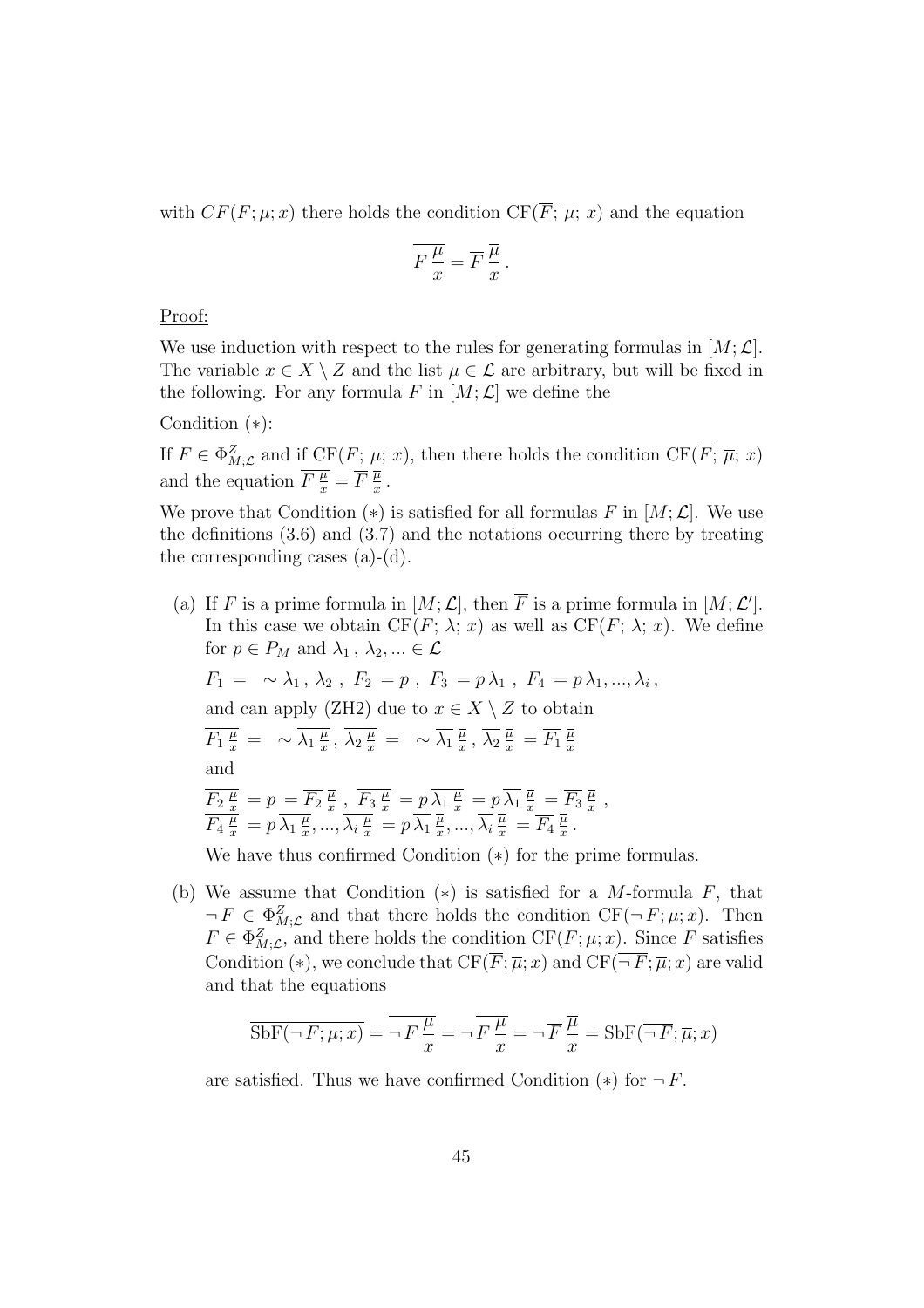(c) We assume that Condition  $(*)$  is satisfied for the M-formulas  $F, G$ , that  $JFG \in \Phi_{M;\mathcal{L}}^Z$  and that  $CF(JFG;\mu;x)$  holds. We obtain  $F \in \Phi_{M;\mathcal{L}}^Z$ and  $G \in \Phi_{M; \mathcal{L}}^Z$ , and there hold  $CF(F; \mu; x)$  and  $CF(G; \mu; x)$ . Since F and G satisfy Condition (\*), we conclude that  $CF(\overline{F}; \overline{\mu}; x)$  and  $CF(\overline{G};\overline{\mu};x)$  are both valid. Therefore  $CF(J\overline{F}\overline{G};\overline{\mu};x)$ , which is equivalent to  $CF(\overline{JFG};\overline{\mu};x)$ , is also satisfied. Since F and G satisfy Condition (∗), we obtain

$$
\overline{\text{SbF}(JFG; \mu; x)} = \overline{J} \overline{F\frac{\mu}{x}} G \frac{\mu}{x} = J \overline{F\frac{\mu}{x}} \overline{G \frac{\mu}{x}}
$$

$$
= J \overline{F} \frac{\overline{\mu}}{x} \overline{G} \frac{\overline{\mu}}{x} = \text{SbF}(\overline{JFG}; \overline{\mu}; x),
$$

i.e. Condition  $(*)$  is satisfied for  $JFG$ .

(d) We assume that  $(*)$  is satisfied for an M-formula F, that moreover  $Q y F \in \Phi_{M; \mathcal{L}}^Z$  and that there holds  $CF(Q y F; \mu; x)$ . It follows that  $y \notin Z$ , since y is bound in  $Q y F$ . Note that free( $\overline{F}$ )  $\subseteq$  free( $F$ )  $\cup Z$ . If  $x \notin \text{free}(F) \backslash \{y\}$ , then we obtain  $\mathrm{CF}(Q\, y\, F; \overline{\mu};\, x)$  with  $Q\, y\, F = Q\, y\, F$ and  $\text{SbF}(Q y F; \mu; x) = Q y F = \text{SbF}(Q y F; \overline{\mu}; x)$ .

Otherwise we use that  $CF(Qy F; \mu; x)$  is satisfied with  $x \neq y$  in order to conclude that  $y \notin \text{var}(\mu)$  and  $y \notin \text{var}(\overline{\mu}) \subseteq \text{var}(\mu) \cup Z$  due to  $y \notin Z$ and that  $CF(F; \mu; x)$ . But F satisfies the Condition (\*) and  $QyF \in$  $\Phi_{M;\mathcal{L}}^Z$ , and therefore  $\mathrm{CF}(\overline{F};\overline{\mu};x)$ . From  $y \notin \text{var}(\overline{\mu})$  and  $\mathrm{CF}(\overline{F};\overline{\mu};x)$  we conclude that  $CF(Q y \overline{F}; \overline{\mu}; x)$ , i.e.  $CF(\overline{Q y F}; \overline{\mu}; x)$  is again satisfied. Since F satisfies the Condition (\*), we finally conclude due to  $x \neq y$ that

$$
\overline{\rm SbF}(Q\,y\,F;\mu;x) = Q\,y\,{\rm SbF}(\overline{F};\overline{\mu};x) = {\rm SbF}(\overline{Q\,y\,F};\overline{\mu};x)\,,
$$

i.e. Condition  $(*)$  is satisfied for  $QyF$ .

Thus we have proved Lemma (4.7).

(4.8) Theorem for Z-homomorphisms, Z-Theorem

We consider a Z-homomorphism  $\overline{\cdot}$  from  $[M; \mathcal{L}]$  in  $[M; \mathcal{L}']$  with the assumptions given in (4.6). Suppose that  $[\Lambda] = [F_1; \ldots; F_l]$  is a proof in  $[M; \mathcal{L}]$  and that the variables of Z are not involved in  $F_1, ..., F_l$ . Then we conclude that  $F_1, ..., F_l \in \Phi_{M; \mathcal{L}}^Z$ , and  $[\overline{\Lambda}] = [\overline{F}_1; ...; \overline{F}_l]$  is a proof in  $[M; \mathcal{L}']$ .

Proof: We employ induction with respect to the rules of inference. First we note that for the "initial proof"  $[\Lambda] = [\ ]$  we can also choose  $[\overline{\Lambda}] = [\ ]$ .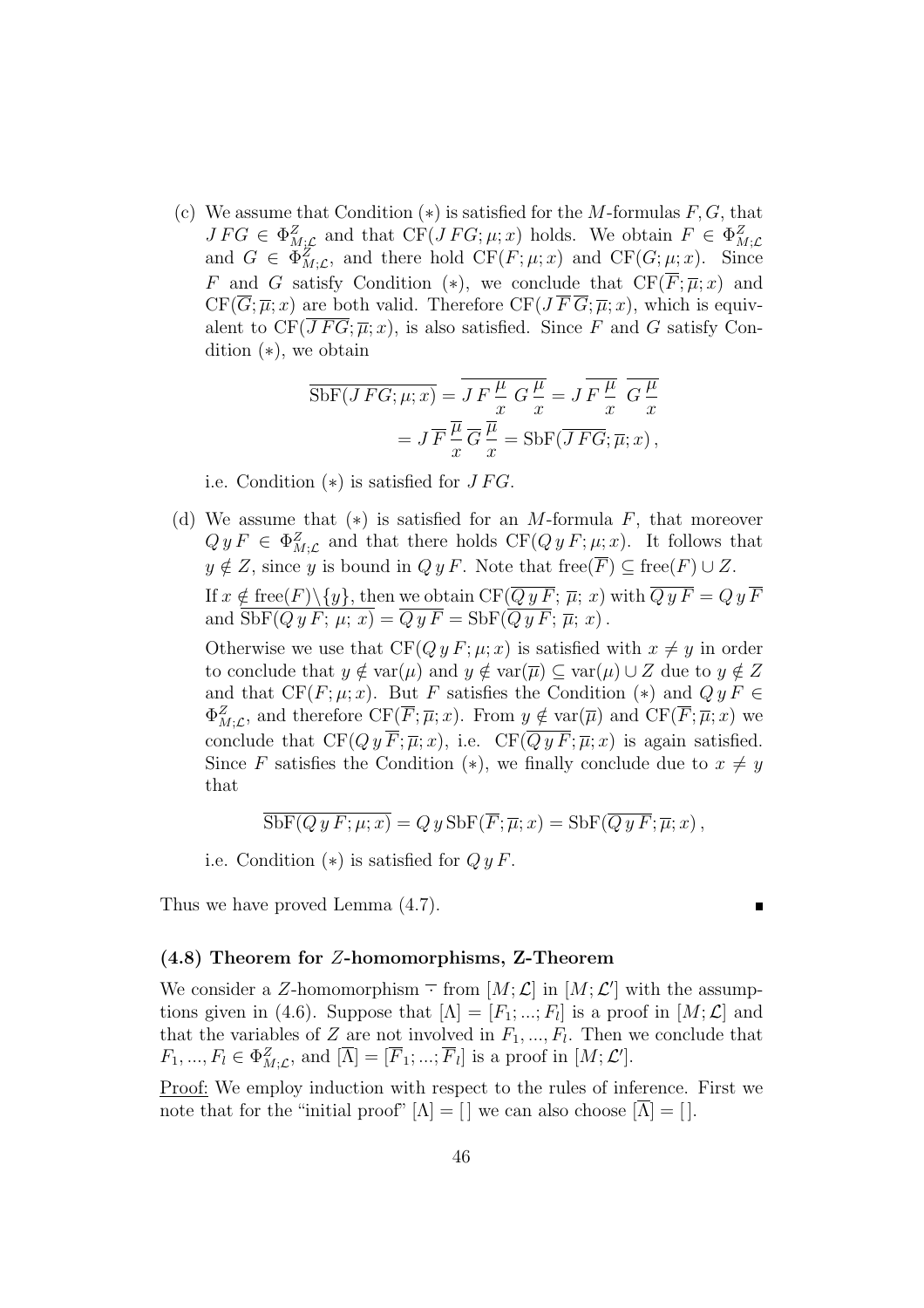In the following we assume that  $[\Lambda]$  is a proof in  $[M; \mathcal{L}]$ , that the variables of Z are not involved in  $[\Lambda]$  and that  $[\overline{\Lambda}] = [\overline{F}_1; ...; \overline{F}_l]$  is a proof in  $[M, \mathcal{L}']$ .

(a) Let H be an axiom in  $[M; \mathcal{L}]$  which does not contain any  $z \in \mathcal{Z}$ . Then  $[\Lambda_*] = [\Lambda; H]$  is also a proof in  $[M; \mathcal{L}]$  due to Rule (a). We note that  $H \in \Phi_{M;L}^Z$ . Therefore it is sufficient to show that  $\overline{H}$  is an axiom in  $[M; \mathcal{L}']$ . For this purpose we distinguish four cases.

1.) Let  $\alpha = \alpha(\xi_1, ..., \xi_j)$  be an identically true propositional function of the distinct propositional variables  $\xi_1, ..., \xi_j, j \geq 1$ . We suppose without loss of generality that all j propositional variables occur in  $\alpha$ . If  $H_1,...,H_j$  are any formulas in  $[M;\mathcal{L}]$  with  $H = \alpha(H_1,...,H_j)$ , then the variables of Z are not involved in  $H_1, ..., H_j$ , and  $H = \alpha(H_1, ..., H_j)$  is an axiom of the propositional calculus in  $[M; \mathcal{L}']$ . Therefore  $\overline{[\Lambda_*]} = \overline{[\Lambda}; \overline{H}]$ is a proof in  $[M; \mathcal{L}']$  due to Rule (a).

2.) If H is an axiom of equality in  $[M; \mathcal{L}]$  according to  $(3.10)(a,c)$ , then  $\overline{H} = H$  due to (ZH1), i.e.  $\overline{H}$  is also an axiom of equality in [M; L']. If  $H = \rightarrow \text{SbF}(\sim \lambda, \mu; x; y) \rightarrow \sim x, y \sim \lambda, \mu$  is an axiom of equality in  $[M; \mathcal{L}]$  according to (3.10)(b), then  $\overline{H}$  is an axiom of equality in  $[M; \mathcal{L}']$  of the form  $(3.10)(b)$  due to  $(ZH2)$ , since the variables of Z are not involved in H.

3.) The quantifier axioms (3.11) can be handled very easily since we suppose that Z and  $var(F) \cup var(G) \cup \{x\}$  are disjoint.

4.) For  $H \in B_M$  we obtain  $H \in B_M \cap \Phi_{M; \mathcal{L}}^Z$  from  $\text{var}(H) \cap Z = \{\},\$ and therefore  $\overline{H} \in B_M$  due to (ZH4). Then  $[\overline{\Lambda}_*] = [\overline{\Lambda}; \overline{H}]$  is a proof in  $[M; \mathcal{L}']$  due to Rule (a).

- (b) Let F, G be two formulas in  $[M; \mathcal{L}]$  and  $F$ ,  $\rightarrow$  FG both steps of the proof  $[\Lambda]$ . Then  $[\Lambda_*] = [\Lambda; G]$  is also a proof in  $[M; \mathcal{L}]$  due to Rule (b), which does not contain a variable  $z \in Z$ . It follows that  $\overline{F}$  and  $\overline{\rightarrow}$   $\overline{F}\overline{G}$  =  $\rightarrow$   $\overline{F}\overline{G}$  are both steps of the proof  $[\overline{\Lambda}]$  due to our assumptions, and due to Rule (b) we put  $[\overline{\Lambda}_*] = [\overline{\Lambda}; \overline{G}]$  for the required proof in  $[M; \mathcal{L}']$ .
- (c) Let  $F \in [\Lambda], x \in X$  and  $\lambda \in \mathcal{L}$ . Suppose that there holds the condition  $CF(F; \lambda; x)$ . Then  $[\Lambda_*] = [\Lambda; F]_{\tau}^{\lambda}$  $\frac{\lambda}{x}$ ] is also a proof in  $[M; \mathcal{L}]$  due to Rule (c). We suppose that  $x \in free(F)$  without loss of generality. Then the condition that  $[\Lambda_*]$  does not contain any variable in Z is equivalent to  $z \notin \text{var}(\lambda)$  for all  $z \in Z$ , which will be assumed here. Note that  $F \in \Phi_{M; \mathcal{L}}^Z$  due to  $F \in [\Lambda]$  and  $z \notin \text{var}([\Lambda])$  for all  $z \in Z$ . Moreover, we know that  $x \in X \setminus Z$ , since  $x \in \text{free}(F)$  occurs in  $[\Lambda]$  due to  $F \in [\Lambda]$ .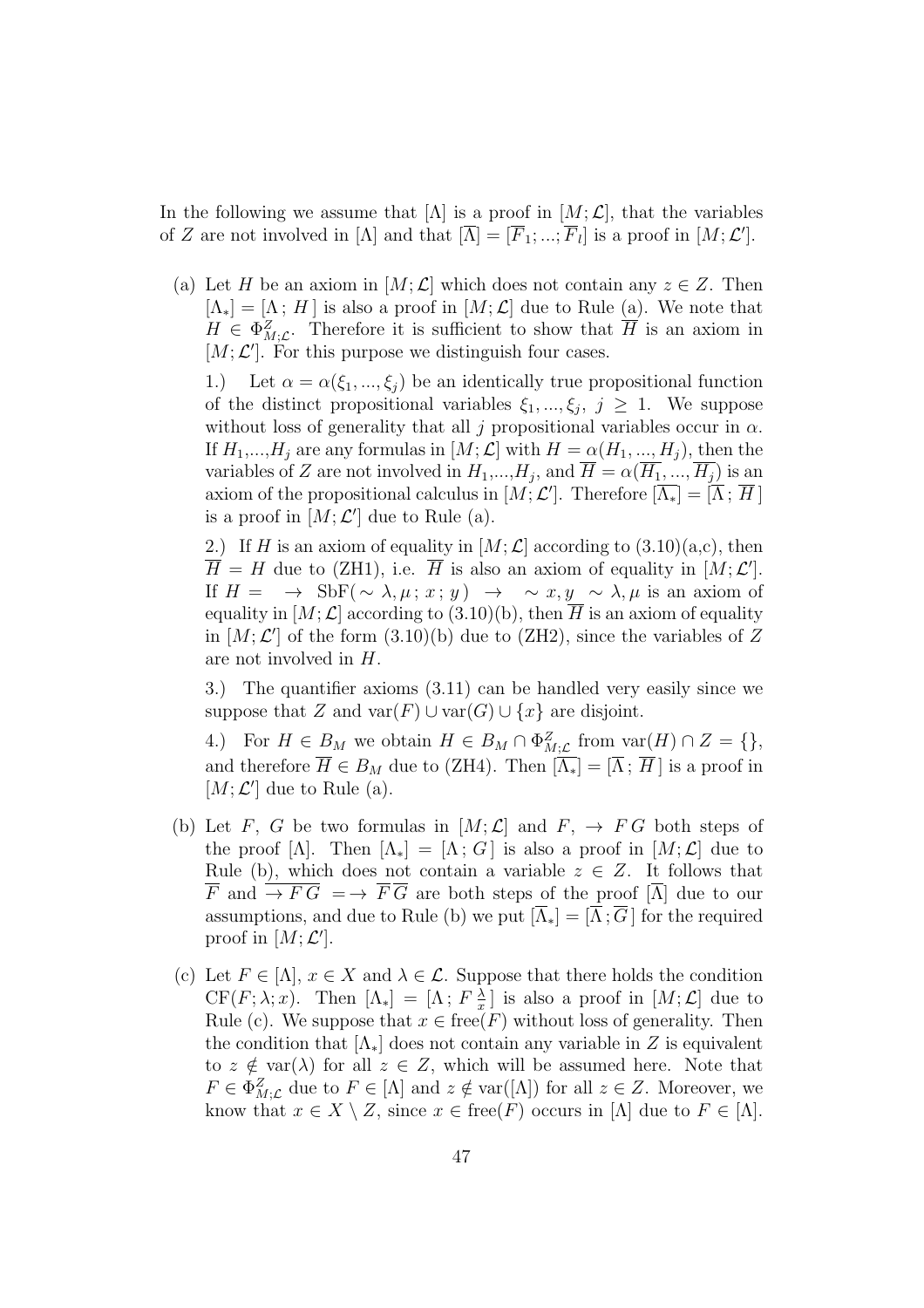Therefore we obtain due to Lemma (4.7) that there holds the condition  $CF(\overline{F}; \overline{\lambda}; x)$  and the equation  $F\frac{\lambda}{x} = \overline{F}\frac{\lambda}{x}$  $\frac{\lambda}{x}$ . Since  $F \in [\Lambda]$  we conclude that  $\left[\overline{\Lambda}_*\right] = \left[\overline{\Lambda}; F\right]\frac{\lambda}{r}$  $\frac{\lambda}{x}$ ] is a proof in  $[M; \mathcal{L}']$  due to Rule (c).

- (d) Let  $F \in [\Lambda]$  and  $x \in X$ . Then  $[\Lambda_*] = [\Lambda; \forall x F]$  is also a proof in  $[M; \mathcal{L}]$  due to Rule (d). The condition that the variables of Z are not involved in  $[\Lambda_*]$  is equivalent to  $x \notin Z$ , which will be assumed here. Since  $F \in [\Lambda]$  implies  $\overline{F} \in [\overline{\Lambda}]$  and since  $\overline{\forall x F} = \forall x \overline{F}$ , we can apply Rule (d) on  $[\overline{\Lambda}]$ ,  $\overline{F}$  in order to conclude that  $[\overline{\Lambda}_*] = [\overline{\Lambda}; \overline{\forall x F}]$  is a proof in  $[M; \mathcal{L}']$ .
- (e) In the following we fix a predicate symbol  $p \in P_S$ , a list  $x_1, ..., x_i$  of  $i \geq 0$  distinct variables and a formula G in  $[M; \mathcal{L}]$ . We suppose that  $x_1, \ldots, x_i$  and the variables of G are not involved in  $B_S$ .

Then to every R-formula  $F$  of  $B<sub>S</sub>$  there corresponds exactly one formula  $F'$  of the mathematical system, which is obtained if we replace in  $F$  each *i*−ary subformula  $p\lambda_1, ..., \lambda_i$ , where  $\lambda_1, ..., \lambda_i$  are lists, by the formula  $G \frac{\lambda_1}{x_1}$  $\frac{\lambda_1}{x_1}...\frac{\lambda_i}{x_i}$  $\frac{\lambda_i}{x_i}$ . Note that in this case  $\lambda_1, ..., \lambda_i \in \mathcal{L}$  due to (ZH4).

If  $F'$  is a step of [ $\Lambda$ ] for all R-formulas  $F \in B_S$  for which p occurs i–ary in the R-conclusion of F, then  $[\Lambda_*] = [\Lambda; \rightarrow px_1, ..., x_i]$  is also a proof in  $[M; \mathcal{L}]$  due to Rule (e).

The condition that the variables of Z are not involved in  $[\Lambda_*]$  implies that  $z \notin \{x_1, ..., x_i\} \cup \text{var}(G)$  for all  $z \in Z$ , which will be assumed here.

To every R-formula  $F$  of  $B<sub>S</sub>$  there corresponds the formula  $F''$ , which is obtained if we replace in F each *i*-ary subformula  $p\lambda_1, ..., \lambda_i$ , where  $\lambda_1, ..., \lambda_i$  are lists, by the formula  $G \frac{\lambda_1}{x_1}$  $\frac{\lambda_1}{x_1}...\frac{\lambda_i}{x_i}$  $\frac{\lambda_i}{x_i}$ . Due to our assumption that  $\overline{F} = F$  for all  $F \in B_S$  it follows that  $\overline{\lambda} = \lambda \in \mathcal{L} \cap \mathcal{L}'$  for all argument lists  $\lambda$  which occur in the formulas of  $B_s$ . Since the variables of Z are not occurring among the bound variables in G, since  $x_1, ..., x_i \in X \setminus Z$ and since the variables in  $\lambda_1, ..., \lambda_i$  are not occurring among the bound variables in  $G$ , we can i-times apply Lemma  $(4.7)$  in order to conclude that

$$
\overline{G\frac{\lambda_1}{x_1}...\frac{\lambda_i}{x_i}} = \overline{G}\frac{\overline{\lambda_1}}{x_1}...\frac{\overline{\lambda_i}}{x_i} = \overline{G}\frac{\lambda_1}{x_1}...\frac{\lambda_i}{x_i}.
$$

But  $F'' = \overline{F'}$ , and  $F''$  is a step of  $[\overline{\Lambda}]$  for all R-formula F of  $B_S$  for which p occurs i–ary in the R-conclusion of F. Moreover, the variables of  $\overline{G}$ are not involved in  $B_S$  due to var $(G) \cap \text{var}(B_S) = \{\}\$ and (ZH3), (ZH5).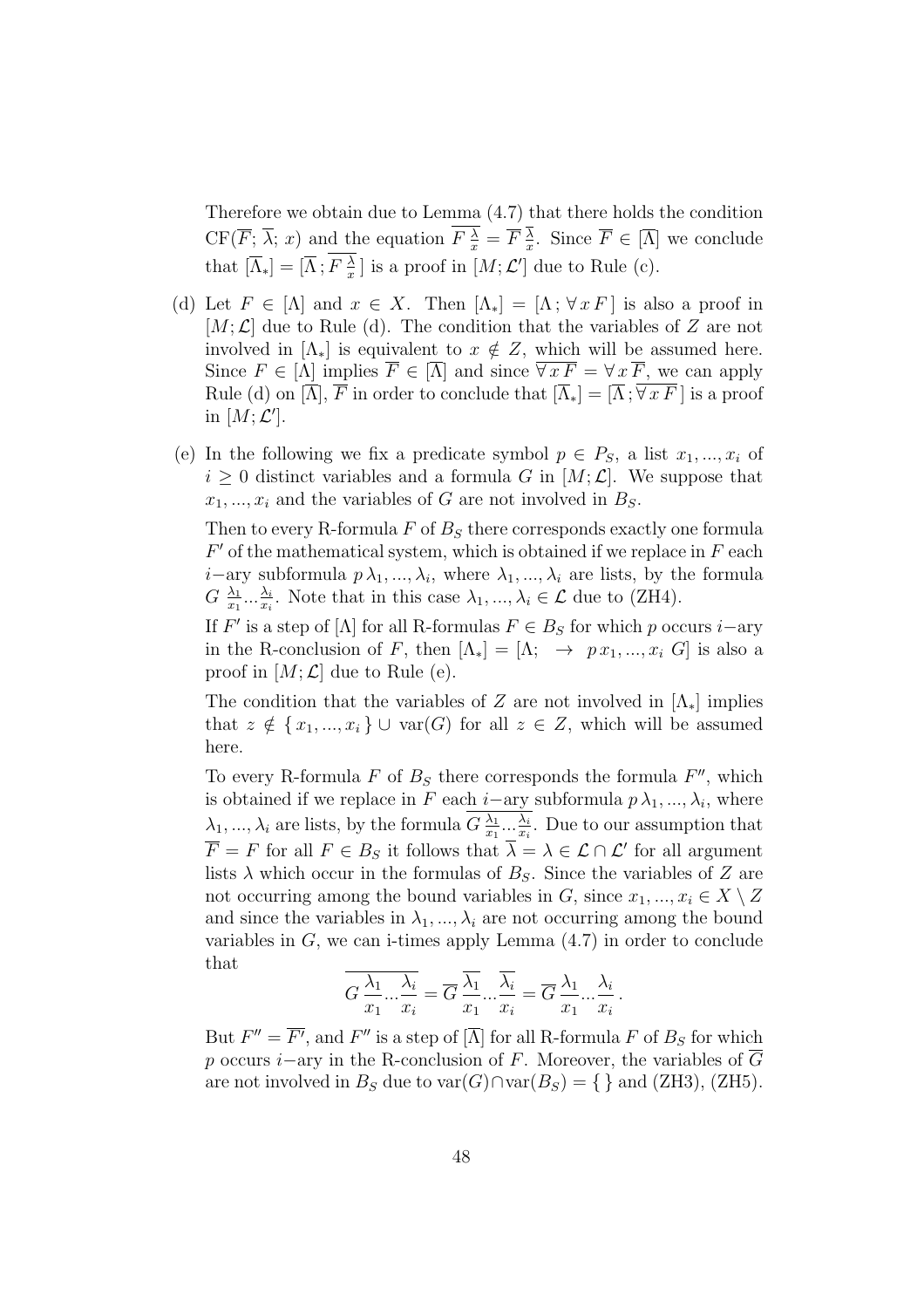Thus we can apply Rule (e) on  $[\overline{\Lambda}]$  and conclude that

$$
[\overline{\Lambda}_*] = [\overline{\Lambda}; \overline{\longrightarrow p x_1, ..., x_i G}]
$$

is a proof in  $[M; \mathcal{L}']$ .

Thus we have proved the Theorem for Z-homomorphisms.

Often in mathematical arguments we say "let  $n$  be an arbitrary but fixed integer". Then we proceed with a proof and come to a certain conclusion  $A(n)$ . We can then deduce that  $A(n)$  is valid for all integers n, since we have not used special properties of  $n$ . The next Corollaries show that these argumentations can also be done formally in a mathematical system.

#### (4.9) Corollary, generalization of new constants in symbol-extensions

Let  $[M; \mathcal{L}]$  with  $M = [S; A_M; P_M; B_M]$  be a mathematical system with restricted argument lists. We consider a symbol-extension  $M_A = [S; A; P_M; B_M]$ of M with  $A \supseteq A_M$ .

(a) If the set  $\mathcal{L}_A$  of argument lists in  $M_A$  is defined by

$$
\mathcal{L}_A := \{ \lambda \frac{c_1}{x_1} ... \frac{c_m}{x_m} \mid \lambda \in \mathcal{L}, \, x_1, ..., x_m \in X, \, c_1, ..., c_m \in A \setminus A_M, \, m \ge 0 \},
$$

then  $[M_A; \mathcal{L}_A]$  is a mathematical system with restricted argument lists.

(b) Suppose that  $x_1, ..., x_m \in X$  are  $m \geq 0$  distinct variables and that  $c_1, ..., c_m \in A \setminus A_M$  are m distinct new constants. If F is a formula in [M;  $\mathcal{L}$ ] such that  $F \frac{c_1}{r_1}$  $\frac{c_1}{x_1} \ldots \frac{c_m}{x_m}$  $\frac{c_m}{x_m} \in \Pi(M_A; \mathcal{L}_A)$ , then  $F \in \Pi(M; \mathcal{L})$  as well as  $\forall x_1...\forall x_m F \in \Pi(M; \mathcal{L}).$ 

<u>Proof:</u> (a) Choosing  $m = 0$  we first note that  $\mathcal{L}_A \supseteq \mathcal{L}$  is an extension of  $\mathcal{L}$ , and hence  $[M_A; \mathcal{L}_A]$  to be constructed satisfies  $(3.15)(i)$  and (iii). Note that  $x \frac{c}{x} = c \in \mathcal{L}_A$  for any  $x \in X$  and all  $c \in A \setminus A_M$ . It remains to prove the substitution invariance for  $\mathcal{L}_A$ . Let  $\lambda, \mu \in \mathcal{L}_A$  and  $x \in \text{var}(\lambda)$ . Let  $d_1, ..., d_n \in A \setminus A_M$  for  $n \geq 0$  be a complete list of all new symbols occurring in  $\lambda$  and  $\mu$  and let  $d_1, ..., d_n$  be distinct. Choose distinct variables  $y_1, ..., y_n \in X$  which are neither occurring in  $\lambda$  nor in  $\mu$ . Since  $d_1, ..., d_n$ occur only as constant symbols in  $\lambda$  and  $\mu$ , we can replace them by  $y_1, ..., y_n$ in order to obtain new lists  $\lambda', \mu' \in \mathcal{L}$  due to the properties of  $\mathcal{L}$  and  $\mathcal{L}_A$ . We obtain  $\lambda' \frac{\mu'}{x}$  $\frac{u}{x} \in \mathcal{L}$  and

$$
\lambda \frac{\mu}{x} = \lambda' \frac{\mu'}{x} \frac{d_1}{y_1} ... \frac{d_n}{y_n} \in \mathcal{L}_A \, .
$$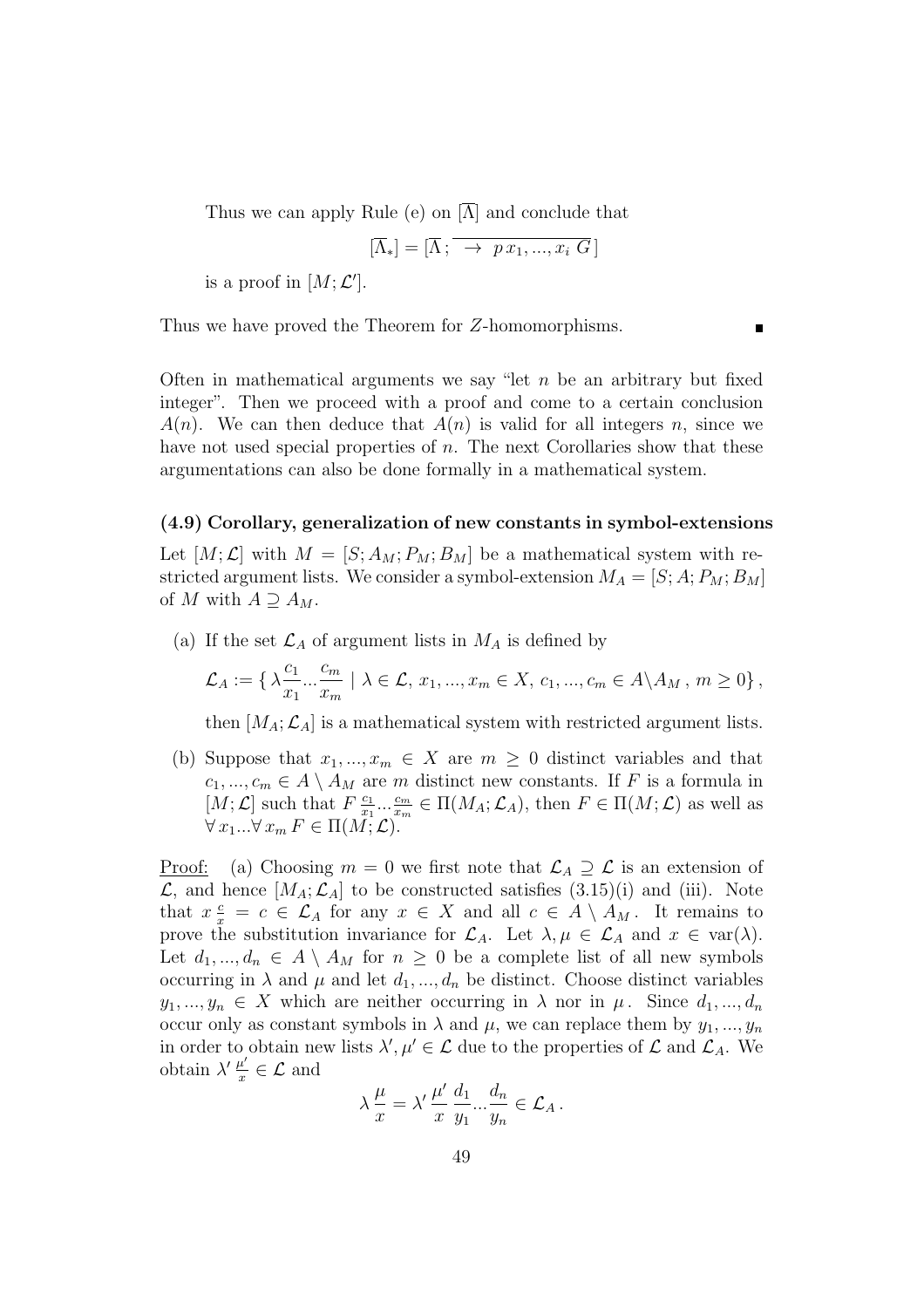(b) Suppose without loss of generality that  $x_1, ..., x_m \in \text{free}(F)$ . Let  $[\Lambda]$  be a proof of  $F\frac{c_1}{r_1}$  $\frac{c_1}{x_1} \dots \frac{c_m}{x_m}$  $\frac{c_m}{x_m}$  in  $[M_A; \mathcal{L}_A]$  and let  $d_1, ..., d_n \in A \setminus A_M$  with  $n \geq m$  be all distinct new constants occurring in [ $\Lambda$ ]. Choose a set  $Z := \{z_1, ..., z_n\}$  of n distinct variables, which are neither occurring in  $[\Lambda]$  nor in  $B<sub>S</sub>$  and which are distinct from  $var(F)$ . Due to (a) we can define a Z-homomorphism in  $[M_A; \mathcal{L}_A]$  by replacing for  $k \leq n$  each occurrence of a new constant  $d_k$  as a sublist in an argument list  $\lambda \in \mathcal{L}_A$  by the variable  $z_k$ . It follows from Theorem (4.8) that [ $\Lambda$ ] is a proof in [ $M_A$ ;  $\mathcal{L}_A$ ] which has only formulas with argument lists in  $\mathcal{L}$  and which contains the step  $F\frac{z_{k_1}}{x_k}$  $\frac{z_{k_1}}{x_1} \ldots \frac{z_{k_m}}{x_m}$  $\frac{z_{k_m}}{x_m}$ , where  $z_{k_1},...,z_{k_m} \in Z$ correspond to the new constants  $c_1, ..., c_m$ , respectively. Hence we obtain that  $[\overline{\hat{\Lambda}}]$  is already a proof in  $[M; \mathcal{L}]$  and that  $F \frac{z_{k_1}}{r_1}$  $\frac{z_{k_1}}{x_1} \ldots \frac{z_{k_m}}{x_m}$  $\frac{z_{k_m}}{x_m} \in \Pi(M; \mathcal{L})$ . Since  $z_{k_1},..., z_{k_m}$  are distinct, we can subsequently apply Lemma  $(3.16)(a)$  and the Substitution Rule on the last formula in order to conclude that  $F$  and hence  $\forall x_1...\forall x_m F$  are provable in  $[M; \mathcal{L}]$ .

#### (4.10) Corollary, proof by contradiction, second version

Let  $[M; \mathcal{L}]$  with  $M = [S; A_M; P_M; B_M]$  be a mathematical system with restricted argument lists. We consider a symbol-extension  $M_A = [S; A; P_M; B_M]$ of M with  $A \supseteq A_M$ . Define  $[M_A; \mathcal{L}_A]$  as in Corollary (4.9) and suppose that

(i)  $c_1, ..., c_m \in A \setminus A_M$  are  $m \geq 0$  distinct constants, (ii)  $x_1, ..., x_m \in X$  are m distinct variables, (iii)  $F$  is a formula in  $[M; \mathcal{L}]$ ,  $(iv)$   $F \frac{c_1}{r_1}$  $\frac{c_1}{x_1} \dots \frac{c_m}{x_m}$  $\bar{x}_m$ is a statement in  $[M_A; \mathcal{L}_A]$ , (v)  $\left[ M_A(-\ddot{F}\frac{c_1}{r_1}\right]$  $\frac{c_1}{x_1} \dots \frac{c_m}{x_m}$  $(\frac{c_m}{x_m}); \mathcal{L}_A]$  is contradictory.

Then F and the statement  $\forall x_1...\forall x_m F$  are both provable in  $[M; \mathcal{L}]$ .

<u>Proof:</u> Due to Corollary (4.4) we know that the statement  $F\frac{c_1}{r_1}$  $\frac{c_1}{x_1} \ldots \frac{c_m}{x_m}$  $\frac{c_m}{x_m}$  is provable in  $[M_A; \mathcal{L}_A]$ , and due to Corollary (4.9) we conclude that the formula F as well as the statement  $\forall x_1...\forall x_m F$  are provable in  $[M; \mathcal{L}]$ .

In the following we consider Z-homomorphisms from a mathematical system  $M = [S; A_M; P_M; B_M]$  without restrictions of the argument lists, i.e. formally we can put for  $\mathcal L$  the set of all  $A_M$ -lists, to a mathematical systems  $[M; \mathcal L']$ with restricted argument lists in  $\mathcal{L}'$ .

#### (4.11) Corollary, restriction to special argument lists

We consider a mathematical system  $M = [S; A_M; P_M; B_M].$ 

(a) Let  $\mathcal{L}' = (A_M \cup X)^+$  be the set of all nonempty strings with respect to the set  $A_M \cup X$ . Suppose that  $B_M$  has only argument lists in  $\mathcal{L}'$ . Then we have a Z-homomorphism  $\overline{\cdot}$  from M in  $[M; \mathcal{L}']$  erasing operation terms with  $\overline{F} = F$  if  $F \in \Phi_{M; \mathcal{L}'}^Z$  has argument lists in  $\mathcal{L}'$ .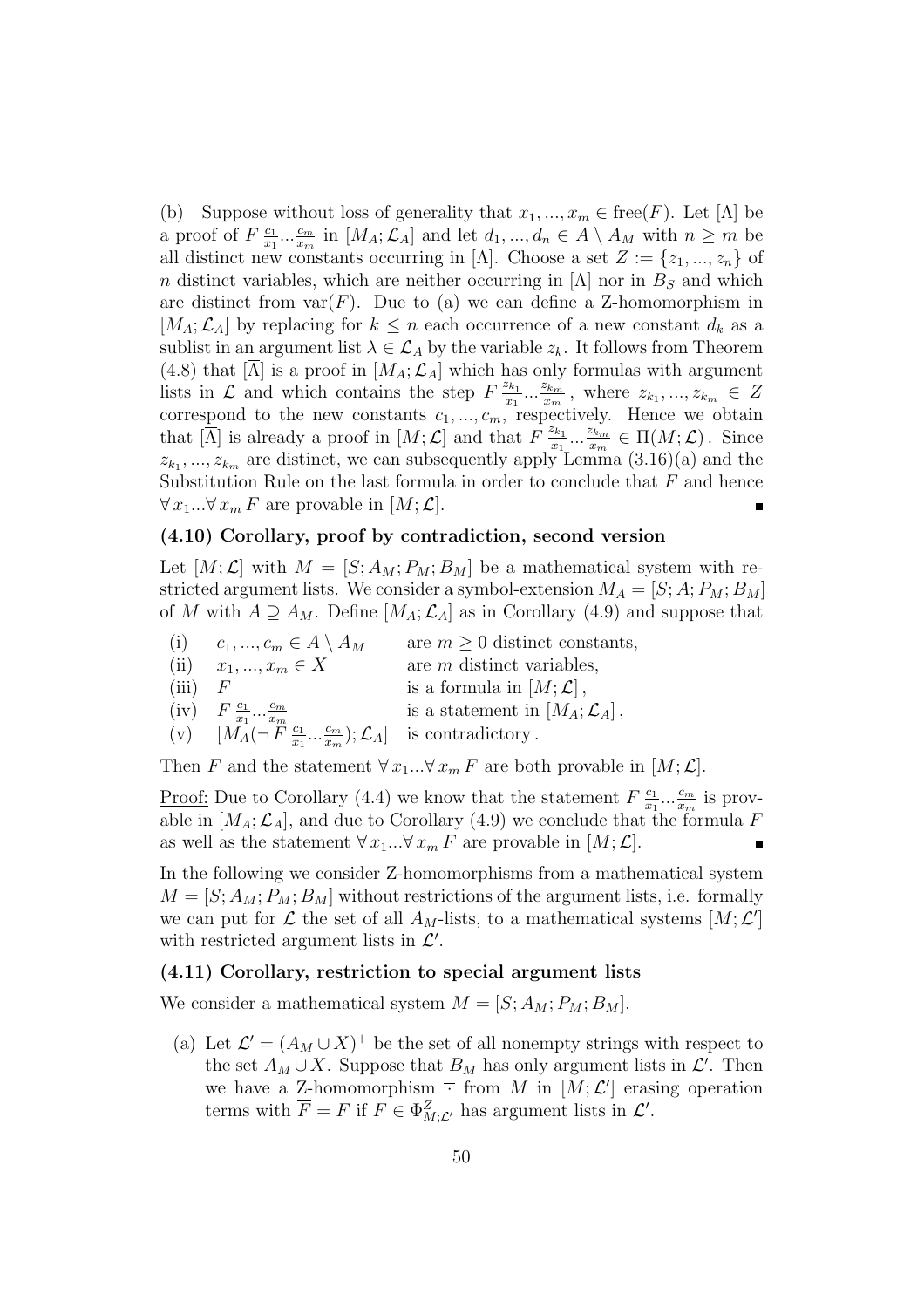- (b) Let  $\mathcal{L}' = A_M \cup X$  be the set of all variables and  $A_M$ -constants. Suppose that  $B_M$  has only argument lists in  $\mathcal{L}'$ . Then one can construct a Zhomomorphism  $\overline{\cdot}$  from M in  $[M; \mathcal{L}']$  erasing all argument lists which are neither a constant nor a variable symbol such that  $\overline{F} = F$  for any formula  $F \in \Phi_{M; \mathcal{L}'}^Z$  with argument lists in  $\mathcal{L}'$ .
- (c) Let  $\mathcal{L}' = X$  be the set of all variables. Suppose that  $B_M$  has only argument lists in  $\mathcal{L}'$ . Then we can construct a Z-homomorphism  $\overline{\cdot}$ from M in  $[M; \mathcal{L}']$  erasing all non-variable argument lists such that  $\overline{F} = F$  for any formula  $F \in \Phi_{M;\mathcal{L}'}^Z$  with argument lists in  $\mathcal{L}'$ .

Remark: It follows from this Corollary that in  $[M; \mathcal{L}']$  we can prove all formulas which have only argument lists in  $\mathcal{L}'$  and which are provable in the original mathematical system M without restrictions of the argument lists.

<u>Proof:</u> For all three cases we define a mapping  $\overline{\cdot}$  which assigns to each  $A_M$ list  $\lambda$  an  $A_M$ -list  $\overline{\lambda} \in \mathcal{L}'$  such that (ZH1)-(ZH3) are satisfied. The extension of these mappings to the formulas  $F \in \Phi_M^Z$  due to Definition (4.6) defines the desired Z-homomorphisms from M in  $[M; \mathcal{L}']$  in all three cases. This is possible since we take into consideration that  $Z \cap \text{var}(B_S) = \{\}\$  and since  $B_M$  has only argument lists in  $\mathcal{L}'$ .

- (a) For any list  $\lambda$  in M we replace all the maximal a-subterms in  $\lambda$  of the form  $a(\mu)$ ,  $\mu$  is a list in M and  $a \in A_M$ , by a variable  $\delta(a)$  with  $\delta(a) \in X \setminus \text{var}(B_S)$ . Note that  $\delta$  need not be injective and put  $Z =$  $\delta(A_M)$ . There results a list  $\overline{\lambda} \in \mathcal{L}'$  without operation terms, and the corresponding mapping  $\overline{\cdot}$  can be extended to an Z-homomorphism from M in  $[M; \mathcal{L}']$ .
- (b) We put  $Z = \{z\}$  for a fixed variable  $z \in X \setminus \text{var}(B_S)$  and define for any list  $\lambda$  in  $M$

$$
\overline{\lambda} = \begin{cases}\n a & , \quad \lambda = a \in A_M \\
 x & , \quad \lambda = x \in X \\
 z & , \quad \text{otherwise.} \n\end{cases}
$$

(c) We put  $Z = \{z\}$  for a fixed variable  $z \in X \setminus \text{var}(B_S)$  and define for any list  $\lambda$  in  $M$ 

$$
\overline{\lambda} = \left\{ \begin{array}{ll} x & , & \lambda = x \in X \\ z & , & \text{otherwise.} \end{array} \right.
$$

Thus we have shown Corollary (4.11).

51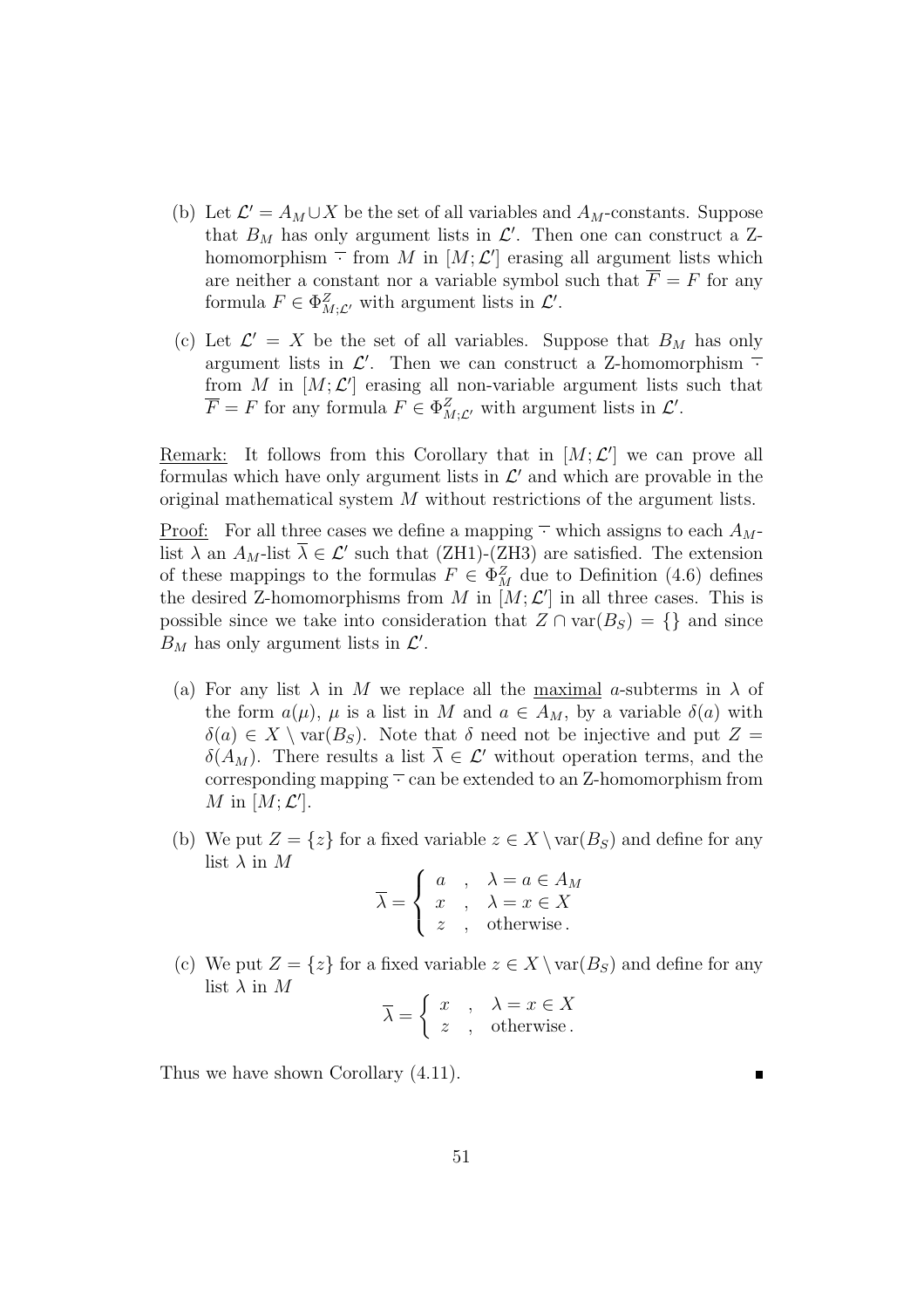### 5 Consistency and incompleteness

Using the Deduction Theorem derived in the last section we have reduced the question concerning the provability of formulas in an arbitrary mathematical system M to the case that  $B_M = B_S$ . The first simple result shows that in these special mathematical systems there cannot appear a contradiction.

#### (5.1) Proposition

Let  $M = [S; A_M; P_M; B_M]$  be a mathematical system with  $B_M = B_S$ . Then M is not contradictory, i.e. there is no proof  $[\Lambda]$  in M which contains a formula F as well as its negation  $\neg F$ .

Proof:

1.) Let  $\Gamma$  be a finite set of R-formulas,  $p \in P_S$  and  $i \geq 0$  an integer number. We say that the pair  $(p, i)$  fails in Γ, if there is no i-ary R-conclusion  $p \lambda_1, ..., \lambda_i$  in the formulas of  $\Gamma$ . Recall that  $p \lambda_1, ..., \lambda_i = p$  for  $i = 0$ .

2.) An R-formula  $F \in \Gamma$  is called spare in  $\Gamma$ , if there is a  $p \in P_S$  and an integer number  $i \geq 0$  such that an i-ary prime R-formula  $p \lambda_1, ..., \lambda_i$  occurs as an R-subformula in F and such that  $(p, i)$  fails in Γ. Let  $\Gamma' \subseteq \Gamma$  result from  $\Gamma$  by cancelling all the formulas  $F \in \Gamma$  which are spare in  $\Gamma$ .

3.) Let  $B_S^{(0)}$  $S^{(0)}$  result from  $B_S$  by cancelling all the formulas  $F \in B_S$  for which there are two i-ary prime R-formulas  $p \lambda_1, ..., \lambda_i$  and  $p \lambda'_1, ..., \lambda'_i$  with the same predicate symbol  $p \in P_S$  such that  $p \lambda_1, ..., \lambda_i$  is the R-conclusion of F and  $p \lambda'_1, ..., \lambda'_i$  an R-premise of F. Then we define  $B_S^{(k+1)} = B_S^{(k)}$ S ′ for all integer numbers  $k > 0$ . Since

$$
B_S^{(0)} \supseteq B_S^{(1)} \supseteq B_S^{(2)} \supseteq B_S^{(3)} \supseteq \dots
$$

and since  $B_S^{(0)}$  $s^{(0)}$  is finite, there is a minimal index  $k_0 \geq 0$  such that

$$
B_S^{(k_0)} = B_S^{(k_0+1)} = B_S^{(k_0+2)} = B_S^{(k_0+3)} = \dots.
$$

4.) Let Prime  $(p, i)$  for  $(p, i) \in P_S \times \mathbb{N}_0$  be the set of all i-ary prime R-formulas  $p \lambda_1, ..., \lambda_i$  and define  $\chi$ :  $\bigcup$  Prime  $(p, i) \to \{-1, +1\}$  by  $(p,i) \in P_S \times \mathbb{N}_0$ 

 $\chi(p \lambda_1, ..., \lambda_i) = \begin{cases} +1, & \text{if } p \text{ occurs i-ary in } B_S^{(k_0)} \end{cases}$ S −1 , otherwise .

Moreover we put  $\chi(\sim \lambda_1, \lambda_2) = 1$  for all lists  $\lambda_1, \lambda_2$  and  $\chi(F) = -1$  for all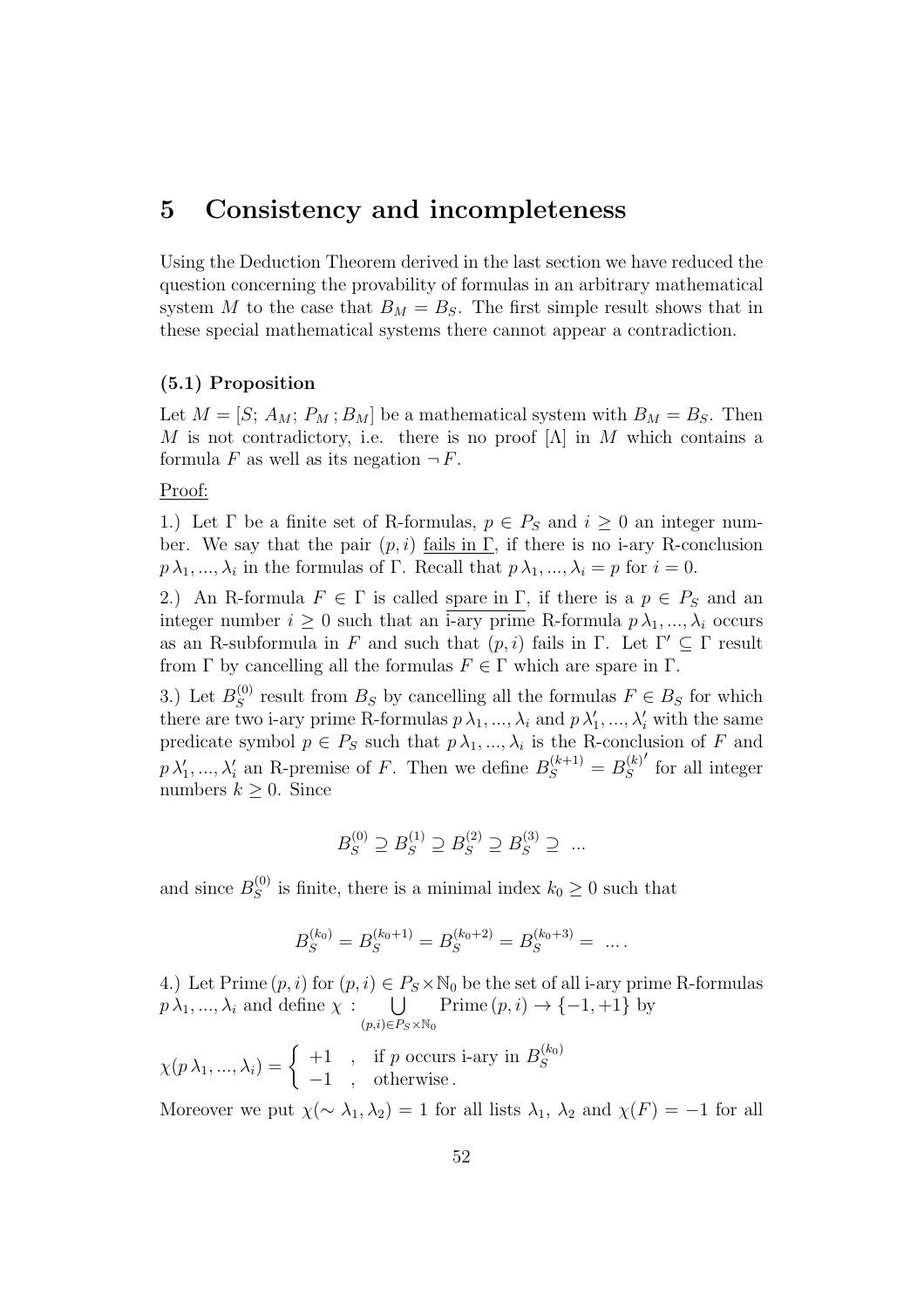prime formulas with a predicate symbol  $p \in P_M \setminus P_S$ . Thus  $\chi$  defines a sign for all prime formulas in M.

5.) Let F, G be formulas in M for which  $\chi(F)$  and  $\chi(G)$  are already declared. Then we put for  $x \in X$  and  $Q \in \{\forall, \exists\}$ 

(i) 
$$
\chi(\neg F) = -\chi(F)
$$
,  
\n(ii)  $\chi(\rightarrow FG) = \begin{cases} +1 \\ -1 \end{cases}$ , if  $\chi(F) = -1$  or  $\chi(G) = 1$   
\n(iii)  $\chi(\leftrightarrow FG) = \begin{cases} +1 \\ -1 \end{cases}$ , otherwise,  
\n(iv)  $\chi(\& FG) = \begin{cases} +1 \\ -1 \end{cases}$ , if  $\chi(F) = \chi(G)$   
\n(v)  $\chi(\& FG) = \begin{cases} +1 \\ -1 \end{cases}$ , otherwise,  
\n(v)  $\chi(\lor FG) = \begin{cases} +1 \\ -1 \end{cases}$ , if  $\chi(F) = 1$  or  $\chi(G) = 1$   
\n(vi)  $\chi(Q \, x \, F) = \chi(F)$ .

In this way a sign is defined for all formulas of the mathematical system.

6.) Let F be an R-axiom in  $B_s$  with the i-ary R-conclusion  $p \lambda_1, ..., \lambda_i$ . If there is an R-premise F' of F such that  $\chi(F') = -1$ , then we obtain immediately that  $\chi(F) = 1$ . Now we suppose that  $\chi(F') = 1$  for all R-premises F' of F. If F contains an i-ary R-premise  $p\lambda'_1, ..., \lambda'_i$ , then we obtain again that  $\chi(F) = 1$ . Otherwise it can be shown by induction with respect to  $k \geq 0$ that the R-axiom F is contained in all sets  $B_S^{(k)}$  $S<sub>S</sub><sup>(k<sub>0</sub>)</sup>$ , especially in  $B<sub>S</sub><sup>(k<sub>0</sub>)</sup>$  $S^{(\kappa_0)}$ , and thus  $\chi(p \lambda_1, ..., \lambda_i) = 1$  since p occurs i-ary in F. Therefore we obtain also in this case that  $\chi(F) = 1$ . Note that  $\chi(F) = 1$  for all F in  $B<sub>S</sub>$  with an equation as an R-conclusion. Therefore  $\chi(F) = 1$  for all F in  $B_S$ .

7.) Next we suppose that  $[\Lambda]$  is a proof in M and show that  $\chi(F) = 1$  for all  $F \in [\Lambda]$ . Then it is clear due to  $\chi(\neg F) = -\chi(F)$  that  $[\Lambda]$  cannot contain a formula F as well as its negation  $\neg F$ . Now we employ induction with respect to the rules of inference.

The desired statement is true for the empty proof  $[\Lambda] = [$ . Assume that  $\chi(F) = 1$  for all steps F of a proof  $[\Lambda]$  in M. For any axiom F we obtain  $\chi(F) = 1$ , which can be seen very easily by using 4., 5., 6. and (3.9)-(3.11). The induction steps with respect to Rules (b)-(d) are also straightforward. Thus we will assume that all the conditions for the application of Rule (e) given there are satisfied in [ $\Lambda$ ]. Moreover we assume that  $\chi(p x_1, ..., x_i) = 1$ , because otherwise it is clear that  $\chi(\rightarrow px_1,...,x_i) = 1$ . It remains to show  $\chi(G) = 1.$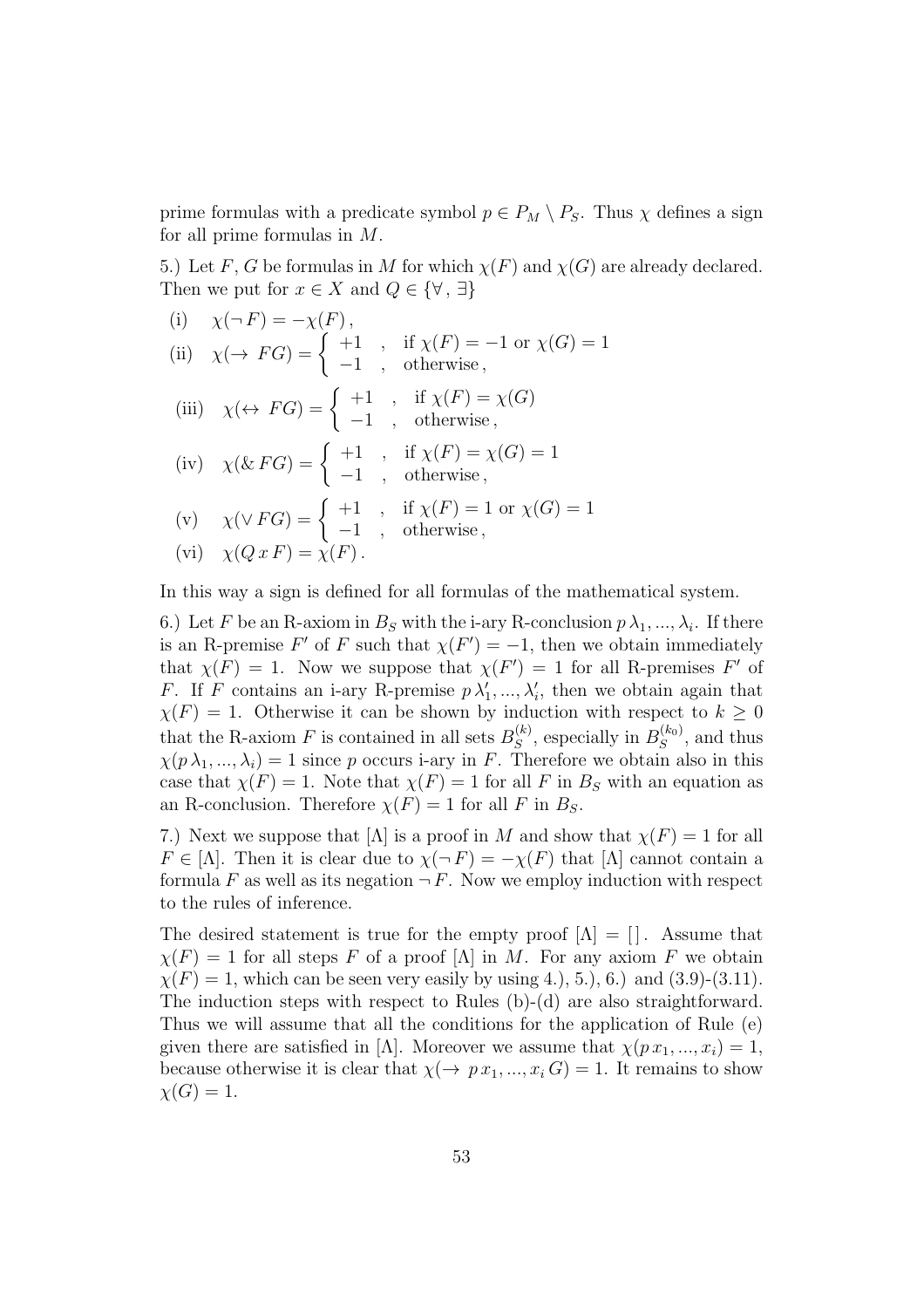But  $\chi(p x_1, ..., x_i) = 1$  means that p occurs i-ary in  $B_S^{(k_0)}$  $S^{(\kappa_0)}$ , and we conclude due to  $B_S^{(k_0)}$ S  $\sigma' = B_S^{(k_0)}$  $S<sub>S</sub><sup>(k<sub>0</sub>)</sup>$  that there is an R-formula  $H \in B<sub>S</sub><sup>(k<sub>0</sub>)</sup>$  with an i-ary Rconclusion  $p\lambda_1, ..., \lambda_i$ . From the definition of  $B_S^{(0)}$  $S^{(0)}$  and from  $B_S^{(0)} \supseteq B_S^{(k_0)}$  we obtain that p does not occur i-ary in the R-premises of H, and from  $H \in B_S^{(k_0)}$ S we obtain that all the R-premises of H have a positive sign. Therefore  $H'$ , which is a step in [ $\Lambda$ ] with  $\chi(H') = 1$  due to the induction assumption, has only positive premises and the j-ary conclusion  $G\frac{\lambda_1}{r_1}$  $\frac{\lambda_1}{x_1}...\frac{\lambda_i}{x_i}$  $\frac{\lambda_i}{x_i}$ . This is only possible if

$$
\chi(G\frac{\lambda_1}{x_1}...\frac{\lambda_i}{x_i}) = \chi(G) = 1.
$$

Thus we have proved Proposition (5.1).

As a further result we have shown that all provable formulas  $F$  of a mathematical system M with  $B_M = B_S$  satisfie  $\chi(F) = 1$ .

In the following we consider the Peano arithmetic  $PA = [M';\mathcal{L}]$  introduced in example 4 in Section 3. Recall the mathematical system  $M'$ , the set  $\mathcal L$  of numeral terms and the Induction scheme (IS) defined there. Since the sixth axiom  $\forall x \neg \sim s(x)$ , 0 of PA has a negative sign, Proposition (5.1) is not sufficient in order to establish the consistency of PA. In the following we will look for a more general criterion which guarantees the consistency of PA and of some other kind of mathematical systems.

Before we proceed with a special Lemma, we first start with a general definition for a mathematical system  $M = [S; A_M; P_M; B_M]$  and for a fixed predicate symbol  $p \in P_M$ .

Let F be any formula in M and  $x_1,...,x_n$  with  $n \geq 0$  the uniquely determined sequence of the distinct free variables in the formula  $F$ , ordered according to their first occurrence in F. We define  $\Gamma_p(F) = \rightarrow px_1 \dots \rightarrow px_n$  for the block of  $p$ -premises with respect to all free variables occurring in  $F$ . For  $n = 0$  the string  $\Gamma_p(F)$  is defined to be empty.

#### (5.2) Lemma concerning relative quantification

We consider the mathematical system PA and define a second mathematical system  $PA_{N_0}$  which results from PA by the following changes: We adjoin the single predicate symbol  $N_0$  to the empty set  $P_{PA}$  of predicate symbols of PA. The basis axioms of  $PA_{N_0}$  consists exactly on the two formulas  $N_0$  0 and  $\rightarrow N_0 x N_0 s(x)$  with  $x \in X$  and on all formulas  $\Gamma_{N_0}(F) \Psi_{N_0}(F)$ , where F is any basis axiom of PA. Here  $\Psi_{N_0}$  is the following recursively defined map from the set of all PA-formulas to the set of formulas in  $PA_{N_0}$ :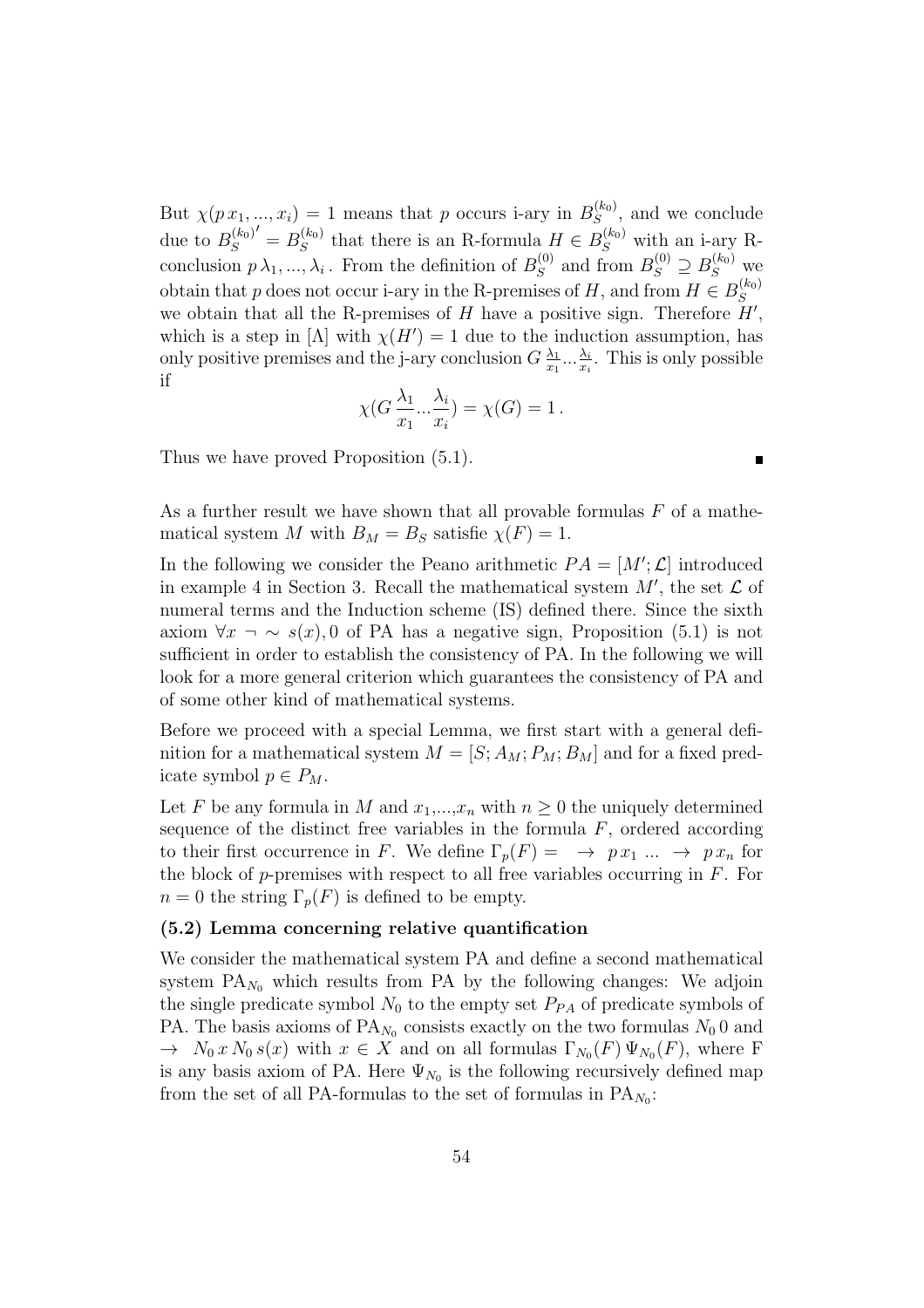(a)  $\Psi_{N_0}(F) = F$ ,  $F$  prime formula in PA, (b)  $\Psi_{N_0}(\neg F) = \neg \Psi_{N_0}$  $F$  PA-formula, (c)  $\Psi_{N_0}(JFG) = J \Psi_{N_0}(F) \Psi_{N_0}(G)$ , F, G PA-formulas, (d)  $\Psi_{N_0}(\forall x F) = \forall x \to N_0 x \Psi_{N_0}(F)$ , F PA-formula, (e)  $\Psi_{N_0}(\exists x F) = \exists x \& N_0 x \Psi_{N_0}(F)$ , F PA-formula.

In (c) the symbol J is a member of the set  $\{\rightarrow; \leftrightarrow; \&; \vee\}$  and in (d), (e) let  $x \in X$ . For the system  $\text{PA}_{N_0}$  we will again require the restriction to the set  $\mathcal L$  of numeral argument lists. Our statements are as follows

- (i) Let  $\lambda$  be any numeral term. Then  $\Gamma_{N_0}(N_0 \lambda) N_0 \lambda$  is provable in PA<sub>N<sub>0</sub></sub>.
- (ii) Let F be any PA-formula,  $x \in X$  and  $\lambda$  a numeral term. Then  $CF(F; \lambda; x)$  is true if and only if  $CF(\Psi_{N_0}(F); \lambda; x)$  is true, and in this case there holds  $\Psi_{N_0}(F\frac{\lambda}{x})$  $(\frac{\lambda}{x})=\Psi_{N_0}(F)\,\frac{\lambda}{x}$  $\frac{\lambda}{x}$ .
- (iii)  $\Gamma_{N_0}(F) \Psi_{N_0}(F) \in \Pi(\text{PA}_{N_0})$  for all provable PA-formulas F.

Proof: The restriction concerning the numeral terms for the formulas of PA and for the use of the rules of inference in PA is essential here. For (i) one has to show first that

$$
\rightarrow N_0 x \rightarrow N_0 y N_0 + (xy), \rightarrow N_0 x \rightarrow N_0 y N_0 * (xy)
$$

are both provable in  $PA_{N_0}$ , using the formal induction principle for  $PA_{N_0}$ . From these formulas and the PA<sub>N<sub>0</sub></sub>-axioms  $N_0$  0 and  $\rightarrow N_0 x N_0 s(x)$  we can derive that  $\Gamma_{N_0}(N_0 \lambda) N_0 \lambda$  is provable in PA<sub>N<sub>0</sub></sub>.

For the proof of (ii) we employ induction with respect to the formula  $F$ . For the proof of (iii) we employ induction with respect to the rules of inference in  $PA$ , using (i) and (ii).

#### (5.3) Reduction of the consistency problem for PA

Let us define the mathematical system  $M = [S; A_M; P_M; B_M]$  as follows:

We choose  $A_M = A_S = [0; s; +; *], P_M = P_S = [N_0]$  and  $B_M = B_S$ , where the basis R-axioms  $B<sub>S</sub>$  of the underlying recursive system S are given by

(1) 
$$
N_0 0
$$
  
\n(2)  $\rightarrow N_0 x N_0 s(x)$   
\n(3)  $\rightarrow N_0 x \sim +(0x), x$   
\n(4)  $\rightarrow N_0 x \rightarrow N_0 y \sim +(s(x)y), s(+(xy))$   
\n(5)  $\rightarrow N_0 x \sim *(0x), 0$   
\n(6)  $\rightarrow N_0 x \rightarrow N_0 y \sim *(s(x)y), +(*(xy)y)$   
\n(7)  $\rightarrow N_0 x \rightarrow N_0 y \rightarrow \sim s(x), s(y) \sim x, y$ .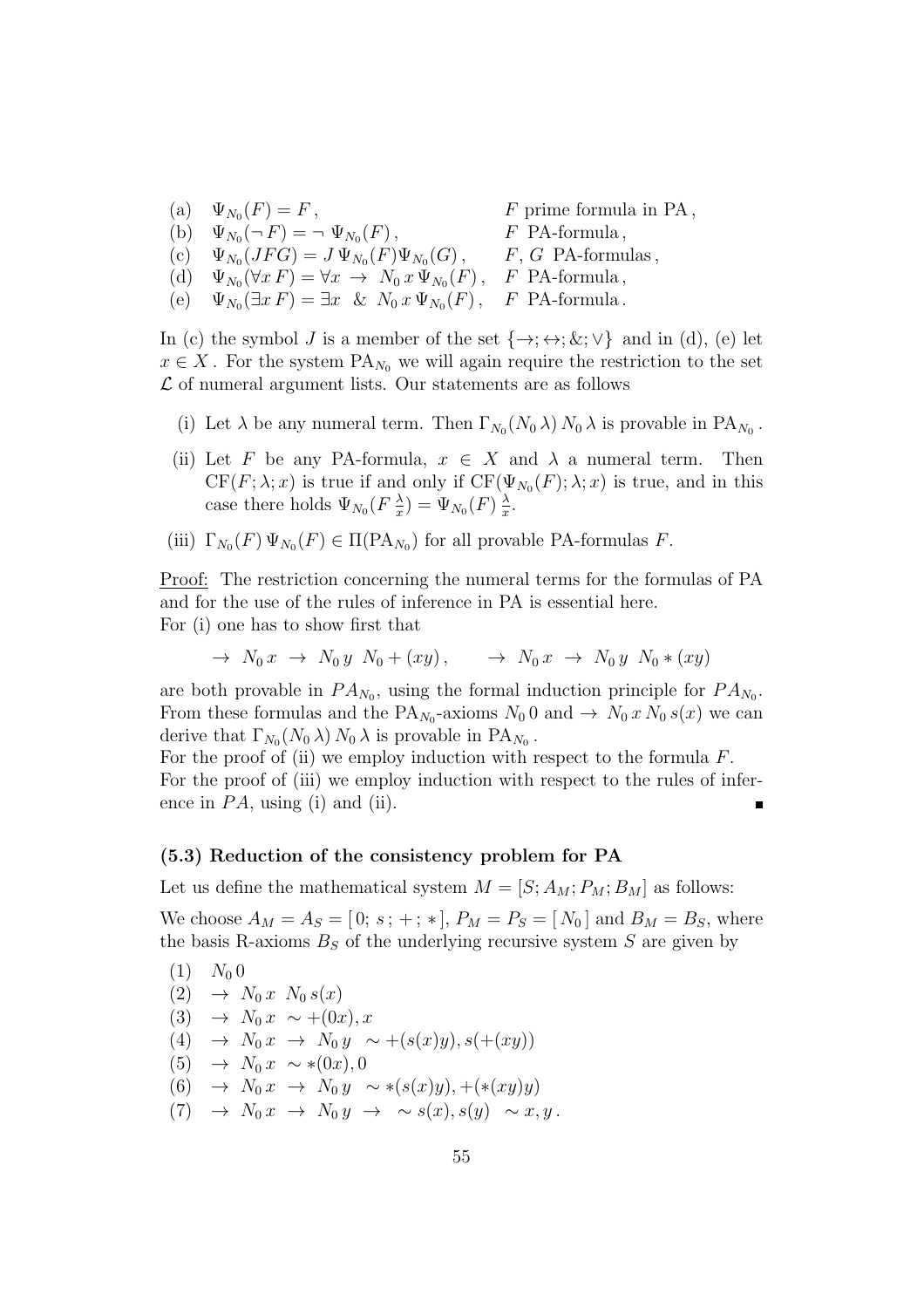To the mathematical system M we adjoin the single statement

(\*)  $\forall x \rightarrow N_0 \ x \neg \sim s(x), 0$ 

in order to define the mathematical system  $M_{PA} = [M((*)); \mathcal{L}]$  with argument lists restricted to the numerals  $\mathcal{L}$ , where the basis axiom (\*) again has a negative sign. Here  $x, y$  denote different variables.

For all  $M_{PA}$  formulas F the following expression is provable in  $M_{PA}$ 

$$
\rightarrow \forall x \rightarrow N_0 x \& F\frac{0}{x} \rightarrow F F \frac{s(x)}{x} \forall x \rightarrow N_0 x F,
$$

which states the Induction Principle for  $M_{PA}$ . It can be shown by using the Induction Rule (e) in  $M_{PA}$ . Therefore  $M_{PA}$  is at least as strong as the " $N_0$ -relative" Peano arithmetic PA<sub>N<sub>0</sub></sub>.

Next we define an extended recursive system  $S^* = [A_S; P_S^*]$  $S^*$ ;  $B^*_S$ ] with the predicate symbols  $P_S^* = [N_0; Control]$  by adding the new basis R-axiom

(8)  $\rightarrow N_0 x \rightarrow \sim s(x), 0$  Contra

to the basis R-axioms  $(1)-(7)$  of the recursive system S. The list of basis Raxioms (1)-(8) constitutes the list  $B_{\mathcal{S}}^*$ . There results a second mathematical system  $M^* = [S^*; A_S; P_S^*]$  $(S^*; B^*_S]$  with  $\Pi(M; \mathcal{L}) \subseteq \Pi(M^*; \mathcal{L}).$ 

Now we assume that PA is contradictory. Then  $\exists x \sim s(x)$ , 0 is provable in PA, and due to Lemma (5.2) we conclude that  $\exists x \& N_0 x \sim s(x)$ , 0 is provable in  $PA_{N_0}$ . But then the latter statement which contradicts the statement  $(*)$ is also provable in  $M_{PA}$ . We conclude that in this case  $M_{PA}$  is contradictory like PA.

We show as a further consequence of this assumption that the 0-ary predicate Contra is provable in  $[M^*; \mathcal{L}]$ . In order to see that this is true we first check that the formula

$$
(9) \rightarrow \exists x \& N_0 x \sim s(x), 0 \quad \text{Contra}
$$

is a consequence of axiom (8) and the predicate calculus in  $[M^*; \mathcal{L}]$ .  $M_{PA}$ is equivalent to  $[M(\neg \exists x \& N_0 x \sim s(x), 0); \mathcal{L}]$  and contradictory due to our assumption. Therefore we can apply Corollary (4.4) in order to conclude that  $\exists x \& N_0 x \sim s(x)$ , 0 is provable in  $[M; \mathcal{L}]$ . But every proof in  $[M; \mathcal{L}]$  is also a proof in  $[M^*; \mathcal{L}]$ , and thus we finally obtain that *Contra* is provable in  $[M^*; \mathcal{L}]$ , despite the fact that *Contra* is not R-derivable in  $S^*$ .

#### Remark:

Within  $[M^*; \mathcal{L}]$  we can also apply the Induction Rule (e) on (8) for the formula  $G = \exists z \& N_0 z \sim s(z)$ , 0 with a new variable  $z \in X$  in order to conclude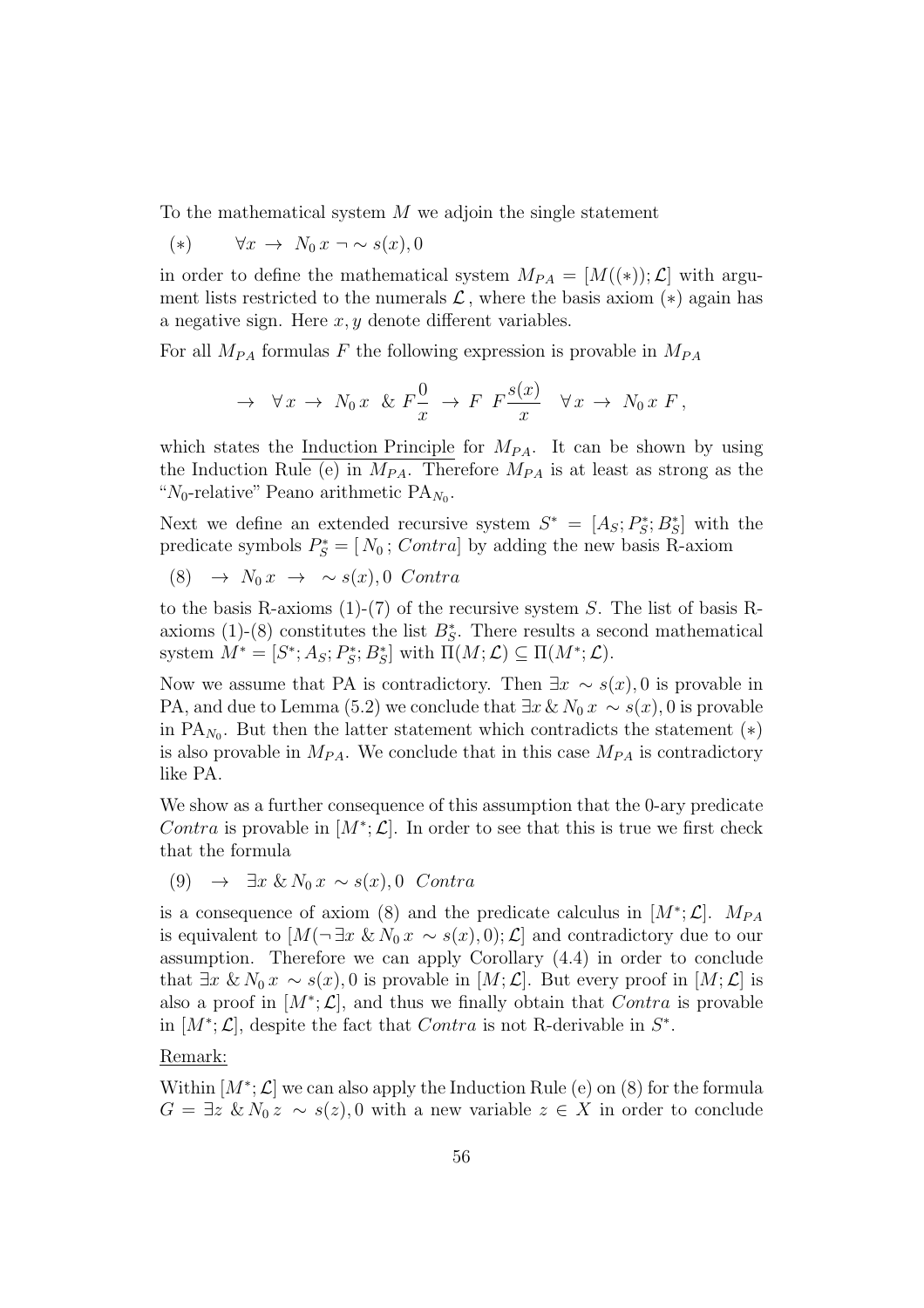that the following formula is provable in  $[M^*; \mathcal{L}]$ :

(10)  $\rightarrow$  Contra  $\exists x \& N_0 x \sim s(x), 0$ .

Combining the formulas (9) and (10) we conclude that

$$
\leftrightarrow\quad \textit{Contra} \ \exists x \ \& \ N_0 \ x \sim s(x), 0
$$

is provable in  $[M^*; \mathcal{L}]$ , but this is not needed in the following.

Let  $[M; \mathcal{L}]$  with  $M = [S; A_M; P_M; B_M]$  be a general mathematical system with restricted argument lists in  $\mathcal L$  and with an underlying recursive system  $S = [A<sub>S</sub>; P<sub>S</sub>; B<sub>S</sub>]$ . Now we suppose that

$$
A_M=A_S=[\mathbf{a_1}\,;\,\mathbf{a_2}\,;\,\ldots\,;\,\mathbf{a_k}]\,,
$$

define the alphabet  $\Lambda = [a; v; '; ( ; )]$  and assume without loss of generality that  $\Lambda$  and the other sets of symbols in  $[M; \mathcal{L}]$  are disjoint. Using the strings

$$
a^{(1)} = a', a^{(2)} = a'', a^{(3)} = a''', \dots; \quad v^{(1)} = v', v^{(2)} = v'', v^{(3)} = v'''', \dots
$$

we encode the lists  $\lambda \in \mathcal{L}$  into strings over the alphabet  $\Lambda$  as follows: Let  $\tilde{\lambda}$  result from  $\lambda$  if we replace each symbol  $a_i$  in  $\lambda$  by  $a^{(i)}$ ,  $i = 1, ..., k$ , each variable  $x_j$  by  $v^{(j)}$ ,  $j \in \mathbb{N}$ , the brackets "(" by "(" and ")" by ")". We put  $\tilde{\mathcal{L}} = {\tilde{\lambda} : \lambda \in \mathcal{L}}$ . If  $\tilde{\mathcal{L}}$  is recursively enumerable then we will simply say that  $\mathcal L$  is enumerable. In this case an R-derivation  $[\Lambda]$  in  $[S; \mathcal L]$  is defined as an R-derivation in S with the following restrictions: The R-formulas in [ $\Lambda$ ] and the R-formulas F, G in (1.11) have only argument lists in  $\mathcal{L}$ , and the use of the Substitution Rule  $(1.11)(c)$  is restricted to  $\lambda \in \mathcal{L}$ . Then the R-formulas in [ $\Lambda$ ] are called R-derivable in [ $S; \mathcal{L}$ ]. By  $\Pi_R(S; \mathcal{L})$  we denote the set of all R-derivable R-formulas in  $[S; \mathcal{L}]$ .

We conclude that the consistency of  $PA$  and some other formal mathematical systems of interest is a consequence of the more general

#### (5.4) Conjecture

Let  $M = [S; A_M; P_M; B_M]$  be a mathematical system with an underlying recursive system  $S = [A_S; P_S; B_S]$  such that  $A_M = A_S$ ,  $P_M = P_S$ ,  $B_M = B_S$ . Suppose that  $[M; \mathcal{L}]$  is a mathematical system with restricted argument lists in  $\mathcal L$  and that  $\mathcal L$  is enumerable. Let  $p \in P_S$  and  $\lambda_1, ..., \lambda_i \in \mathcal L$  for  $i \geq 0$  be elementary  $A<sub>S</sub>$ -lists. Then

 $p \lambda_1, ..., \lambda_i \in \Pi(M; \mathcal{L})$  if and only if  $p \lambda_1, ..., \lambda_i \in \Pi_R(S; \mathcal{L})$ .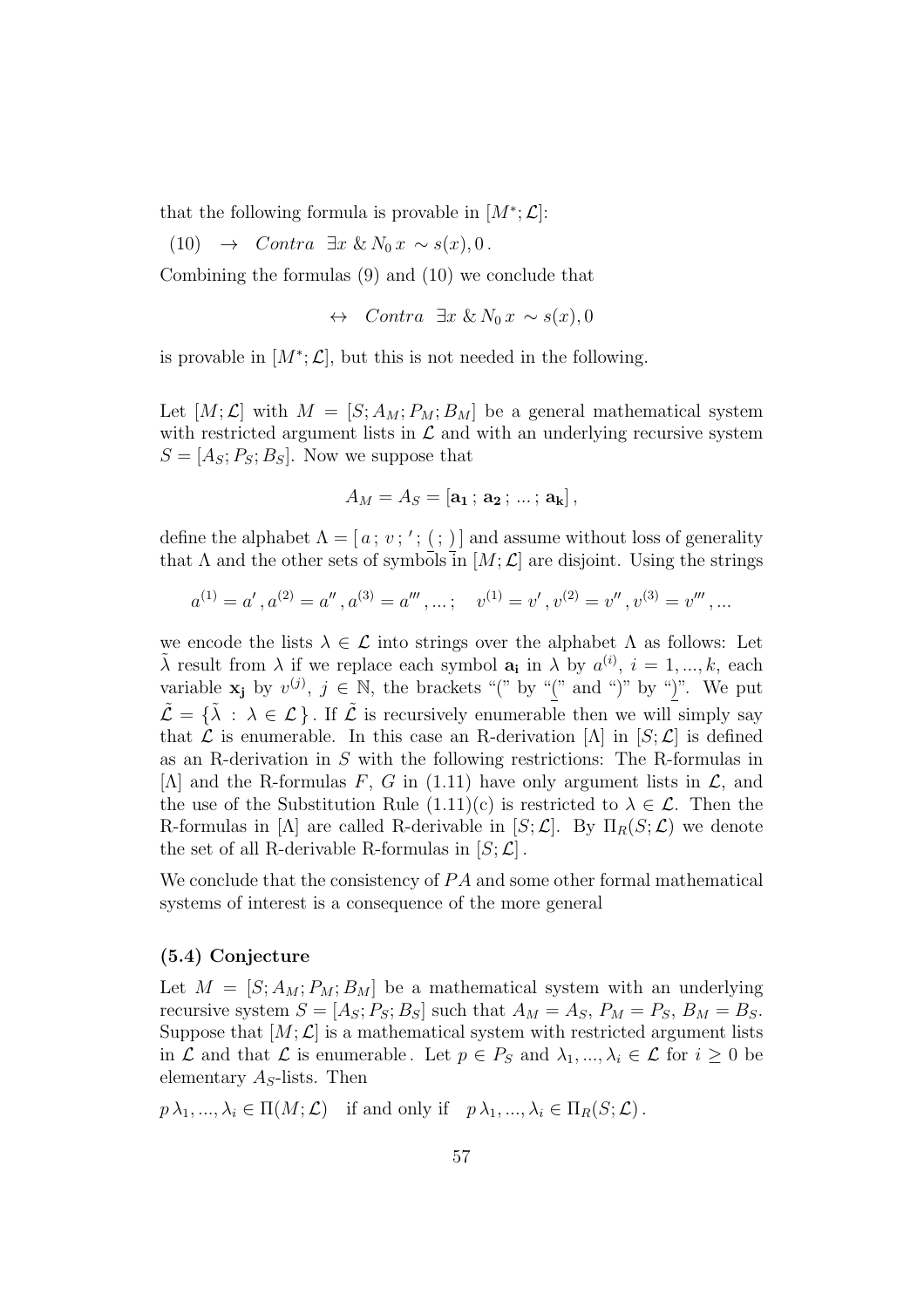#### Remark:

The acceptance of (5.4) is merely a verification that the axioms and the rules of inference (a)-(e) correspond to correct methods of deduction. Though Conjecture (5.4) implies the consistency of the Peano arithmetic PA, its meaning seems to go beyond this special application.

The mathematical system in Conjecture (5.4) is a special case of the so called axiomatized mathematical systems which we will define now.

#### (5.5) Axiomatized mathematical systems

Now we consider mathematical systems  $M = [S; A_M; P_M; B_M]$  with the infinite countable alphabets

- (a)  $A_M = [\mathbf{a_1}; \mathbf{a_2}; \mathbf{a_3}; \dots]$  of constants or operation symbols and
- (b)  $P_M = [\mathbf{p_1} ; \mathbf{p_2} ; \mathbf{p_3} ; \dots]$  of predicate symbols.

The underlying recursive system  $S = [A<sub>S</sub>; P<sub>S</sub>; B<sub>S</sub>]$  may have the alphabets  $A_S = [\mathbf{a_1} \,; \, \mathbf{a_2} \,; \, ... \, \mathbf{a_k}]$  and  $P_S = [\mathbf{p_1} \,; \, \mathbf{p_2} \,; \, ... \, \mathbf{p_l}]$ , which are finite parts of  $A_M$ and  $P_M$ , respectively. Next we define the alphabet

 $A_{17} := [a; v; p; \Box; ',; *, \sim; ( ; ) ; , ; \underline{\rightarrow} ; \underline{\rightarrow} ; \underline{\&} ; \underline{\vee} ; \underline{\forall} ; \exists ]$ 

in order to encode the formulas  $F$  of  $M$  as follows

- (c) The symbols of  $A_M$  in F are replaced by  $a'$ ;  $a''$ ;  $a'''$ ; ..., respectively.
- (d) The symbols of  $P_M$  in F are replaced by  $p'$ ;  $p''$ ;  $p'''$ ; ..., respectively.
- (e) The variables of X in F are replaced by  $v'$ ;  $v''$ ;  $v'''$ ; ..., respectively.
- (f) The symbols of  $E = [\sim; , ;);$ ;  $\rightarrow; \neg; \leftrightarrow; \&; \vee; \forall; \exists$  in F are replaced by  $\sim$ ; (; );,;  $\to$ ;  $\sim$ ;  $\sim$ ;  $\&$ ;  $\vee$ ; ∀; ∃, respectively.

Let  $A^+$  be the set of all finite and nonempty strings with respect to an alphabet A. Then to every list  $\lambda$  and to every formula F in M there corresponds exactly one string  $\tilde{\lambda} \in A_{17}^+$  and  $\tilde{F} \in A_{17}^+$  respectively, and therefore we only need the finite alphabet  $A_{17}$  of symbols in order to encode all formulas of the mathematical system  $M$ , where we will suppose that the first 17 symbols of  $A_M$  in (a) form the alphabet  $A_{17}$ , i.e.  $\mathbf{a_1} = a$ ,  $\mathbf{a_2} = v$ , ...,  $\mathbf{a_{17}} = \mathbf{\underline{1}}$ .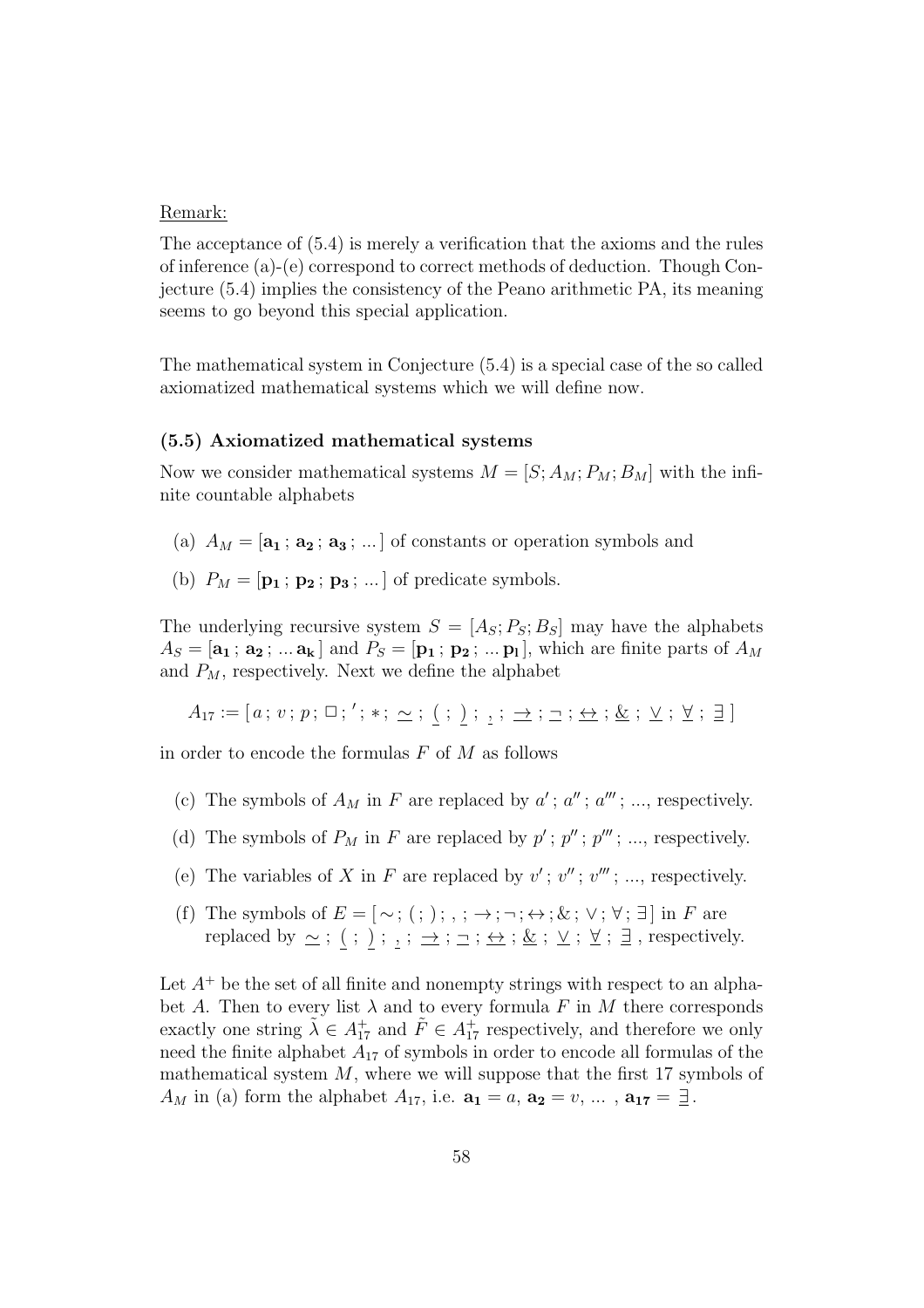Recall that the notation for  $\tilde{F}$  is consistent with the corresponding notation introduced in  $(2.1)$  for the encoding of the R-formulas F in a recursive system.

M is called <u>axiomatized</u>, if the set  $\tilde{B}_M = \{ \tilde{F} \mid F \in B_M \} \subseteq A_{17}^+$  is recursively enumerable in the sense of definition  $(1.12)(a)$ . The usual requirement that  $B_M$  is decidable leads to a decision procedure for the formal proofs of  $M$ , but will not be needed in the following.

If in addition  $[M; \mathcal{L}]$  is a mathematical system with argument lists restricted to a set  $\mathcal L$  such that  $\tilde{\mathcal L} = \{\tilde\lambda \mid \lambda \in \mathcal L\} \subseteq A_{17}^+$  is recursively enumerable in the sense of definition  $(1.12)(a)$ , then  $[M; \mathcal{L}]$  is called an axiomatized mathematical system with restricted argument lists.

Using these definitions, we obtain the following version of Gödel's First Incompleteness Theorem, which is closely related to Theorem (2.6).

#### (5.6) Theorem

Let  $[M; \mathcal{L}]$  be an axiomatized mathematical system with restricted argument lists, where  $M = [S; A_M; P_M; B_M]$  is defined as above. Recall that the set  $\tilde{\mathcal{L}} = \{ \tilde{\lambda} \mid \lambda \in \mathcal{L} \} \subseteq A_{17}^{+}$  is recursively enumerable.

- (i)  $\tilde{\Pi}(M; \mathcal{L}) := \{ \tilde{F} \mid F \in \Pi(M; \mathcal{L}) \} \subseteq A_{17}^{+}$  is recursively enumerable.
- (ii) We suppose that the first 11 symbols of the alphabet  $A_M$  coincide with the alphabet  $A_{11}$  and that  $\mathcal{L} \supset A_{11}^+$ . Suppose that there is a formula G of  $[M; \mathcal{L}]$  with free(G) = {x} such that  $G \frac{\lambda}{r}$  $\frac{\lambda}{x}$  is provable in  $[M; \mathcal{L}]$ for each 1-ary  $S_{11}$ -theorem  $\lambda \in A_{11}^+$  and such that  $G\frac{\lambda}{x}$  $\frac{\lambda}{x}$  is not provable in  $[M; \mathcal{L}]$  for each 1-ary  $S_{11}$ -statement  $\lambda \in A_{11}^+$  which is not an  $S_{11}$ theorem.

Then there is a 1-ary  $S_{11}$ -statement  $\lambda \in A_{11}^+$  such that neither the statement  $G\frac{\lambda}{r}$  $\frac{\lambda}{x}$  nor its negation  $\neg G \frac{\lambda}{x}$  $\frac{\lambda}{x}$  are provable in  $[M; \mathcal{L}]$ .

#### Proof:

(i) is merely a consequence of the facts that the  $A_{17}$ -encoding of the axioms of  $[M; \mathcal{L}]$  leads to a recursively enumerable subset of  $A_{17}^+$  and that the rules of inference are constructive. Therefore we can represent all the relations needed for the definition of a formal proof and a provable formula given in Section 3 in a recursive system which uses the alphabet  $A_{17}$ , extending the strategy in Section 2 for the construction of  $S_{11}$ .

(ii) We construct a recursive system  $S' = [A_{17}; P_{S'}; B_{S'}]$  which depend on  $[M; \mathcal{L}]$  and G and has the following properties: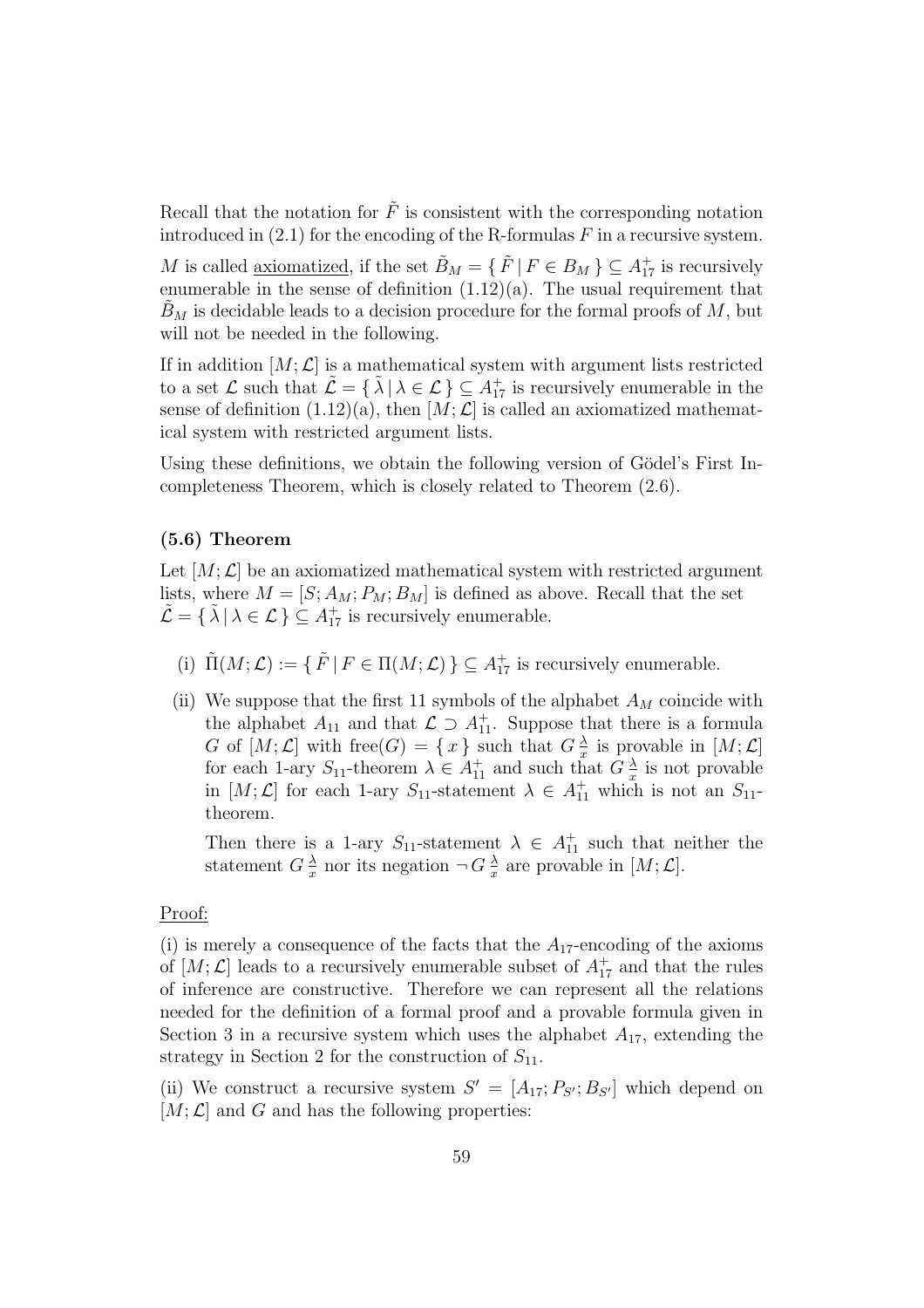- (1)  $S'$  is a conservative extension of the universal recursive system  $S_{11}$ , i.e. all axioms in  $B_{S'} \setminus B_S$  have only conclusions of the form  $p \lambda_1, ..., \lambda_n$  with  $p \in P_{S'} \setminus P_S$ ,  $A_{17}$ -lists  $\lambda_1, ..., \lambda_n$ ,  $n \geq 0$ , and without equations in  $B_{S'}$ .
- (2) There is a predicate symbol  $B_s^{(1)} \in P_{S'}$  such that

 $\rightarrow$  RBasis  $x \rightarrow P_s y, w \rightarrow EL z, u B_s^{(1)} xyz$ 

is the only basis R-axiom of  $S'$  which contains this predicate symbol in its R-conclusion. Here  $x, y, w, z, u \in X$  denote distinct variables.

- (3) Due to (i) there is a predicate symbol  $\Pi_{M;\mathcal{L}} \in P_{S'}$  such that  $\Pi_{M;\mathcal{L}} \lambda$ is R-derivable in  $S'$  if and only if  $\lambda$  represents a provable formula in  $[M; \mathcal{L}].$
- (4) There is a predicate symbol  $SbF \in P_{S'}$  such that  $SbF \alpha, \beta, \gamma, \delta$  is Rderivable in S' if and only if  $\alpha$  represents a formula F in  $[M; \mathcal{L}]$ ,  $\beta$  a list  $\lambda \in \mathcal{L}$ ,  $\gamma$  a variable  $x \in X$  and  $\delta$  the formula  $F\frac{\lambda}{x}$  $\frac{\lambda}{x}$ .
- (5) There is a predicate symbol  $G_{11} \in P_{S'}$  such that the only basis Raxioms of  $S'$  which contain this predicate symbol in its R-conclusions are given by the axioms  $(1)-(12)$  in the proof of Theorem  $(2.6)$ .
- (6) There is a predicate symbol  $P^- \in P_{S'}$  such that

$$
\rightarrow B_s^{(1)}y \rightarrow G_{11}y, s \rightarrow \Pi_{M;\mathcal{L}}z \rightarrow SbF \sqsupseteq \tilde{G}, s, \tilde{x}, z \ P^- y
$$

is the only basis R-axiom of  $S'$  which contains this predicate symbol in its R-conclusion, where  $y, s, z \in X$  denote distinct variables. Here  $\tilde{G} \in A_{17}^+$  represents the formula G and  $\tilde{x} \in A_{17}^+$  the only free variable x of G.  $P^- \lambda$  is R-derivable in S' if and only if  $\lambda$  is a 1-ary  $S_{11}$ -statement for which  $\neg G \frac{\lambda}{r}$  $\frac{\lambda}{x}$  is provable in  $[M; \mathcal{L}]$ .

The set of all 1-ary  $S_{11}$ -statements  $\lambda \in A_{11}^+$  for which  $P^- \lambda$  is R-derivable in  $S'$  may also be denoted by  $P^-$ . This will not lead to confusions. Due to our assumptions we first obtain that  $[M; \mathcal{L}]$  is consistent. Therefore  $P^- \lambda$  is not R-derivable in S' whenever  $\lambda$  is a 1-ary  $S_{11}$ -theorem, and  $P^- \subseteq \overline{\Omega}_s^{(1)}$  $s^{\prime\prime}$ . But due to Theorem (2.6) the set  $\overline{\Omega}_s^{(1)}$  $s<sup>(1)</sup>$  is not recursively enumerable, in contrast to P<sup>-</sup>. We conclude that there is a 1-ary  $S_{11}$ -statement  $\lambda \in \overline{\Omega}_s^{(1)} \setminus P^-$  for which neither  $G\frac{\lambda}{r}$  $\frac{\lambda}{x} \in \Pi(M; \mathcal{L})$  nor  $\neg G \frac{\lambda}{x}$  $\frac{\lambda}{x} \in \Pi(M; \mathcal{L}).$ 

Next we show that it is possible to construct a recursive system  $\Sigma_*$  with a 2-ary universal provability predicate  $\Pi \lambda, \mu$ , where  $\lambda$  represents an axiomatized mathematical system  $[M; \mathcal{L}]$  in the sense of definition (5.5) and  $\mu = F$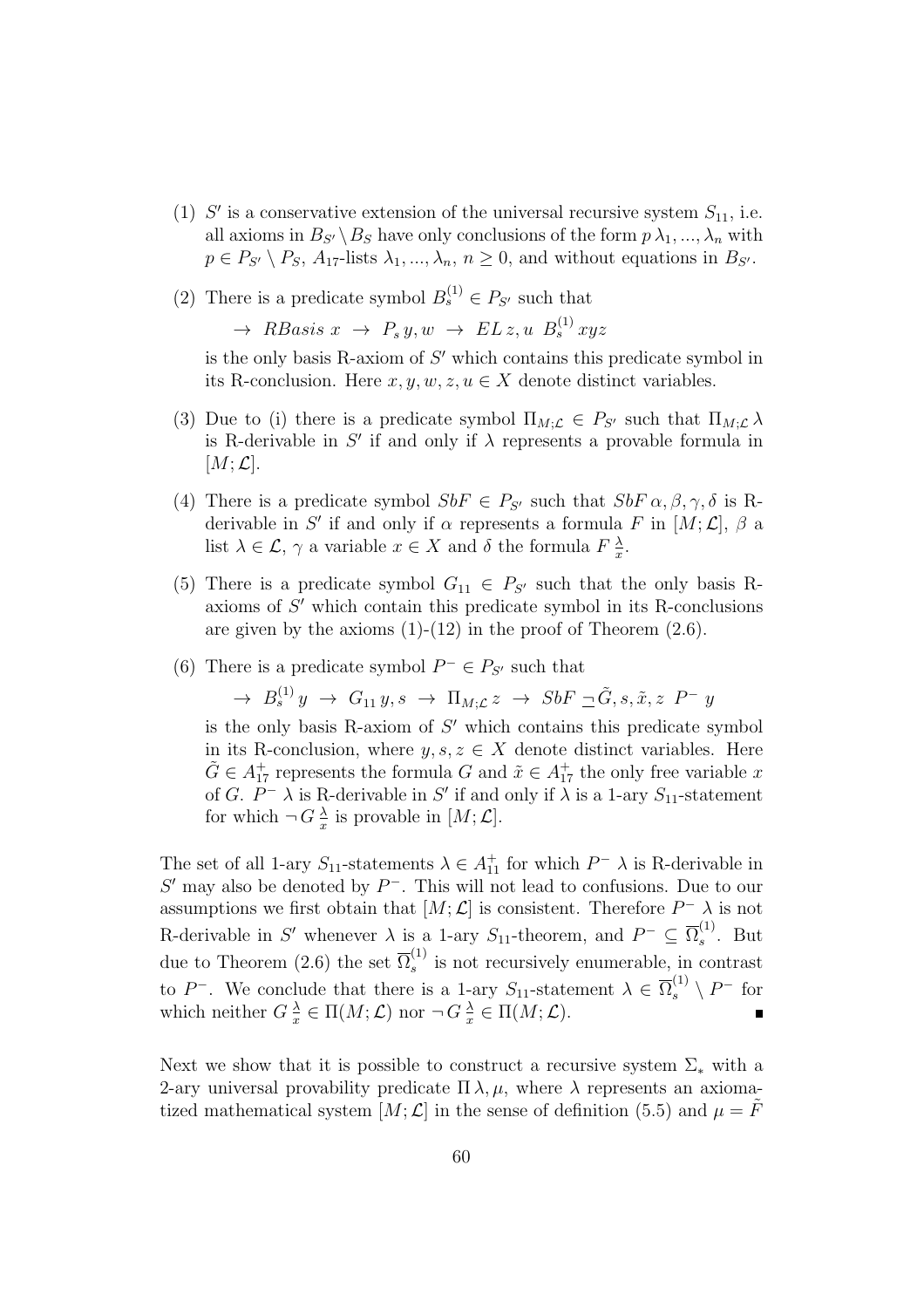the  $A_{17}$ -encoding of any formula F provable in  $[M; \mathcal{L}]$ . This construction of Π satisfies L¨ob's representation properties and enables the construction of Gödel's self referential statement. Therefore the validity of Gödel's Second Incompleteness Theorem is guaranteed for all axiomatized mathematical systems which are able to simulate R-derivations in  $\Sigma_{\ast}$ . Next we prepare the construction of  $\Sigma_*$ , where we make free use of Church's thesis, which may be eliminated here by giving an explicit but very long list of basis R-axioms.

- (1) There is a 2-ary r.e. predicate  $RB_2 \subseteq [a]^+ \times A_{17}^+$  which assigns to each  $\lambda_1 = a^n, n \ge 1$ , exactly one R-basis string  $\mu$  such that  $RB_2 \lambda_1, \mu$ . Moreover, for every R-basis string  $\mu$  one can find an appropriate parameter  $\lambda_1 = a^n$  such that  $RB_2 \lambda_1, \mu$ . Let  $RB_2(\lambda_1) = [A_S; P_S; B_S]$  be the recursive system determined by the R-basis string  $\mu$  with  $RB_2 \lambda_1, \mu$ . We require that  $A<sub>S</sub>$  is an initial part of  $A<sub>M</sub>$  in (5.5)(a) and that  $P<sub>S</sub>$  is an initial part of  $P_M$  in (5.5)(b).  $RB_2$  can be constructed if we count the R-basis strings in lexicographic order.
- (2) There is a 2-ary r.e. predicate  $L_2 \subseteq [a]^+ \times A_{17}^+$  such that for each fixed  $\lambda_2 \in [a]^+$  there is a set  $\mathcal L$  of  $A_M$ -lists satisfying (3.15) with  $\tilde{\mathcal L} =$  $\{\mu \in A_{17}^+ \mid L_2 \lambda_2, \mu\}$ . Finally, every r.e. set  $\tilde{\mathcal{L}}$  with  $\mathcal{L}$  satisfying (3.15) is generated in this way by  $L_2$  and at least one parameter  $\lambda_2 \in [a]^+$ . Let  $L_2(\lambda_2)$  be this set of restricted  $A_M$ -argument lists determined by  $L_2$  and the parameter  $\lambda_2 \in [a]^+$ .
- (3) There is a 3-ary r.e. predicate  $L_3 \subseteq (a)^+)^2 \times A_{17}^+$  such that for each fixed  $\lambda_1, \lambda_2 \in [a]^+$  there is a set  $\mathcal L$  of  $A_M$ -lists with

$$
\tilde{\mathcal{L}} = \{ \mu \in A_{17}^+ \,|\, L_3 \lambda_1, \lambda_2, \mu \},\
$$

where  $\mathcal L$  is the smallest possible set which satisfies  $(3.15)$  and contains the set  $L_2(\lambda_2)$  and the A<sub>S</sub>-lists with the alphabet A<sub>S</sub> of the recursive system  $RB_2(\lambda_1)$ . Let  $L_3(\lambda_1, \lambda_2)$  be this set of restricted  $A_M$ -argument lists determined by  $L_3$  and the parameters  $\lambda_1, \lambda_2 \in [a]^+$ .

(4) There is a 4-ary r.e. predicate  $ML_4 \subseteq ([a]^+)^3 \times A_{17}^+$  such that for each fixed  $\lambda_1, \lambda_2, \lambda_3 \in [a]^+$  there is an axiomatized mathematical system  $M = [S; A_M; P_M; B_M]$  defined in (5.5) with argument lists restricted to  $\mathcal{L} = L_3(\lambda_1, \lambda_2)$  such that  $S = RB_2(\lambda_1)$  and

$$
\tilde{B}_M = \{ \mu \in A_{17}^+ \, | \, ML_4 \, \lambda_1, \lambda_2, \lambda_3, \mu \} \, .
$$

Moreover, every axiomatized mathematical system  $[M; \mathcal{L}]$ , where  $\mathcal L$ contains all  $A<sub>S</sub>$ -lists of the recursive system underlying  $M$ , is generated in this way by  $ML_4$  and appropriate parameters  $\lambda_1, \lambda_2, \lambda_3 \in [a]^+$ .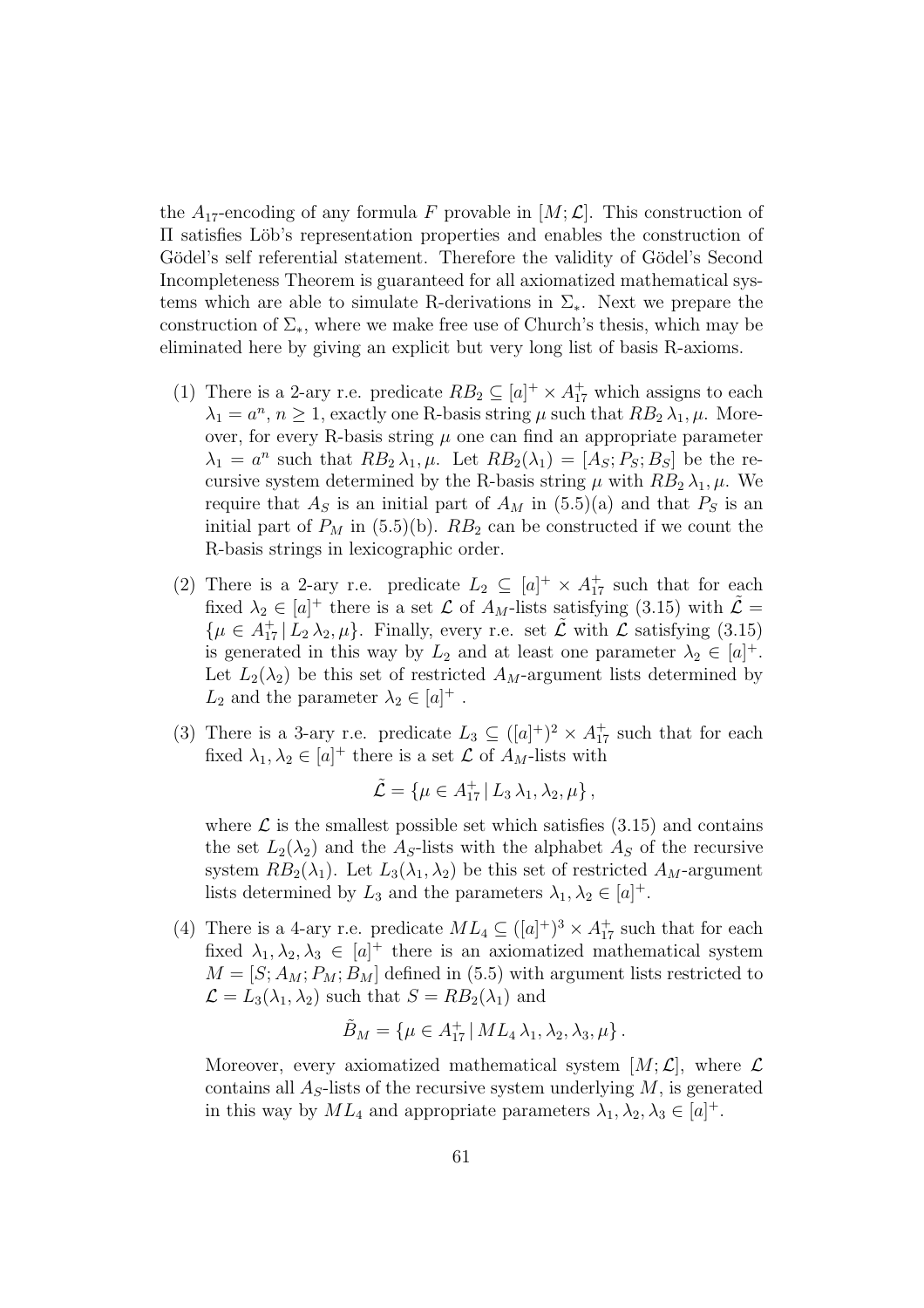(5) There is a 4-ary r.e. predicate  $N'_4 \subseteq (a)^+)^4$  which coincides with a bijective function  $N_4: ([a]^{+})^3 \rightarrow [a]^{+}$  such that there holds for all  $\lambda_1, \lambda_2, \lambda_3, \lambda \in [a]^+$ 

$$
N_4(\lambda_1, \lambda_2, \lambda_3) = \lambda \Leftrightarrow N'_4 \lambda_1, \lambda_2, \lambda_3, \lambda.
$$

Since  $N_4$  is a bijective, recursive function, there are uniquely determined recursive functions  $N_{4,i}^{-1}$ :  $[a]^+ \rightarrow [a]^+$  for  $i = 1, 2, 3$  such that  $\lambda_i = N_{4,i}^{-1}(\lambda)$ and  $N_4(\lambda_1, \lambda_2, \lambda_3) = \lambda$  for all  $\lambda \in [a]^+$ .

We conclude that any parameter  $\lambda \in [a]^+$  determines a mathematical system  $[M; \mathcal{L}]$  due to the r.e. relations  $RB_2, L_2, L_3, ML_4, N'_4$  described in (1)-(5), where  $S = RB_2(N_{4,1}^{-1}(\lambda))$  is the recursive system underlying M. In the following we will simply express this fact by saying that the mathematical system  $[M; \mathcal{L}]$  is determined by a so called basis number  $\lambda \in [a]^+$ . Note that in turn  $\lambda$  must not be unique.

- (6) There is a 2-ary r.e. predicate  $G_{17} \subseteq (A_{17}^+)^2$  such that  $G_{17} \lambda, \mu$  holds if and only if  $\mu = \tilde{\lambda}$  due to (5.5) for  $\lambda, \mu \in A_{17}^+$ . We require that  $G_{17} \lambda, \mu$ can be satisfied for all  $\lambda \in A_{17}^+$ .
- (7) There is a 2-ary r.e. predicate  $Form \subseteq [a]^+ \times A_{17}^+$  such that  $Form \lambda, \mu$ holds if and only if i) the basis number  $\lambda$  determines the mathematical system  $[M; \mathcal{L}]$  and ii)  $\mu = \tilde{F}$  represents a formula F in  $[M; \mathcal{L}]$ .
- (8) There is a 2-ary r.e. predicate  $\Pi \subseteq [a]^+ \times A_{17}^+$  such that  $\Pi \lambda, \mu$  holds if and only if i) the basis number  $\lambda$  determines the mathematical system [ $M; \mathcal{L}$ ] and ii)  $\mu = \tilde{F}$  represents a formula  $F \in \Pi(M; \mathcal{L})$ .

This property implies that  $\Pi$  satisfies the so called first Löb condition which states that whenever a formula  $F$  is provable in an axiomatized mathematical system  $[M; \mathcal{L}]$  determined by a basis number  $\lambda$ , then there must hold  $\Pi \lambda$ , F.

(9) There is a 2-ary r.e. predicate  $\Pi RBasis_2 \subseteq [a]^+ \times A^+_{17}$  such that  $\Pi RBasis_2 \lambda, \mu$  if and only if

i)  $\lambda$  is the basis number of a mathematical system  $[M; \mathcal{L}]$  with an underlying recursive system  $S = RB_2(N_{4,1}^{-1}(\lambda)) = [A_S; P_S; B_S],$ 

- ii)  $\mu$  is the R-basis string of a recursive system  $\Sigma' = [A_{\Sigma'}; P_{\Sigma'}; B_{\Sigma'}],$
- iii) there holds  $A_{\Sigma'} \subseteq A_S$  and  $P_{\Sigma'} \subset P_M$  with  $P_M$  in (5.5)(b).
- iv) all basis R-axioms in  $B_{\Sigma'}$  are provable in the mathematical system  $[M; \mathcal{L}]$  described by the basis number  $\lambda$ .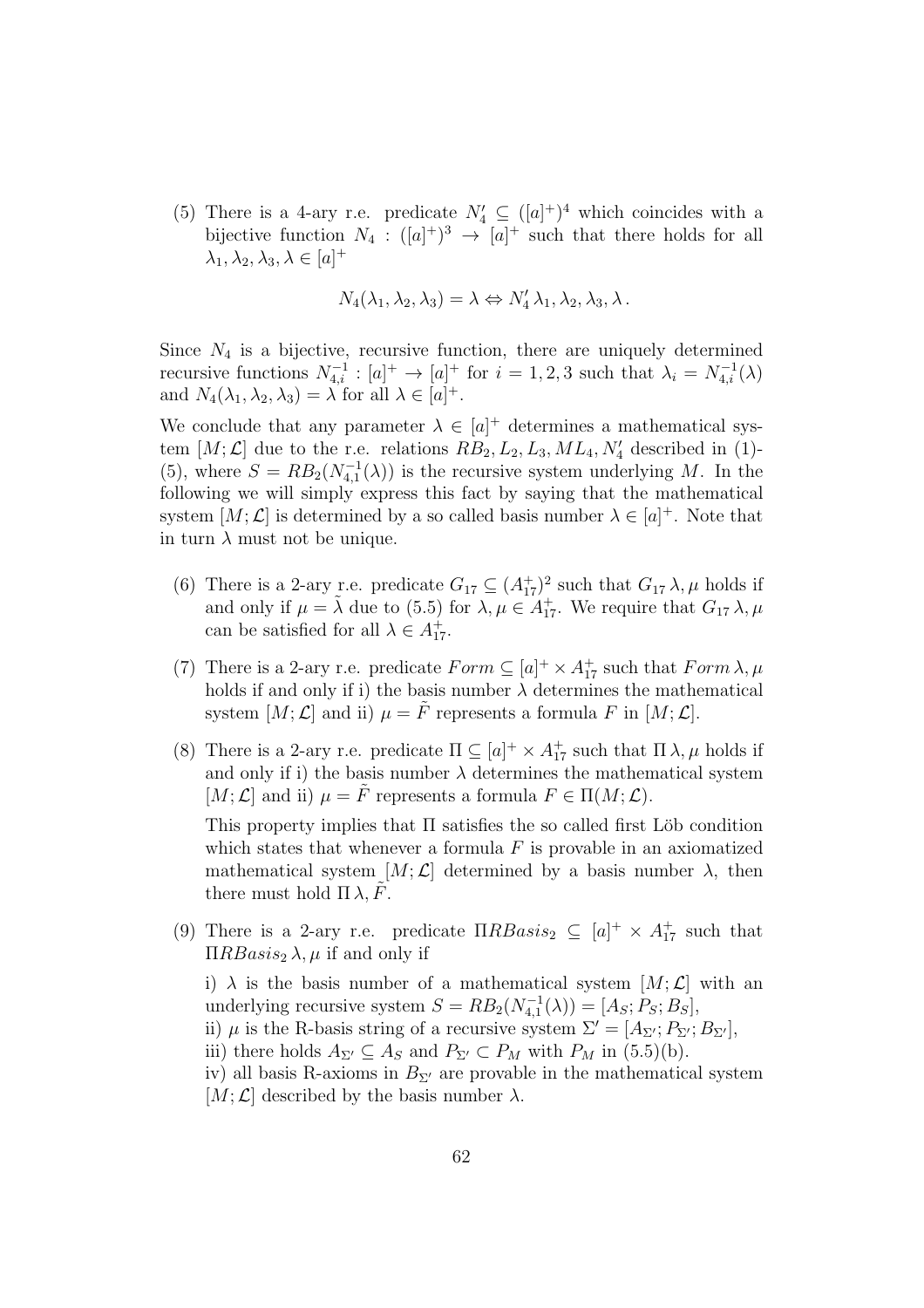These conditions enable the simulation of the recursive system  $\Sigma'$  within the mathematical system  $[M; \mathcal{L}]$ , even if predicates of  $\Sigma'$  are neither represented in S nor in  $[M; \mathcal{L}]$ .

(10) There is a 3-ary r.e. predicate  $Diag \subseteq [a]^+ \times (A_{17}^+)^2$  such that  $Diag \lambda, \mu, \nu$ if and only if

i)  $\mu = \tilde{F}$  represents a formula F with exactly one free variable  $u \in X$ in the mathematical system  $[M; \mathcal{L}]$  given by the basis number  $\lambda$ , ii)  $\mu \in \mathcal{L}$  and iii)  $\nu$  represents the formula  $F\frac{\mu}{u} = F\frac{\tilde{F}}{u}$  $\frac{F}{u}$  .

(11) There is a 2-ary r.e. predicate  $R \subseteq [a]^+ \times A_{17}^+$  such that  $R \lambda, \mu$  if and only if there is a string  $\nu \in A_{17}^+$  with i)  $Diag \lambda, \mu, \nu$  and ii)  $\Pi \lambda, \underline{\neg} \nu$ .

Consider now a recursive system  $\Sigma = [A_{\Sigma}; P_{\Sigma}; B_{\Sigma}]$  which represents the r.e. predicates in (1)-(11). We require that  $A_{\Sigma} \supseteq A_{17}$  is an initial part of  $A_M$ given in  $(5.5)(a)$ .

We will suppose that the names of the r.e. predicates in  $(1)-(11)$  represented in  $\Sigma$  are given by the corresponding predicates symbols in  $P_{\Sigma}$  and that  $P_{\Sigma}$ is an initial part of  $P_M$  in (5.5)(b). For simplicity we will suppose that there is no equation involved in  $B_{\Sigma}$ . We can also choose the basis R-axioms of  $\Sigma$  in such a way that the predicates represented in  $\Sigma$  will not change if the alphabet  $A_{\Sigma}$  will be enlarged by using appropriate relatives representing  $A_{\Sigma}$ -lists.

Let  $\tilde{\Sigma}$  be the R-basis string corresponding to  $\Sigma$  and  $\tilde{\Pi}$  the encoding of the predicate symbol  $\Pi$  according to (5.5). Now we extend  $\Sigma$  to a new recursive system  $\Sigma_* = [A_\Sigma; P_\Sigma; B_{\Sigma_*}]$  by appending the following four basis R-axioms to the list  $B_{\Sigma}$ , which are written down in column form

| $(2nd \text{ and } 3rd \text{ Löb condition})$                 | $\rightarrow$ Form x, y             | $\rightarrow \Pi RBasis_2 x, \Sigma$ |
|----------------------------------------------------------------|-------------------------------------|--------------------------------------|
|                                                                | $\rightarrow$ Form x, z             | $\rightarrow G_{17} x, s$            |
|                                                                | $\rightarrow \Pi x, \rightarrow yz$ | $\rightarrow G_{17}y, t$             |
|                                                                | $\rightarrow \Pi x, y$              | $\rightarrow \Pi x, y$               |
|                                                                | $\Pi x, z$ ,                        | $\Pi x, \Pi s, t$ .                  |
| (two R-axioms for a self- $\rightarrow$ Diag x, y, z           |                                     | $\rightarrow$ Diag x, y, z           |
| referential statement) $\rightarrow \Pi x, \underline{\neg} z$ |                                     | $\rightarrow Rx, y$                  |
|                                                                | Rx, y,                              | $\Pi x, \neg z.$                     |

Here  $x, y, z, s, t \in X$  denote distinct variables. The added R-axioms above are in accordance with the meaning of the r.e. predicates described in (1)- (11). Hence  $\Sigma$  and  $\Sigma_*$  represent exactly the same predicates.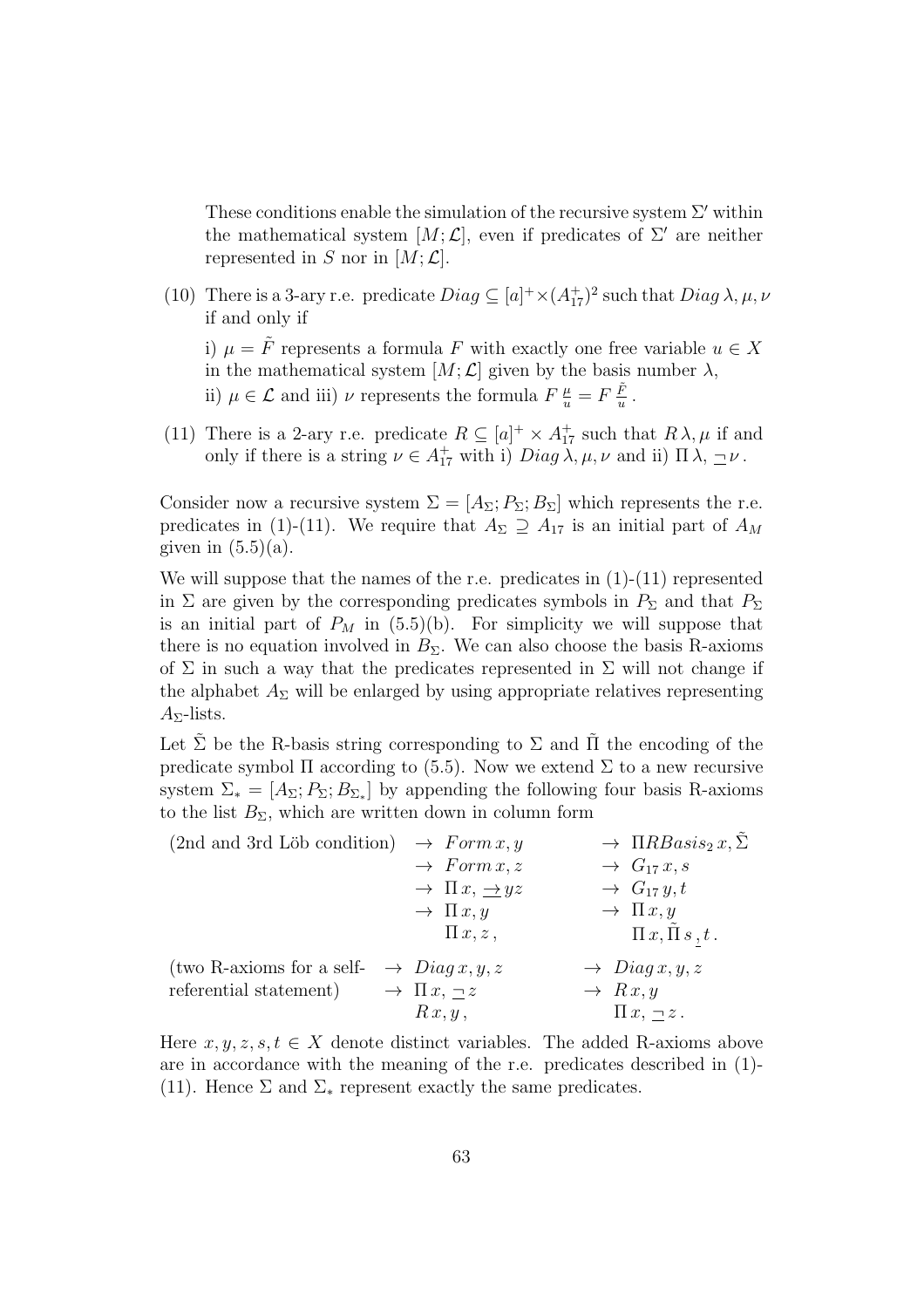#### (5.7) Theorem, due to Gödel's Second Incompleteness Theorem

- (a) Suppose that  $\lambda \in [a]^+$ ,  $\mu \in A_{17}^+$  and consider the recursive system  $\Sigma_*$ . Then there holds  $\Pi \lambda, \mu \in \Pi_R(\Sigma_*)$  if and only if there is a formula F in the mathematical system  $[M; \mathcal{L}]$  determined by the basis number  $\lambda$ such that  $\mu = \tilde{F}$  and  $F \in \Pi(M; \mathcal{L})$ .
- (b) Suppose that  $\lambda \in [a]^+$  satisfies the condition  $\Pi RBasis_2 \lambda$ ,  $\tilde{\Sigma}_*$  and determines its axiomatized mathematical system  $[M; \mathcal{L}]$ . Then the condition  $\Pi RBasis_2 \lambda, \Sigma$  is also satisfied, and  $[M; \mathcal{L}]$  is able to simulate the Rderivations in  $\Sigma$  and  $\Sigma_*$ . Let  $F_0$  be any refutable statement in  $[M; \mathcal{L}],$ for example the statement  $F_0 = \neg \forall x \sim x, x$ , where  $x = \mathbf{x}_1 \in X$ . Define the statement

$$
C = \neg \Pi \lambda, \tilde{F}_0 = \neg \Pi \lambda, \neg \underline{\forall} v' \underline{\sim} v', v'.
$$

Then the statement

$$
\rightarrow\ C\ \lnot\ \Pi\ \lambda,\tilde{C}
$$

is provable in  $[M; \mathcal{L}]$ . Moreover, if  $C \in \Pi(M; \mathcal{L})$ , then  $[M; \mathcal{L}]$  is contradictory.

(c) Let  $\Lambda^-$  be the set of all basis numbers  $\lambda$  such that the corresponding mathematical system  $[M; \mathcal{L}]$  is contradictory, and  $\Lambda^+ = [a]^+ \setminus \Lambda^-$  the set of all basis numbers which describes the consistent mathematical systems. Then  $\Lambda^-$  is recursively enumerable, but not  $\Lambda^+$ .

#### Remarks:

- Part (a) states that the recursive systems  $\Sigma$  and  $\Sigma_*$  both represent the same 2-ary predicate  $\Pi$  described in  $(8)$ .
- If the mathematical system  $[M; \mathcal{L}]$  in part (b) also represents the predicate  $\Pi$  in (8), then C states that  $[M; \mathcal{L}]$  is free from contradictions, but in this case we cannot prove in  $[M; \mathcal{L}]$  the formula C expressing the consistency of this mathematical system.
- The presentation and proof of this Theorem are completely independent on Theorem (5.6) and Theorem (2.6).

#### Proof:

(a) This is clear since we have already noted that the recursive systems  $\Sigma$ and  $\Sigma_*$  represent the same predicates.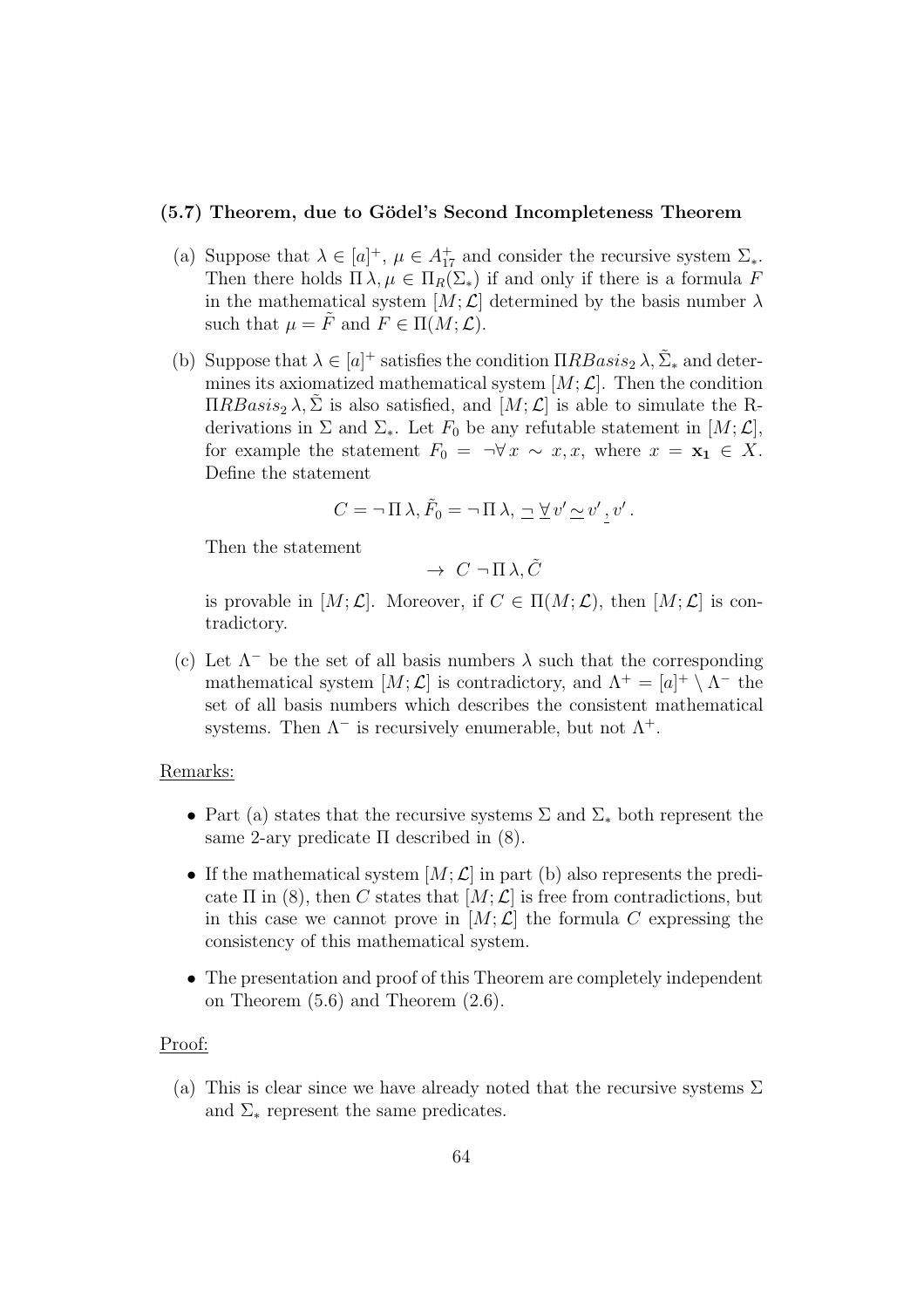(b) Since  $\Sigma_*$  is an extension of  $\Sigma$ , we first note that  $\lambda \in [a]^+$  satisfies  $\Pi RBasis_2 \lambda, \Sigma$ , and therefore the mathematical system  $[M; \mathcal{L}]$  determined by  $\lambda$  is able to simulate  $\Sigma$  as well as  $\Sigma_*$  in the sense that any R-derivation in these systems is also a proof in  $[M; \mathcal{L}]$ . This will be used in the sequel, where  $\lambda$  and  $[M; \mathcal{L}]$  are fixed.

First we define the function  $q_{17}$ , which assigns to each formula F of an axiomatized mathematical system described in  $(5.5)$  the  $A_{17}$ -string  $F = g_{17}(F)$ . Recall that the alphabet  $A_M$  in (5.5)(a) starts with  $A_{17}$ .

We will also make use of the following fact:

Let  $F_1,...,F_n$  for  $n \geq 2$  formulas in  $[M;\mathcal{L}]$  and assume that  $\rightarrow$   $F_1 \dots \rightarrow F_{n-1}$   $F_n$  is provable in  $[M; \mathcal{L}]$ . Then

1) 
$$
\rightarrow \Pi \lambda, \tilde{F}_1 ... \rightarrow \Pi \lambda, \tilde{F}_{n-1} \Pi \lambda, \tilde{F}_n \in \Pi(M; \mathcal{L})
$$
.

It is sufficient to prove this for  $n = 2$ . From  $\rightarrow F_1 F_2 \in \Pi(M; \mathcal{L})$  we obtain that  $\Pi \lambda, g_{17}(\rightarrow F_1 F_2)$  is R-derivable in  $\Sigma_*$  and hence provable in  $[M; \mathcal{L}]$ . The same holds for the R-formulas  $Form \lambda, g_{17}(F_1)$ , Form  $\lambda$ ,  $q_{17}(F_2)$ , and therefore we can infer our statement from the second Löb condition.

Next we introduce a new variable  $y' \in X$  and the abbreviation

2)  $\Omega := R \lambda, g_{17}(R \lambda, y')$ 

and put  $x = \lambda$ ,  $y = g_{17}(R\lambda, y')$  and  $z = g_{17}(R\lambda, g_{17}(R\lambda, y')) = g_{17}(\Omega)$ in the last two R-axioms of  $\Sigma_*$  to conclude

3) 
$$
\leftrightarrow \Omega \Pi \lambda, g_{17}(\neg \Omega) \in \Pi(M; \mathcal{L}).
$$

Therefore we obtain from 1)

4) 
$$
\rightarrow \Pi \lambda, g_{17}(\Pi \lambda, g_{17}(\neg \Omega)) \Pi \lambda, g_{17}(\Omega) \in \Pi(M; \mathcal{L}).
$$

We can also apply the third Löb condition to infer

5) 
$$
\rightarrow \Pi \lambda, g_{17}(\neg \Omega) \Pi \lambda, g_{17}(\Pi \lambda, g_{17}(\neg \Omega)) \in \Pi(M; \mathcal{L}).
$$

Using 3), 4) and 5) we conclude

6) 
$$
\rightarrow \Omega \Pi \lambda, g_{17}(\Omega) \in \Pi(M; \mathcal{L})
$$
.

Since  $\rightarrow \Omega \rightarrow \Omega F_0$  with the refutable formula  $F_0$  is an axiom of the propositional calculus, we obtain from 1) with  $F_1 = \Omega$ ,  $F_2 = \neg \Omega$ ,  $F_3 = F_0$  that

7) 
$$
\rightarrow \Pi \lambda, g_{17}(\Omega) \rightarrow \Pi \lambda, g_{17}(\neg \Omega) \Pi \lambda, g_{17}(F_0) \in \Pi(M; \mathcal{L}).
$$

The propositional calculus yields, if applied on 3), 6) and 7)

8)  $\rightarrow \Omega \Pi \lambda, q_{17}(F_0) \in \Pi(M; \mathcal{L})$ .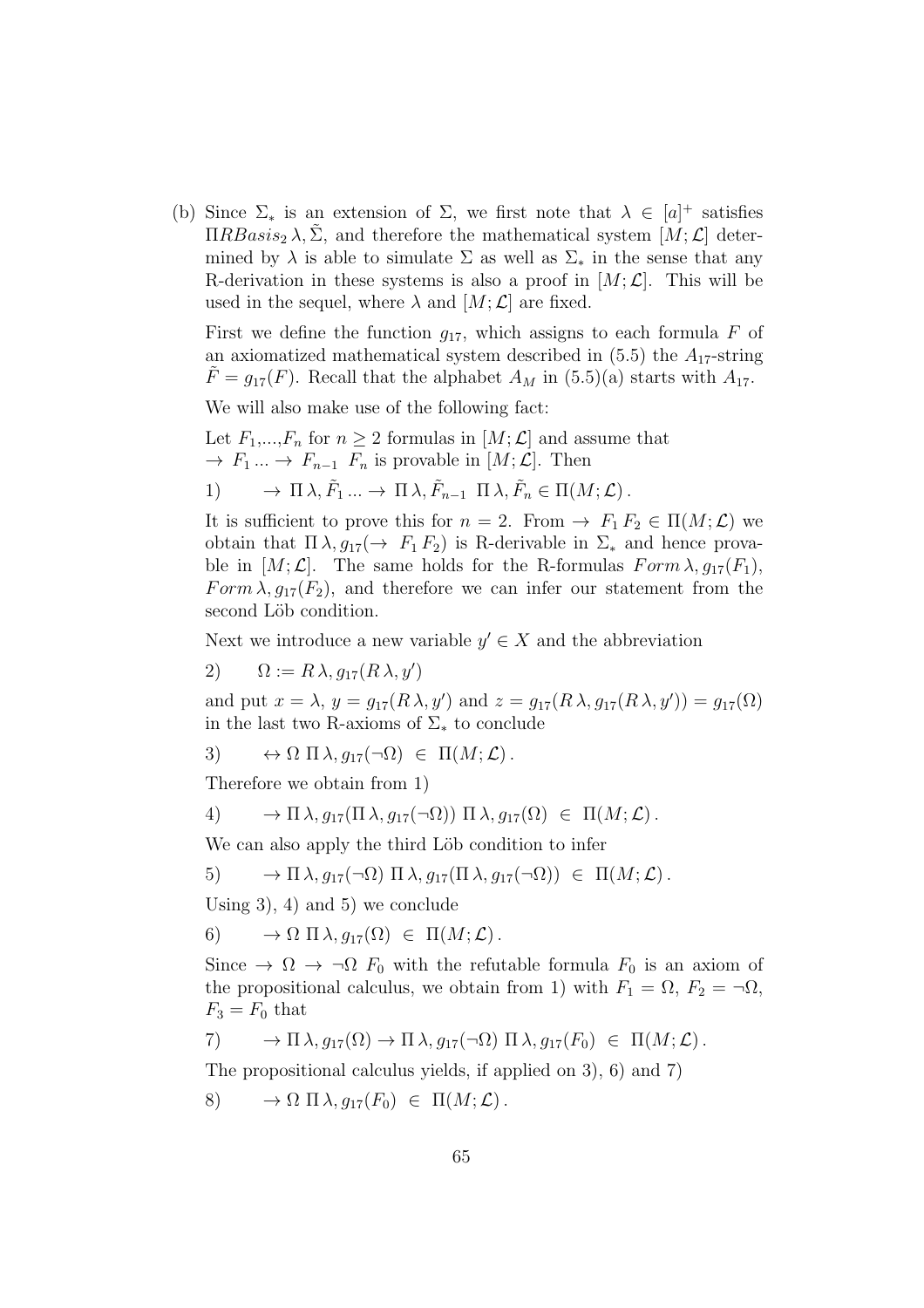Since  $\rightarrow F_0 \neg \Omega$  is provable in  $[M; \mathcal{L}]$ , we obtain from 1) with  $F_1 = F_0$ ,  $F_2 = \neg \Omega$  and 3) that

9) 
$$
\rightarrow \Pi \lambda, g_{17}(F_0) \Omega \in \Pi(M; \mathcal{L})
$$
.

Using  $C = \neg \Pi \lambda$ ,  $\tilde{F}_0$ , we may rewrite 8) as

10)  $\rightarrow C \neg \Omega \in \Pi(M; \mathcal{L}),$ 

and applying 1) on 10) with  $F_1 = C$ ,  $F_2 = \neg \Omega$  regarding 3) leads to

$$
11) \qquad \to \Pi \lambda, g_{17}(C) \Omega \in \Pi(M; \mathcal{L}).
$$

From 10) and 11) we finally obtain the desired result

12) 
$$
\rightarrow C \neg \Pi \lambda, g_{17}(C) \in \Pi(M; \mathcal{L}).
$$

Assume that  $C \in \Pi(M; \mathcal{L})$ . Then  $\Pi \lambda, g_{17}(C) \in \Pi(M; \mathcal{L})$  and 12) would cause a contradiction in  $[M; \mathcal{L}]$ .

(c) That  $\Lambda^-$  is r.e. can be seen by adding with  $x \in X$  the R-axiom

$$
\to \Pi x, \tilde{F}_0 \Lambda^- x
$$

with a refutable formula  $F_0$  and the new predicate symbol  $\Lambda^-$  to  $\Sigma$ .

Assume now that  $\Lambda^+$  is also r.e., and let  $S = [A<sub>S</sub>; P<sub>S</sub>; B<sub>S</sub>]$  be any recursive system which represents  $\Lambda^+$  and all predicates of  $\Sigma_*$  and which extends  $\Sigma_*$  without using equations such that  $A_S \supseteq A_{\Sigma}$  and  $P_S \supseteq P_{\Sigma}$ ,  $B_S \supseteq B_{\Sigma_*}$ . Recall that we have chosen the basis R-axioms of  $\Sigma$  and  $\Sigma_*$ in such a way that the predicates represented in these systems will be unchanged by extending the set of symbols  $A_{\Sigma}$  to  $A_{S}$ . We require that  $A<sub>S</sub>$  is an initial part of  $A<sub>M</sub>$  in (5.5)(a) and that  $P<sub>S</sub>$  is an initial part of  $P_M$  in (5.5)(b).

Consider the mathematical system  $M_0 = [S_0; A_M; P_M; B_S]$  with  $S_0 = [A<sub>S</sub>;[];[]]$ , and adjoin the single axiom

$$
\mathcal{A} = \forall x \ \rightarrow \Lambda^+ \, x \rightarrow \Pi R B \, \text{as} \, \text{as} \, x, \, \tilde{\Sigma}_* \, \neg \Pi \, x, \, \tilde{F}_0
$$

to obtain the new system  $M_0(\mathcal{A})$ . Note that we have supressed the use of the Induction Rule (e) in  $M_0$  and  $M_0(\mathcal{A})$  due to our choice of  $S_0$ . Let  $\mathcal{L}_0$  be the set of all  $A_S$ -lists and assume that  $[M_0(\mathcal{A}); \mathcal{L}_0]$  is free from contradictions. Due to the construction we can find a basis number  $\lambda_0$ generating  $[M_0(\mathcal{A}); \mathcal{L}_0]$  such that  $\Lambda^+ \lambda_0$  and  $\Pi RBasis_2 \lambda_0, \tilde{\Sigma}_*$  are both satisfied. Therefore  $\neg \Pi \lambda_0, \tilde{F}_0 \in \Pi(M_0(\mathcal{A}); \mathcal{L}_0)$  can be inferred from  $\mathcal{A},$ which contradicts the part (b) of this Theorem.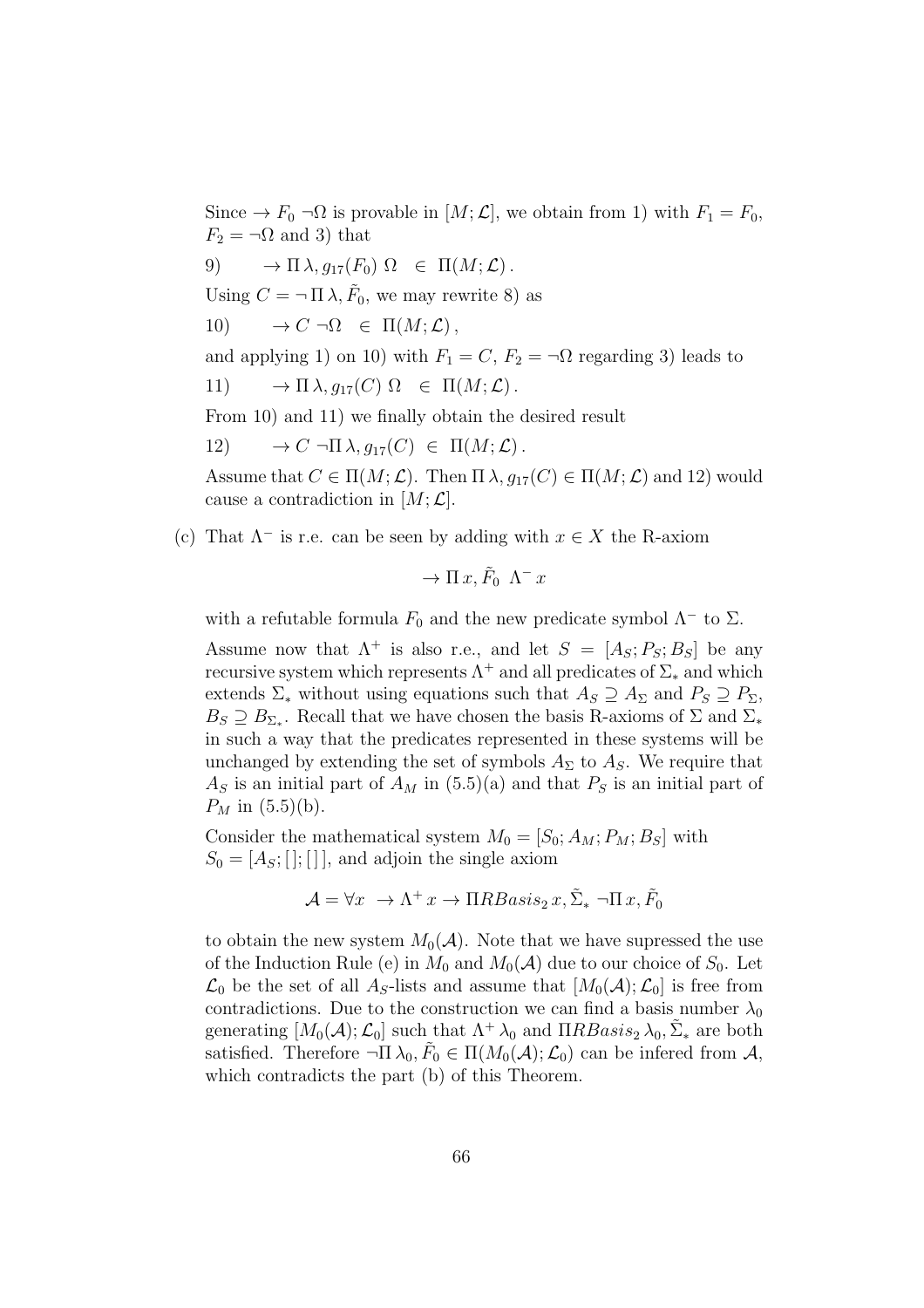We conclude that  $[M_0(\mathcal{A}); \mathcal{L}_0]$  is contradictory, and due to the Deduction Theorem the formula

$$
\exists x \& \Lambda^+ x \& \Pi R B asis_2 x, \tilde{\Sigma}_* \Pi x, \tilde{F}_0
$$

is provable in  $[M_0; \mathcal{L}_0]$ . Since the basis axioms of  $[M_0; \mathcal{L}_0]$  consist only on the quantifier free positive horn formulas in  $B<sub>S</sub>$ , we obtain with a slight modification of Herbrand's Theorem adapted for use of argument lists that  $\Lambda^+ \mu_0$  and  $\Pi \mu_0$ ,  $\tilde{F}_0$  are both R-derivable in  $[S; \mathcal{L}_0]$  and hence in S for some appropriate  $\mu_0 \in [a]^+$ , which is again a contradiction. We conclude that  $\Lambda^+$  is not r.e.

### 6 Outlook

We have obtained a unified treatment for the generation of languages in recursive systems closely related to formal grammars and for the predicate calculus in combination with a constructive induction principle. Thus we hope that this paper may lead to a discussion and further development of the methods for applications in mathematical logic and computer science.

Complexity results like Theorem (2.10) for certain recursive systems and the characterization of special recursive predicates, for example by using formal grammars, require an own study which may be of interest in computer science.

Special topics of linguistics include the study of a language by using formal grammars and languages, see Chomsky [3], Haegeman & Gueron [13], Meyer [19] and Montague [22], [23]. The use of recursive systems may lead to an alternative approach.

A further study is necessary to investigate additional interesting examples of formal mathematical systems which are consistent as a consequence of Conjecture (5.4) and to look for a constructive proof of this conjecture. Such a study will be related to results given by Gentzen in [9], [10] for the consistency of PA. But it may also lead to some kind of generalized Herbrand Theorem in the mathematical systems which are using the Induction Rule. This generalized Herbrand Theorem should characterize the formulas derivable in a mathematical system  $[M; \mathcal{L}]$  satisfying the assumptions of Conjecture (5.4), at least under additional restrictions, for example for a restricted use of the Induction Rule (e). A study of the classical characterization problem due to Herbrand can be found in the textbooks of Shoenfield [29] and in Heijenoort's collection of original papers [14].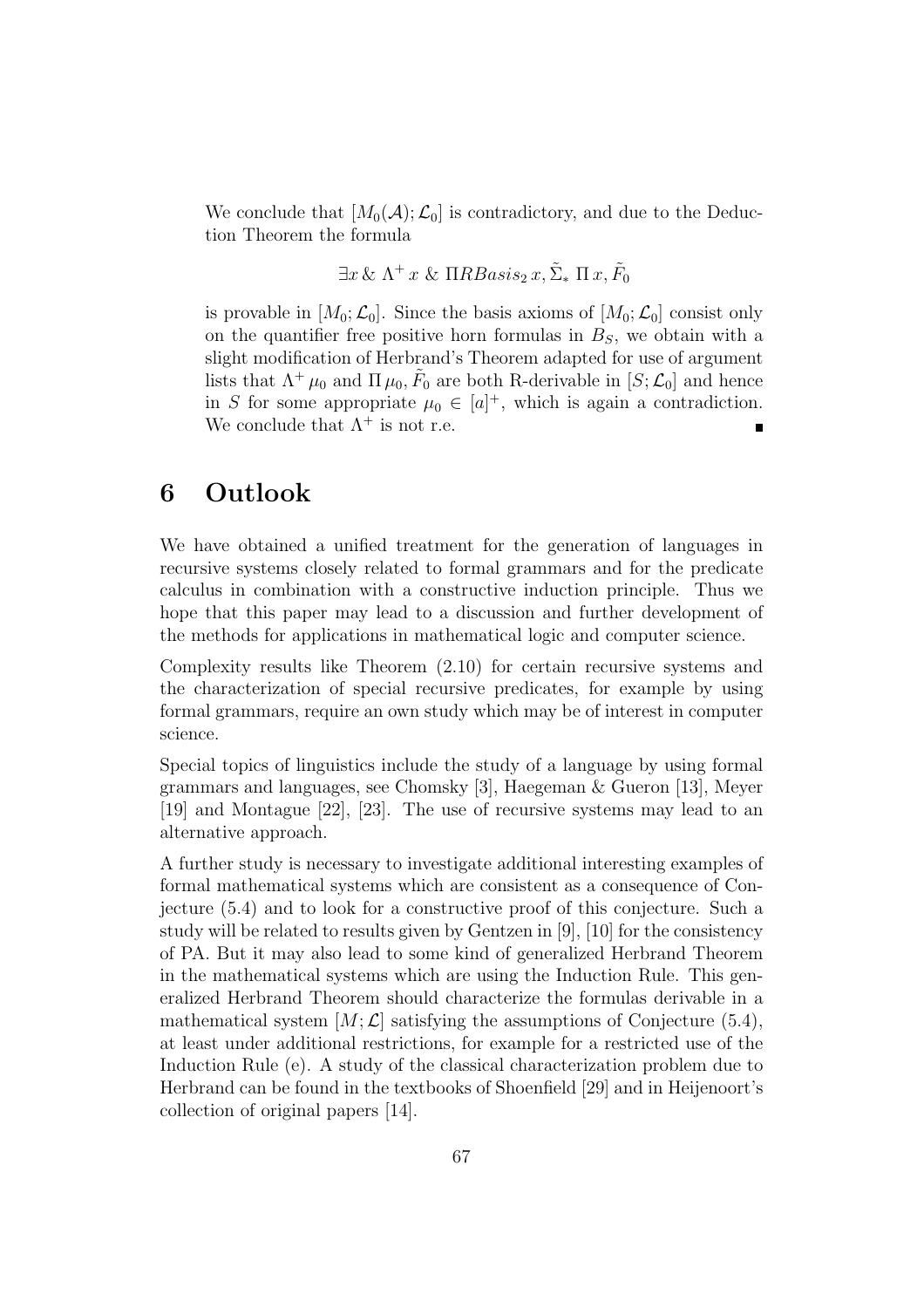Kirby & Paris [17], Paris [24] and Paris & Harrington [25] have presented examples for simple number-theoretical and combinatorial statements which are true but not provable in PA. These statements do not rely on the encodings of the logical syntax used by Gödel in  $[11]$  and  $[12]$  for the construction of his famous undecidable formulas, see also Simpson [30], [31] and Simpson & Schütte  $[28]$ . The construction of interesting undecidable combinatorial statements for certain mathematical systems besides PA which are consistent as a consequence of Conjecture (5.4) may also be a future task.

## References

- [1] Bar-Hillel,Y., M. Perles, E. Shamir, "On formal properties of simple phrase structure grammars", *Z. Phonetik. Sprachwiss. Kommunikationsforsch.* 14, (1961), 143–172.
- [2] Chomsky,N., "Context-free grammars and pushdown storage", *Quarterly Prog. Rept. Nr.* 65, MIT Res. Lab. Elect., Cambridge, Mass. (1962), 187–194.
- [3] Chomsky,N., "Strukturen der Syntax", *Janua Linguarum, Series Minor,*  $Vol.$  182, Mouton & Co. N.V., Publishers, The Hague  $(1973)$ .
- [4] Church,A., "An unsolvable problem of elementary number theory", *American Journal of Mathematics, Vol.* 58, (1936), 345–363.
- [5] Davis,M., "Hilbert's tenth problem is unsolvable", *Amer. Math. Mon. Vol.* 80, (1973), 233–269.
- [6] Evey,J.,"Application of pushdown store machines", *Proc. 1963 Fall Joint Computer Conference,* AFIPS Press, Montvale, N.J. (1963), 215–227.
- [7] Gentzen, G., "Untersuchungen über das logische Schließen I.,", Math. *Zeitschr.* 39, (1935), 176–210.
- [8] Gentzen, G., "Untersuchungen über das logische Schließen II.,", *Math. Zeitschr.* 39, (1935), 405–443.
- [9] Gentzen,G., "Die Widerspruchsfreiheit der reinen Zahlentheorie ", *Math. Annalen, 112* (1936), 493–565.
- [10] Gentzen, G., "Der erste Widerspruchsfreiheitsbeweis für die klassische Zahlentheorie ", *Arch. Math. Log. Vol.* 16, (1974), 97–118.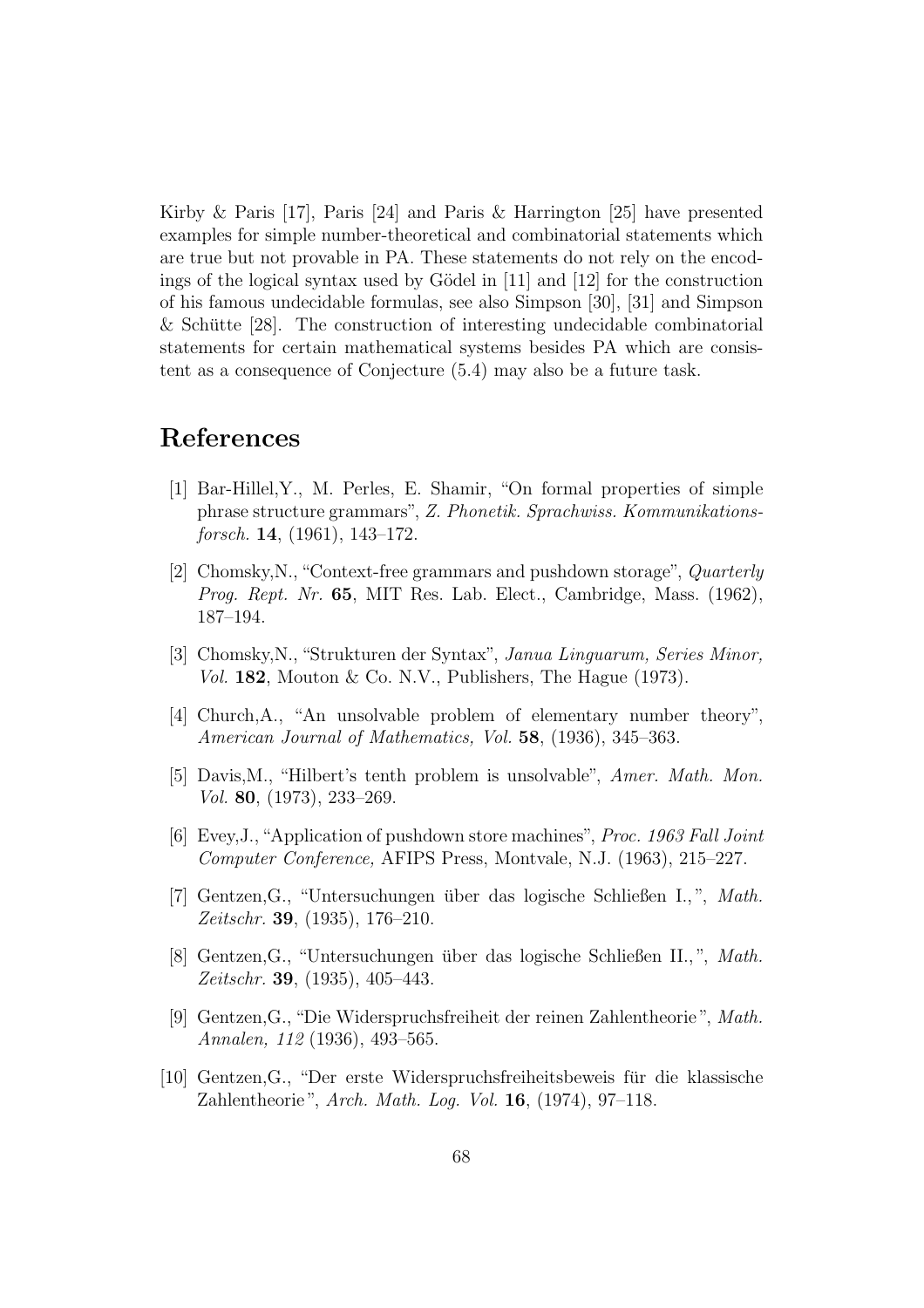- [11] Gödel,K., "Über formal unentscheidbare Sätze der Principia Mathematica und verwandter Systeme I", *Z. Monatshefte Math. Phys. Vol.* 38, (1931), 173–198.
- [12] Gödel,K., "Collected works", *Oxford Univ. Press, Vol.* I (1986), *Vol.* II (1990), *Vol.* III (1995).
- [13] Haegeman,L., Gueron,J., "English grammar: a generative perspective", Oxford:Blackwell (1998).
- [14] Heijenoort, J., "From Frege to Gödel", A source book in Mathematical Logic, 1879–1931, Harv ard University Press (1967).
- [15] Hopcroft,J.E., J.D. Ullman, "Introduction to automata theory, languages and computation", Addison-Wesley Publishing Company, Inc. (1979).
- [16] Jantzen,M., "Confluent string rewriting and congruences", Springer, Berlin (1988).
- [17] Kirby,L., J.B. Paris, "Accessible independence results for Peano arithmetic", *Bull. London Math. Soc.* Vol. 14, (1982), 285–293.
- [18] Lloyd,J.W., "Foundations of Logic Programming,", Springer (1987).
- [19] Meyer,P.G., et al. "Synchronic English Linguistics,", Gunter Narr Verlag Tübingen  $(2002)$ .
- [20] Matiyasevič, Yu.V., "Enumerable sets are Diophantine", *Soviet Math. Dokl.,* Vol. 11, No. 2, (1970), 354–357.
- [21] Matiyasevič, Yu.V., "Diophantine representation of recursively enumerable predicates", *Proceedings of the Second Scandinavian Logic Symposium, North-Holland, Amsterdam* (1971), 171–177.
- [22] Montague,R., "English as a formal language", *Edited by B. Visentini et al., Linguaggi nella soci´eta et nella tecnica, Milano* (1970).
- [23] Montague,R., "The proper treatment of quantification in ordinary English", *Edited by J. Hintikka, J.M.E. Moravcsik, E. Suppes, Approaches to natural language, Dordrecht* (1973).
- [24] Paris,J.B., "Some independence results for Peano arithmetic", *Jour. Symb. Log.* Vol. 43, (1978), 725–731.